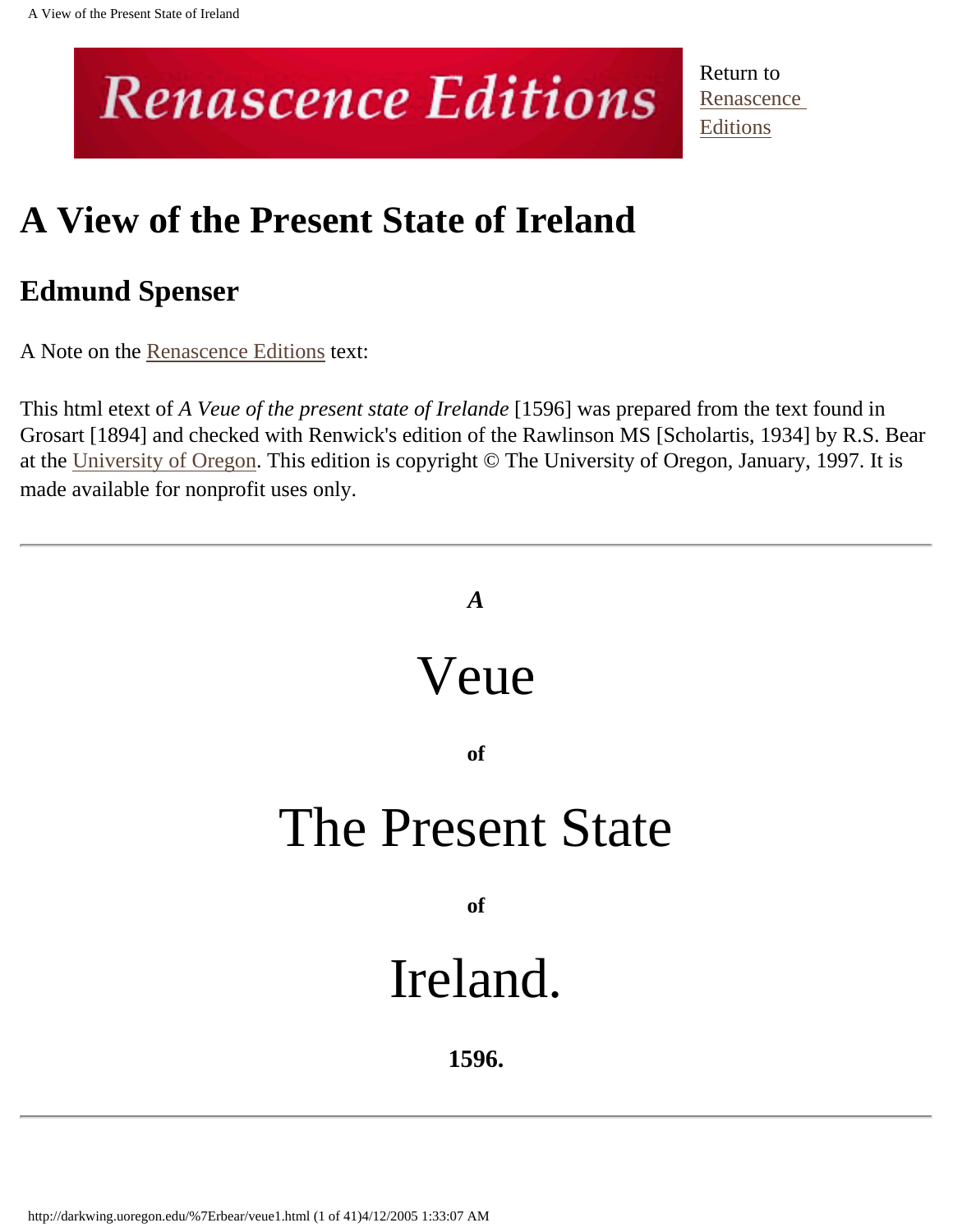## A Veue of the Present State of Ireland.

#### DISCOURSED BY WAY OF A DIALOGUE BETWENE EUDOXUS AND IRENIUS.

#### *Eudoxus.*

 $\mathbf{B}_{\text{UT}}$  if that country of Ireland whence you lately came, be so goodly and commodious a soyle as you report, I wounder that no course is taken for the tourning therof to good uses, and reducing that salvage nation to better goverment and civillity.

*Irenius:* Mary, so ther have bin divers good plotts devised, and wise counsells cast alredy about reformation of that realme, but they say it is the fatall destiny of that land, that no purposes, whatsoever are meant for her good, wil prosper and take good effect: which, whether it proceede from the very genius of the soyle, or influence of the starrs, or that Almighty god hath not yet appoynted the time of her reformacion, or that he reserveth her in this unquiet state still, for some secret scourge, which shall by her come unto England, it is hard to be knowne, but yet much to be feared.

*Eudox:* Surely I suppose this but a vaine conceipt of simple men, which judge things by ther effects, and not by ther causes; for I would rather thinck the cause of this evel, which hangeth upon that country, to proceede rather upon the unsoundnesse of the counsell, and plotts, which you say have bin oftentimes layd for her reformacon, or of fayntnesse in following and effecting the same, then of any such fatall course or appoyntment of god, as you misdeme; but it is the manner of men, that when they are fallen into any absurdity, or theyre actions succeede not as they would, they are ready alwayes to impute the blame therof unto the heavens, so to excuse ther own folly and imperfections: so have I also heard it often wished, (even of some whos great wisedome in [my] opinion should seme to judg more soundly of so weighty a consideracon) that all that land weare a sea-poole; which kind of speach, is the manner rather of desperate men far driven, to wish the utter ruine of that which they cannot redresse, then of grave counsellors, which ought to thinck nothing so hard, but that through wisdome it may be maistered and subdued; since the poet sayth, that the wiseman shall rule even over the starrs, much more over the earth: for were it not the part of a desperate physition to wish his diseased patient dead, rather then to imploy the best indevours of his skill for his recovery: but since we are so far entred, let us I pray you, devise of those evills, by which that country is held in this wretched case, that it cannot, as you say, be recured. And if it be not painfull to you, to tell us what things during your late continuance ther, you observed, to be most offensive, and impeachfull unto the good rule and government therof.

*Iren:* Surely, Eudox., the evills which you desire to be recounted are very many, and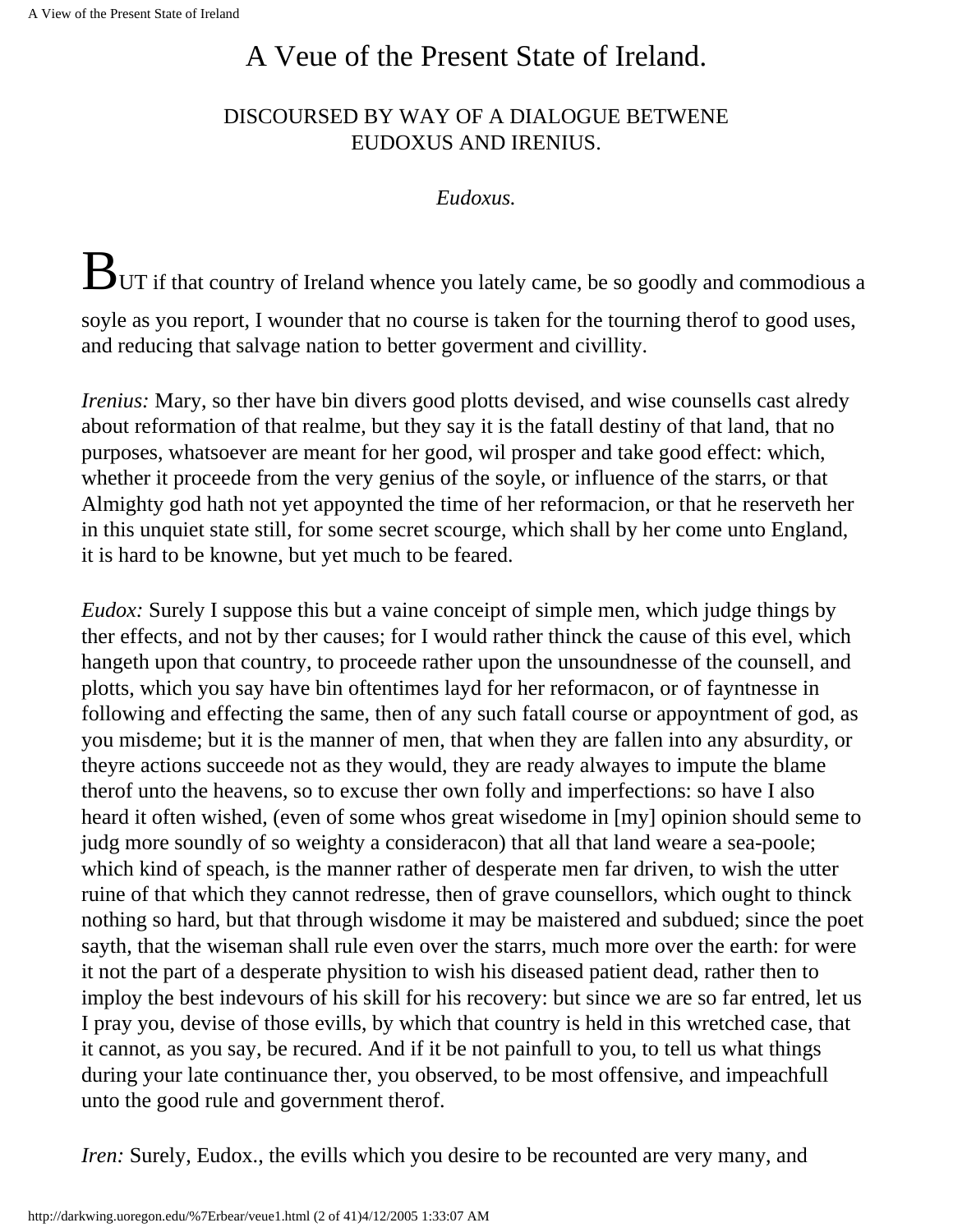almost countable with those which were hidden in the basket of Pandora: but since you so please, I will out of that infinit number, reckone but some that are most capitall, and commonly occurrent both in the life and condicions of private men, and also in the manage of publique affaires and pollicie. The which you shall understand to be of divers natures, as I observed them: for some of them are of very great antiquity and long continuance; others more late and of lesse endurance; others dayly growing and increasing continually, as the evill occasions are every day offred.

*Eudox:* Tell them, I pray you, in the same order that you have now rehearsed them; for ther can be no better methode then this which the very matter itself offreth. And when you have reckoned all the evills, let us heare your opinion for redressing of them. After which ther will perhaps of it self appere some reasonable way to settle a sound and perfect rule of government by shunning the former evills, and following the offred good. The which methode we may learne of the wise Physitions, which first require that the malady be knowne throughly and discovered: afterwards do teach how to cure and redresse it: and lastly do prescribe a diet with streight rules and orders to be dayly observed, for fear of relaps into the former disease, or falling into some other more dangerous then it.

*Iren:* I will then according to your advisement, begin to declare the evills which seme to be most hurtfull to the comon-weale of that land: and first, those which I sayd were most ancient and long growne: and they are also of 3 kinds; the first in the lawes, the second in customes, the last in religion.

*Eudox:* Why, Irenius, can there be anie evill in the lawes? can things which are ordayned for the safetie and good of all, turne to the evill and hurt of them? This well I wote both in that state and in all other, that were they not contayned in doutie with feare of lawe which restrayneth offences, and inflicteth sharpe punishment to misdoers, no man should enjoy anie thing, everie mans hand would be against another. Therfore in finding fault with the lawes I doubt me you shall muche over-shote your selfe, and make me the more dislike your other dislikes of that government.

*Iren:* The lawes Eudoxus, I doe not blame for them selves, knowing that all lawes are ordayned for the good of the common weal and for repressing of licensiousnesse and vice: but it falleth out in lawes, no otherwise then it doth in Phisick, which was at first devized, and is yet dayly ment and ministred for the health of the patient: but neverthelesse we often se that either through ignorance of the disease, or unseasonablenesse of the time, or other accidents comming betwene, in stead of good it worketh hurt, and out of one evill, throweth the patient into many miseries: so the lawes were at first intended for the reformacon of abuses, and peaceable continuance of the subjects: but are since either disannulled or quite prevaricated through chang and alteration of times, yet are they still good in them selves: but to that common wealth which is ruled by them they worke not that good which they should, and sometimes also perhaps that evil which they would not.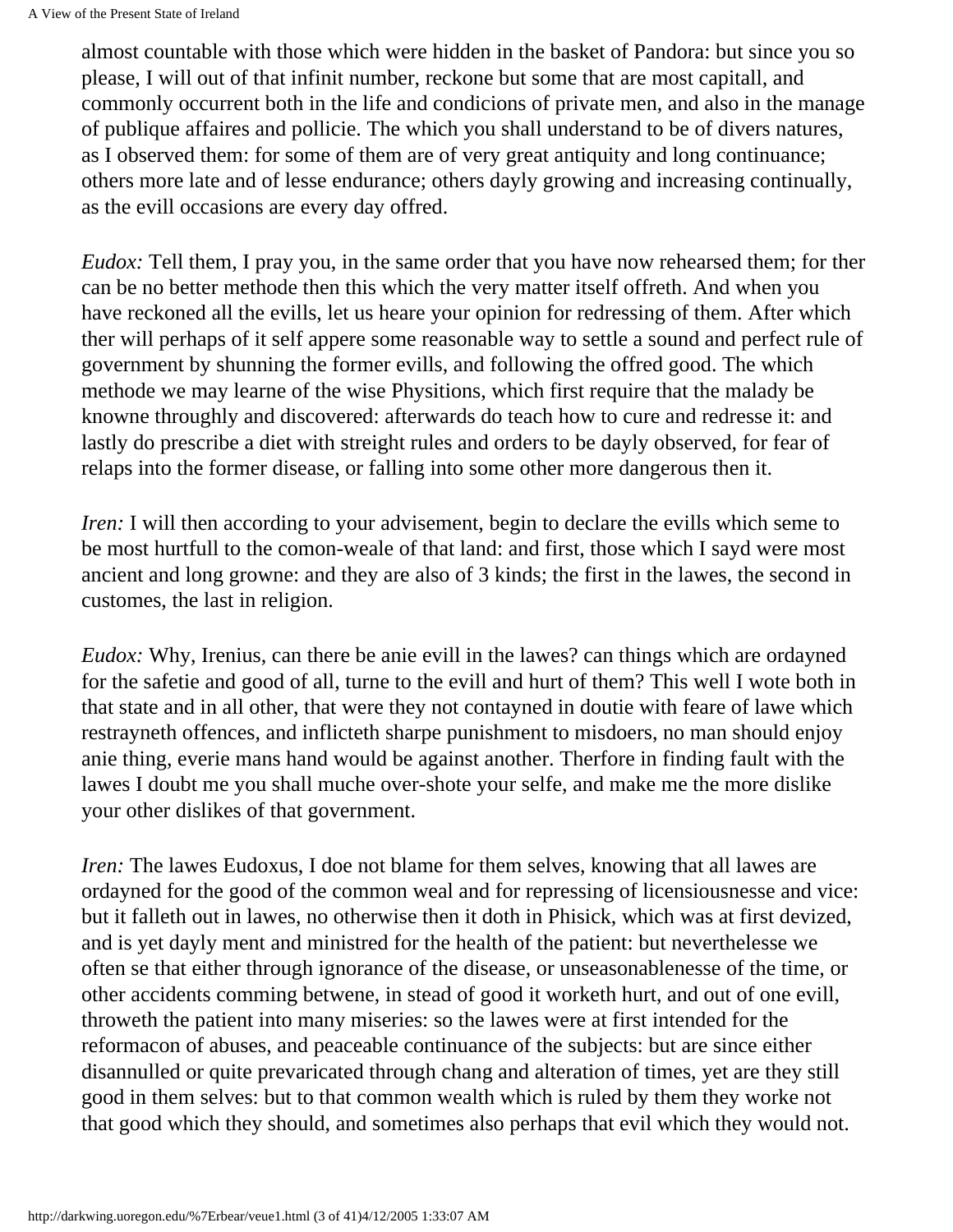*Eudox:* Whether do you meane this by the common lawes of the realme or by the statute lawes and acts of parliament?

*Iren:* Surely by them both: for even the common lawes, being that which William of Normandy brought in with his conquest and layd upon the neck of England, though it perhaps fitted well with the state of England then being, and was readily obeyed through the power of the commander which had before subdued the poeple to him, and made easy way to the setting of his will; yet with the state of Ireland peradventure it doth not so well agre, being a poeple altogether stubborn and vntamed and, if it were once tamed, yet now lately having quite shaken of ther yoke and broken the bands of ther obedience. For England, before the entrance of the Conqueror, was an unpeaceable kingdome, and but lately entred to the mild and godly goverment of King Edward surnamed the confessor; besides now lately growne unto a lothing and detestation of the unjust and tirannous rule of Harold, an usurper, which made them the more willing to accept of any reasonable condicons and order of the new Victor, thincking surely it could be no worse than the latter, and hoping well it would be as good as the former: yet what the proofe of the first bringing in and establishing of the lawes was, was to many full bitterly made knowne. But with Ireland it is far otherwise: for it is a nation ever acquainted with warrs, though but amongest them selves, and in ther owne kind of military disciplin, trayned up from ther youths: which they have never yet bin tought to lay aside, nor made to learne obedience unto the law, scarsely to know the name of law, but in stead therof have alwayes preserved and kept ther owne law, which is the Brehon law.

*Eudox:* What is that which you call the Brehon law? it is a word unto us altogether unknowne.

*Iren:* It is a certaine rule of right, unwritten, but delivered by tradition from one to an other, in which oftentimes there appereth great shew of equity, in determining the right betwene part and party, but in many things repugning quite from gods law and mans, as for example, in the case of murther. The Brehon that is ther judg, will compound betwene the murtherer, and the frends of the party murthered, which prosecute the action, that the malefactor shall give unto them, or to the child, or wife of him that is slaine, a recompence, which they call an Iriach; by which vile law of thers, many murders are amongest them made up and smothered. And this judg being, as he is called, the Lords Brehon, adjudgeth for the most part a better share unto his Lord, that is the Lord of the soyle, or the head of that septe, and also unto him self, for his judgment, a greater portion than unto the plaintifes or parties grieved.

*Eudox:* This is a most wicked law indede: but I trust it is not now used in Ireland, since the kings of England have had the absolute dominion therof, and established ther owne lawes there.

*Iren:* Yes truly, for ther are many wide countries in Ireland, in which the lawes of England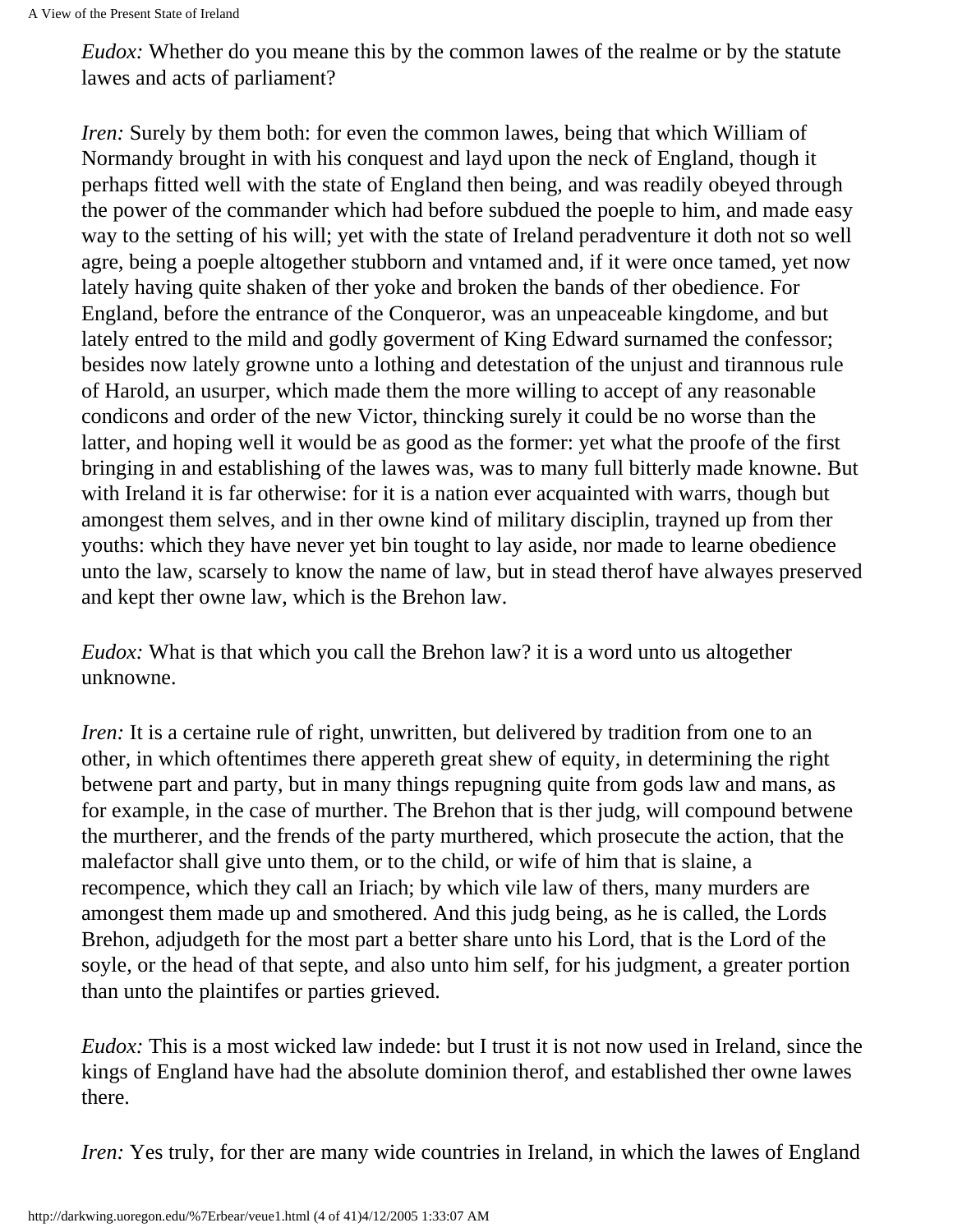were never established, nor any acknowledgement of subjection made: and also even in those which are subdued and seme to acknowledg subjection, yet the same Brehon law is privily practised amongest them selves, by reason that dwelling as they do, whole nations and septs of the Irish together, without any Englishman amongest them, they may do what they list, and compound or altogether conceale amongest them selves ther owne crimes, of which no notice can be had by them which would and might amend the same, by the rule of the lawes of England.

*Eudox:* What is this which you say? and is ther any part of that realme, or any nacon therin, which have not yet been subdued to the crowne of England? Did not the whole realme universally accept and acknowledg our late Prince of famous memory, Henry the eight, ther ownely King and liege Lord?

*Iren:* Yes, verily: in a parliament held in the time of Sir Anthony Saint-Leger, then Lord Deputy, all the Irish Lords and principall men came in, and being by faire means wrought thereunto, acknowledged King Henry for their Soveraigne Lord, reserving yet, as some say, unto them selves, all ther owne former privileges and signories inviolate.

*Eudox:* Then by that acceptance of his soveraignety they also accepted of his lawes: why then should any other laws be now used amongest them?

*Iren:* Trew it is that therby they bound them selves to his lawes and obedience, and in case it had been followed against them, as it should have bin, and a goverment therupon presently settled amongest them agreeable therunto, they should have bin reduced to perpetuall civillity and contayned in continuall duty: but what boots it to breake a colt, and to let him streight run lose at randome? so were this people at first well handled, and wisely brought to acknowledg allegiance to the King of England: but being straight left unto them selves, and ther owne inordinate life and manners, they eftsones forgot what before they were taught, and so sone as they were out of sight by them selves, shooke of their bridles, and began to colt anew, more licensiously than before.

*Eudox:* It is great pitty, that so good an opportunity was omitted, and so happy an occasion foreslacked, that might have bred the eternall good of that land: but do they not still acknowledg that submission?

*Iren:* No, they do not; for now the heirs and posterity of them which yeilded, the same are, as they say, either ignorant therof, or do willingly deny, or steadfastly disavow it.

*Eudox:* How can they so do justly? doth not the act of the parent, in any lawfull grant or conveyance, bind his heires forever therunto? Sith then the ancestors of thes that now live yeilded them selves their subjects and liege men, shall it not ty ther children to the same subjection?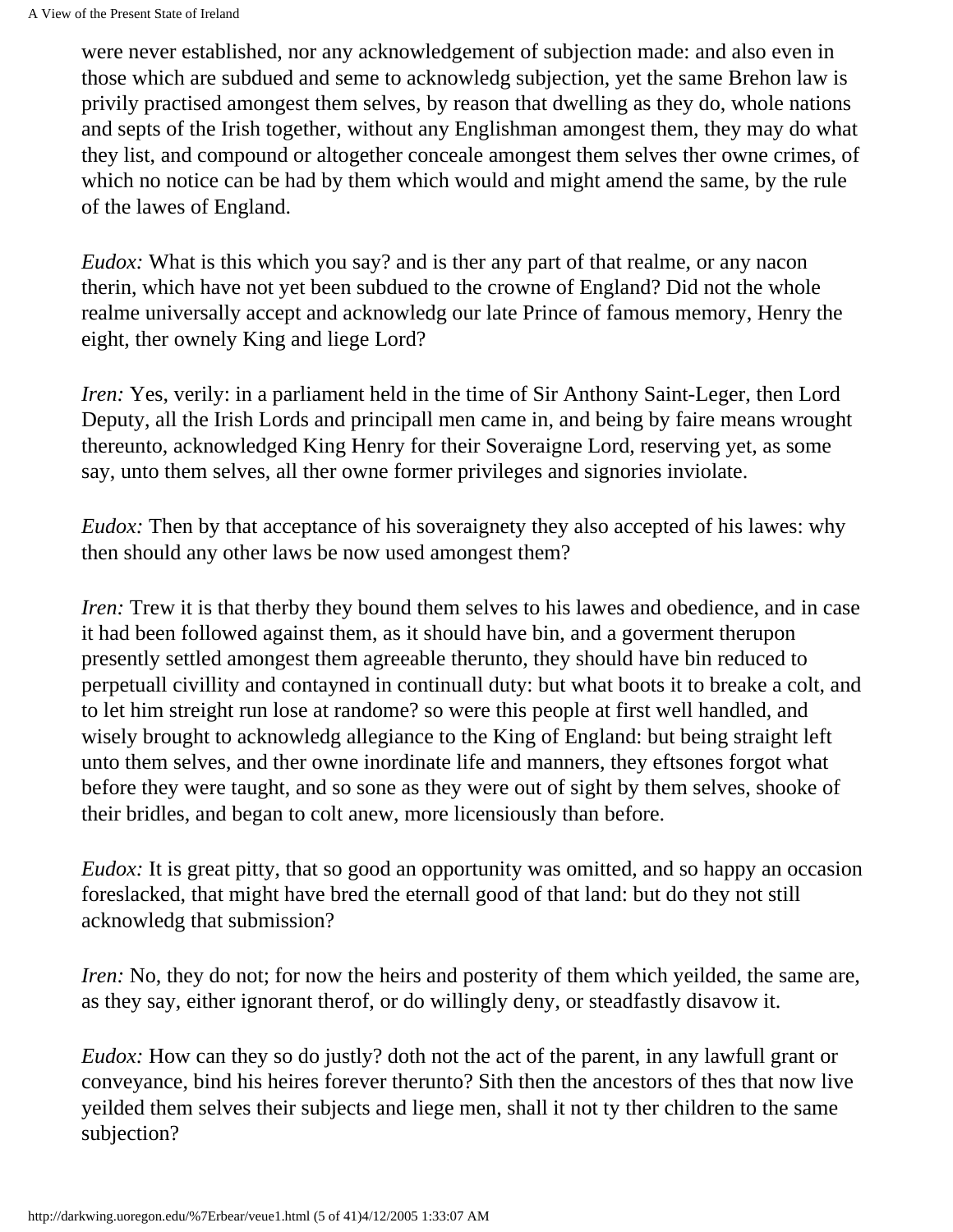*Iren:* They say no: for ther ancestours had had no estate in any ther lands, Seigniories, or hereditaments, longer than during ther owne lives, as they allege: for all the Irish do hould ther lands by Tanistrie, which is to say, no more but a personall estate for his lifetime, that is Tanist. By reason that he is admitted therunto by election of the country.

*Eudox:* What is this you call Tanist and Tanistrie? they be names and tearmes never heard of or knowne to us.

*Iren:* It is a custome amongest all the Irish, that presently after the death of any their chiefe Lords or Captaines, they do presently assemble them selves to a place, generally appoynted and knowne unto them, to chose an other in his stead: where they do nominate and elect, for the most part, not the eldest sonne, nor any of the children of ther Lord deceased, but the next to him of blood, that is, the eldest and worthiest, as commonly the next brother unto him, if he have any, or the next couzine germane, or so forth, as any is elder in that kindred or sept: and then next to him do those chose the next of the blood to be Tanist, who shall next succeede him in the said Captenry, if he live therunto.

*Eudox:* Do they use any ceremony in this election? for all barberous nacons are commonly great observers of cerimonies and superstitious rights.

*Iren:* They use to place him that shall be their Captaine, upon a stone alwayes reserved for that purpose, and placed commonly upon a hill: in many of the which I have seen the fote of a man formed and graven, which they say was the measure of ther first Captaines foot, wheron he standing receiveth an oath to preserve all the former auncient customes of the country inviolable, and to deliver up the succession peaceably to his Tanist, and then has a wand delivered unto him by some, whose proper office that is: after which, discending from the stone, he turns him selfe round, thrice forwarde and thrice backward.

*Eudox:* But how is the Tanist chosen?

*Iren:* They say he setteth but one fote upon the stone, and receiveth the like oath the Captaine did.

*Eudox:* Have you ever heard what was the occasion and first beginning of this custome? for it is good to know the same, and may perhaps discover some secret meaning and intent therein, very materiall to the state of that government.

*Iren:* I have heard that the beginning and cause of this ordinance amongest the Irish, was specially for the defence and maintenance of ther land in ther posterity, and for excluding all innovacon or alienation therof unto strangers and especially to the English: For when ther Captaine dieth, if the Seigniory should discend unto his child, and he perhaps an infant, an other might perhaps step in betwene and thrust him out by strong hand, being then vnable to defend his right, or to withstand the force of a forayner: and therfore they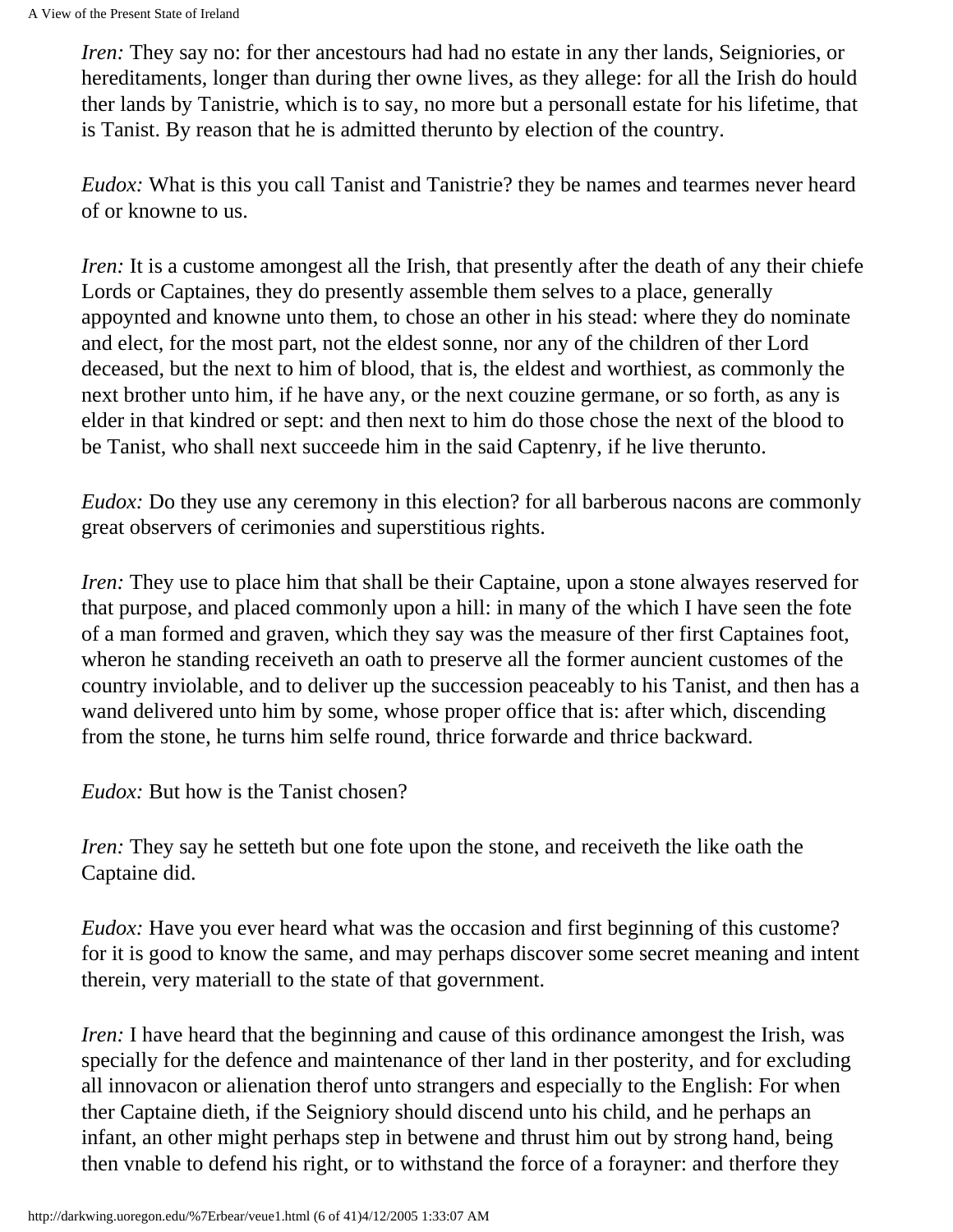do appoynt the eldest of the kin to have the seigniory, for that he commonly is a man of stronger yeares, and better experience to maintain the inheritance, and to defend the country, either against the next bordering Lords, which use commonly to incroch one upon another as each one is stronger, or against the English, which they thinck ly still in wayte to wipe them out of ther lands and territories. And to this end the Tanist is always ready knowne, if it should happen the Captaine suddenly to dy or be slayne in batayle, or to be out of the country, to defend and kepe it from all such doubts and dangers. [F]or which cause the Tanist hath also a share of the country allotted unto him, and certaine cuttings and spendings upon all the inhabitants under the Lord.

*Eudox:* When I heare this word Tanist it bringeth to my remembrance what I have read of Tania, that it should signify a province or Seignory [as] Aquitania, Lusitania, and Britania, the which some do thinck to be derived of Dania, that is, from the Danes: but, I thinck, amisse, for sure it semeth that it came anciently from those barberous nacons that overrane the world, which possessed those dominions, whereof they are now so called. And so it may well be that from thence the first originall of this word Tanist and Tanistry came, and the custome therof has since, as many others, else bin continued: but to that generall subjection of the land, wherof we formerly spake, me semes that this custome or tenure can be no bar nor impeachment, seing that in open parlyament by ther said acknowledgement they waived the benefit therof, and submitted them selves to the ordinance of ther new soveraigne.

*Iren:* Yea but they say, as I earst tould you, that they reserved ther titles, tenures, and seigniories whole and sound to them selves, and for proofe alleged that they have ever since remayned to them untouched, so as now to alter them they say shoul'd be a great wrong.

*Eudox:* What remedy is ther then, or means to avoyde this inconvenience, for, without first cutting out this dangerous custom, it semeth hard to plant any sound ordinance, or reduce them to a civill government, since all ther evill customes are permitted unto them.

*Iren:* Surely nothing hard; for by this act of parlament wherof we speake, nothing was given to King Henry, which he had not before from his auncestors, but onelie the bare name of a King: [f]or all other absolute power of principallity he had in him selfe before derived from many former Kings, his famous progenitours and worthy conquerors of that land, the which since they first conquered and by force subdued vnto them, what neede he afterward to enter into any such idle tearmes with them to be called ther King, when as it is in the power of the Conqueror to take upon him self what title he will over his dominions conquered: for all is the conqueror's, as Tully to Brutus saith: and therfore me semes in stead of so great and meritorious a service, as they boast they performed to the King, in bringing all the Irish to acknowledge him for ther liege, they did great hurt to his title, and have left a perpetuall gall in the mind of that people, who before being absolutely bound to his obedience, are now tyed but with tearmes whereas both ther lives, ther lands,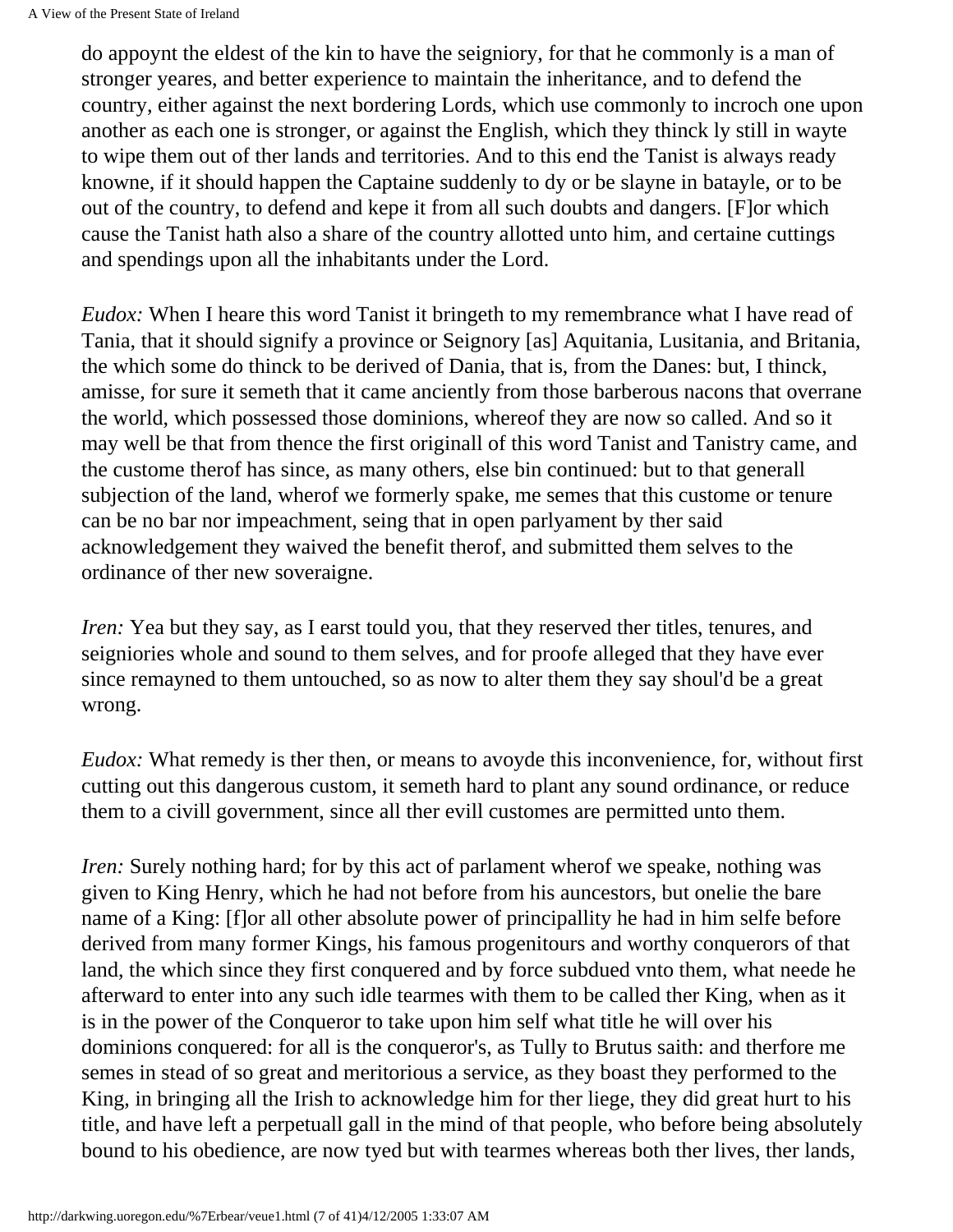and their liberties were in his fre power to appoynt, what tenures, what lawes, what condicions he would over them, which were all his: against which ther could be no rightful [re]sistance, or if there were, he might, when he would, establish them with a stronger hand.

*Eudox:* Yea, but perhaps it semed better vnto that noble King to bring them by ther owne accord to his obedience, and to plant a peaceable goverment amongest them, then by such violent means to pluck them under. Neither yet hath he therby lost any thing that he formerly had: for having al before absolutely in his owne power, it remayneth so still, he having neither forgiven nor foregon anything therby unto them, but having received something from them, that is a more voluntary and loyall subjection. So as her Majestie may yet, when it shall please her, alter any of thos former ordinances or appoynt other lawes, that may be more both for her own behoofe, and for the good of that poeple.

*Iren:* Not so, for it is not so easy, now that things are growne into an habit and have ther certaine course, to change the channell, and turn ther streames an other way; for they may have now a collourable pretence to withstand such innovasion, having accepted of other lawes and rules alredy.

*Eudox:* But you say they do not accept of them, but delight rather to leane to the ould customes and Brehon lawes, though they be much more vnjust, and also more inconvenient for the common poeple, as by your late relacion of them I gathered. As for the lawes of England, they are surely most just and most agreeable both with the goverment and with the nature of the poeple: how falls it out then, that you seme to dislike of them, as not so meete for that realm of Ireland, and not onely the common law, but also the statutes and acts of parlament, which were specially provided and intended for the onely benefit therof?

*Iren*: I was about to have tould you my reason therin, but that you your self drew me away with other questions, for I was shewing you by what means, and in what sort, the positive lawes were first brought in and established by the Norman Conqueror: which were not by him devised, nor applyed to the state of the realme then being, nor as it might best be, (as should by lawgivers be principally regarded,) but were indede the very lawes of his owne country of Normandy: the condicon wherof, how far it differeth from this of England, is apparent to everie least judgment. But to transfer the same lawes for the governing of the realme of Ireland, was much more inconvenient and unmete: for he found a better advantage of the time, then was in the planting of them in Ireland, and followed the execution of them with more severity, and was also present in person to overloke the magistrates, and to over awe the subjects with the terror of his sword, and countenance of his Majestie. But not so in Ireland: for they were otherwise effected, and yet not so remayned, so as the same lawes, me semes, can ill fit with their disposicion, or work that reformacon that is wished: for lawes ought to be fashioned unto the manners and condicons of the people to whom they are ment, and not to be imposed upon them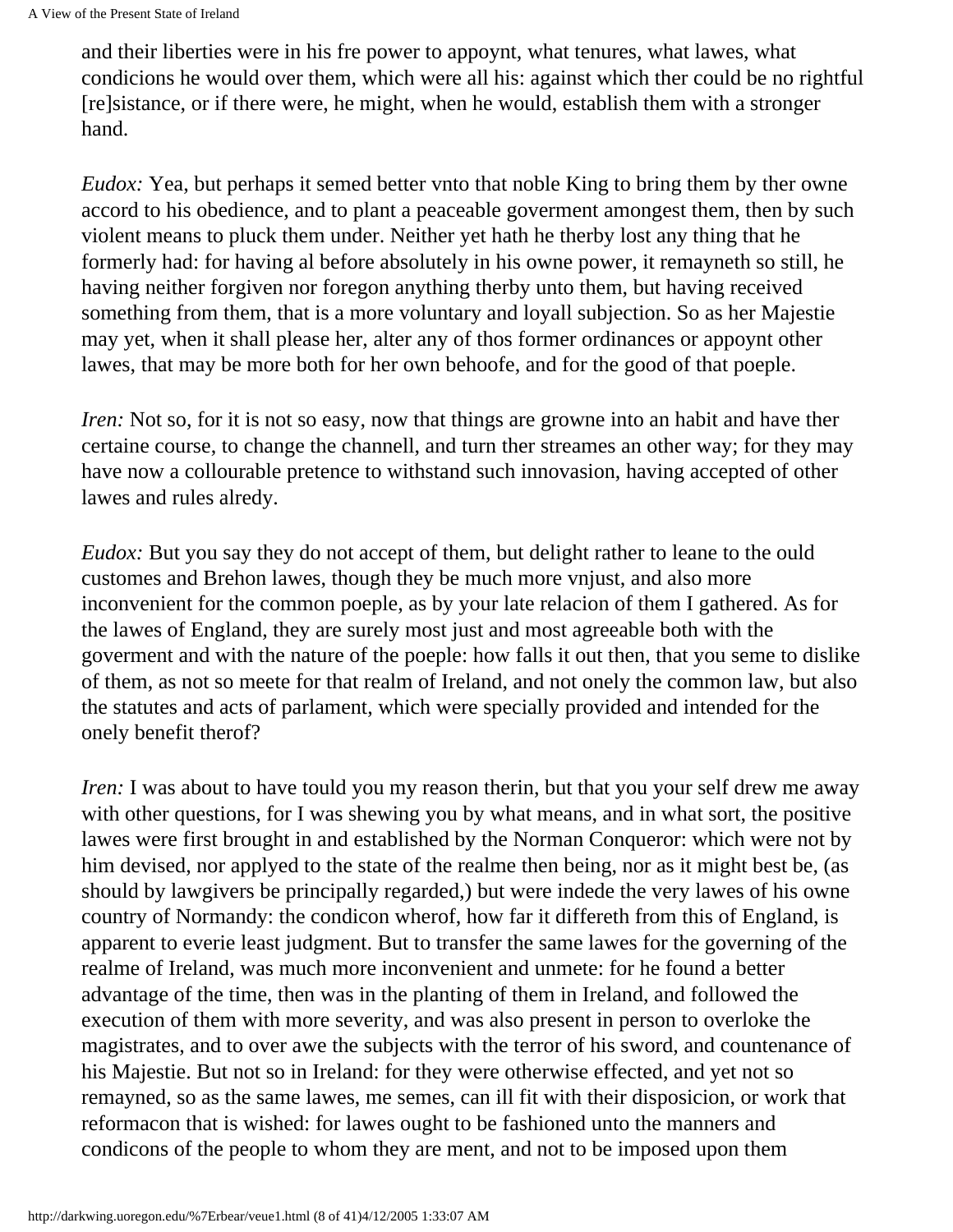according to the simple rule of right: for then, as I sayd, in stead of good they may work ill, and pervert justice to extreame injustice: [f]or he that would transfer the lawes of the Lacedemonians to the poeple of Athens should find a great absurdity and inconvenience: for those lawes of Lacedemon were devised by Licurgus, as most proper and best agreeing with that people, whom he knew to be inclined altogether to warrs, and therfore wholy trayned them up even from ther cradles in armes and military exercises, clean contrary to the institution of Solon, who, in his lawes to the Athenians labored by all means to temper ther warlike courages with swete delights of learning and sciences, so that as much as the one excelled in arms, the other exceded in knowledg: the like regard and moderation ought to be had in tempering and managing of this stubburn nation of the Irish, to bring them from their delight of licensious barbarisme unto the love of goodnesse and civillity.

*Eudox:* I cannot se how that may better be then by the discipline of the lawes of England: for the English were, at first, as stout and war like a poeple as ever were the Irish, and yet ye se are now brought to that civillity, that no nacon in the world excelleth them in all godly conversacon, and all the studies of knowledg and humanity.

*Iren:* What they now be, both you and I se very well; but by how many thorny and hard wayes they are come therunto, by how many civill broyls, by how many tumultuous rebellions, that even hazard[ed] often times the whole safety of the kingdome, may easily be considered: all which they neverthelesse fairely overcame, by reason of the continewal presence of the King, whos onely person is oftentimes in stead of an army, to contayne the unruly poeple from a thousand evill occasions, which that wretched kingdome, is for want therof daily carried into. The which when they so make head, no lawes, no penalties can restraine, but that they do in the violence of that fury, tread doune and trample under foote all both divine and humane things, and the lawes themselves they do specially rage at, and rend in peces, as most repugnant to ther liberty and naturall fredome, which in ther madnesse they effect.

*Eudox*: It is then a very unseasonable time to plead law, when swords are in the hands of the vulgare, or to thinck to retaine them with feare of punishments when they loke after liberty and shake of all goverment.

*Iren:* Then so it is with Ireland continually, for the sword was never yet out of ther hand, but when they are weary with warrs, and brought doune to extreame wretchednesse; then they creepe a litle perhaps, and sewe for grace, till they have gotten new breath and recovered strength againe: so it is in vaine to speake of planting of lawes and plotting of pollicies till they be altogether subdued.

*Eudox:* Were they not so at the first conquering of them by Strangbowe, in the time of King Henry the second? Was there not a thorowe way then made by the sword, for the imposing of the lawes upon them? and were they not then executed with such mighty hand as you sayd was used by the Norman Conqueror? What odds is there then in this case?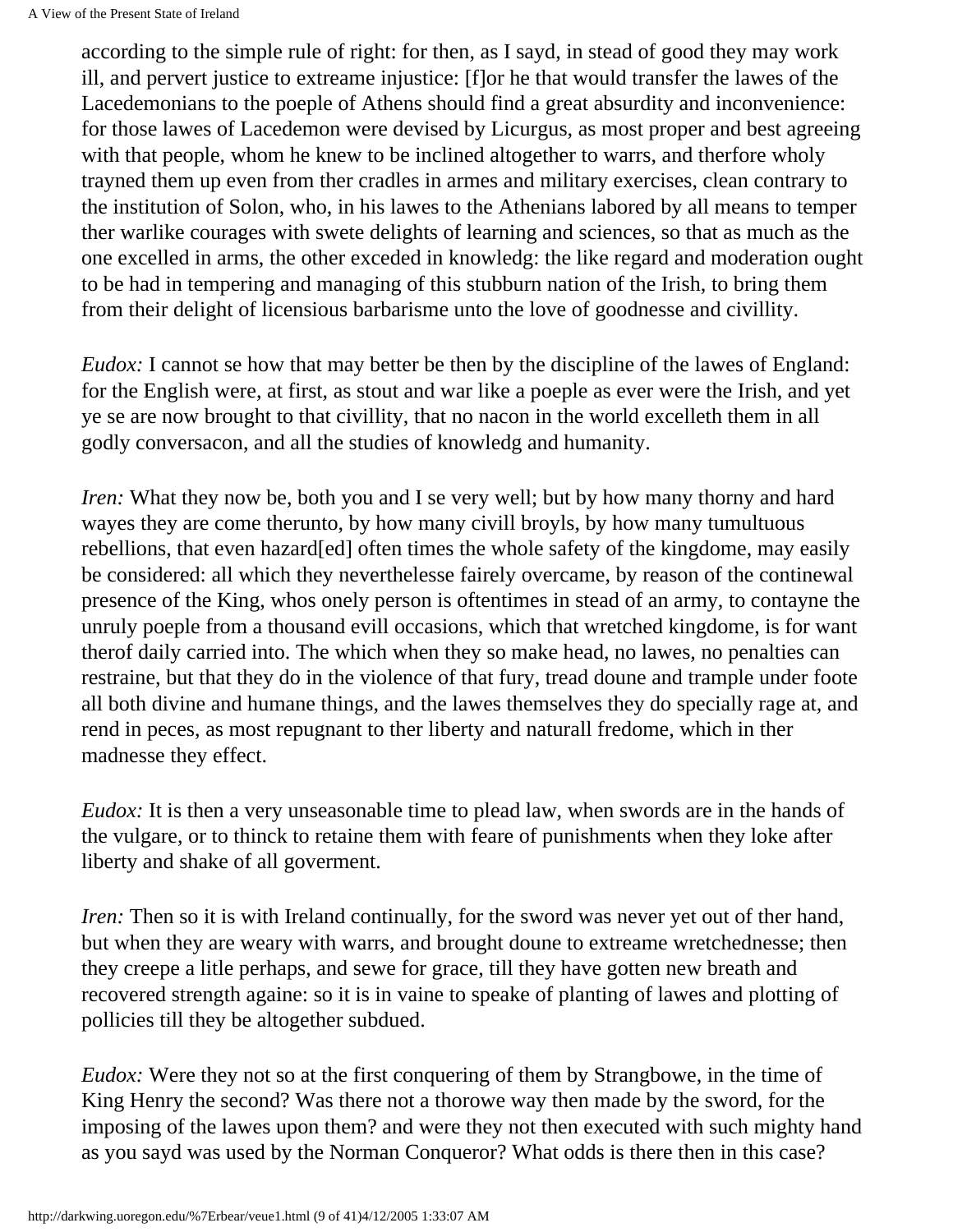why should not the same lawes take as good effect in that poeple, as they did here, being in like sort prepared by the sword, and brought under by extremity? and why should it not continew in as good force and vigor for the contayning of the poeple?

*Iren:* The case yet is not like; but ther apperes great odds betwene them; for by the conquest of Henry the second, trew it is that the Irish were utterly vanquished and subdued, so as no enemy was able to hold up his head against his powre: in which there weaknesse he brought in his lawes, and settled them as now they ther remaine, like as William the Conqueror did: so as in thus much they agre, but in the rest, that is, the chiefest, they varie: ffor to whom did King Henry the second impose thos lawes, not to the Irish, for the most part of them fled from his power into deserts and mountaynees, leaving the wide country to the conqueror, who in ther stead eftsones placed English men, who possessed all the land and did quite shut out the Irish, or the most part of them: and to those new inhabitants and Colonies he gave his lawes, to wete, the same lawes under which they were born and bred, the which it was not difficulte to place amongst them, being formerly well entred therunto; unto whom afterward ther repaired divers of the pore distressed poeple of the Irish for succor and reliefe: of whom, such as they thought fit for labor, and industriouslie disposed, as the most part of theire baser sort are, they received unto them as theire vassalls, but scarcelie vouchsafed to impart unto them the benefite of those lawes, under which them selves lived, but everie one made his will a commandment and a lawe unto his owne vassall. Thus was not the lawe of England ever properlie applied unto the Irish nacon, as by a purposte plott of goverment, but as they could insynuate and steale them selves under the same by theire humble carriage and submission.

*Eudox:* How comes it then to passe, that havinge ben once so lowe brought, and thoroughlie subjected they afterwards lifted them selves so stronglie agayne, and sithence doe stand stifflie against all rule and goverment?

*Iren:* They saie that they contynued in that lowlynesse untill the time that the division betwene the houses of Lancaster and York arose for the Crowne of England: At which tyme all the greate English lords and gentlemen which had great possessions in Ireland, repaired over hither into England, to succor their ffriends here and to strengthen theire partie for to obtene the Crowne: others to defend there landes and possessions against suche as hovered after the same uppon hope of the alteracon of the kingdome, and successe of that side which they had favored and effected. Then the Irishe whom they before had banished into the mountaynes, where they lived only uppon white meates, as it is recorded: seeinge now there so dispeopled land weakened, came downe into all the playnes adjoyninge, and thence expellinge those fewe Englishe that remayned, repossesste them agayne; since whych tyme they have remayned in them, and growinge greater, have brought under them many of the Englishe which were before theire lords. This is one of the occasions by which all those countries which, lyinge nere unto any mountaynes or Irishe deserts, which had bin planted with Englishe, were shortlie displanted and lost. As namelie in Mounster, all the landes adjoyning unto Slowlougher, Arlo, and the bogg of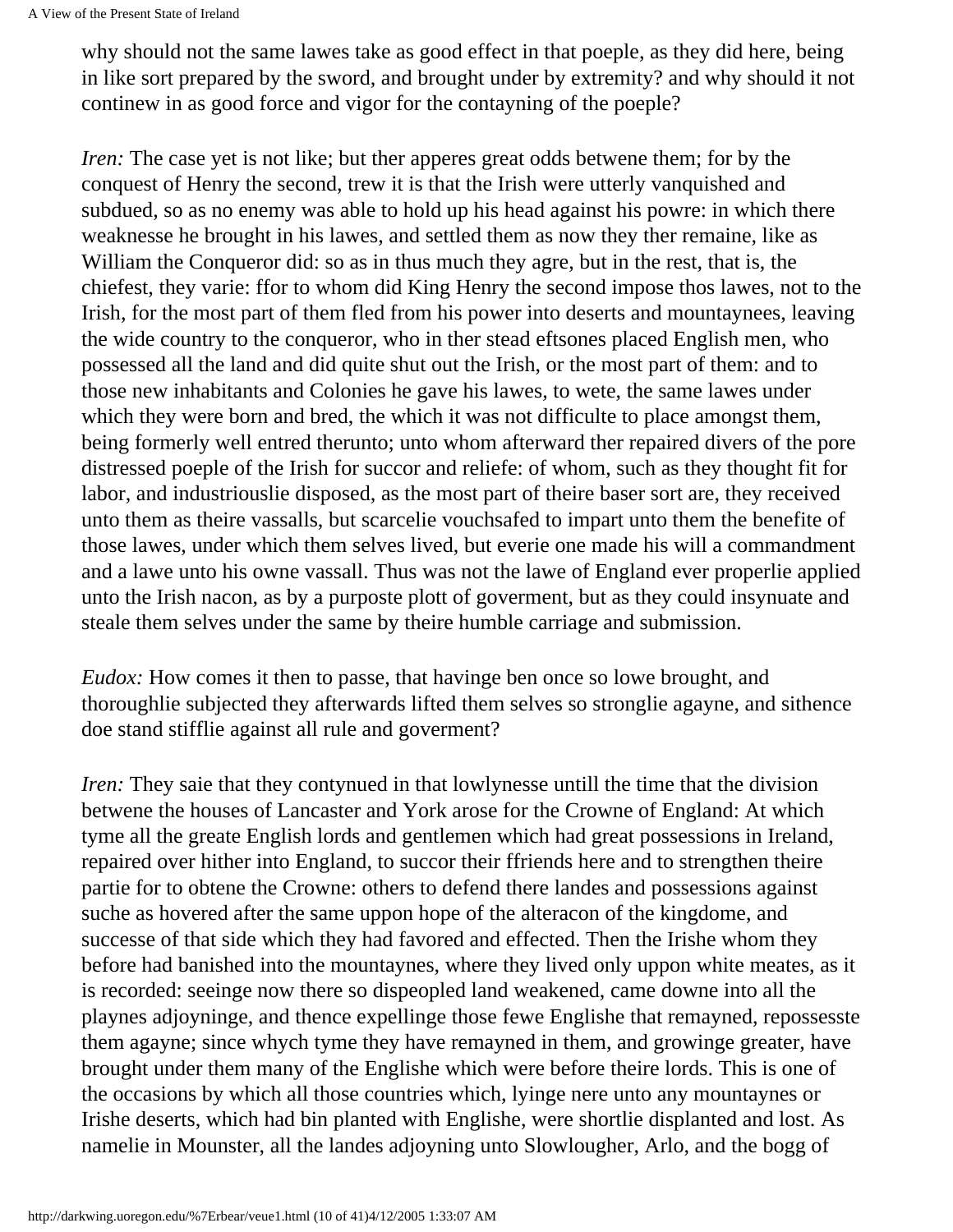Allon. In Connaght, all the Countries borderinge uppon the Culvers; Montroo, and ORourkes countrie. In Leinster all the landes neighboring unto the mountaynes of Glanmulls, unto Shellelagh, unto the Briskbagh, and Poulmont. In Ulster, all the countries near unto Tirconnell, Tyronne, and Hertellagh, and the Scottes.

*Eudox:* Surelie this was a great violence: but yett by your speche it semeth that onlie the Countrie and vallies near adjoyninge unto those mountaynes and desertes, were thus recovered by the Irishe: but how comes it now that wee see almost all that Realme repossessed of them? Was there any more such evil occasons growinge by the troubles of England? Or did the Irishe, out of thes places so by them gotten, breake further and stretche them selves out thorough the whole land? But nowe for ought that I can understand, there is no part but the bare English pale, in which the Irishe have not the greatest footinge.

*Iren:* Bothe out of theis smale begynnynges by them gotten near to the mountaynes, did they spreade them selves into the Inland Countrie; and also, to theire further advantage, there did other like unhappie accidentes happen out of England, which gave harte and good opportunitye to them to regain theire old possessions. Ffor in the reigne of Kinge Edward the fourth, things remained yet in the same state that they were after the late breakinge out of the Irishe, which I spake of: And that noble Prince began to cast an eye unto Ireland, and to mynde the reformacon of thinges there rune amisse: for he sent over his brother the worthie Duke of Clarence, who having married the heire of Larie, and by her havinge all the Erledom of Ulster, and moche in Meathe and in Mounster, verie carefullie went about in the redressinge of those late evills: and though he could not beate out the Irishe agayne, by reason of his shorte contynuance, yet he did shutt them upp within those narrowe corners and glennes under the mountayne foot in which they lurked, and soe kept them from breaking any further, by buildinge strang holdes uppon everie border, and fortifyinge all passages: Amongest the which he built the castle of Clare in Thurmond: of which Countrie he had the inheritance, and of Mortymers landes adjoining, which is nowe by the Irishe called Killalowe. But the tymes of that good Kinge growinge troublesome, did lett the thorough reformacon of all things. And thereunto soone after was added another fatall mischiefe, which wrought a greater calamitie then all the former. For the said Duke of Clarence, then Lord Lieftenant of Ireland, was by practize of evill persons about the Kinge his brother, called thence awaye, and soone after by synister meanes was cleane made awaye. Presentlie after whose deathe all the North revoltinge, did sett up Oneale for theire Capten, beinge before that of smale power and regard: and there arose in that parte of Thomond, one of the O-Bryens, called Murrogh en ranagh, that is, Morrys of the ffarme, or waste wylde places: who, gatheringe unto him all the relickes of the discontented Irishe, eftsones surprised the said Castle of Clare, burnt and spoyled all the English there dwelling, and in short space possessed all the country beyond the river of Shenan and near adjoyning. Whence shortlie breakinge forth like a sudden tempest, he overran all Mounster and Connnaught, breakinge downe all the holdes and fortresses of the Englishe, defacinge and utterlie subvertinge all corporate Townes that were not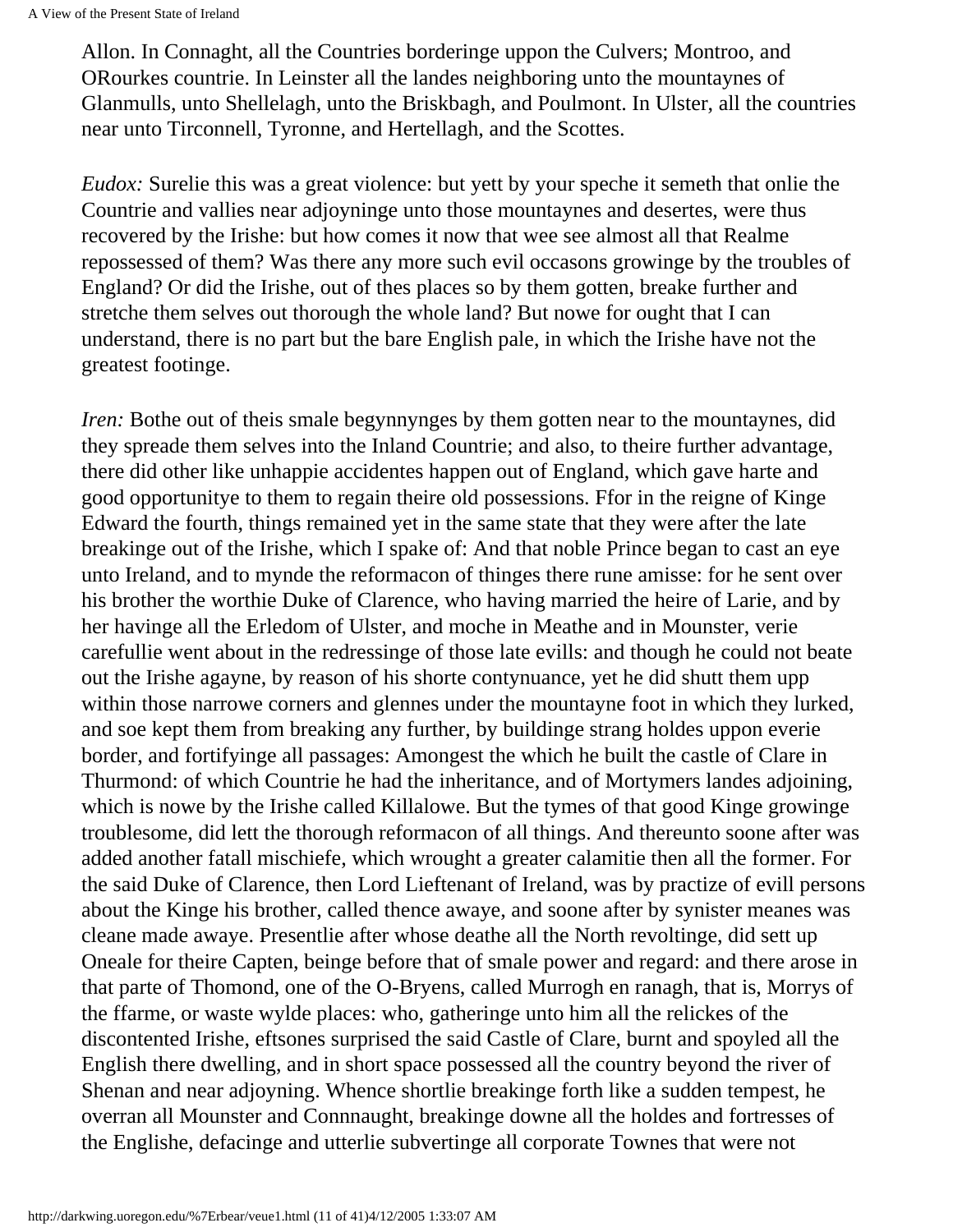stronglie walled: for those he had no meanes nor engynes to overthrowe; neither indede would he stay at all about them, but speedilie ran forwarde, counting his suddennes his most vantage, that he might overtake the Englishe before they could fortefie or gather them selves together. So in short time he cleane wyped out many greate townes, as first in Chegin, then Killalowe, before called Clarryfort; afterward Tharles, Mourne, Buttevant, and many others, viz.

[blank line]

whose names I can not remember, and of some of which there is now no memorie nor signe remayning. Upon report whereof there flocked unto him all the scume of the Irishe out of all places, that ere longe he had a mightie army, and thence marched forth into Lynster, where he wrought greate outrages, wastinge and spoylinge all the Countrie where he went: For it was his pollicie to leave no holde behinde him, but to make all playne and waste. In the which he sone after created himselfe Kinge, and was called Kinge of all Ireland; which before him I doe not read that any did so generallie, but onelie Edwarde lee Bruce.

*Eudox:* What, was there ever any generall Kinge of all Ireland? I never heard it before, but that it was alwaies ,whilest it was under the Yrishe, divided into fower, and sometimes into five kingdomes or dominions. But this Edward lee Bruce, what was he, that he could make him selfe Kinge of all Ireland?

*Iren:* I would tell you, that in case you would not challendge me for forgetting the matter which I had in hand, that is, the inconvenience and unfitnes which I supposed to be in the lawes of the land.

*Eudox:* No surely I have no cause, for neither is this impertynent thereunto; for sithence you did sett your corse, as I remember, in your first part, to treat of the evills which hindereth the peace and good orderinge of that land, amongest which that of the inconvenience of the lawes was the first which you had in hand, this discourse of the overrunninge and wastinge of the realme is very materiall there unto, for that it was the begynnyng of other evills, which sithence have afflicted that land, and opened a way unto the Irish to recover theire possession, and to beate out the Englishe which had formerlie wonne the same. And besides, it will give greate light both unto the seconde and third parte, which is the redressinge of those evills, and plantinge of some good forme or pollicie therin, by renewinge the remembrance of those occasions and accidentes, by which those ruynes hapned, and layinge before us the ensamples of those tymes, to be compared with ours and to be rewarded by those which shall have to doe in the like. Therefore I praye yow, tell them unto us, and as for the point where you lefte, I will not forgett afterwardes to call you backe agayne thereunto.

*Iren:* This Edward le Bruce, was the brother of King Roberte lee Bruce, who was Kinge of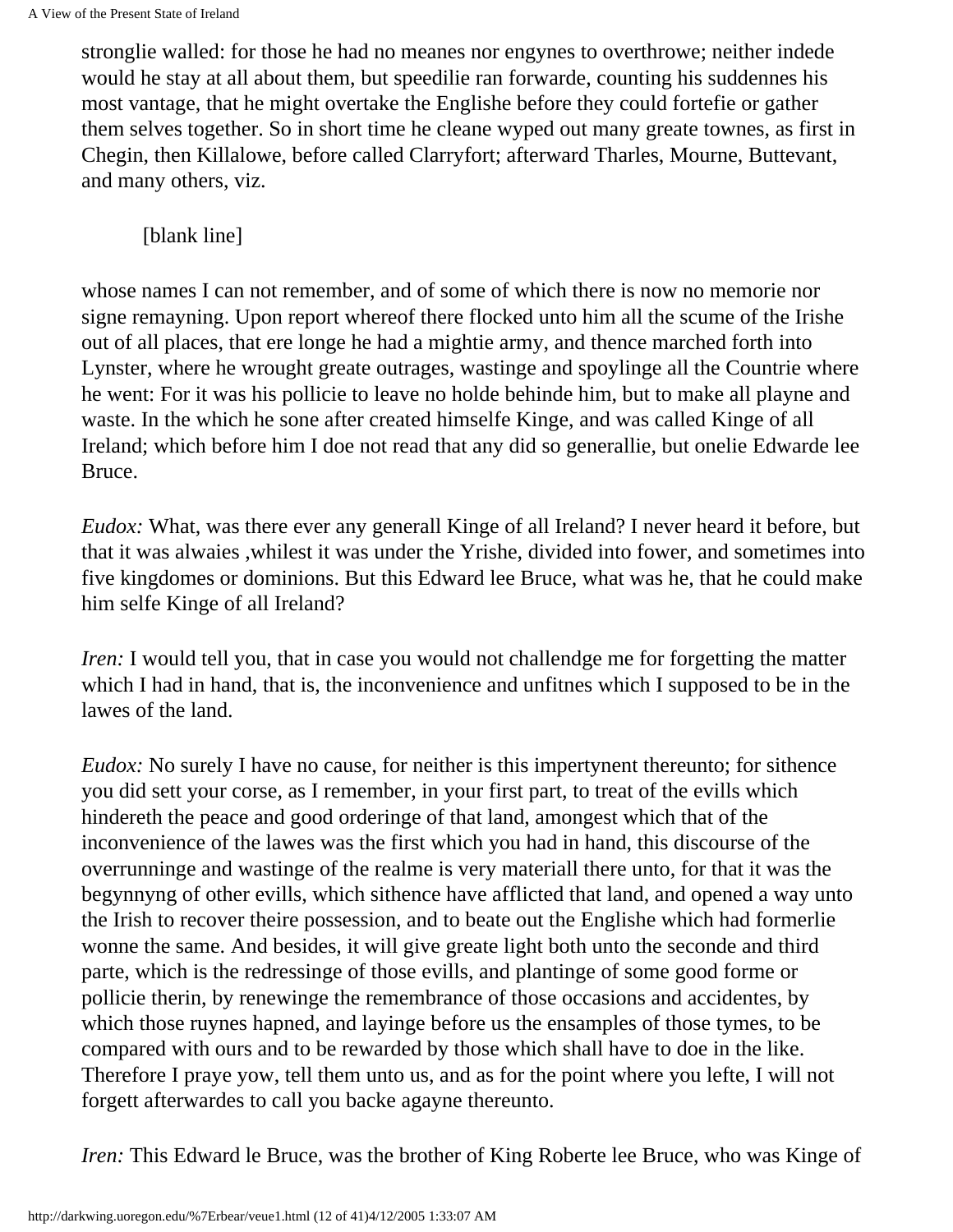Scotland att such tyme as King Edwarde the second reigned here in England, and bare a most malicious and spitefull mynde against King Edwarde, doinge him all the scathe he could, and annoyinge his territories of England, whilest he was troubled with civill warres of his Barons att home. He also, to worke him the more mischiefe, sent over his said brother Edwarde, with a power of Scottes and Red-shankes into Ireland, where, by meanes of the Lacies and of the Irishe with whom they combyned, they got footinge, and gatheringe unto him all the scatterlyn[g]s and outlawes out of all the woodes and mountaynes, in which they longe had lurked, marched forth into the English pale, which then was chieflie in the North, from the point of Dunluce, and beyond unto Dublyn: havinge in the midst of her Knockfergus, Belfast, Armagh; Carlingforde, which are nowe the most out-boundes and abandoned places in the Englishe pale, and some no parte thereof at all: ffor it stretcheth nowe no further than Dundalke towardes the North. There the said Edward lee Bruce spoyled and burnt all the old English pale, puttinge to the sworde all the Englishe inhabitantes, and sacked and raced all Cytties and corporate Townes, no lesse then Murro en Ranagh, of whom I earst tolde you: ffor hee wasted Belfast, Greene castell, Kiells, Beltalbott, Castletowne, Newtowne, and many other verie good townes and stronge holdes he rooted out the noble ffamilies of the Audleys, the Talbottes, the Tutchites, the Chamberlaynes, the Mandevilles, and the Salvages, though of the Lord Salvage there remayne yet an heire, that is now a verie poore gentleman dwellinge at the Ardes. And cominge lastlie to Dundalke, he there made him selfe Kinge and rained by the space of one whole yere, by the name of Edwarde Kinge of Ireland, until that King Edwarde of England, having sett some quiett in his affaires at home, sent over the lord John Birmingham to be Generall of the warres against him, who encountringe him near to Dundalke, overthrew his armye and slewe him selfe, and presentlie followed the victory so hotlie upon his Scottes, that he suffred them not to staye, or gather them selves togeather agayne, untill they came to the sea coast. Notwythstandinge, all the waie as they fledd, for verie rancor and despite, they utterlie wasted and consumed whatsoever they had before left unspoiled; so that of all townes and castells, fortes, and bridges and habitacons, he left not any stick standing, nor any people remayning: for those fewe, which yett survived, fled from his furye further into the English pale that now is. Thus was all that godlie Countrie utterlie wasted and left desolate. And as [it] yet remayneth to this daie, which before had ben the chiefe ornament and beautie of Ireland. ffor that parte of the north sometyme was as populous and plentifull as any parte in England, and yelded unto the kinges of England, as yett appeareth by good recordes, thirty thousand markes of olde money by the peece, beside many thowsand of able men to serve them in their warres. Suer it is yett a most bewtifull and sweete Country as any is under heaven, seamed thoroughout with many godlie rivers, replenished with all sortes of fishe most aboundantlie; sprinkled with verie many sweete Ilandes and goodlie lakes, like litle inland seas, that will carrie even shippes uppon theire waters; adorned with goodlie woodes, fitt for buildinge of houses and shipes, so commodiouslie, as that if some princes in the world had them, they would soone hope to be lordes of all the seas, and er longe of all the worlde; also full of verie good portes and havens openinge upon England [and] Scotland, as invitinge us to come unto them, to see what excellent commodities that Countrie can afforde, besides the soyle it selfe most fertile, fitt to yelde all kynde of fruit that shalbe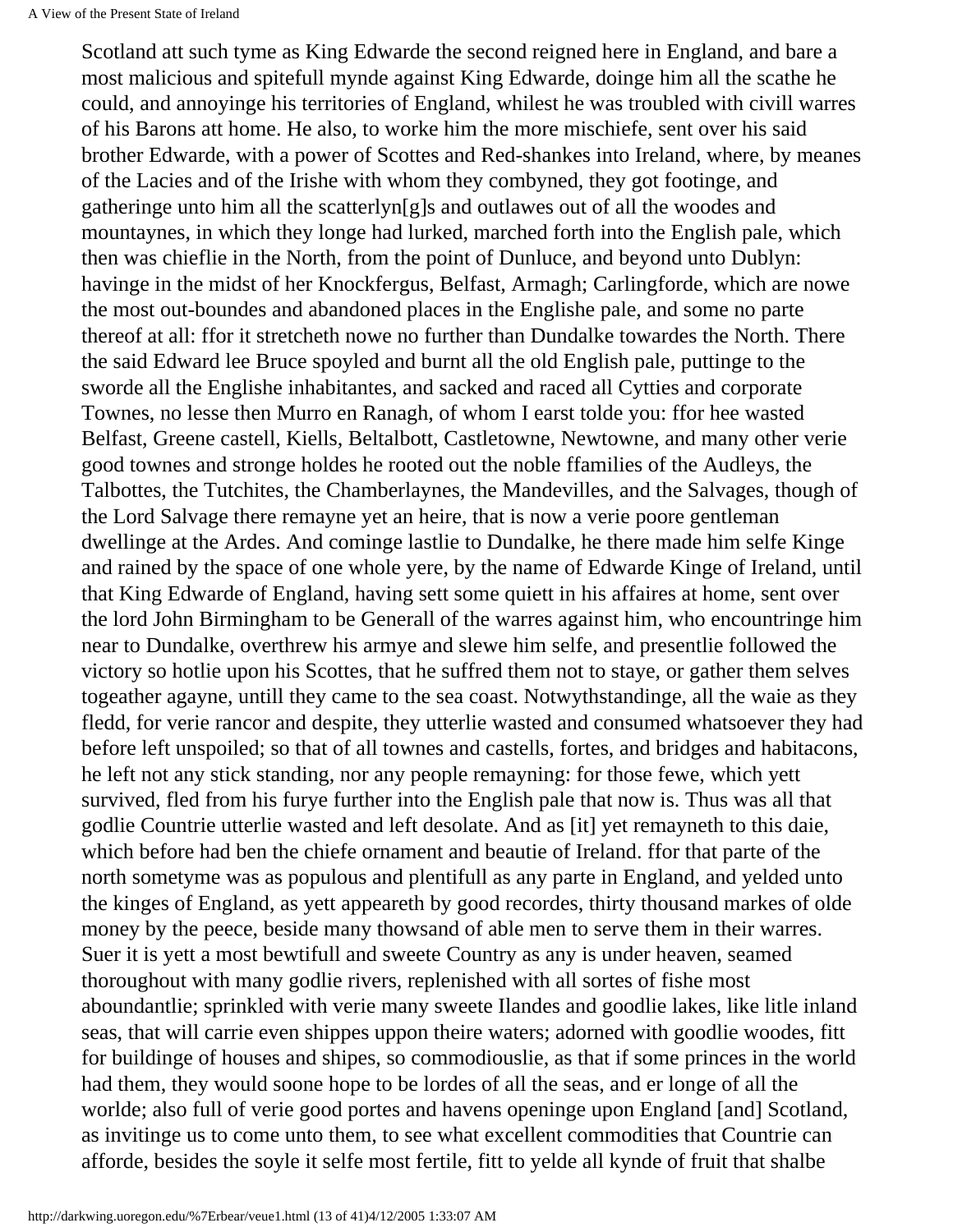committed there unto. And lastlie the heavens most milde and temperate, though somewhat more moyste then the partes towardes the West.

*Eudox:* Truly Irenius, what with the prayses of your countrie, and what with the lamentable Dysolucon therof made by those ragtailes in Scotland, you have fylled me with a greate compassion of theire calamities, that I doe moch pittie that sweet land, to be subject to so many evills, as everie daie I see more and more throwen upon her, and doe halfe begynne to thinke, that it is, as you said at the begynninge, her fatall misfortune, above all countries that I knowe, to be thus miserablie tossed and turmoiled with theis variable stormes of afflictions: but synce wee are thus far entred into the consideracon of her mishappes, tell me, have there ben any more such tempestes, as you terme them, wherein she has thus wretchedlie ben wracked?

*Iren:* Verie many more, god wot, have there ben, in which her principall partes have ben torn a sunder, but none that I can remember, so universall as these. And yet the rebellion of Thomas ffitzGarrett did well nighe stretche it self into all partes of Ireland. But that, which was in the tyme of the Lord Gray, was surelie no lesse generall then all theis; for there was no part free from the contagion, but all conspired in one to cast off theire subjeccon to the Crowne of England. Nevertheles, thorough the most wise and valiant handlinge of that right noble Lord, yt got not that head which the former evills found; for in them the Realme was left, like a shipp in a storme amiddest all the raginge surges, unruled and undirected of any: ffor they to whom she was committed either fainted in theire labor, or forsooke theire charge. But he, like a most wise pilott, kept her corse carefullie, and helde her most stronglie against those roaringe billowes, that he brought her safelie out of all: so as longe after, even by the space of xij or xiij yeres, she rode at peace, thorough his onlie paynes and excellent endurance, how ever envye list to blatter against him. But of this wee shall have more occacon to speake at an other tyme: now (if it please you) lett us return agayne unto our first corse.

*Eudox:* Trulie I am verie glad to heare your judgement of the governement of that honourable man so soundlie; for I have heard it oftentymes maligned, and his doinges depraved of some, who, I perceyve, did rather of malicious mind, or private greevance, seeke to detract from the honor of his deedes and counsells, then of any just cause: but he was nevertheles, in the judgement of all good and wise men, defended and maynteyned. And nowe that he is dead, his immortall fame survives, and flourisheth in the mouthes of all the people, that even those which did backbite him, are choked with theire owne venom, and breake theire galls to heare his so honorable report: But lett him rest in peace, and turne wee to oure more troublous matters of Discourse, of which I am right sorie that you make so short an end, and covet to passe over to your former purpose; for there be many partes of Ireland, which I have hearde have ben no lesse vexed with the like stormes, then theis of which you have treated. As the Countie of the Byrnes and Tooles near Dublyn, with the insolent outrages and spoyles of ffeagh mac Hugh, the countries of Carlo, Wexforde, and Waterforde, of the Cavenaghes: The countries of Leix, Kilkennye,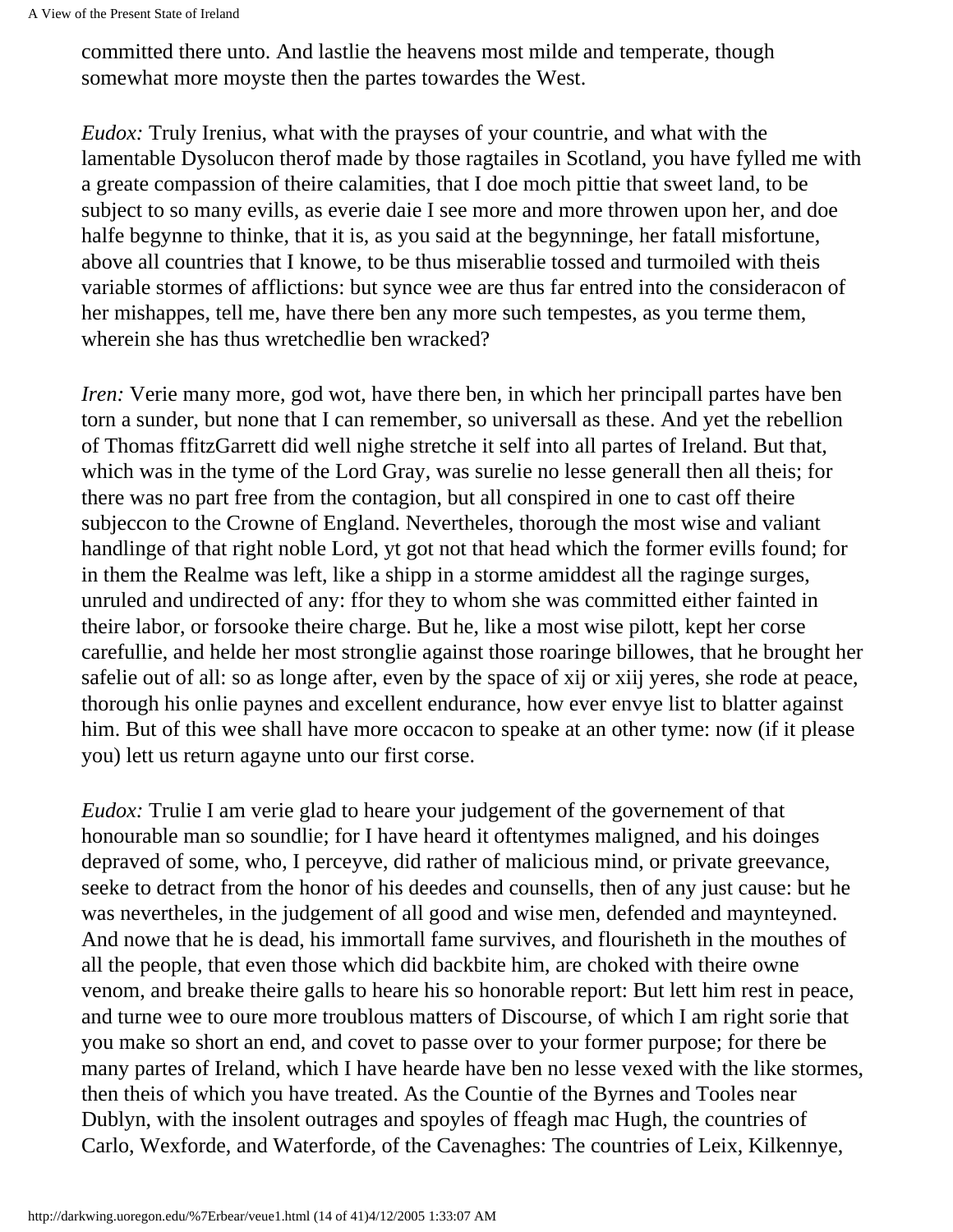and Kildare, of the Moores, the countries of Offalie, Meath and Langford, of the Conhours. The countries of Westmeath, Cavan, and Louth, of the O Relyes, the Kellies, and many others. So as the discoursing of them, besides the pleasure which should redound out of your historie, be also verie proffitable for matter of pollicie.

*Iren:* All these which you have named, and many more besides, often tymes have I right well knowne, to kyndle greately fyres of tumultuous troubles in the counties bordering uppon them. All which to rehearse should rather be to Chronicle tymes, then to searche into the reformacon of abuses in that Realme: and yet verie needfull it wilbe to consider them, and the evills which they have stirred upp, that some redresse thereof, and prevencon of the evills to come, may thereby rather be devysed. But I suppose wee shall have a fitter opportunity for the same, when wee shall speak of the particler abuses and enormities of the government, which wilbe next after these general defectes and inconveniences, which I said were in the lawes, customes, and religion.

*Eudox:* Goe to them, in gods name, and followe the course which yee have purposed to your selfe, for yt fitteth best I must confesse with the purpose of our discorse. Declare your opynion, as you begon, about the lawes of the Realme, what incommoditie you have conceived to be in them, chiefly in the common lawe, which I would have thought most free from all such dislike.

*Iren:* The comon law is, as I before said, of it selfe most rightfull and verie convenient, I suppose, for the kingdom for which it was first devized; for this, I thinke, as yt seemes reasonable, that out of the manners of the people, and abuses of the countrie, for which they were invented, they tooke theire first begynninge, for else they should be most unjust: for no lawes of man, accordinge to the straight rule of right, are just, but as in regard of the evills which they prevent, and the safetie of the common weale which they provide for. As for example, in the true ballancinge of Justice, it is a flatt wrong to punishe the thought or purpose of any, before it be enacted: for true justice punisheth nothing but the evill acte or wycked worde, yet by the lawes of all kingdomes it is a capitall cryme, to devise or purpose the death of the King: the reason is, for that when such a purpose is effected, it should be too late to devise of the punishment therof, and should turne that common-weale to more hurt by suche losse of theire Prince, then suche punishment of the malefactors. And therefore the lawe in that case punishes his thought: for better is a mischief, then an inconvenience. So that *jus polliticum,* though it be not of it selfe just, yet by applicacon, or rather necessitie, it is made just; and this only respect maketh all lawe just. Nowe then, if these lawes of Ireland be not likewise applied and fitted for that Realme, they are sure verie inconvenient.

*Eudox:* You reason stronglie; but what unfitness doe you fynde in them for that Realme? shewe us some particulers.

*Iren:* The common lawe appointeth that all trialls, aswel of crymes as titles and ryghtes,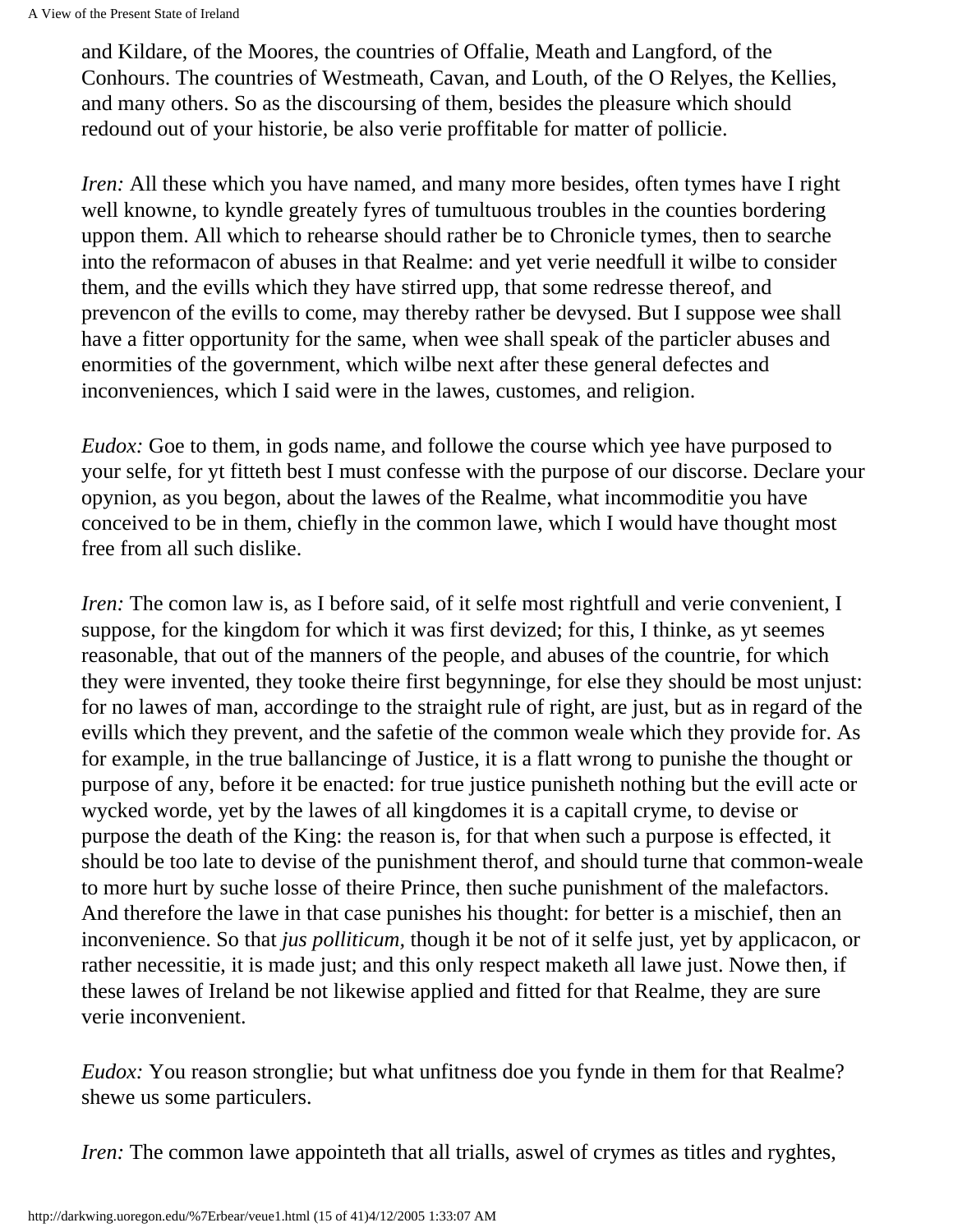shall be made by verdict of Jurye, chosen out of the honestist and most substancal freeholders: Nowe all the ffree-holders of that Realme are Irishe, which when the cause shall fall betwene an Irishe man and an Englyshe, or betwene the Quene and any ffreeholder of that countrye, they make no more scruple to passe against the Englisheman or the Quene, though it bee to strain theire oaths, then to drinke milke unstrayned. So that before the jury goe togeather, it is all to nothing what theire verdict will be. The tryall thereof have I so often sene, that I dare confidentlie avouche the abuse thereof: Yet is the lawe of it selfe, as I said, good; and the first institucon thereof being given to all Englishemen verie rightfull, but nowe that the Yrishe have stepped in to the rowmes of the Englishe, who are nowe become so hedefull and provident to keepe them forth from thensforth, that they make no scruple of conscience to passe against them, it is good reason that either that corse of the Lawe for trialls be altered, or that other provision for juries be made.

*Eudox:* In soothe, Iren: you have discovered a point worth the consideracon. For hereby not onelie the Englishe subject fyndeth no indifferencie in decidinge of his cause, be it never so just; but also the Quene, aswell in all pleas of the crowne, as also for all inquiries of escheate: lands attainted, wardshipps, concealements, and all suche like, is abused, and exceedinglie endamaged.

*Iren:* You saie verie true; For I dare undertake, that at this daie there are more attainted landes, concealed from her Majestie, then she hath possessions in all Ireland: and that is no smale Inconvenience: for, besides that she looseth so moche land as should turne ther to her greate proffitt, she besides looseth so many good subjectes, which might be assured to her, as those landes would yelde inhabitantes and living unto.

*Eudox:* But does that people, saie you, make no moer conscience to perjuer them selfes in there verdicts, and to dampne there sowles?

*Iren:* Not onelie so in there verdictes, but also in all other there dealings, speciallie with the Englishe, they are most willfullie bent: for though they will not seme manifestlye to doe it, yet will some one or other subtile headed fellowe amongest them pick some quirke, or devyse some subtile evasion, whereof the rest will lightlie take hold of, and suffer them selves easilie to be ledd by him to that them selves desired: ffor in the most apparant matter that can be, the least question or dowbt that can be moved, will make stop unto them, and put them quite out of the way. Besides that, of them selves, they are for the most parte, so cautelous and wylie headed, especiallie being men of so smale experience and practize in lawe matters, that you would wonder whence they borrowe suche subtilties and slye shiftes.

*Eudox:* But mee thinke, this inconvenience might be moche helped in the judges and chief majestrates which have the choosinge and nominatinge of those Jurors, yf they would have care to appoint either most Englishmen, or suche Yrishemen as were of the sowndest disposition: for wee dowbt not but some there bee incorruptible.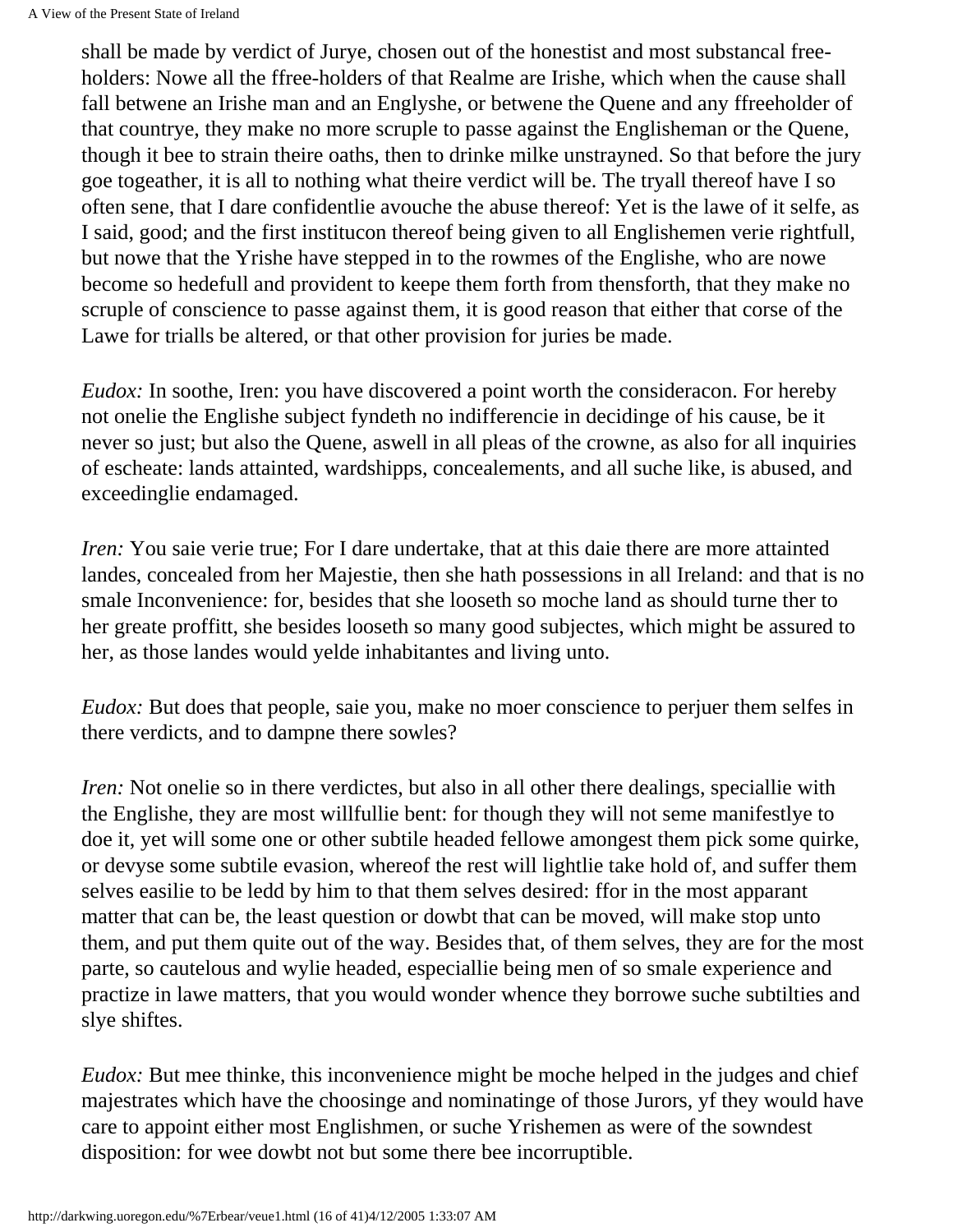*Iren:* Some there be in dede as you saie; but then woulde the Irishe partie cry out of partialitie, and complayne he hath notJustice, he is not used as a subject, he is not suffered to have the free benefitt of the lawe: And theis outcryes the majestrates there doe moch shune, as they have cause, since they are so reddelie harkened unto here; neither can it be indede, although the Irishe partie would be content to be so compassed, that such englishe freeholders, which are but fewe, and such faithful yrishmen, which are in dede as few, shall alwaies be chosen for trialls: ffor beinge so fewe, they shoulde sone be made wearie of theire freeholdes. And therefore a good care is to be had by all occasions to encrease theire nomber, and to plant more by them. But were it so that the Juries could bee picked out of suche choise men as you desire, there would nevertheles be as bad a corrupcon in the triall: ffor the evidence beinge brought in by the base Irishe people, will be as deceiptfull as the verdictes: for they care muche lesse then the others what they sweare, and sure theire lordes may compell them to saie any thing: ffor my self have heard when one of that base sort, which they call charles, being challenged, and reprooved for his false oathe, have answered confidentlie, that his lord commaunded him, and that it was the least thing he could doe for his lord, to sweare for him: so inconscionable are theis common people, and so litle feeling have they of god, or theire owne sowles good.

*Eudox:* It is a most miserable case: but what helpe can there be in this? ffor though the manner of the triall shoulde be altered, yet the proofe of every thinge must nedes be by the testimonies of such persons as the parties shall produce: which if they shall corrupt, however can there any light of truthe appeare? what remedy is there for this evill, but to make heavie lawes and penalties against jurors?

*Iren:* I thinke sure that will do smale good: ffor when a people are inclyned to any vice, or have no towche of conscience, nor sence of theire evill doinge, yt is booteles to thinke to restrayne them by any penalties or feare of punishment; but either the occacon is to be taken awaie, or a more understandinge of the right, or shame of the fault is to be imprinted. For if Lycurgus should have made it deathe for the Lacedemonians to steale, they beinge a people which naturallie delighted in stealth, or if it shoulde be made a capitall cryme for the Fflemminges to be taken in drunkennes, there should have been fewe Lacedemonians soone left, and fewer Fflemminges: so unpossible it is to remove any fault so generall in a people, with terror of lawes or more sharpe restraintes.

*Eudox:* What meanes may there be then to avoide this inconvenience? for the cause sure semes verie harde.

*Iren:* Wee are not yet come to that point to devyse remedies for the evills, but onlie have nowe to recompt them; of the which this that I have tolde you is one defect in the common Lawe.

*Eudox:* Tell us then, I praie you further, have you any more of this sorte in the common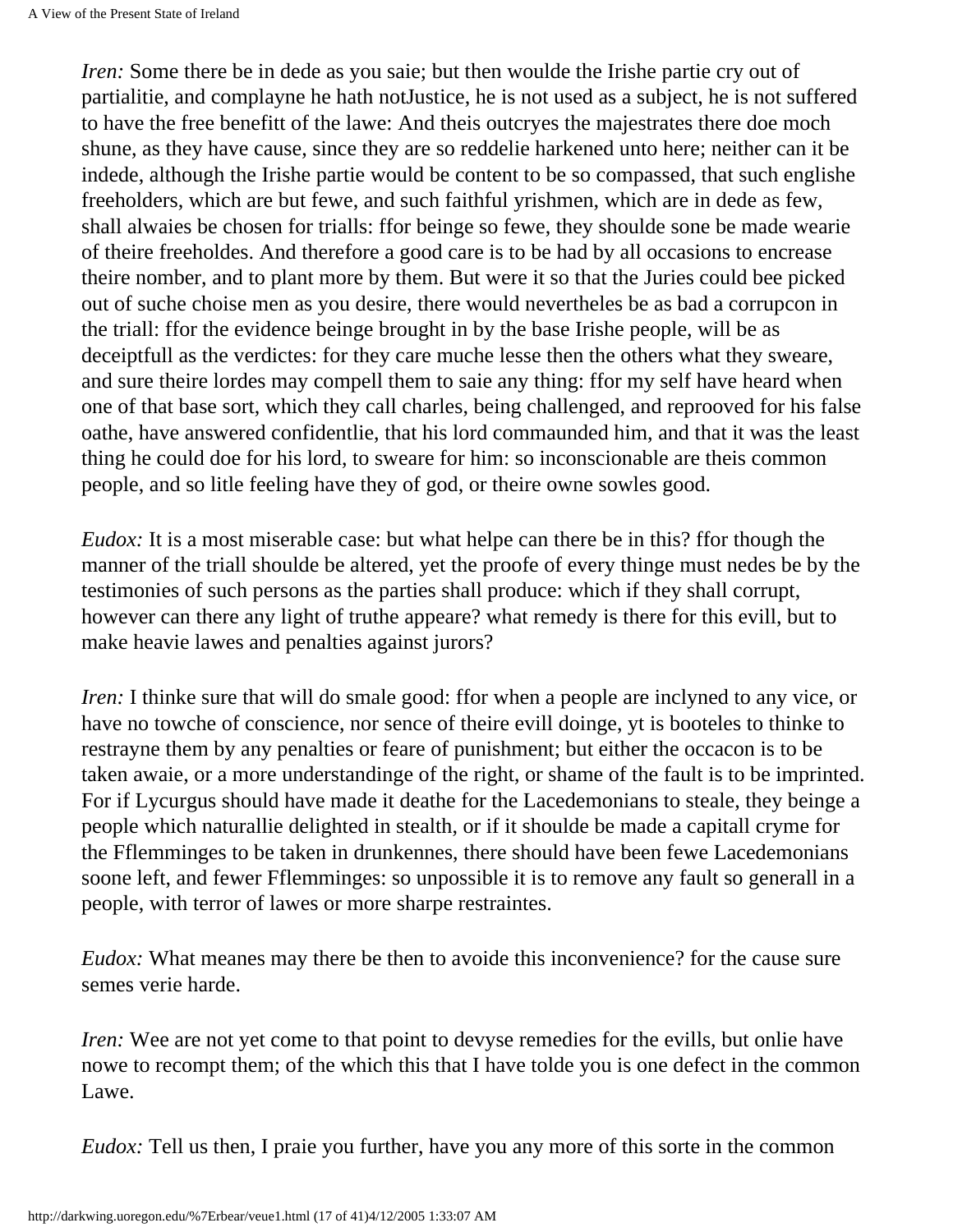A View of the Present State of Ireland

Lawe?

*Iren:* By rehersall of this, I remember also of an other like, which I have often observed in trialls to have wrought greate hurt and hinderance, and that is, the excepcons which the commonLawe alloweth a fellon in his triall:. ffor he may have, as you knowe, xxxvj excepcons peremptorye against the Jurors, of which he shall shewe no cause, and as many as he will of suche, as he can shew cause. By which shifte there beinge, as I have shewed you suche smale store of honest Jurie men, he will either put of his trial, or drive it to such men as perhapps are not of the sowndest sorte, by whose meanes, yf he can acquite him self of the cryme, as he is likelie, then will he plage suche as were brought first to be of his jury,and all suche as made any partie against him, and when he comes forth, will make theire cowes and garrons to walke, yf he doe not other mischief to theire persons.

*Eudox:* This is a slye device, but I thinke might sone be remedied: but wee must leave it a while with the rest: in the meane tyme doe you goe forward with others.

*Iren:* There is another no lesse inconvenient then this, which is for the triall of accessaries to felony: ffor, by the common Lawe, the accessarie can not be proceeded against till the principall have receyved his triall. Nowe the case often falleth in Ireland that a stealth beinge made by a rebell, or an outlawe, the stolen goodes are conveyed to some husbandman or gente, which hath well to take to, and yet liveth most by the receipt of suche stealthes, where they are found by the owner, and handled: whereuppon the party perhapps is apprehended and committed to gaole, or putt uppon suerties, till the Sessions, at which the owner, preferring a bill of Indictment, proveth sufficiently the stealth to have been committed vppon him by suche an outlawe, and to have ben found in the possession of the prisoner, against whom, nevertheles, no [course] of Lawe can proceede, nor triall can be had, for that the principall thiefe is not to be gotten, notwithstandinge that he likewise, standeth perhapps indicted at once with the receyver, beinge in rebellion or in the woodes, where peradventure he is slayne before he is taken, and so the receivor cleane acquited and discharged of the cryme. By which means the thieves are greatlie encouraged to steale, and theire mainteyners imboldned to receive theire stealthes, knowing howe hardlie they can be brought to any triall of lawe.

*Eudox:* Trulie this is a greate inconvenience, and a great cause, as you saie, of the maintenance of theeves, knowinge theire receivors alwaies readie; ffor, would there be no receivors, there would be no theeves. But this, me semes might easelie be provided for by some act of Parliament, that the receivor being convicted by good proofes, might receive his triall without the Principall.

*Iren:* You saie very true, Eudox: but that is almost impossible to be compassed. And herein also you discover another imperfeccon in the course of the common Lawe, and first ordynance of the Realme; for you knowe that the said Parliament must consist of the peeres, gentlemen, freeholders, and burgesses of that Realme it self. Nowe theis beinge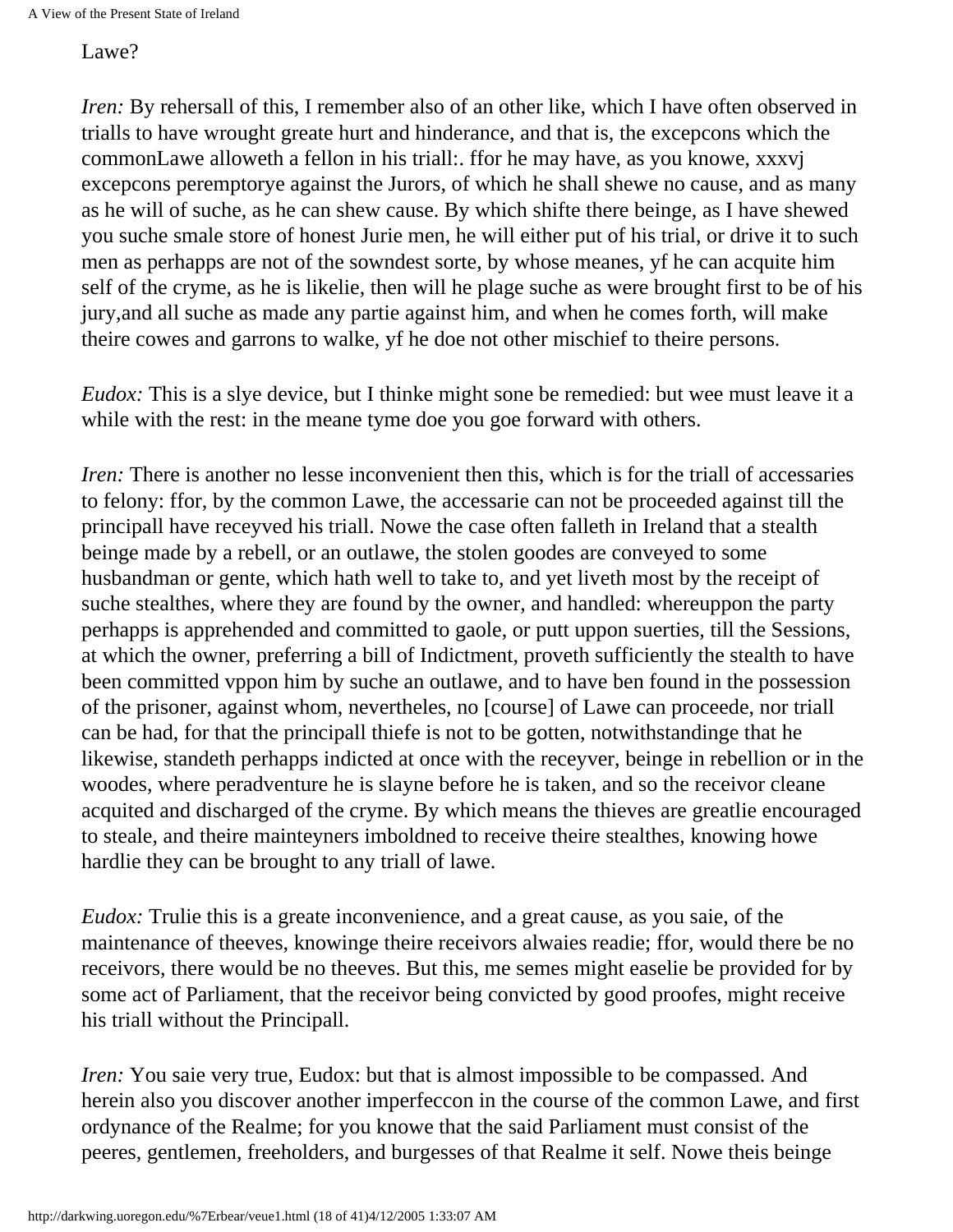perhappes them selves, or the most parte of them (as maye seeme by theire stif withstandinge of this act) culpable of this cryme, or favorers of theire friendes, which are suche by whom theire kitchens are sometymes amended, will not suffer any suche statute to passe. Yet hathe it oftentymes ben attempted, and in the tyme of Sir John Perott verye earnestlie, I remember, labored, but by no meanes could be effected: And not onelie this, but many other like, which are as nedeful for the reformacon of that Realme.

*Eudox:* This also is surelie a great defect; but wee maye not talke, you saie, of the redressing of this, untyll our seconde parte come, which is purposelye appointed thereunto. Therefore procede to the recountinge of moe suche evilles, yf at leaste you have any more.

*Iren:* There also is a greate inconvenience, which has wrought greate dammadge to her Majestie, and to that Common wealth, through close and collorable conveyances of the landes and goodes of Traytors, fellons, and fugitives: as, when one of them mindeth to goe into rebellyon: he will convey away all his landes and Lordships to foeffes in trust, wherby he reserveth to himselfe but a state for term of lief which beinge determined either by the sword or by the haulter, theire Lande streighte commeth to the heire, and the queene is defrauded of the intent of the Lawe, which layed that grivyous punishment upon Traytors to forfeite all theire landes to the Prince, to the ende that men might be the rather terrefied from commyttinge treasons: ffor many which would little esteeme theire owne lyves, yet for remorse of theire wyves and children, shoulde bee withheld from that hayneous cryme. This appeared playnelie in the late Earle of Desmond: ffor before his breakinge forth into open rebellyon he hade conveyed secretelie all his landes to feoffes of trust, in hope to have cutt of her Majestie from the escheate of his landes.

*Eudox:* Yea, but that was well ynoughe avoyded; ffor the acte of Parliament which gave all his landes to the queene did, (as I have hearde,) cutt of and frustrate all suche conveyaunces, as had any tyme, by the space of xii yeres before his rebellyon, bene made: within the Compasse whereof, that fraudulent feoffment, and many other the like of his accomplisses and fellow-Traytors were contayned.

*Iren:* Very true, but how hardlie that acte of Parliament was wrounge out of them, I cann wytnes: and were yt to be compassed againe, I dare undertake it would never be compassed. But were yt soe that such actes might easilie be brought to passe against Traytors and fellons, yet were yt not an endless trouble, that no Traytor nor fellon should be attaynted, but a Parliament must be called for bringinge his landes to the queene, which the Common Lawe geveth her.

*Eudox:* Then this is no faulte of the Common Lawe, but of the persons which worke this fraude to her Majestie.

*Iren:* Yes, mary, for the Common Lawe hath left them this benefitt, whereof they make advantage, and wrest yt to theire bad purposes. Soe as they are thereby the bolder to enter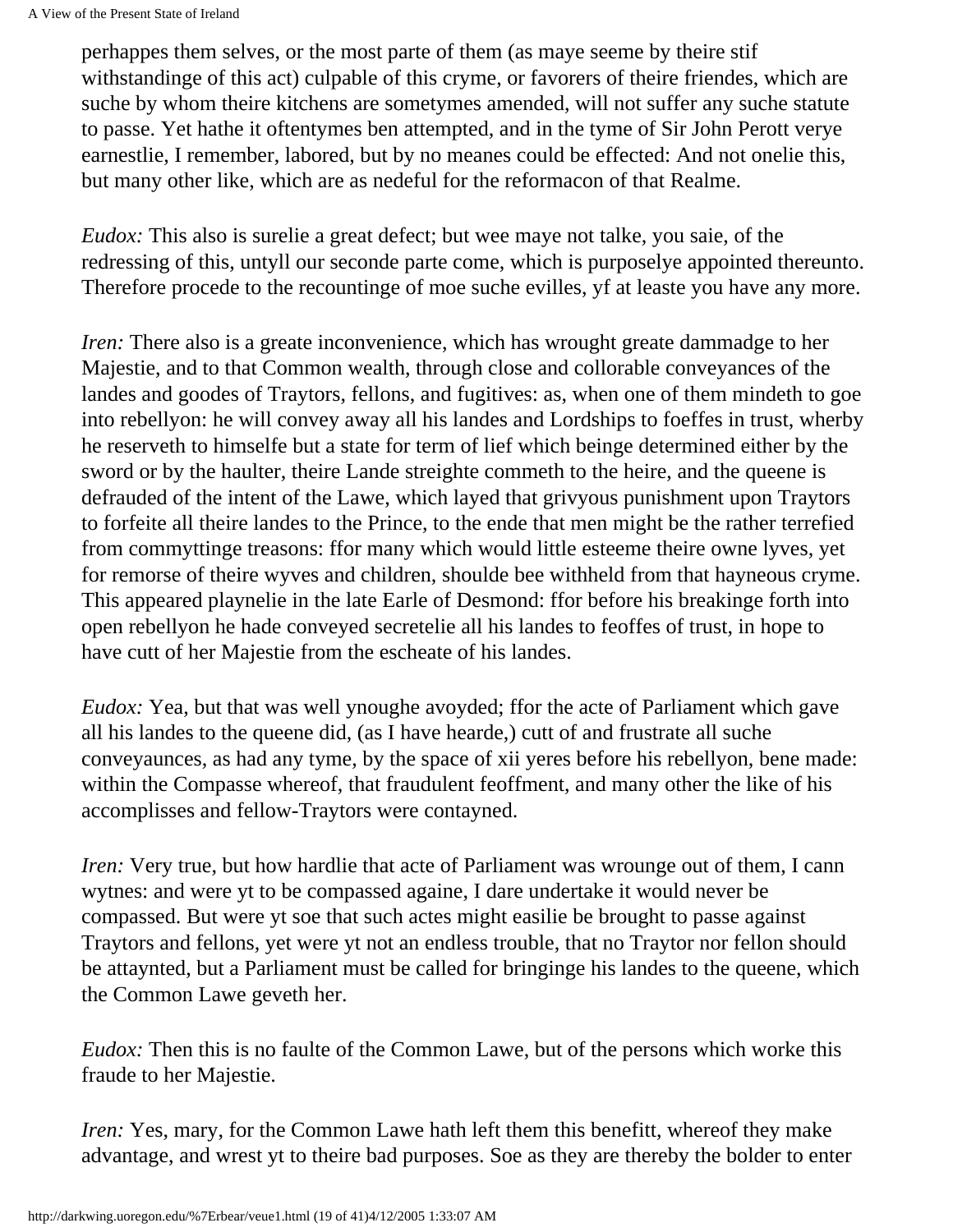into evill accons, knowinge that yf the worste befall them, they shall loose nothinge but themselves: whereof they seme surely verye careles, as Cæsar in his Commentaryes sayth, are very fearles of death.

*Eudox:* But what meane you of fugitives herein? or how doth this concerne them?

*Iren:* Yes, very greatly: for yee shall understand that there be many ill disposed and undutyfull persons of that Realme, like as in this pointe there are allso in the Realme of England, too many, which beinge men of good inheritance, are for the dislike of religion, or danger of the law into which they are run, or discontent of the present government, fled beyond the seas, where they lyve under Princes that are her Majesties professed Enemies, and converse and are confederate with other Traytors and fugytives which are there abidinge. The which nevertheles have the benefitt and profittes of their landes here, by pretence of suche cullorable conveyances thereof, formerlie made by them to theire pryvie frendes here in trust, whoe secretly sende over unto them the saide revenewes, wherwith they are there maintayned and enabled against her Majestie.

*Eudox:* I doe not thinke that there be any such fugitives which are releived by the profitt of theire lands in England: ffor there is a straighter order taken. And yf there bee any such in Ireland, yt were good yt were likewise looked unto: for this evil may easelie be remedied: but proceede.

*Iren:* Yt is also inconvenient in the Realme of Ireland, that the wardes and marriadges of gentlemens Children should be in the disposicon of any of these Irish Lords, as nowe they are, by reason that theire landes are helde by knightes service of those Lords, as now they are. By which meanes yt cometh to passe, that those said gentlemens children, beinge thus in the warde of those Lords, are not only thereby brought up lewdlie and Irishe like, but allso for ever after soe bounden to theire services, as that they will runne with them into any disloyall accon.

*Eudox:* This grievance, Irenæus, is allso complayned of in Ingland; but how can yt bee remedied? since the service must followe the tenure of the landes, and the landes were geven awaye by the Kinges of England to those Lords, when they first conquered that Realme: and to say the truth, this allso would be some prejudice to the Prince in her Wardship.

*Iren:* I doe not mean this by the Princes warde, but by suche as fall into the handes of the Irish Lordes: for I could wishe and this I woulde enforce, that all those wardships were in the Princes disposicon, for then yt might be hooped that she, for the universall reformacon of that realme, woulde take better order for the brininge up of those wardships in good nourture, and not suffer them to come into so bad handes. And thoughe these thinges be alreadie passed awaye by her progenitors former graunts unto those said Lords, yet I coulde find a way to remedie a greate paret thereof, as hereafter, when fytt time serveth,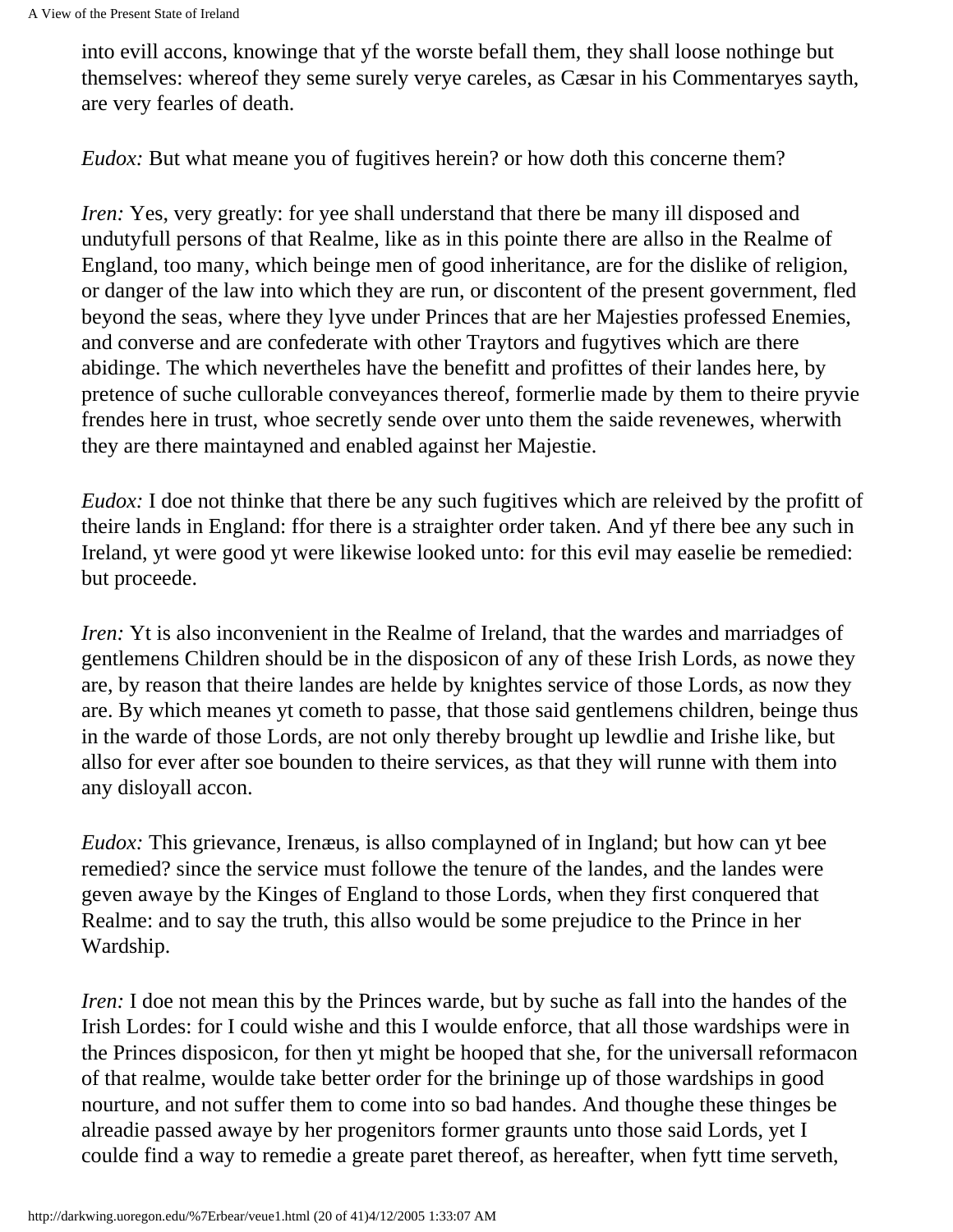shall appeare. And since wee are entred into speache of such grauntes of former princes to sondrie persons of that Realme of Ireland, I will mencon unto you some other, of like nature to this, and of like inconvenyence, by which the Kinges of England passed unto them a greate parte of theire prerogatyves, which though then yt were well intended, and perhaps well deserved of them which receaved the same, yet nowe such a gapp of mischiefe lieth open thereby, that I could wish it weare stopped. Of this sorte are the grauntes of the Countyes Palletynes in Ireland, which though at first were graunted upon good consideracon when they were first conquered, for that those lands lay then as a very border to the wylde Irish, subject to contynewall invasion, soe as yt was needeful to geve them greate privileges to the defense of the inhabitants therof; yet now that it is no more a border, nor frontiered with enemies, why should such pryviledges be any more contynewed?

*Eudox:* I would gladlie knowe what you call a county Pallentyne, and whence yt is so called.

*Iren:* It was as I suppose first named Pallatyne of a Pale, as yt were a pale and defence to their innere landes, soe as now yt is called the English Pale, and therof allso is a Palsgrave named, that is an Earle Palentyne. Others thincke of the Latyne, Palare, that is, to foraige or outrune, because that marchers and borderers use commonly soe to doe. So as to have a County Pallentyne is in effecte but to have a priviledge to spoile the Enemyes borders adjoyninge. And surely soe yt is used at this day, as a priviledged place of spoiles and stealthes; for the County of Tipperarie, which is nowe the only County Pallentyne in Ireland, is by abuse of some bad ones, made a receptacle to rob the rest of the Countryes about yt. By meanes of whose priviledges none will follow theire stealthes, soe as yt, beinge scytuate in the very [lap] of all the land, is made nowe a border, which how inconvenient yt is, let every man judge. And though that right noble man, that is the lord of that libertye, doe payne him selfe all that he may to yeilde equall Justice unto all, yet cann there not but greate abuses lurke in soe inward and absolute a priviledginge, consideracon whereof is to be respected carefully, for the next succession. And much like unto this graunte there are also other priviledges graunted unto most of the Corporacons there; that they shal not be bounde to any other goverment then theire owne; that they shall not be charged with any garrisons; that they shall not be travaelled forth of theire owne franchises; that they may buye and sell with theves and Rebells; that all amercements and fynes which shalbe ymposed upon them shall come unto themselves. All which, though att the tyme of theire first grante they were tollerable, and perhapes reasonable, yet nowe are most unresonable and inconvenyent. But all these will easilie be cutt of with the superior power of her Majestys prerogatyve, against which her owne grauntes are not to be pleaded nor enforced.

*Eudox:* Nowe truelie, Irenius, you have, meseemes, very well handled this pointe touchinge inconvenyences in the Common Lawe there, by you observed, and yt seemeth that you have had a myndefull regard unto the thinges that may concerne the good of that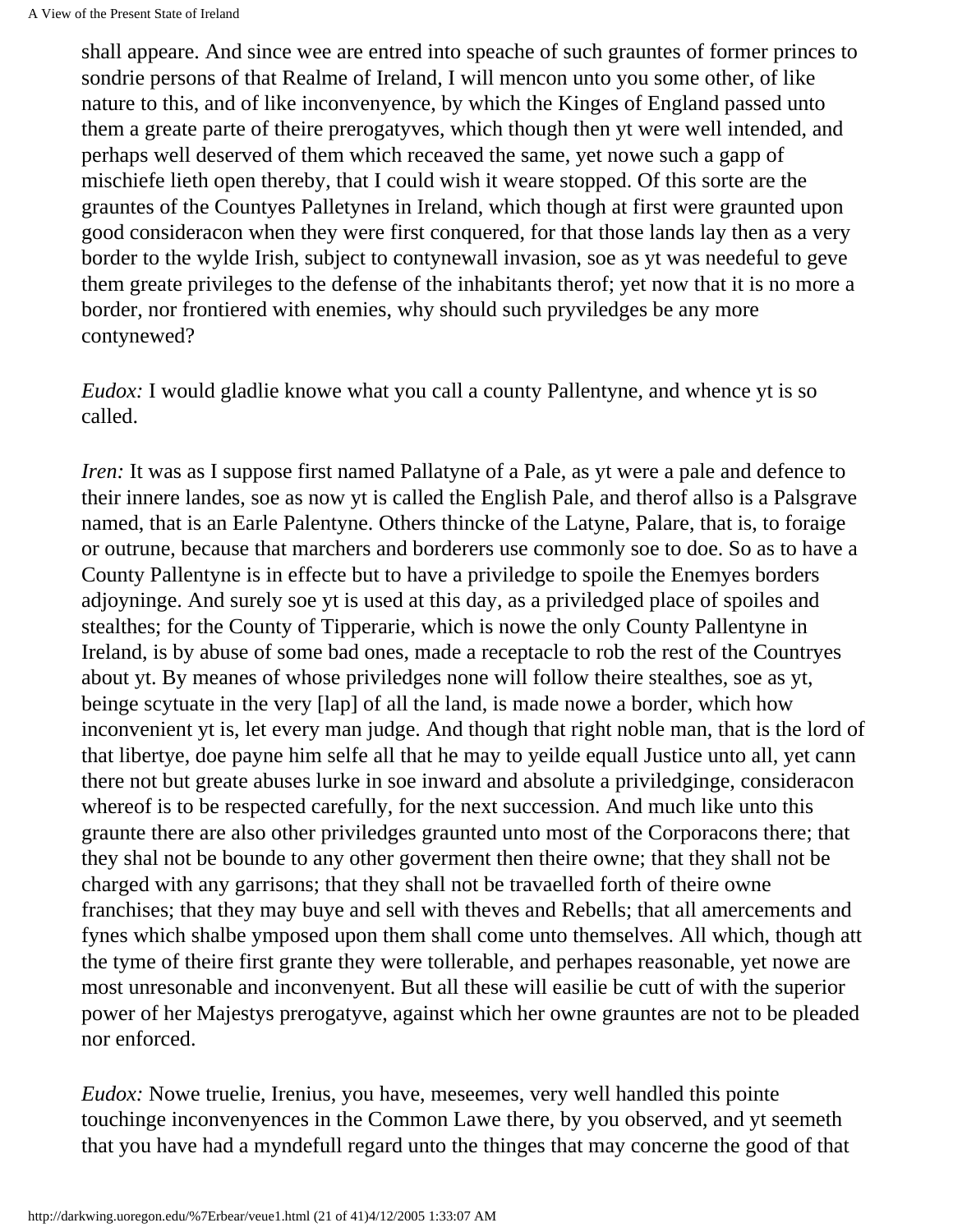Realme. And yf you cann aswell goe through with the Statute Lawes of that lande, I will thincke you have not lost all your tyme there. Therefore, I praye you, nowe take them to you in hande and tell us what you thincke to be amisse in them.

*Iren:* The Statutes of that realme are not manie, and therefore wee shall the sooner run through them. And yet of those fewe there are sondrie impertinent and unnecessarie: the which perhappes though at the tyme of the making of them were very needful, yet nowe through chainge of time are cleane antiquated, and altogether idle: As that which forbiddeth any to weare theire beardes all on theire upper lip, and none under the chynne, and that which putteth away saffron shirts and smockes, and that which restryneth the usinge of guylte bridles and pettronells, and that which appointed to the recorders and Clarkes of Dubline and Drodagh, to take but ijd. for the Coppie of a playnt, and that which commandeth bowes and arrowes, and that which maketh that all Irishmene that shall converse amonge the Englishe shalbe taken for spies, and soe punished, and that which forbiddeth persons ameanable to lawa to enter and distrayne in the lands in the which they have tittle; and many other the like which I could rehearse.

*Eudox:* These, trulie, which you have repeated, seme very fryvolous and fruitles; for by the breach of them little dammage or inconvenience cann come to the Common-Wealth, nether, indeede, yf any transgresse them, shall he seeme worthie of punishment, scarce of blame, savinge be that they abide by the names of lawes. But lawes ought to be suche, as that the keepinge of them should be greatlie for the behoofe of the Common-Wealth, and the violatinge of them should be very haynous, and sharply punishable. But tell us of some more weightie dislikes in the Statutes then these, and that may be more behouefull importe the reformacon of them.

*Iren:* There is one or two statutes which make the wrongfull destrayninge of any mans goods against the forme of Common Lawe to be fellony. The which statutes seeme surelie to have benn at firste meant for the greate good of that Realme, and for restrayninge of a fowle abuse, which then raigned commonly amongst that people, and yet is not altogether layed aside; that when anyone was indebted to another, he would first demaunde his debt, and yf he were not paied, he would streighte goe and take a distres of his goods or Cattel, where he could finde them, to the value: which he would keepe tyll he were satisfied, and this the simple Churle (as they call him) doth commonly use to doe yet, thorough ignorance of his misdoing, or evill use that hath longe settled amongest them. But this, though it be sure most unlawfull, yet surely me seemes to hard to make it death, since there is no purpose in the partie to steale the others goods, or to conceale the distres, but doth yt openly, for the most parte before witnesses. And againe, the same statutes are soe slackelie pende, besides that latter of them is so vnsensiblye contryved that yt scarse carrieth any reason in yt, that they are often and very easily wrested to the fraude of the subjecte; as yf one goinge to distrayne upon his land or Tenemente, where lawfully he may, yet yf in doinge therof he transgres the leaste point of the Common Lawe, he streightly commiteth fellonie. Or if one by any other occasion take any thing from another,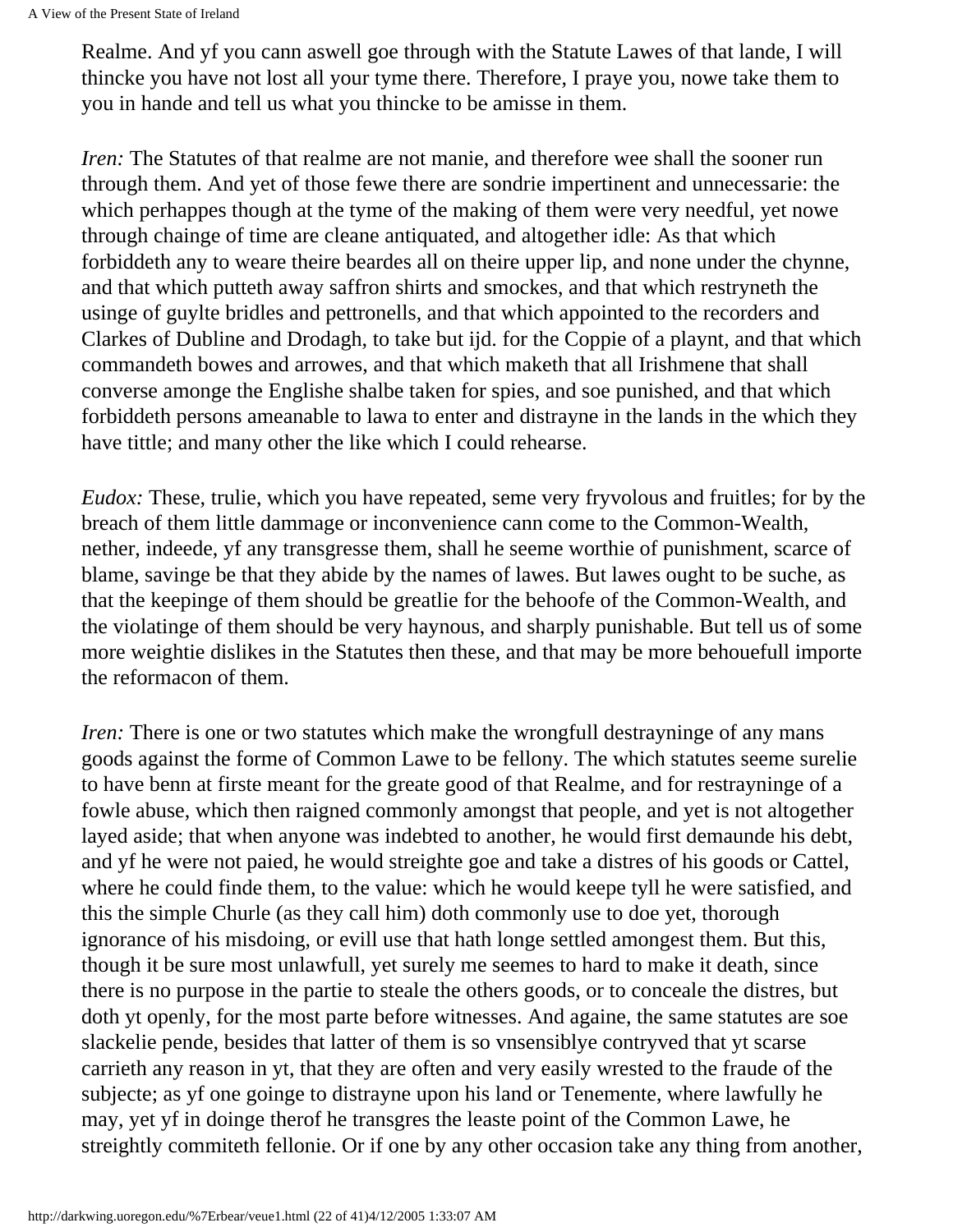as boys use sometimes to cap one another, the same is straight fellony. This is a very harde lawe.

*Eudox:* Nevertheles the evill use of distrayninge another mans goods, you will not deny but is to be abolished and taken awaye.

*Iren:* Yt is soe, but not by takinge awaye the subjecte withall; for that is to violent a medycine, speciallie this use beinge permitted, and made lawfull to some, and to other some, death. As to most of the Corporate Townes there, it is graunted by theire charter, that they may, every man by himselfe, without an officer (for that were more tollerable) for any debt, to distrayne the goods of any Irishe, beinge founde within theire liberty, or but passinge through theire Townes. And the first permissyon of this was for that in those tymes when that graunt was made, the Irishe were not amesnable to lawe, soe as yt was not saifetie for the Townesman to goe to him forth to demaund his debt, nor possible [to] drawe him into lawe, soe that he had leve to be his owne bayliffe, to arrest his saide debtors goods within his owne franchise. The which the Irish seinge, thought yt as lawfull for them to distrayne the Townesmans goods in the countrey where they founde yt. And soe [by] ensample of that graunt to Townes-men, they thought yt lawfull, and made yt an use to distrayne one anothers goods for smale debtes. And to say truth, me thinkes yt hard for every tryflyng debt of 2 or 3s. to be dryven to lawe, which is so far from them sometymes to be sought, for which me thinkes yt were an heavy ordinance to geve death, especyally to a rude man that is ignorant of Lawe, and thinketh a common use or graunt to other men a lawe for himselfe.

*Eudox:* Yea, but the Judge, when it commeth before him to triall, may easilie deside this doubte, and lay open the intent of the lawe by his better discrecon.

*Iren:* Yea, but yt is daingerous to leave the sense of a lawe unto the reason or will of Judges, whoe are men and may bee miscaryed, by affeccions, and many other meanes. But the lawes ought to be like to stony tables, playne, stedfast, and ymmoveable. There is allso suche another statute or twoe, which make Coigne or lyverye to bee treason, no lesse inconvenient then the former, beinge, as yt is penned, howe ever the first purpose thereof were expedient; for thereby nowe noe man cann goe into anothers howse for Lodginge, nor to his owne Tenants howse to take victuall by the waye, notwithstandinge that there is no other meanes for him to have lodgings or horse meate, nor mans meate, there beinge noe Innes, nor none otherwise to bee bought for money, but that he is indaingered to that Statute of Treason, whensoever he shall happen to falle out with his Tennant, or that his said hoste list to complaine of grevance, as oftentymes I have seene them very malishiouslie doe thorowe the least provocation.

*Eudox:* I do not well knowe, but by gesse, what you doe meane by these termes of Coigne and Lyvery: therefore, I praye you explaine them.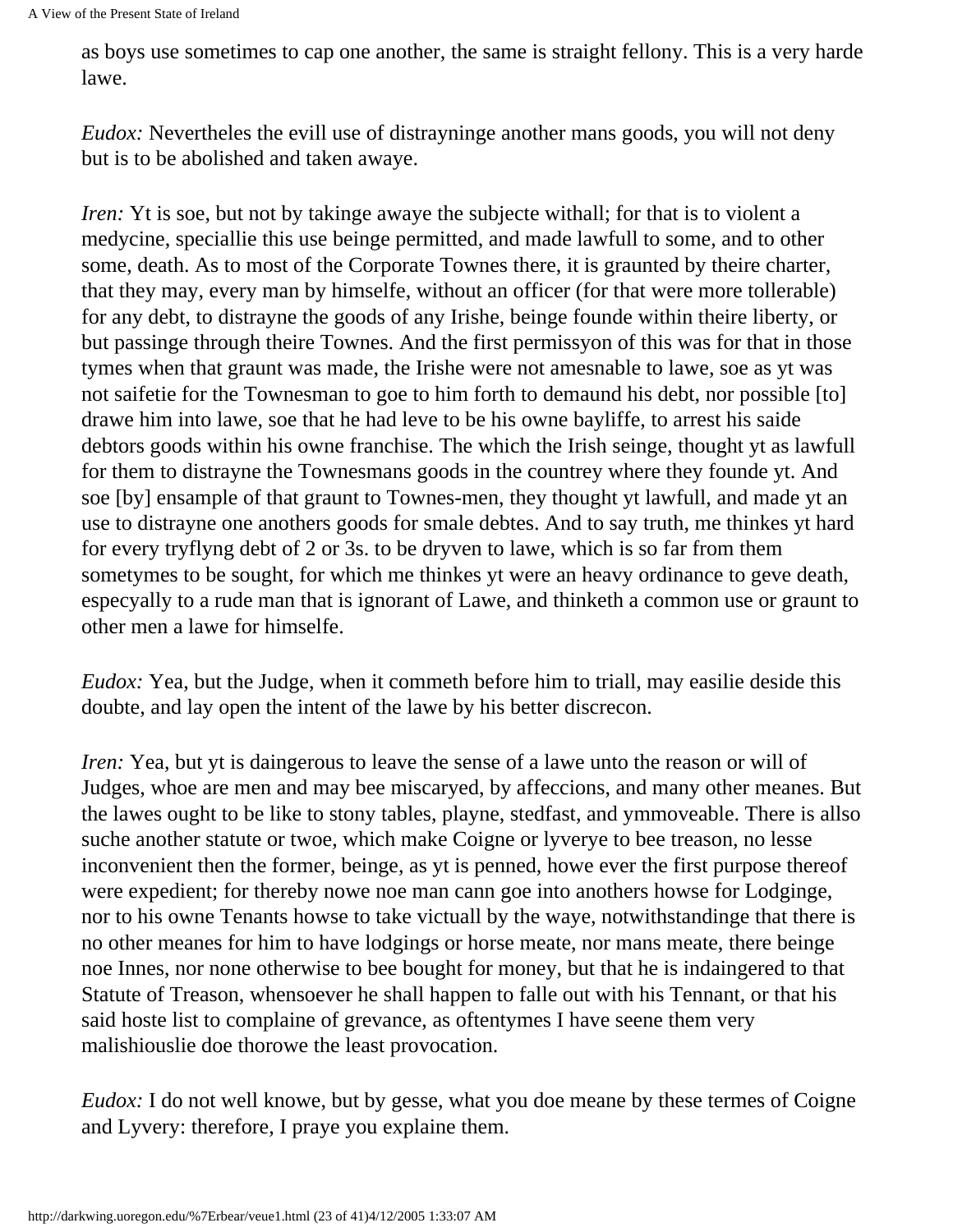*Iren:* I knowe not whether the wordes be Englishe or Irishe, but I suppose them rather to be auncyent Englishe, for the Irishemen cann make no derivacon or analogie of them. What lyverie is, wee by Common use doe knowe well enough, that it is allowance of horsemeate, as commonly they use the word in stabline, as to keep horses at liverye; the which worde, as I gesse, is deryved of liveringe or delivering forth theire nightlie foode. Soe in greate howses, the lyvery is said to be served up for all night, that is theire eveninges allowance of drinke. And lyvery is allso called the [upper] garment which a serving man weareth, soe called, as I suppose, for that yt was delyvered or taken from him at pleasure: So yt is apparant, that by the worde Liverie is there meante horsemeate, like as by the wordCoigny is understood mans meat: But whence the worde is deryved is very hard to tell. Some say of coyne, for that they vsed [commonly] in theire Coignes, not only to take meate, but coyne allso; and that that takinge of money was specyally meante to be prohibited by that statute: But I thinke rather this word Coignye is deryved of the Irishe. The which is a common use amongest the cheife landelords, to have a common spendinge upon theire Tennants; for all theire tennants, being commonly but tennants att will, they use to take of them what victuall they list, ffor of victualls they were wounte to make smale reconinge: neither in this was the Tennante wronged, for yt was an ordinarie and knowen custome, and his lord commonly used so to covenante with him, which yf at any tyme the tennante disliked, he might freelie departe at his pleasure. But nowe by this statute the Irishe lord is wronged, for that he is cutt of from his customary services, of the which this was one, besides many other of the like, as Cuddie, Cossherie, Bonnagh, Shragh, Sorehin, and such others, the which I thinke at first were customes brought in by the Englishe upon the Irishe, the which were never wonte, and yet are loath to yeilde any certen rent, but onlye such spendinges: for theire common sayinge is: Spende me and defende me.

*Eudox:* Surely I take yt as you saye, that therein the Irishe Lord hath wronge, since yt was an auncyent custome, and nothinge contrarie to lawe, for to the willinge there is no wronge done: And this right well I wott, that, even here in England, there are in many places as strange Customes as that of Coygnie and lyverye. But I suppose by your speache, that yt was the first meaninge of the [statute] to forbid the violent takinge of victualls upon other mens Tenants against theire willes, which surelie is a greate outraige, and yet not soe greate me seemes, as that yt shoulde be made Treason: for consideringe that the nature of Treason is concerninge the royall estate or person of the prince, or practizinge wyth his enemies to the derogacon and dainger of his crowne and dignitie, yt is hardlie wrested to make this treason. But as you erst said, Better a mischiefe then an inconvenience.

*Iren:* Another statute I remember, which havinge been an ancyent Irishe custome is nowe upon advisement made an Englishe lawe, and that is called the Custome of Kincougish, which is, that every heade of everie sept and every chiefe of every kindred or familie, should be required answerable and bound to bring foorth every one of that sept and kindred under it at all times to be justified, when he should be required or charged with any treason, felony or other haynous crime.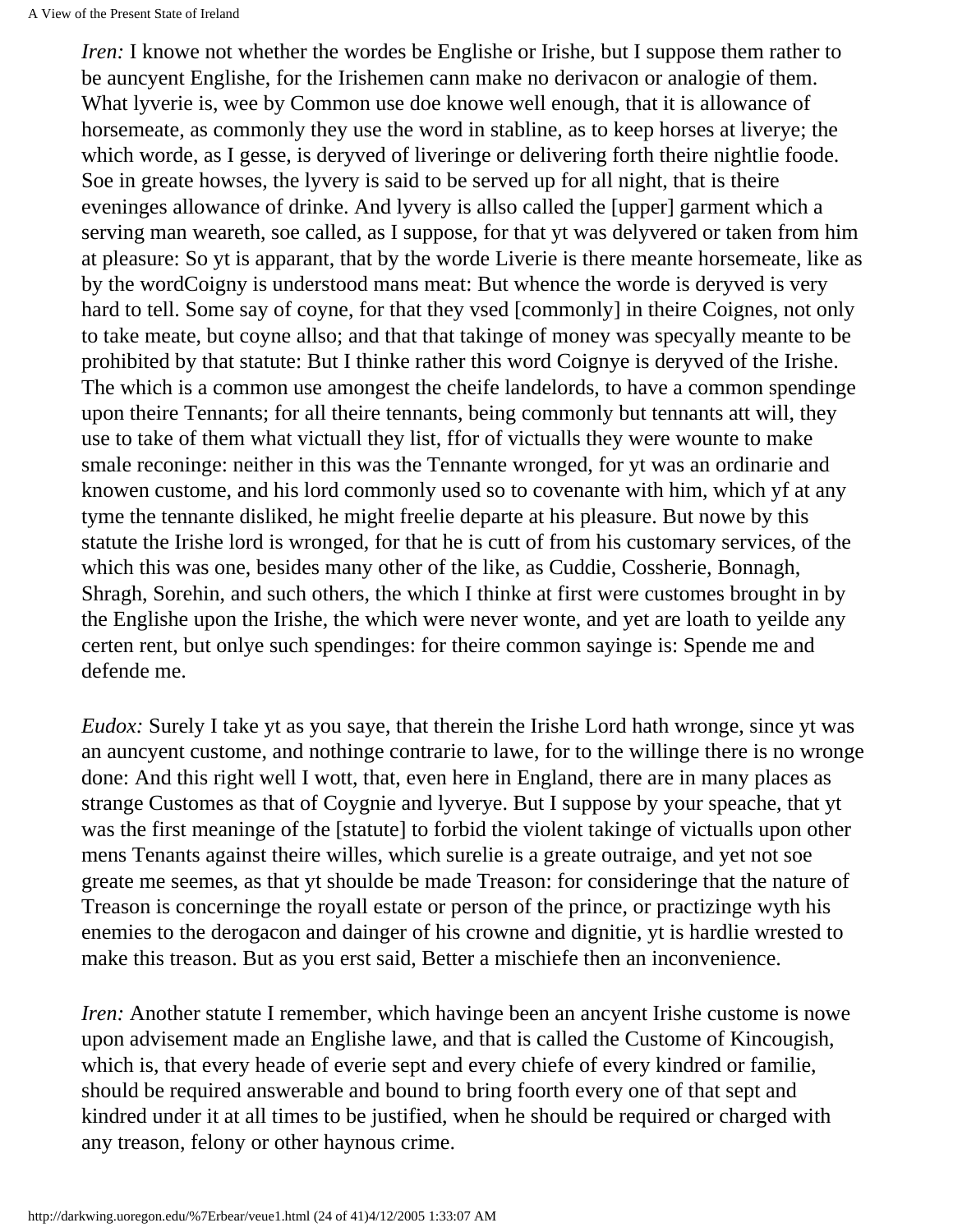*Eudox:* Whie, surely this seemes a very necessary lawe. For considering that many of them bee such losells and scatterlinges, as that they cannot easily by any sheriffe, Constable, Bayliffe, or other ordinary officer be gotten, when they are challenged for any such facte; this is a very good meanes to gett them to be brought in by him that is the heade of the septe or chiefe of that howse: wherefore I wonder what [just] excepcon ye cann make against the same.

*Iren:* True, Eudox., in the pretence of the good of this statute, yee have nothinge erred, for yt seemeth very expedient and necessarie: But the hurte which cometh thereby is greater then the good. For, whilest every chiefe of a septe standeth soe bounde to the lawe for every man that is of his bloud or sept that is under him inclusive, every one of his sept is put under him and he is made greate by the commaundinge of them all. For yf he may not commaund them, then that lawe doth wronge that bindeth him to bringe them forth to bee justified: and yf he may commaund them, then he may commaund them aswell to yll as to good. Hereby the lords and captaines of the countries, the principalls and heades of septs, are made stronger, whome yt shoulde be a most specyall care in pollicie to weaken, and to sett up, and strengthen divers of his underlines against him, which whensoever he shall offer to swarve from dutye, may be able to bearde him; for it is very daingerous to leave the command of soe many as some septes are, beinge v or vi thowsande persons, to the will of one man, whoe may leade them to what he will, as he himselfe shall be inclyned.

*Eudox:* In very deede, Irenius, yt is very daingerous, especially seinge the disposicon of those people not allwayes inclynable to the best. And therefore I hold yt noe wisedome to leave unto them, to much commaund over theire kindred, but rather to withdrawe theire followers from them asmuch as may bee, and to gather them under the commaund of lawe by some better meane than this custome of Kincougish. The which word I woulde bee glad to knowe what yt namely signifieth, for the meaninge thereof I seeme to understand reasonabe well.

*Iren:* It is a worde mingled of Englishe and Irish together, so I am partlye led to thinke, that the custome thereof was first Englishe and afterwardes Irish, for suche an other lawe they had here in Englande, as I remember, made by Kinge Alured, that every gentleman should contynually bringe forth his kindred and followers to the lawe. So Kin is Englishe and Coughish signifieth affinitie in Irishe.

*Eudox:* Sith then that wee have thus reasonablie handled the inconveniences in the lawes, lett us nowe passe unto your second parte, which was, as I remember, of the abuses of Customes; in which, me seemes, yee have a fayre champion laied open unto you, in which yee may at large stretch out your discourse into many sweete remembrances of Antiquities, from whence yt seemeth that the customes of that natyon proceede.

*Iren:* Indeede, Eudox: you say very true; for all the customes of the Irishe which I have very often noted and compared with that I have red, would mynister occasion of most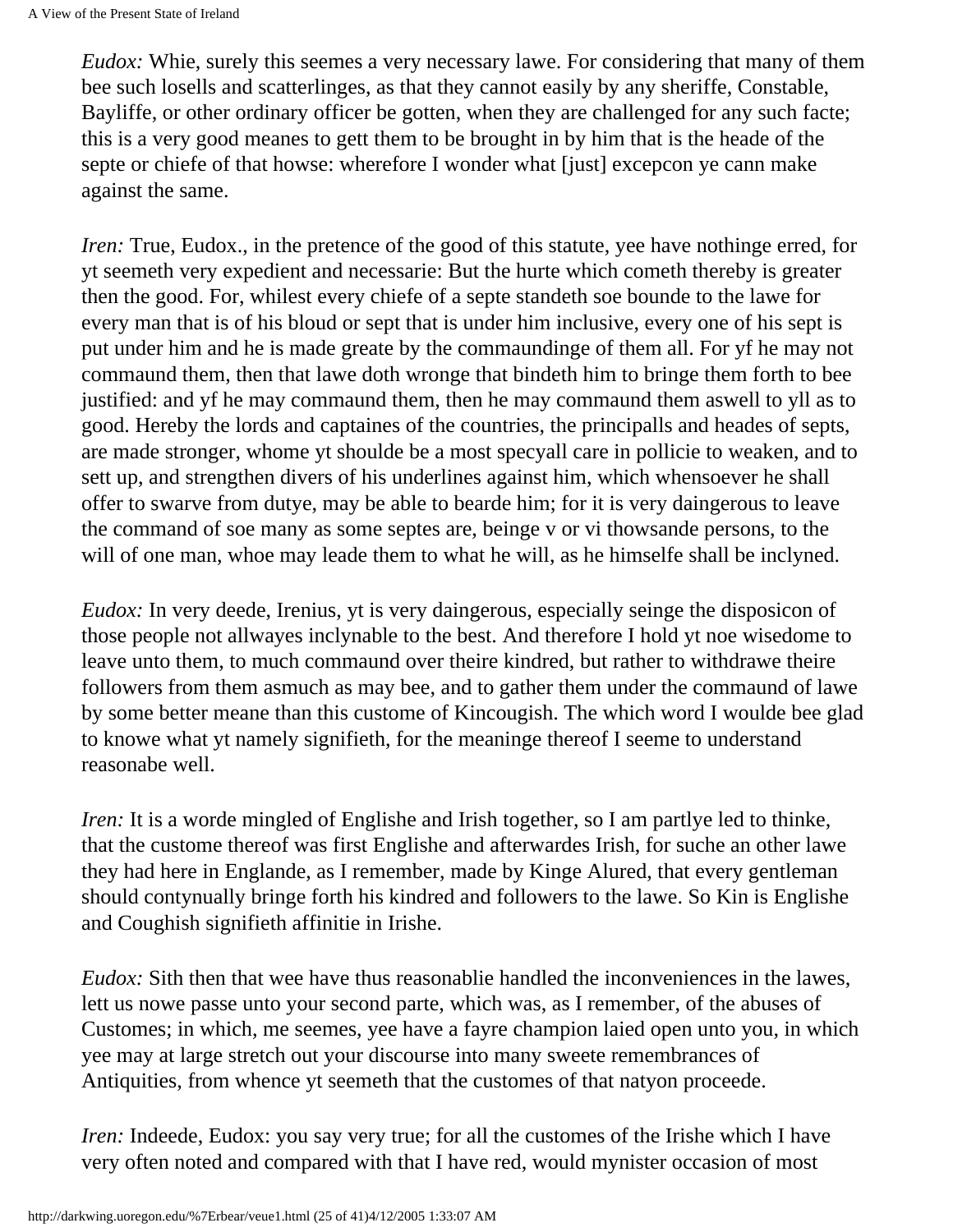ample discourse of the first originall of them, and the antiquitie of that people, which in truth I doe thinke to bee more auncient then most that I know in this ende of the worlde; so as yf it were in the handlinge of some man of sound judgement and plentifull readinge, it would be most pleasant and profitable. But yt may bee wee may, at some other time of meetinge, take occasion to treate thereof more at large. Here only it shall suffice to touch such Customes of the Irish as seeme offensive and repugnant to the good government of that Realme.

*Eudox:* Followe then your owne corse, for I shall the better content my selfe to forbeare my desire nowe, in hope that you will, as you say, some other time more abuondantly satisfie yt.

*Iren:* Before wee enter into the treatise of theire Customes, yt is first needfull to consider from whence they sproung, for from the sundrie mannors of the nations, from whence that people which nowe are called Irishe were derived, some of the customes which nowe remayne amongest them have benn fetcht, and since they have benn contynwed amongest them; for not of one nacyon was that people as yt is, but of sondrie people of different condicons and manners: But the chief which have first possessed, and inhabited yt, I suppose to be Scythians.

*Eudox:* How commeth it then to passe, that the Irish doe derive themselves from Gathelus the Spaniard?

*Iren:* They doe indeed, but (I conceive) without any good ground. For if there were any such notable transmission of a colony hether out of Spaine, or any such famous conquest of this kingdome by Gathelus, a Spaniard, as they would faine believe, it is not unlikely, but the very Chronicles of Spaine (had Spaine then beene in so high regard as they now have it) would not have omitted so memorable a thing, as the subduing of so noble a realme to the Spaniard, no more then they doe now neglect to memorize their conquest of the Indians, especially in those times, in which the same was supposed, being nearer unto the flourishing age of learning and writers under the Romanes. But the Irish doe heerein no otherwise, then our vaine English-men doe in the Tale of Brutus, whom they devise to have first conqured and inhabited this land, it being as impossible to proove, that there was ever any such Brutus of Albion or England, as it is, that there was any such Gathelus of Spaine. But surely the Scythians (of whom I earst spoke) which at such tyme as the Northerne Nations overflowed all Christendome, came downe to the Sea coste, where enquiringe for other countryes abroade, and gettinge intelligence of this Countrye of Irelande, finding shippinge convenient, passed over thither, and arived in the North parte thereof, which is now called Ulster, which first inhabiting, and afterwardes stretchinge themselves forth into the Ilande as theire nombers encreased, named yt all of themselves Scuttenlande, which more briefly is called Scutland, [or] Scotland.

*Eudox:* I wonder, Irenius, whether you runne so farre astraye; for whilst wee talke of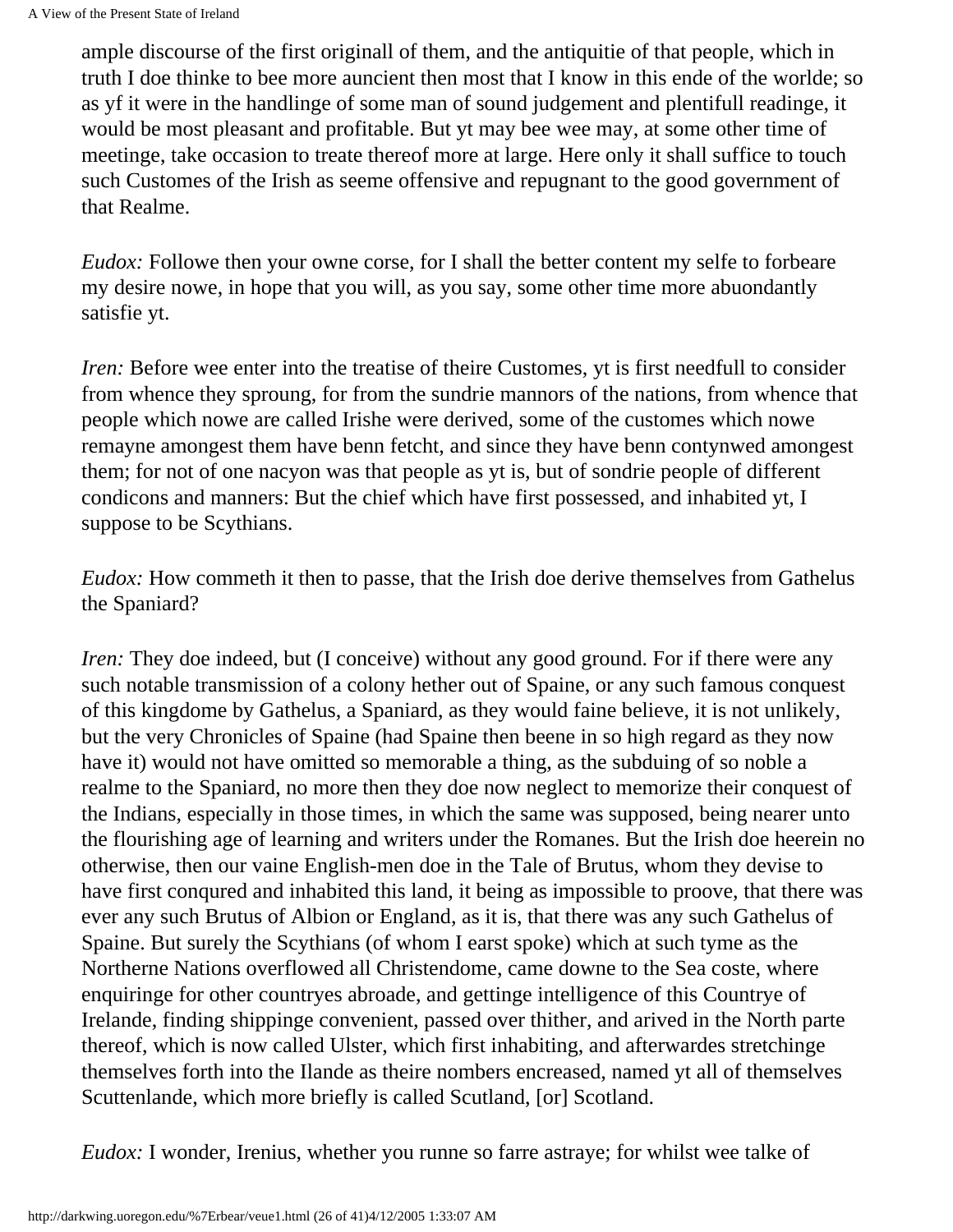Ireland me thinkes you rippe up the originall of Scotland; but what is that to this?

*Iren:* Surelie very much, for Scotland and Ireland are one and the same.

*Eudox:* That seemeth more strange; for wee all knowe right well that they are distinguished, with a greate sea runninge betweene them; or else there are twoe Scotlands.

*Iren:* Never the more are there twoe Scotlands, but twoe kindes of Scotts there were indeede, as you may gather out of Buchanan, the one Irine or Irishe Scotts, the other Albyne Scotts; for those Scotts or Scythians arrived, as I supposed, in the North parts of the Island, where some of them afterwards passed into the next coaste of Albyne, nowe called Scotland, which, after much trouble, they possessed, and of themselves named yt Scotland; but in process of tyme, as is commonly seene, the denominac<sup>[o]</sup>n of the part prevailed in the whole, for the Irishe Scotts puttinge away the name of Scotts, were called only Irishe, and Albyne Scotts, leavinge the name of Albyne, were called only Scotts. Therefore yt cometh of some wryters, that Ireland is called Scotia-major, and that which nowe is named Scotland, is called Scotia-minor.

*Eudox:* I doe nowe well understande your distinguishing of the twoe sortes of Scotts, and twoe Scottlands, howe that this which is nowe called Irelande was auncyently called Erine, and afterwardes of some wrytten Scotland, and that which is nowe called Scotland was formerlie called Albyn, before the cominge of the Scutts thither: But what other Nations inhabited thother partes of Irelande?

*Iren:* After this people thus planted in the north or before, (for the certaintie of tymes in thinges soe farre from all knowledge cannot bee justlie avouched), another nation cominge out of Spaine aryved in the West part of Irelande, and findinge it waste, or weakelie inhabited, possessed yt; who whether they were native Spaniards, or Gaules or Affricans or Goaths, or some other of those Northerne Nations which did spread all over-spred all Christendome, it is impossible to affirme, onlie some naked conjectures may be gathered; but that out of Spaine certenlie they came, that doe all the Irishe Cronicles agree.

*Eudox:* You doe verie boldlie, Irenius, venture upon the histories of auncyent tymes, and leane too confidently unto those Irishe Cronicles which are moste fabulous and forged, in that out of them you dare take in hande to laye open the Originall of a nation soe antique, as that noe monument remaynes of her begynninge and [firste] inhabitinge there; specially havinge bene allwayes without letters, but only bare tradicons of tymes and remembrances of bardes, which use to forge and falsifye every thinge as they liste to please or displease any man.

*Iren:* Trulie I must confesse I doe soe, but yet not so absolutelie as yee suppose. But I doe herein relye upon those bardes or Irishe Cronicles, though the Irishe themselves, through their ignorance in matters of learninge and deepe judgement, doe most constantly beleve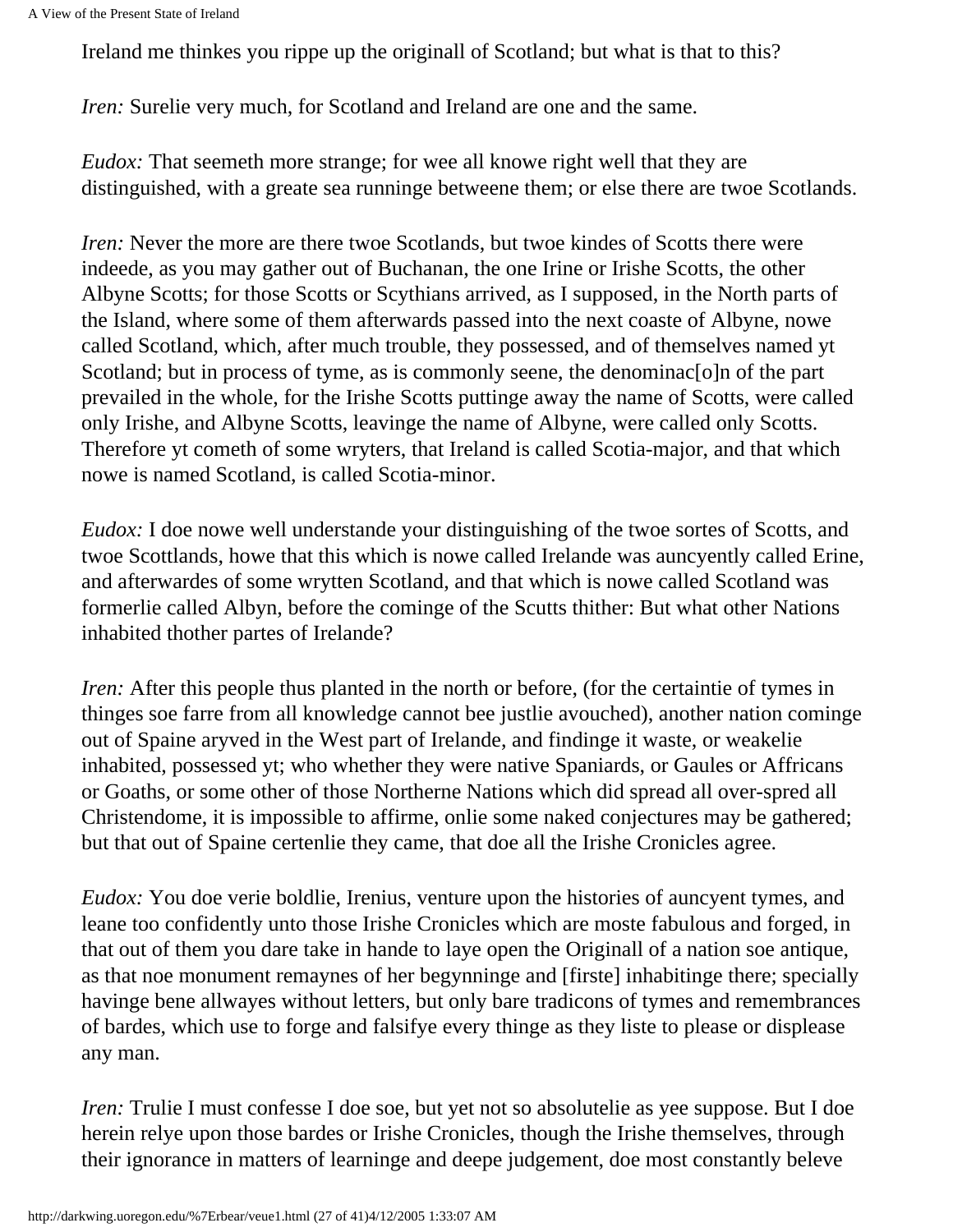and avouch them. But unto them besides I adde my owne readinge; and out of them both togeather, with comparison of tymes, likenes of manners and customes, affinitie of words and names, properties of natures and uses, resemblances of rights and ceremonies, monuments of Churches and Tombes, and many other like circumstances I doe gather a likelyhood of truth; not certenly affirminge any thinge, but by conferringe of tymes, language, monuments, and such like, I doe hunt out a probabilitie of thinges, which I leave unto your judgement to beleve or refuse. Nevertheles there bee some very auncyent authors which make mencyon of those thinges, and some moderne, which by comparinge of them with the present tymes, experience, and theire owne reason, doe open a wyndow of greate light unto the rest, that is yet unsene; as namely, of the oulder, Cesar, Strabo, Tacitus, Ptolemie, Plinie, Solinus, Pompeus, Mela, and Berosus; of the latter, Vincentius, Æneas Silvius, Ludus, Buckhanan, [of all of which I do give most credit unto Buchanan] for that he himselfe, being an Irishe Scott or Picte by nacon, and beinge very excellently learned, and industrious to seeke out the truth of these thinges concerninge the originall of his owne people, hath both sett downe the testimonies of the auncyents truly, and his owne opinion withall very reasonablie, though in some thinges he doth somewhat flatter. Besides, the Bardes and Irish Croniclers themselves, though through desier of pleasinge perhappes to much, and ignorance of arte and pure learninge, they have [clouded] the truth of those tymes; yet there appeareth amongest them some Reliques of the true antiquitie, though disguised, which a well eyed man may happilie discover and finde out.

*Eudox:* How cann there bee any truth in them at all, since the auncyent nations which first inhabited Ireland were altogether destitute of letters, much more of learninge, by which they might leave the veritie of things wrytten. And those bardes comminge alsoe soe many hundred yeres after, could not knowe what was done in former ages, nor delyver certenty of any thinge, but what they feyned out of theire unlearned heades.

*Iren:* Those bardes indeede, Cesar writeth, delyver no certen truth of any thinge, nether is there any certen holde to be taken of any antiquitie which is receaved by tradiccon, since all men bee lyars, and [may] lye when they will; but yet for auncyentnes of the wrytten Cronicles of Ireland, geve me leave to say somethinge, not to justifie them, but to showe that some of them might say truth. For where yee say that the Irish have allwayes benn without letters, yee are therein much deceaved, for yt is certen, that Ireland hath had the use of letters very auncientlie, and longe before England.

*Eudox:* Is yt possible? how comes yt then that they are so barbarous still, and soe unlearned, beinge soe olde scollers? For learninge as the Poett saith, emollit mores nec sinit esse feros: whence then I pray you coulde they have those letters?

*Iren:* It is harde to saye: for whether they at theire first comminge into the land, or afterwardes by tradinge with other Nations which hade letters, learned them of them, or devised them amongest themselves, [it is very doubtful. But that they had letters anciently, it is nothing doubtful,] for the Saxons of Englande are saide to have theire letters, and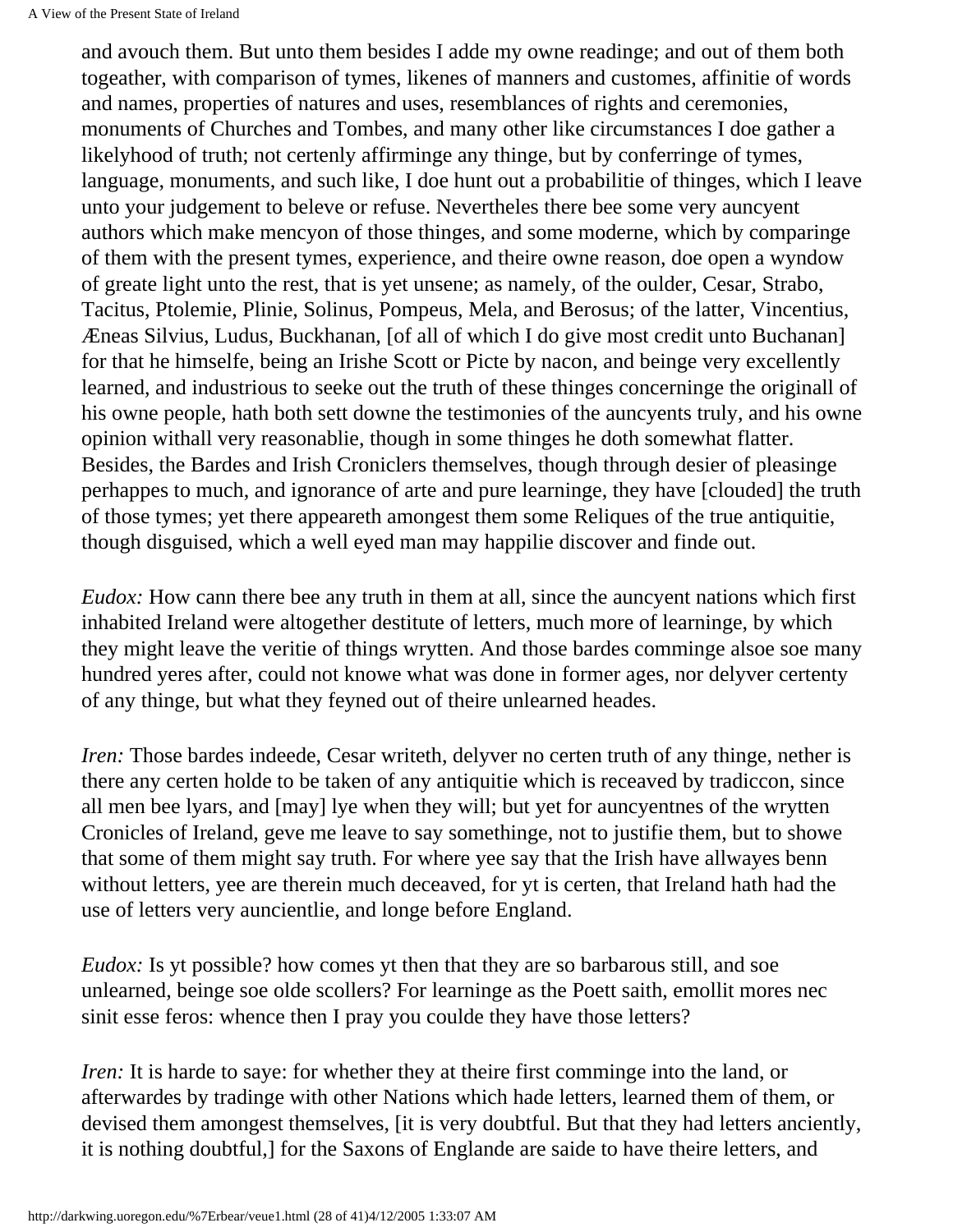Learninge, and learned men, from the Irishe; and that also appeareth by the likenes of the Carracter, for the Saxons carracter is the same with the Irishe. Now the Scythians never, I cann reade, of oulde had letters among them: therefore yt seemeth that they had them from the nacyon which came out of Spaine, for in Spaine there was (as Strabo wryteth) letters auncyently used, whether brought unto them by the Phenicians, or the Persians, which as yt appeareth by him) had some footinge there, or from Marseles, which is saide to have been inhabited by the Greekes, and from them to have had the Greeke carracter; of the which Marsilianns yt is said, that the Gaules learned them first, and used only for the furtherance of theire trades and private busines: for the Gaules (as is stronglie to be proved by many au ncyent and authenticall wryters) did first inhabite all the sea coste of Spaine even unto Cales and the mouth of the Streights, and peopled also a greate parte of Italie, which appeareth by sundrie Citties and havens in Spaine called of them, as Portingalia, Gallecia, Galdunum; and also by sundrie nacons therein dwellinge, which yet have reseaved theire owne names of the Gaules, as the Rhegnie, Presamarie, Tamariti, Cineri, and divers others. All which Pompeius Mela, beinge himselfe a Spaniarde, yet saith to have descended from the Celtics of Fraunce, whereby yt is to be gathered, that that nacon which came out of Spaine into Ireland were auncientlie Gaules, and that they brought with them those letters which they had learned in Spaine, first into Ireland, the which some allso saye doe muche resemble the olde Phenicon carracter, beinge likewise distinguished with pricke and accent, as theires auncyentlie; but the further enquirie thereof needeth a place of longer discourse than this our shorte conference.

*Eudox:* Surelie you have showed a greate probabilitie of that which I had thought impossible to have benn proved; but that which you nowe saye, that Ireland shoulde have benn peopled with the Gaules, seemeth much more strainge, for all theire Cronicles doe say that the west and south was possessed and inhabited of Spaniards: and *Cornelius Tacitus* doth allso stronglie affirme the same, all which you must either overthrowe and falsifie or renounce your opinion.

*Iren:* Neither so, nor soe, for the Irish Cronicles, as I said unto you, beinge made by unlearned men, and wrytinge thinges accordinge to the apparance of the truth which they conceyved, doe erre in the circumstances, not in the matter. For all that came out of Spaine (they beinge no diligent searchers into the differences of the Nacyons) supposed to be Spaniards, and so called them, but the groundworke thereof is nevertheles (as I saide) true and certen, however, they through theire ignorance disguise the same, or through theire owne own vanitie whilst they would not seeme to bee ignorant, doe thereupon buylde and enlarge many forged histories of theire owne antiquitie, which they delyver to fooles and make them beleve them for true: as for example, that first of all one Gathelus the sonne of Cecropes, or Argos, who havinge married the Kinge of Egyps his daughter, thence sayled with her into Spaine, and there inhabited: Then that of Nemedus and his fower sonnes, who coming out of Scythia peopled Ireland, and inhabited yt with his 2 sonnes twoe hundred and ffifty yeares, till he was overcome of the Gyants dwellinge then in Irelande, and at the last quite banished and rooted out. After whome two hundred yeres, the sonnes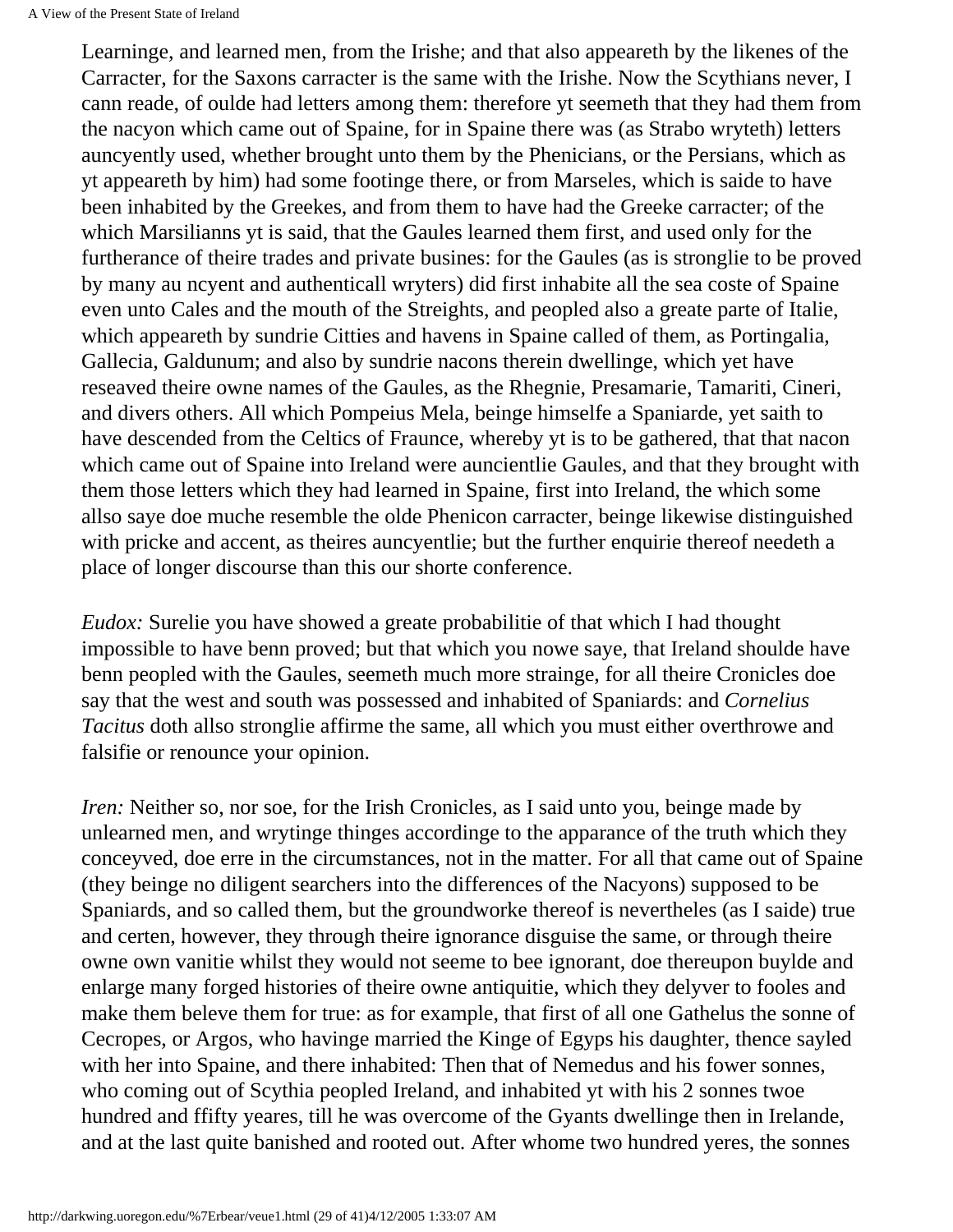of one Dela, beinge Scythians, aryved there againe, and possessed the whole lande, of which the youngest, called Slaynius, in the ende made himselfe Monarch. Lastlie, of the iiij sonnes of Milesius Kinge of Spaine, which conquered that land from the Scythians, and inhabitinge yt with Spaniards, called yt of the youngest Heberuus, Hibernia: all which are in truth mere fables, and very Milesian lyes, (as the lattine proverbe is;) for there was never such a Kinge of Spaine called Milesius, nor any suche colony seated with his sonnes, as they fayne, that cann ever bee proued. But yet under these tales yee may in manner see the truth lurke. For Scythians, here inhabitinge, they name and doe speake of Spaniards whereby appeareth that both those nations here inhabited: but whether very Spaniards, (as the Irishe greatlie affecte), ys no way to be proved.

*Eudox:* Whence commeth it that the Irishe do soe greatlie covett to to fetch themselves from the Spaniards, since the olde Gaules are a more auncyent and much more honorable nation?

*Iren:* Even of a very desier of newfanglenes and vanitie, for beinge as they are nowe accompted, the most barbarous Nation in Christendome, they to avoide that reproache woulde deryue them selves from the Spaniards, whom they now see to bee a very honorable people, and next borderinge unto them: But all that is most vaine; for from the Spaniard, that now is, is come from as rude and salvage nations as they, there beinge, as yt may be gathered by corse of ages and veiwe of theire owne histories (though they therein labored much to enoble themselves) scarse any dropp of the oulde Spanishe bloode left in them; for all Spaine was first conquered by the Romaynes, and filled with Colonies from them, which were still encreased, and the native Spaniarde still cutt of. Afterwards the Carthaginians in all the longe Punicke Warres havinge spoiled all Spaine, and in the ende subdued yt whollie tothem selves, did, (as yt is likelye) roote out all that were affected to the Romaynes. And lastly the Romaines, havinge againe recovered that countrye and beate out Hanniball, did doubtles cutt of all that had favored the Carthaginians, soe that betwixte them both, to and fro, there was scarse a native Spaniard left but all inhabited of Romaynes. All which tempests of troubles being overblowen, there longe after arose a newe storme more dreadfull then all the former, which over-ranne all Spaine, and made an infinite confusion of all thinges; that was, the comming downe of the Gothes, the Hunnes, and the Vandalles, and lastly all the Nations of Scythia, which, like a mountaine flud, did overflowe all Spaine, and quite drowned and washt away whatever relicts there were left of the land-bred people, yea and of all the Romaynes too. The which Northerne Nations findinge the complexion of that soile, and the vehement heate there farf different from theire natures, toke no felicitie in that country but from thence passed over, and did spread themselves into all Countries in Christendome, of all which there is none but hath some mixture or sprincklinge, yf not [thorough] peoplinge, of them. And yet after all those the Mores and Barbarians, breakinge over out of Africa, did finally possesse all Spaine, or the moste parte therof, and treade downe under theire foule heathenishe feete what ever little they founde there yet standinge. The which, though afterwards they were beaten out by Ferdinando of Arragon, and [Isabell] his wife, yet they were not soe clensed, but that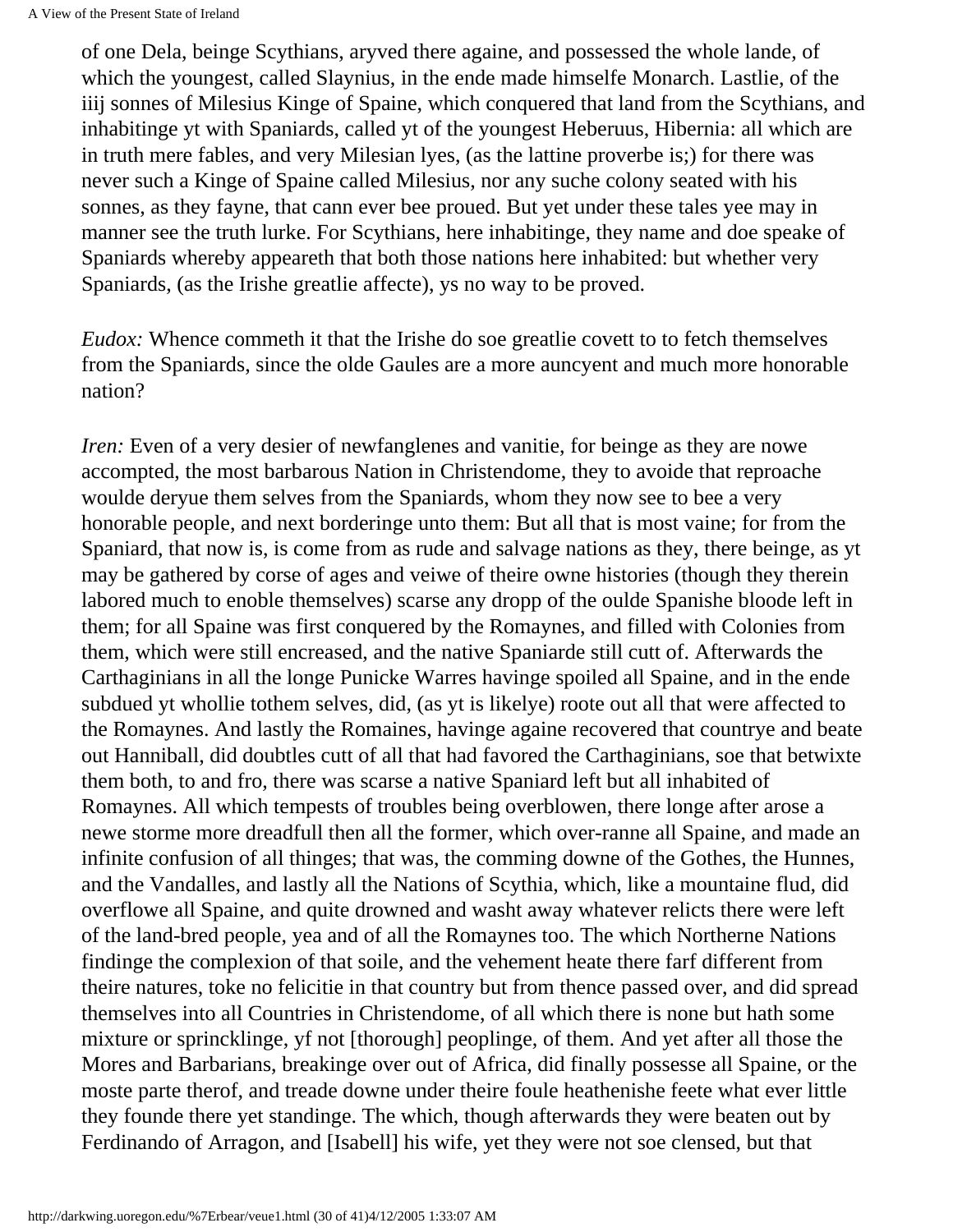through the marriages which they had made, and mixture of the people of the land, during their long contynuance there, they had left no pure drop of Spanish bloode, nor of Romayne nor Scythian. Soe that all nacons under heaven, I suppose, the Spaniard is the most mingled, most uncerten, and most bastardlie; wherefore most foolishly doe the Irish thinke to enoble themselves by wrestinge theire auncestrie from the Spaniard, whoe is unable to deryve himselfe from any nacon certen.

*Eudox:* You speake very sharplie, Irenius, in dishonor of the Spaniard, whome some other boast to be the onelie brave souldier under the skye.

*Iren:* Soe surely he is a very brave man; nether is that which I speake any thinge to his derogacon, for, in that I saide he is a mingled people, it is no disprayse; for I thinke there is no nation now in Christendome, nor much further, but is mingled, and compounded with others: Yt was a singuler providance of God, and a most admirable purpose of his wisedome, to drawe those Northerne Heathen Nacons downe into those Christian partes, where they might receave Christianitie, and to mingle nations soe remote soe miraculouslie, to make, as it were, one kindred and bloode of all people, and each to have knowledge of him.

*Eudox:* Nether have you sure any more dishonered the Irishe, for you have brought them from very greate and auncyent nations, as any were in the worlde, howe ever fondly they affecte the Spaniard. For both the Scythians and the Gaules were twoe as mightie nations as ever the worlde brought forth. But is there any token, denominacon or monument of the Gaules yet remayninge in Ireland as there is of Scythians?

*Iren:* Yea surelie very many: for there is first in the Irish language many words of Gaules remayninge, and yet daylie used in common speach.

*Eudox:* Wher, what was the Gallish speach? is there any parte of yt still used amongest any nacon?

*Iren:* The Gallish speeche is the very Brytishe, the which was generally used heere in all Bryttaine before the cominge of the Saxons: and yet is retayned of the Welchmen, the Cornishe men, and the Bryttains of Fraunce, though tyme, woorking alteracon of all thinges, and the tradinge and enterdeale with other nacons rounde about, have chaunged and greatly altered the dialecte thereof, but yet the originall wordes appeare to be the same, as who [that] lyste to reede in Cambden or Buckanan, may see at large. Besides, there be many places, as havens, hilles, townes, and castles, which yet beare names from the Galles; of the which Buckanan rehearseth above 3 hundred in Scottland, and I can (I thinke) recount neare as many in Ireland: Moreover there be of the olde Galles certaine nacons yett remayninge in Irelande which retaine the olde denominacons of the Galles, as the Manapij, the Cauci, the Venti and others; by all which and many other very reasonable probabilities, which this shorte course, will not suffer to be laid forth, it appeareth that the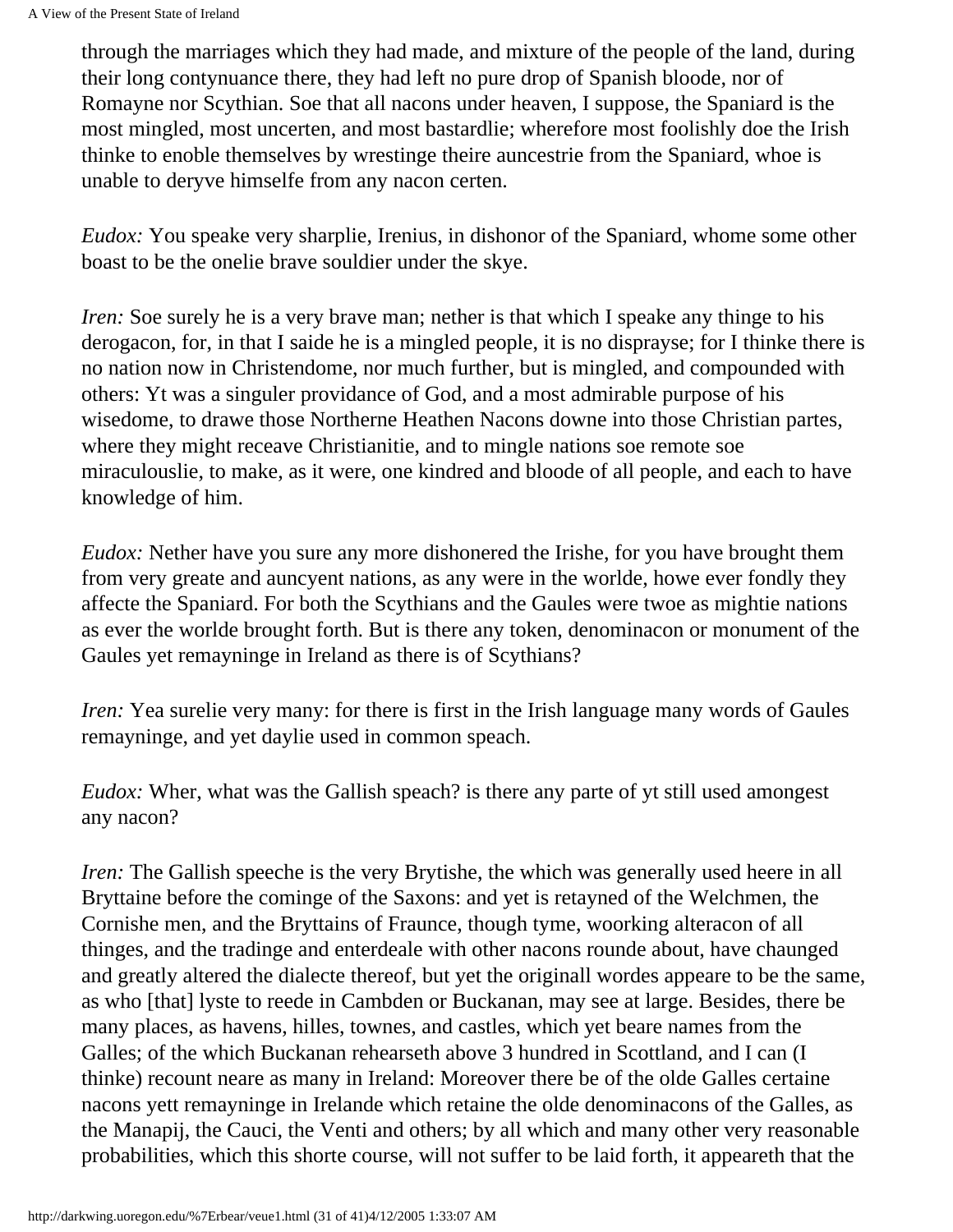cheef inhabitantes in the Iland were Galles cominge thither first from Spayne, and afterwards from besides Tannius, where the Gothes, Hunnes, and the Getes sat downe, they allso beinge (as it is said) of some ancient Galles, and lastly passinge out of Gallia it self, from all the sea Coaste of Belgia and Celtica, into all the sotherne coastes of Ireland, which they possessed and inhabited, whereupon it is at this daye, amongst all the Irishe a common use to call any strange inhabitante there amongst them, Gald, that is, descended of [or] from the Gaules.

*Eudox:* This is very lykely, for even so did theis Gaules aunciently possesse and people all the Southerne coastes of our Brittaine, which yet retayne their old names, as the Belgeæ in Somersetshier, Wiltshire and parte of Hampeshier. Atrebatij in Barkshier, Regni in Sussex and Surrey, with many others. Nowe thus far I understand your opinion, that the Scythians planted in the Northe parte of Ireland; the Spaniard (for so we call them) what euer they were that came from Spaine, in the West; the Gaules in the Southe: so that there now remayneth onely the East partes towardes England, which I would be glad to understand from whom you thinke them to be peopled.

*Iren:* Mary, from the Bryttons themselves, of which though their be lyttle footinge nowe remayning, by reason that the Saxons afterwardes and lastly the Englishe, drivinge out all the first inhabitantes thereof, did possesse and people the land themselves. Yet amongst the Tooles, the Brines, the Cavanaghes, and other nacons in Linster, there is some memorie of the Brytons remayninge: as the Tooles are called of the old Brytish woord Tol, that is, an hilly Country. the Brins of the Brytish word Brin, that is, Woody. And the Cavenaghes of Caune, that is, stronge. So that in thies three people, the very denominacon of the old Bryttons doth still remayne. Besides, when any flieth under the succor or protection of any against an enemy, he crieth unto him Commericke, that is Brytton Helpe, for the Brytton is called in his owne language, Commerouye. Furthermore to prove the same, Ireland is by Diodorus Siculus, and by Strabo, called Brytannia, and a parte of Greate Bryttaine. Finally, it appeareth by good Record yet extante that King Arthure, and before him Gurgunt, had all that Iland in his alleagiaunce and subjection: hereunto I could adde many probabilities of the names of places, persons, and speeches, as I did in the former, but they should be to longe for this place, and I reserve them for another. And thus you have hard my opinion, how all the Realme of Ireland was first peopled, and by what nacon. After all which the Saxons succeedinge, did wholley subdue it unto themselves. For first Egfryde, longe kinge of Northumberland, did utterly waste and subdue, as appeareth by auncient Record, in which it is founde wrytten that he subdued all the islandes of the North, even unto Norwaye, and their kings did bringe into his subjection.

*Eudox:* This rippinge up of Auncestries, is very pleasinge unto me, and indeed savoreth of good conceiptes, and some reading withall. I see hereby howe profitable travill and experience of forrainr nacons is to him that will apply them to good purpose. Neyther indeed would I have thought, that any such antiquities could have bene avouched for the Irishe, that maketh me the more to longe to see some other of your observacons, which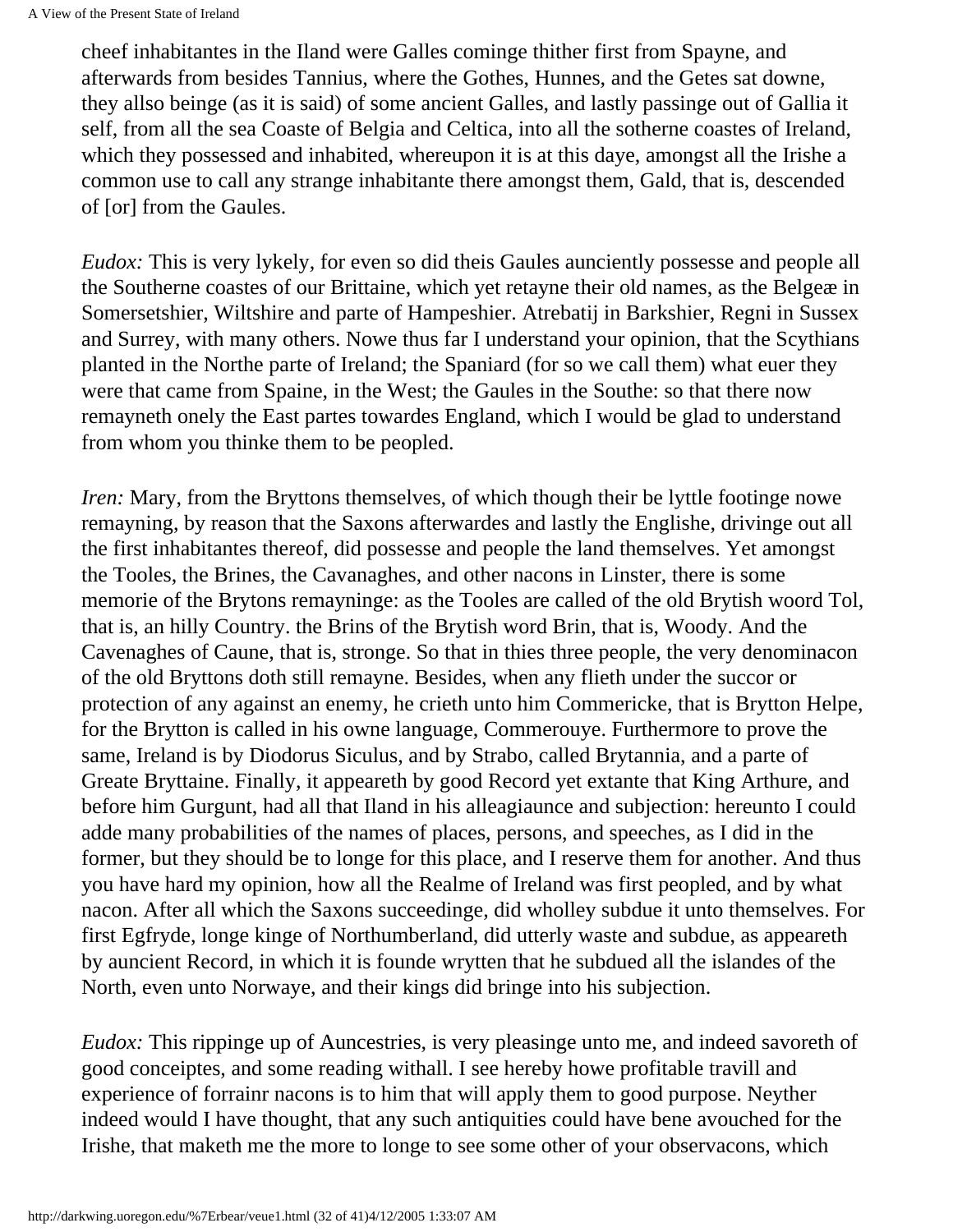you have gathered out of that Country and have earst half promised to put forthe: And sure in this minglinge of nacons appeareth (as you earst well noted) a wonderfull providence and purpose of Almightie God, that stirred up the people in the farthest partes of the world to seeke out theis regions so remote from them, and by that meanes bothe to restore the decayed habitacons, and to make himselfe knowen to the Heathen. But was their, I praye you, no more generall Impeoplinge of that Iland, then first by the Scythians, which you saye were the Scotts, and afterwardes by the Affricans, besides the Gaules, Bryttons, and Saxons?

*Iren:* Yes, there was an other, and that the last and the greatest, which was by the English, when the Earle Strangbowe, havinge conquered that Lande, delivered up the same into the handes of Henry the second, then Kinge, who sent over thither great store of gentlemen, and other warlyke people, amongst whom he distributed the Land, and setled such a stronge Colonie therein, as never since could, with all the subtile practices of the Irishe, be rooted out, but abyde still a mightie people, of so many as remayne Englishe of them.

*Eudox:* What is that you say, of so many as remayne English of them? Why are, not they that were once English, abydinge Englishe still?

*Iren:* No, for the most parte of them are degenerated and growen almost meare Irishe, yea, and more malicious to the Englishe then the very Irishe them selves.

*Eudox:* What heare I? And is it possyble that an Englishman, brought up naturally in such sweet civilitie as England affordes, could fynd such lyking in that barberous rudenes, that he should forgett his owne nature, and foregoe his owne nacon? how may this be? or what I pray you may be the cause thereof?

*Iren:* Surely, nothinge but that first evill ordinance and Institucon of that Common Wealthe. But thereof now is their no fitt place to speake, least, by the occation thereof offering matter of longe Discourse, we might be drawen from this that we have in hand, namely, the handleinge of abuses in the Customes of Ireland.

*Eudox:* In truthe, Irenius, you doe well remember the plott of your first purpose; but yet from that me seemes, you have much swarved in all this longe discourse, of the first inhabiting of Ireland: for what is that to your purpose?

*Iren:* Truely very materiall; for if you marked the course of all that speech well, it was to shew by what meanes the Customes, that now are in Ireland, beinge some of them indeed very straunge and almost heathenishe, were first brought in: and that was, as I said, by those nacons from whome that contry was first peopled; for the difference of manners and customes doth followe the difference of nations and people: the which I have declared unto you to have bene 3 speciall, which seated themselves theare, to wyt, first the Scythian, then the Gaules, and lastly the Englishe. Notwythstanding that I am not ignorant,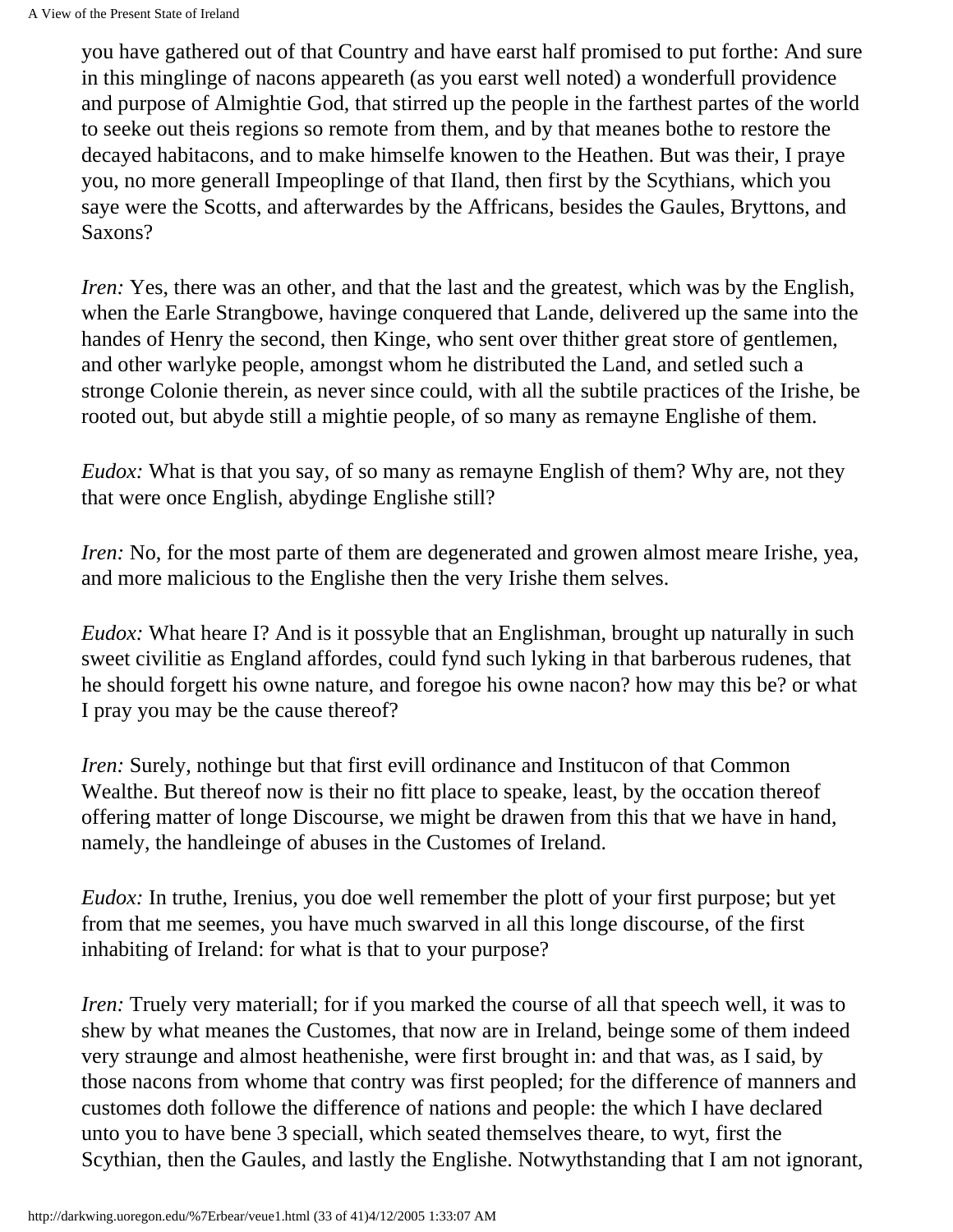that there sundry other nacons which got footing in that Lande, of the which their yet remayne dyvers great families and seiptes, of whom I will also in theire proper places make mencon.

*Eudox:* You bringe your self, Iren., very well into the waye againe, notwithstanding that it seemeth that you were never out of the waye. But nowe that you have passed through their antiquities, which I could have wyshed not so soone ended, begine when yee please, to declare what Customes and manners have been deryved from those nacons to the Irishe, and which of them yee fynd faulte withall.

*Iren:* I will then begin to count their customes in the same order that I counted their nacons: and first with the Scythian or Scottish manners. Of the which there is one use amongst them, to keepe their Cattell, and to live them selves the most part of the yeare in Bollies, pasturinge upon the mountaines and wast wyld places; and removing still to freshe land, as they have depastured the former dayes. The which appeareth plaine to be the manner of the Scythians, as you may reede in Olaus Magnus, and Jo. Boemus, and yet is used amongst all the Tartarians and the people about the Caspian Sea, which are naturally Scythians, to live in heardes as they call them, beinge the very same that the Irishe Bollies are, dryving their cattell continually with them, and feeding onely on their whyt meates.

*Eudox:* What fault can you fynd with this custome? For thoughe it be an olde Scythian use, yet it is behooffful in this Country of Irelande, where their are great mountaines, and wast desertes full of grasse, that the same should be eaten downe, and nourishe many thousandes of cattell for the good of the whole Realme, which cannot mithinke be any other waye, then by keepinge those Bollies as there you have shewed.

*Iren:* But by this custome of Bolling there grewe in the meane tyme many great enormities unto that Common waylth. For first, if there be any outlawes, or loose people, as they are never without some, which live upon the stelthes and spoyles, they are evermore sucered and fynd Releef onely in those Bollies, beinge upon the wast places, where eles they should be dryven shortly to sterve, or to come downe to the townes to seeke releef, where, by one meanes or another, they would soone be caught. Besydes, such stelthes of cattell they bringe comonly to those Bollies, where they are receaved readily, and the theif harbored from daunger of Lawe, or such officers as might light upon him. Moreover, the people that live thus in theis Bollies grow thereby more barborous, and live more licentiously then they would in townes, using what meanes they lyst, and practyzing what mischeefes and villainies they will, eyther against the government theire, generally by their combinacons, or against pryvate men, whom they maligne, by stealinge their goodes, or murtheringe [them]. For theare they thinke them selves half exempted from Lawe and obedience, and havinge once tasted freedome, doe, lyke a steare that hath bene longe out of his yooke, grudge and repyne ever after to come under rule againe.

*Eudox:* By your speech, Irein. I perceive more evill come by these bollies, then good by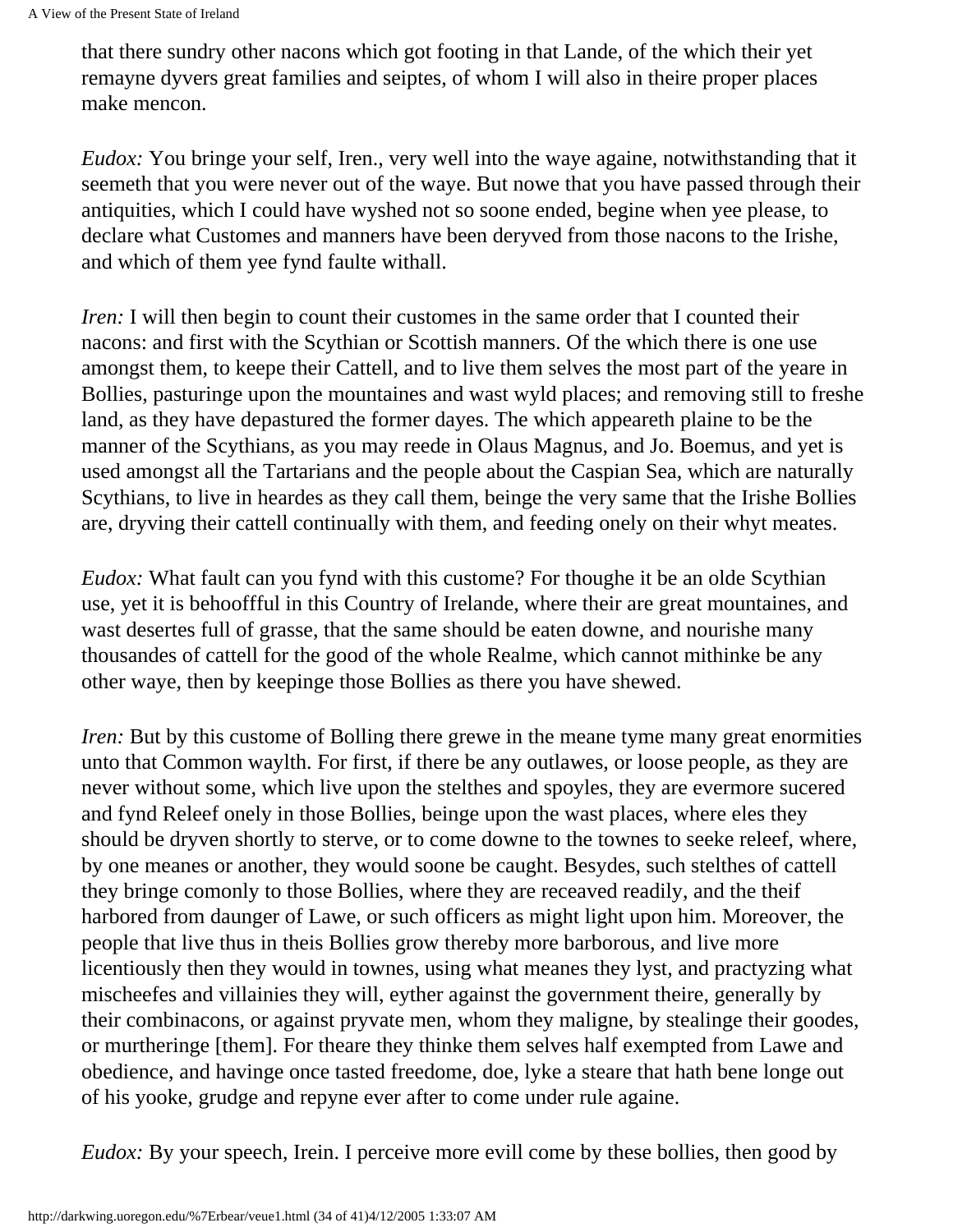their grasinge; and therefore it may well be reformed: but that must be in his due course: doe you proceede to the next.

*Iren:* They have another custome from the Scythians, that is the wearing of manteles and longe glebbes, which is a thicke curled bushe of heare, hanginge downe over their eyes, and monstrously disguysinge them, which are both very badd and hurtfull.

*Eudox:* Doe you thinke that the mantle cometh from the Scythians? I would surely thinke otherwyse, for by that which I have redd, it appeareth that most nacons in the world auntiently used the mantle. For the Jewes used it, as you may reed of Elias mantle, of [blank] . The Caldees also used it, as you may reed in Diodorus. The Egyptians lykewyes used it, as yee may reed in Herodotus, and may be gathered by the discription or Berenice, in the greek Commentaries upon Callimacus. The Greekes also used it aunciently, as appeareth by Venus mantle lyned with starres, though afterwards they chaunged the forme thereof into their clookes, called Pallia, as some of the Irishe also use. And the auncient Latines and Romains used it, as yee may reede in Virgill, who was a very great Antiquarie, that Evander, when Æn&ealig;s came to him at his feast, did intertaine and feast him on the ground, and lying on manteles. Insomuch that he useth the very word mantile for a mantle:

--Mantilia humi sternunt.

So that it seemeth that the mantle was a generall habite to most nacons, and not proper to the Scythians onely, as yee suppose.

*Iren:* I cannot deny but aunciently it was common to most, and yet sithence disused and laid away. But in this latter age of the world, since the decay of the Romaine empyre, it was renued and brought in againe by those Northerne nacons when, breakinge out of their could caves and frosen habitacons into the sweet soyle of Europe, they brought with them their usuall weedes, fitt to sheild their could, and that continuall frost, to which they had bene at home inured: the which yet they lefte not of, by reason that they were in perpetuall warres with the nacons where they had invaded. But still removing from place to place, carryed always with them that weede, as their howse, their Bedde, and their garment. And, cominge lastly into Irelande, they found there more special use therof, by reason of the rawe could clymate, from whence it is nowe growen into that generall use in which that people nowe have it. Afterward the Affricans succeedinge, fyndinge the lyke necessitie of that garment, continued the lyke use thereof.

*Eudox:* Since then the necessitie thereof is so comodious, as ye alegde, that it is insteed of howsinge, Bedding and Clothinge, what reason have you then to wishe so necessary a thinge cast of?

*Iren:* Because the commoditie dothe not countervayle against the discomoditie, for the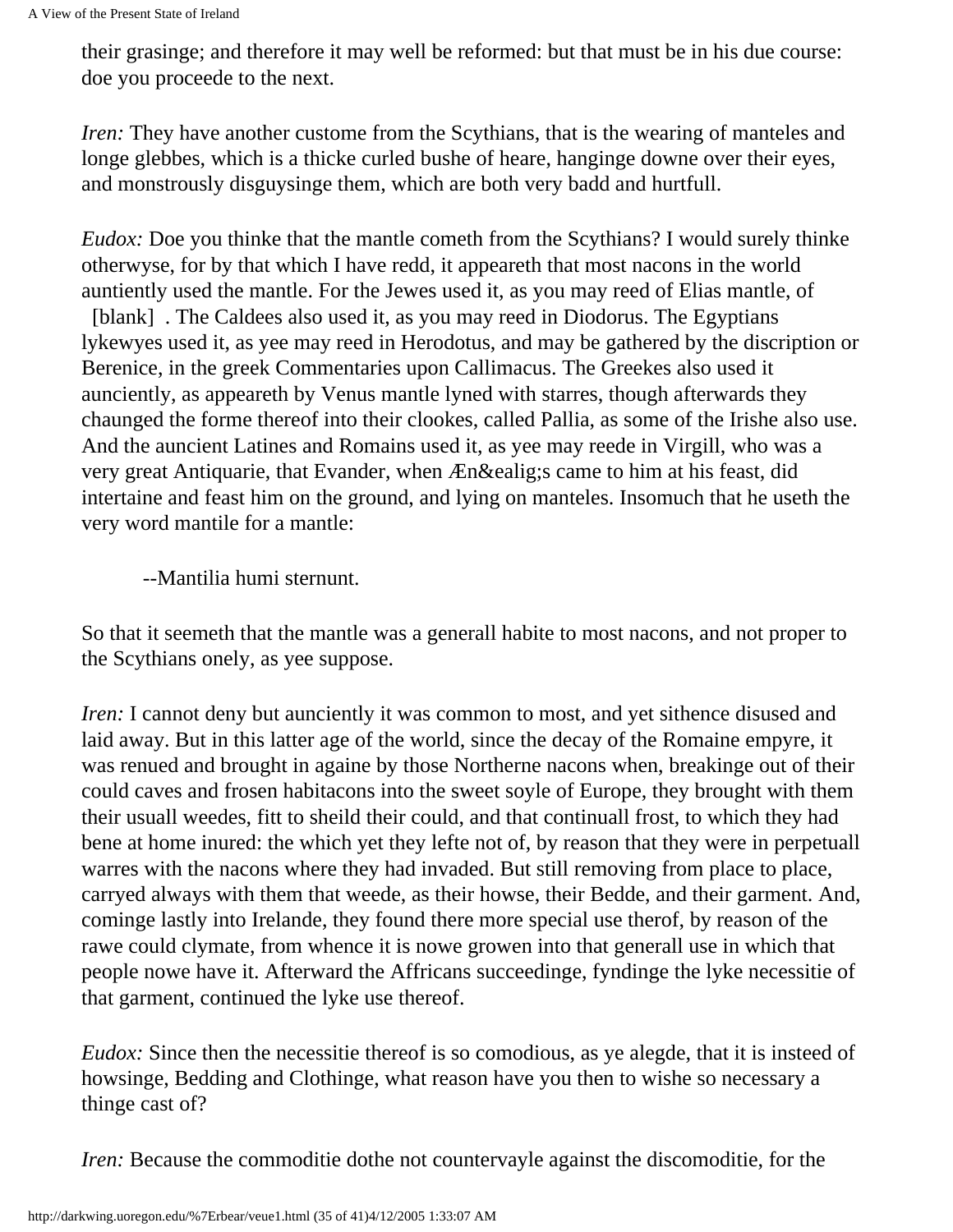inconveniences that thereby doe aryse are much more many: for it is a fitt howse for an outlawe, a meet Bedd for a Rebell, and apte Cloke for a theef. First the outlawe being for his many crymes and villainies banished from the townes and howses of honest men, and wandring in wast places, far from danger of Lawe, maketh his mantle his howse, and under it covereth himself from the wrathe of heaven, from the offence of the earth, and from the sight of men. When it raineth it is his penthowse, when it bloweth it is his tente; when it freezeth it is his tabernacle. In Sommer he can weare it loose, in winter he can lappe it close; at all tymes he can use it; never heavie, never combersome. Lykewaise for a Rebell it is as serviceable; for in his warre that he maketh, if at least it deserve the name of warre, when he still flyeth from his foe, and lurketh in the thicke woods and straigt passages, wayting for advantages, it is his Bedd, yea, and almost all his houshold stuffd. For the wood is his howse against all wethers, and his mantle is his cave to sleepe in. Therein he wrappeth himself rounde, and ensconceth himself strongly against the gnattess, which in the Country doe more anoy the naked rebelles, whylst they keepe the woodes, and doe more sharply wound them, then all their enemyes swordes or speares, which can seldome come nigh them; yea, and often tymes their mantle serveth them, when they are nighe driven, being wrapped about their lefte arme insteed of a Target, for it is hard to cut thorough it with a swoord. Besydes it is light to beare, light to throw away, and, being, as they then commonly naked, it is to them all in all. Lastly, for a theef it is so handsome, as it may seeme it was first invented for him; for under yt he can clenly convey any fytt pillage that cometh handsomely in his way, and when he goeth abroad in the night in freebooting, it is his best and surest frend; for lyinge, as they often doe, two or three nights together abroad, to watch for ther booty, with that they can prettyly shroud them selves under a bush or a backe syde, tyll they may conveniently doe their errande: and when all is done, he can in his mantle passe through any towne or Company, being close hooded over his head, as he useth, from knowledg of any to whome he is indaungered. Besydes all this, he, or any man eles that is dysposed to any mischeef or villainie, may under his mantle goe privyly armed without suspicon of any: carry his headpeece, his skene, or pistole if he please, to be alwaies in a readines. Thus necessarye and fytting is a mantle for a Badd man. And surely for a badd huswyfe it is no lesse convenient, for some of them that be wandring women, called of them Mona shut, it is half a Wardrobe, for in Somer ye shall fynd her arayed commonly but in her smocke and mantle; to be more ready for the light services: in Wynter, and in her travill, it is her cloake and safeguard for her lewde exercise. And when she hathe fylled her vessill, under it she can hyde bothe her burden, and her blame; yea, and when her bastard is borne it serves insteed of all her swadling cloutes. And as for all other good women which love to doe but lyttle woorke, howe handsome it is to lie in and sleepe, or to louse themselves in the sunne shine, they that have bene but a whyle in Ireland, can well wytnesse. Sure I am that you will think it very unfitt for good huswyves, to stirre in, or to busy her self about her huswyfry in such sorte as they should. Theis be some of the abuses for which I would thinke it meete to forbidd all mantles.

*Eudox:* O evill minded man, that having reckned up so many uses of mantles, will ye yet wishe it to be abandoned? Sure I thinke Diogenes dishe did never serve his master more turnes, notwithstanding he made [it] his dishe, his cupp, his measure, his waterpott, then a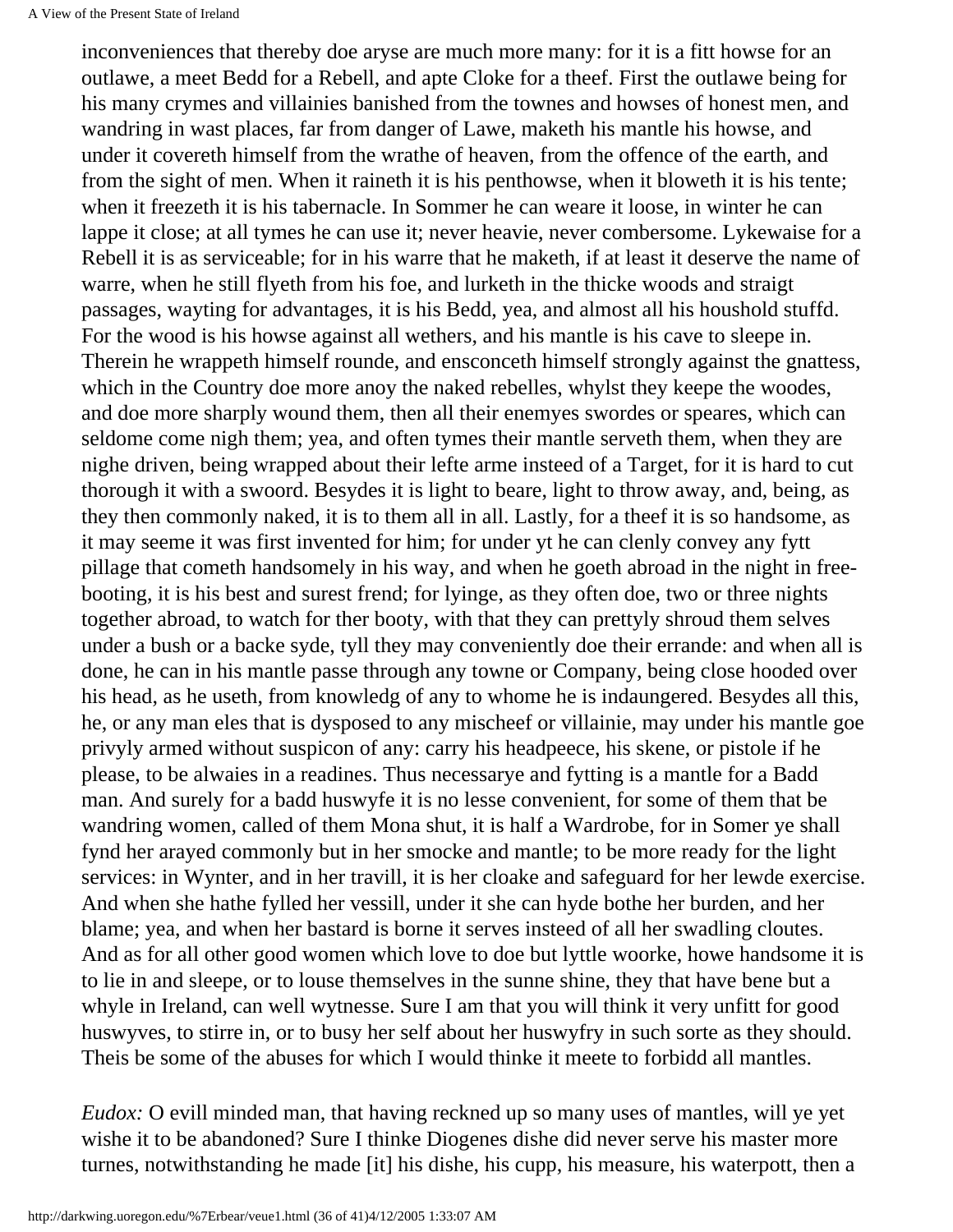mantle doth an Irishe man. But I see they be all to bad intentes, and therefore I will joynn with you in abolishinge it. But what blame lay you to the glybb? take heed, I pray you, that you be not too busie therewith for feare of your owne blame, seeing our Englishemen take it up in such a generall fashion to weare ther haire so immesurably longe, that some of them exceed the longest Irishe glybbes.

*Iren:* I feare not the blame of any undeserved myslyke; but for the Irish glybbes, I say that besyde ther falstye, bruitishnes and fythines which is not to be named; they are [as] fit maskes as a mantle is for a theife. For whensoever he has runne him selfe into that perill of lawe that he will not be knowen, he eyther cutteth of his glibb quite, by which he becometh nothing lyke himself, or pullethe it so lowe downe over his eyes, that it is very hard to discerne his thevish countenaunce. And therefore fit to be trussed up with the mantle.

*Eudox:* Truly theis three Scythian abuses, I hould fitt to be taken away with sharpe pennalties; and sure I wonder howe they have bene kept thus longe, notwithstandinge so many good provicons and orders as have bene devysed for that people.

*Iren:* The cause thereof shall appeare to you hereafter. But let us nowe goe forward with our Scythian Customes. Of the next that I have to treat of, is the manner of raysinge their Crye in their conflictes, and at other troblesome tymes of uprore: the which is very naturall Scythian, as we may reed in Diodorus Siculus, and Heroditus, discrybing the manner of the Scythians and Parthians comminge to geve the charge at their battelles: at the which it is said, they come running with a terrible yell and hubbubbe as if heaven and yearth would have gone together, which is the very Image of the Irish hubbub, which ther kerne use at their first incounter. Besydes, the same Herodotus wryteth, that they used in their battelles to call upon the names of their Captaines or generalls, and sometymes upon their greatest kinge deceased, as in that battell of Tomyris against Cyrus: which custome to this day manifestly appeareth emongst the Irishe. For at their joyning of battell, they lykewyes call upon their captaines name, or the name of his auncestors. As the under Oneale cry Landergabo, that is, the bloody hand, which is Oneales badge: they under OBrien call [Laun-laider], which is [the strong hand]. And to their ensample, the old Englishe also which there remayneth, have gotten up their cryes Scythian like, as Cromabo, and Bulerabo. And herein also lieth open an other very manifest proof that the Irish are Scythes or Scottes, for in all their incounters they use one very comon woord, crying Ferragh, ferrogh, which is a Scottish word, to wyt, the name of one of their first kinges of Scottland, called Fergus (or Ferragus), which fought against the Pictes, as you may reed in Buckanan *de rebus Scoticis;* but as others wryt, it was longe before, that the name of their cheef Captayn, under whome they fought against the Affricans, the which was then so fortunate unto them, that ever sithence they have used to call upon his name in their battells.

*Eudox:* Beleeve me, Irenius, this observacon of yours is very good and delightfull; far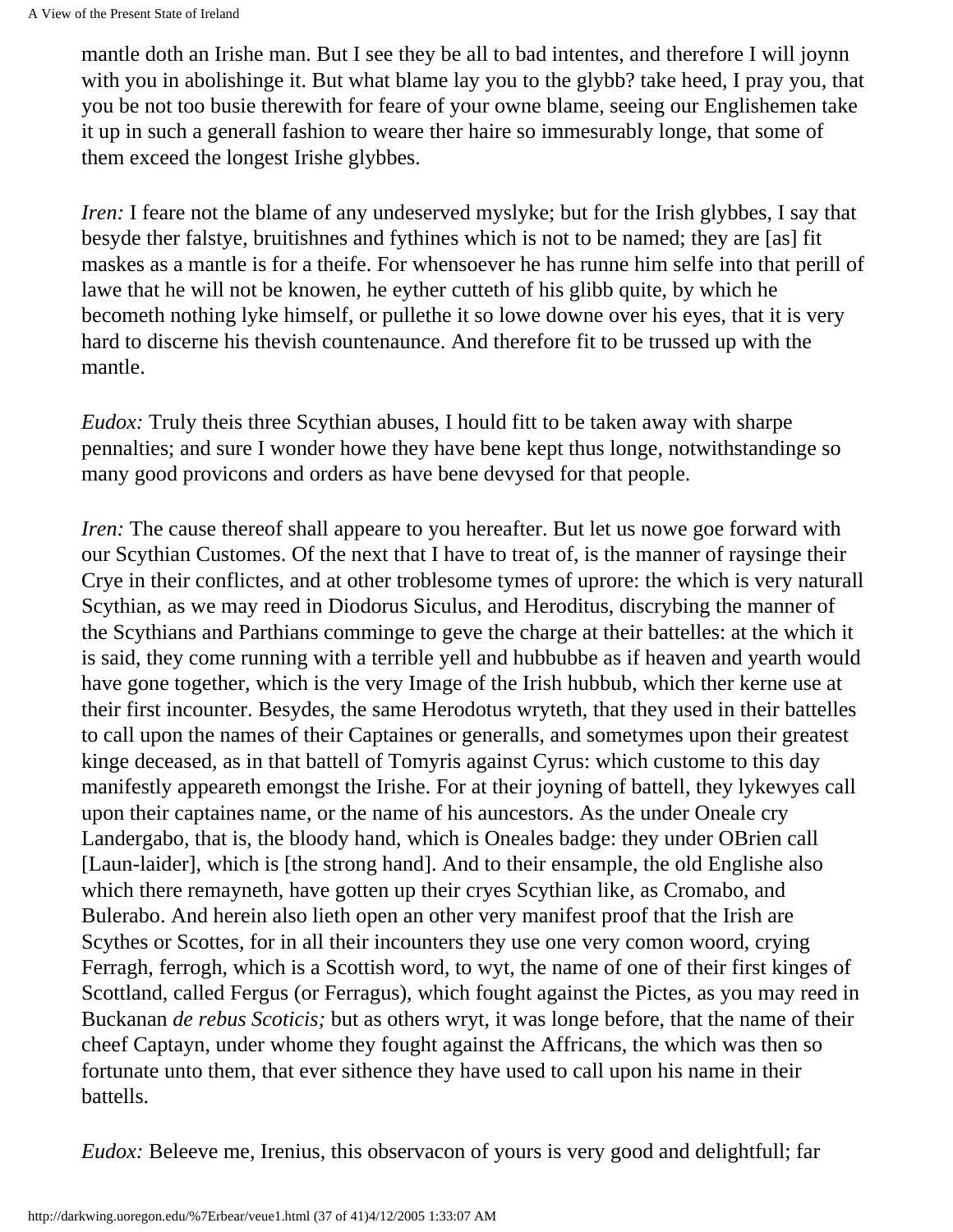beyond the blynd conceipt of some, whome I remember have upon the same woord Ferragh, made a very blunt conjecture, as namely Mr. Stanihurst, who though he be the same country man born, that should search more nearly into the secreats of theis things, yet hath strayed from the truthe all the heavens wyde (as they saye,) for he therevpon groundethe a very grosse imagination, that the Irishe should discend from the Egiptianes which came into that Iland, first under the leadinge of Scota the daughter of Phraoh, whereupon they use (saith he) in all ther battailes to call upon Pharaoh, crying Ferragh, Ferragh. Surely he shot wyde on the Bowe hand, and very farre from the marke. For I would first knowe of him what auncient ground of Authoritie he hath for such a sencelesse fable, and if he have any of the rude Irishe bookes, as it may be he hath, yet me seemes a man of his learning should not so lightly have bene carryed away with old wyves tales from approvance of his owne Reason; for whether Scota be lyke an Egiptian woord or smacke of any learning or judgment, let the learned judge. But his Scota rather comes upon the Greeke *Scoto,* that is, darknes, which has not let him see the light of the truthe.

*Iren:* You knowe not, Eudoxus, howe well Mr. Stanihurst could see in the darke; perhappes he hath owles or cattes eyes; but well I woot he seeth not well the very light in matters of more wayght. But as for Ferragh I have tould you my conjecture onely, and yet thus much I have more to prove a likelyhood, that there be yet at this day in Ireland, many Irish men, cheifly in the Northeren partes, called by the name of Ferragh. But let that nowe be; this onely for this place suffyceth, that it is a word comonly used in ther hubbubbs, the which, with all the rest, is to be abolished, for that it discovereth an affection of Irishe captenry, which in this platforme I endevour specially to beat downe. There be other soarts of cryes, all so used among the Irishe, which favour greatly of the Scythian barbarisme, as their lamentacons at their burialles, with dispairefull outcryes, and imoderate waylinges, the which Mr. Stanihurst might also have used for an argument to prove them Egiptians, for so in Scripture it is mentioned, that the Egyptians lamented for the deathe of Joseph. Others thinke this custom to come from the Spaniardes, for that they do imesurably bewayle likewise their dead. But the same is not propper Spanishe, but altogether heathenishe, brought in first thither either by the Scythians, or the Moores, which weare Affricans but longe possessed that Country. For it is the manner of all Paganes and infidelles to be intemperate in ther waylinges of their dead, for that they had no faythe nor hope of salvacon. And this ill Custome also is specially noated by Diodorus Siculus, to have been in the Scythians, and is yet among the Northeren Scottes at this day, as you may reade in their chronicles.

*Eudox:* This is an evill Custome also, but yet doth not much concerne Civill Reformacon, as abuse in Religion.

*Iren:* I did not rehearse it as one of the abuses which I thought most worthie of Reformation; but having made mencon of Irishe cryes I thought this manner of Cryinge and howlinge not impertinent to be noted as uncyvill and Scythians lyke: for by theis old customes, and other lyke conjecturall circumstances, the descentes of nacons can onely be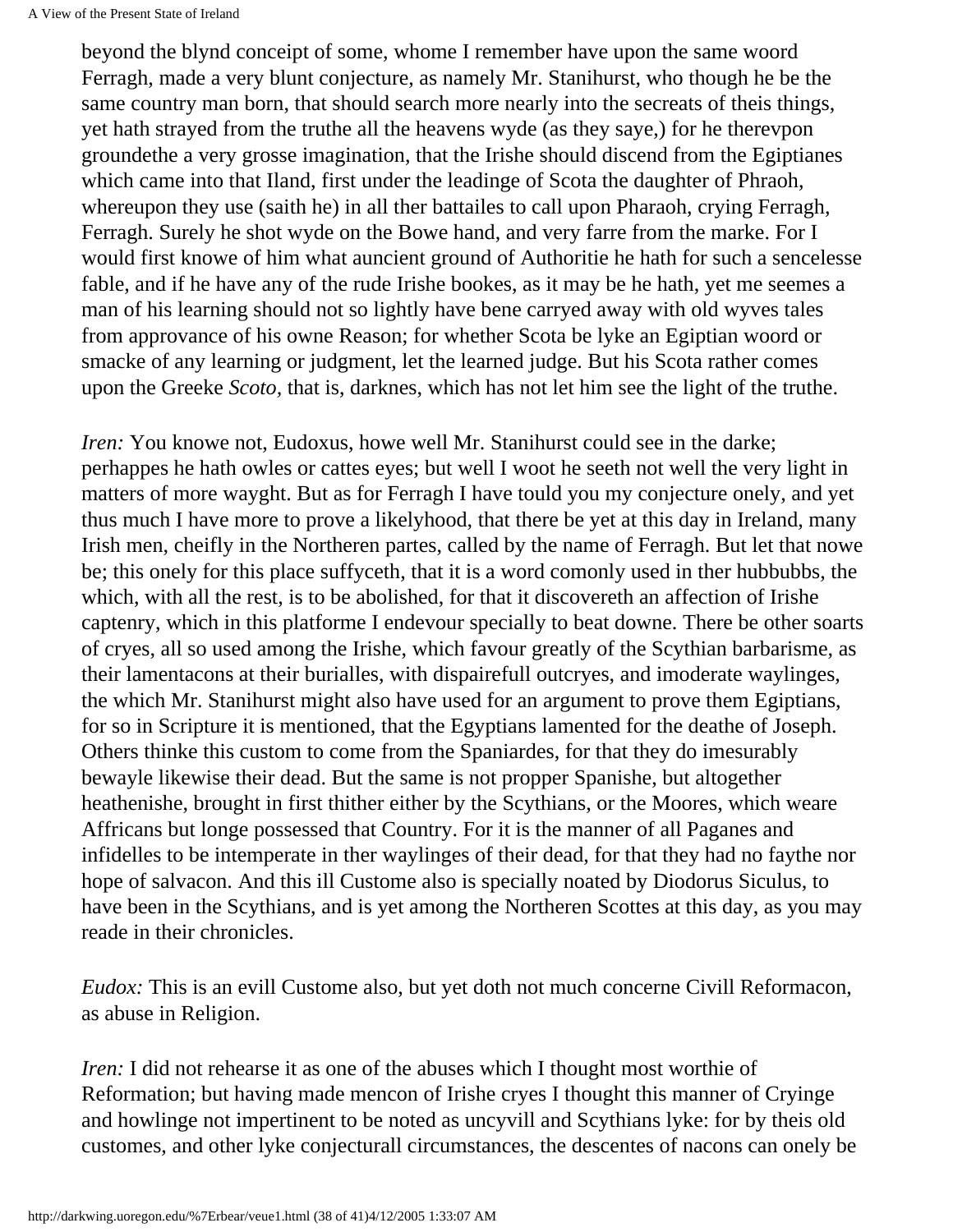proved, where other monuments of writinge are not Remayninge.

*Eudox:* Then, I pray you, whensoever in your discourse you meet with them by the way, doe not shune, but bouldly touch them; for besydes their great pleasure and delight for their antiquitie, they bringe also great profitt and helpe unto civilitie.

*Iren:* Then sithence you will have it soe I will heare take occation, since I lately spake of their manner of Cryes in joyninge of Battaile, to speake somewhat also of the manner of their Armes, and Array in battayle, with other Customes perhappes woorth the notinge. And first of their Armes and Weapons, amongst which their broad swordes are proper Scythian, for such the Scythes used commonly, as you may reed in Olaus Magnus. And the same also the old Scottes used, as yee may reed in Buchanan, and in [Solinus], where the pictures of them are in the same forme expressed. Also theire short bowes, and lytle quivers with shorte Bearded arrowes, are very Scythian, as ye may reede in the same Olaus. And the same soart, bothe of bowes, quivers, and arrowes, are at this day to be seene commonly among the Northern Irishe, whose Scottishe bowes are not past 3 quarters of a yard longe, with a stringe of wrethed hempe slackly bente, and whose arrowes are not above half an elline longe, tipped with steele heades, made lyke common broad arrowes heades, but many more sharpe and slender, that they enter into an armed man or horse most cruelly, notwithstanding that they are shott forth weakly. Moreover, their longe broad sheeldes, made but with wicker roddes, which are comonly used amongst the said Northeren Irishe, but specially of the Scottes, and brought from the Scythians, as ye may reede in Olaus Magnus, Solinus, and others; likewyes their goinge to battaile without armor on their bodies or heads, but trusting onelie to the thickness of their glybbes, the which they say will somytimes beare of a good stroke, is meare salvage and Scythian, as you may see in the said Images of the old Scythes or Scottes, set forth by Hodianus and others. Besides, ther confused kinde of march in heapes, without any order or aray, ther clashing of swordes together, their fierce runninge upon ther enemyes, and their manner of fight, resembleth altogether that which is redd in all histories to have bene used of the Scythians. By which it may almost infallably be gathered, together with other sircumstances, that the Irishe are very Scottes or Scythes oridgionall, though since intermingled with many other nacons reparinge and joyning unto them. And to these, I may also add an other very stronge conjecture, which commeth to my mynde, that I have often observed there amongst them; that is, certaine relidgious Ceremonies, which are very superstitious, yet used amongst them, the which are also wrytten by sundry Authores, to have bene observed among the Scythians, by which it may very vehemently be presumed that the nations were aunciently all one. For Plutarch, as I remember, in his Treatise of Homere, indeavoringe to search out the truth, what countryman Homere was, proveth it most strongly, as he thinketh, that he was an Italian borne, for that in distributing of a sacrifice of the Greekes, he omitted the [blank space] called [blank space] [loyne,] the which all the other Grecians, save the Italians, do use to burne in their sacrifice: also for that he maketh the entralles to be rosted on fyve spites, the which was the proper maner of the Ætolians, who only, of all the nations and Cuntryes of Gretia, used to sacrifice in that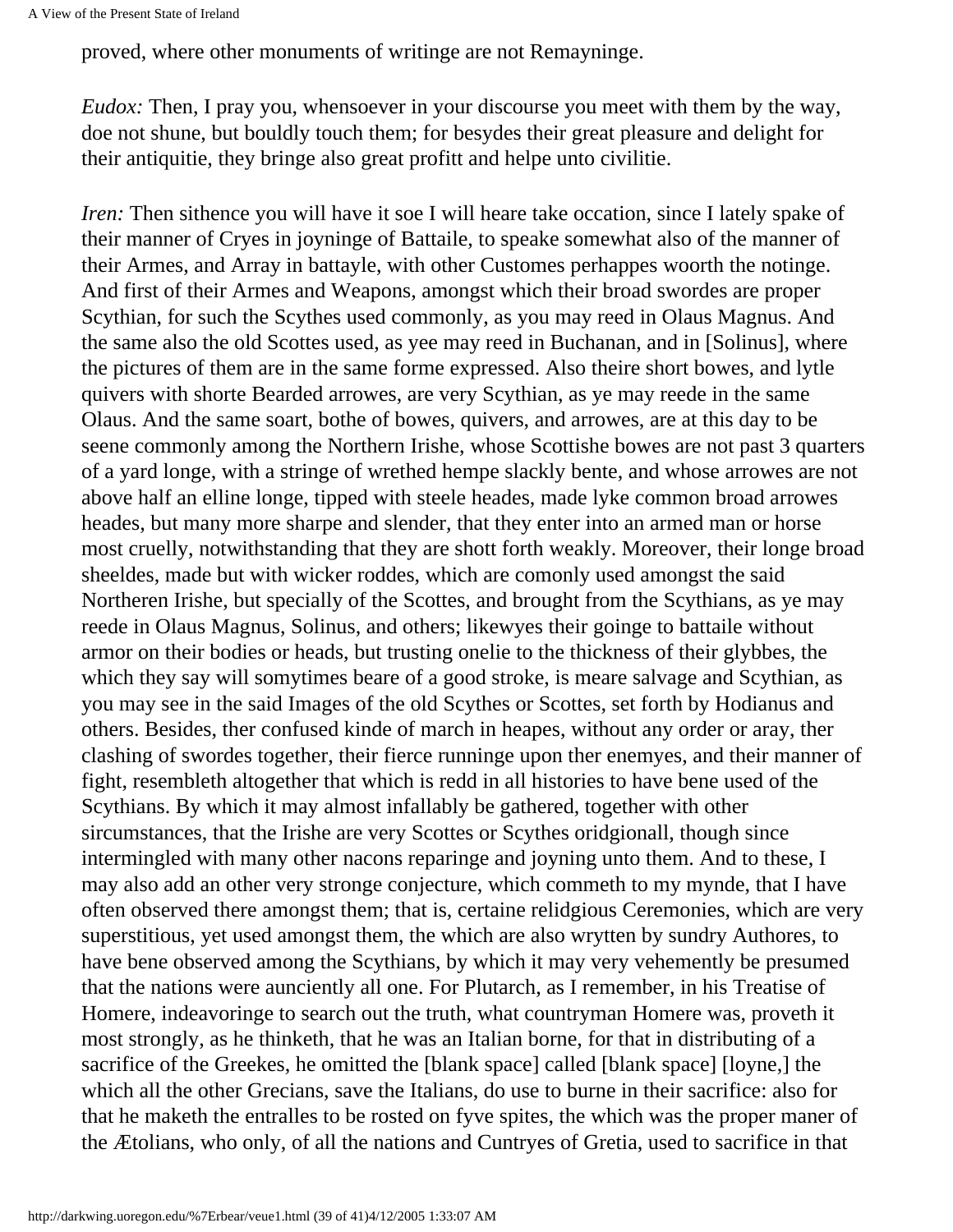sort, whereas all the rest of the Greekes used to rost them upon three spites, by which he inferreth, necessarily, that Homere was an Ætolian. And by the same reason may I as reaonably conclude, that the Irish ar descended from the Scythians, for that they use even to this day, some of the same Ceremonyes which the Scythians aunciently used. As for example, yee may reade in [Lucian] in that sweet dialogue which is intituled Toxaris or of friendshipp, that the comon oath of the Scythians, was by the sword, and by the fyer, for that they accounted these two specyall devyne powers, which should worke vengance on perjurors. So doe the Irish at this day, when they goe to any battayle, say certayne prayers or charmes to ther swordes, making a crosse therewith upon the earth, and thrusting the poyntes of ther blades into the grownd; thinking therby to have the better successe in fight. Alsoe they use to swere comonly by their swordes. Likewise at the kindling of Candles, they say certayne prayers; and use some other superstitius rightes, which showe that they honor the fyer and the light; for all those Northerne nations, having bene used to be anoyed with much could and darknesse, are wont therfore to have the fyer and the sonne in great veneracon: like as otherwise the Moores and Egiptians, which are much offended and greved with much extreame heate of the sunne, doe everie morning, when the sunne rises, fall to cursing and banning of him as ther plague and chiefe scourge. [Also the Scythians used when] they would bind any solemne vow or combynacon, to drawe a bowle of blood, together vowing therby to spend their last blood in that quarrel, as you may read in Buckhanan; and some of the Northerne Irishe, lykewise: as you may also reade in the same booke, in the tale of Arsacomas, that it was the manner of the Scythians when any on[e] of them was heavily wronged, and would assemble unto him any forces of people, to joyne with him in his revenge, to sit in some publick place for certayne dayes upon an oxe hide, to which there would resorte all such persons as being disposed to take armes would enter into his armes, would take pay or ioyne with him in his quarrell. And the same you may lykewise reade to have bene the auncyent manner of the wilde Scottes, which are indeed the very naturall Irish. Moreover, the Scythians used to sweare by ther kinges hand, as Olaus showeth. And soe doe the Irish use to swere by their Lordes hand, and, to forsweare it, hould it more cryminall then to sweare by god. Also the Scythians sayd, that they were once every yere turned into wolves, and soe it is wrighten of the Irish; thoughe Master Camden in a better sence doe suppose it was a disseaze, called Licanthropia, soe named of the wolfe. And yet some of the Irish doe use to make the wolf ther gossopp. The Scythians also used to seeth the flesh in the hyde, and so do the North Irishe yet. The Scythians likewise used to boyle the bloode of the beast lyvinge, and to make meate thereof: and soe doe the Irishe still in the North. Manye such customes I could recounte unto you, as of there ould manner of marrying, of burying, of dauncing, of singing, of feastinge, of cursing, though Christians have wyped out the most parte of them, by resemblance whereof yt might playnely appere to you that the nacons ar the same, but that by the reckoning of these fewe, which I have tould unto you, I finde my speech drawen out to a greater lenth than I supposed. Thus much only for this time, I hope, shall suffice you, to thinke that the Irishe are aunciently deduced from the Scythians.

*Eudox:* Surely, Irenius, I have in theese fewe wordes heard that from you which I would have thought had bene impossible to have bene spoken of tymes soe remote, and customes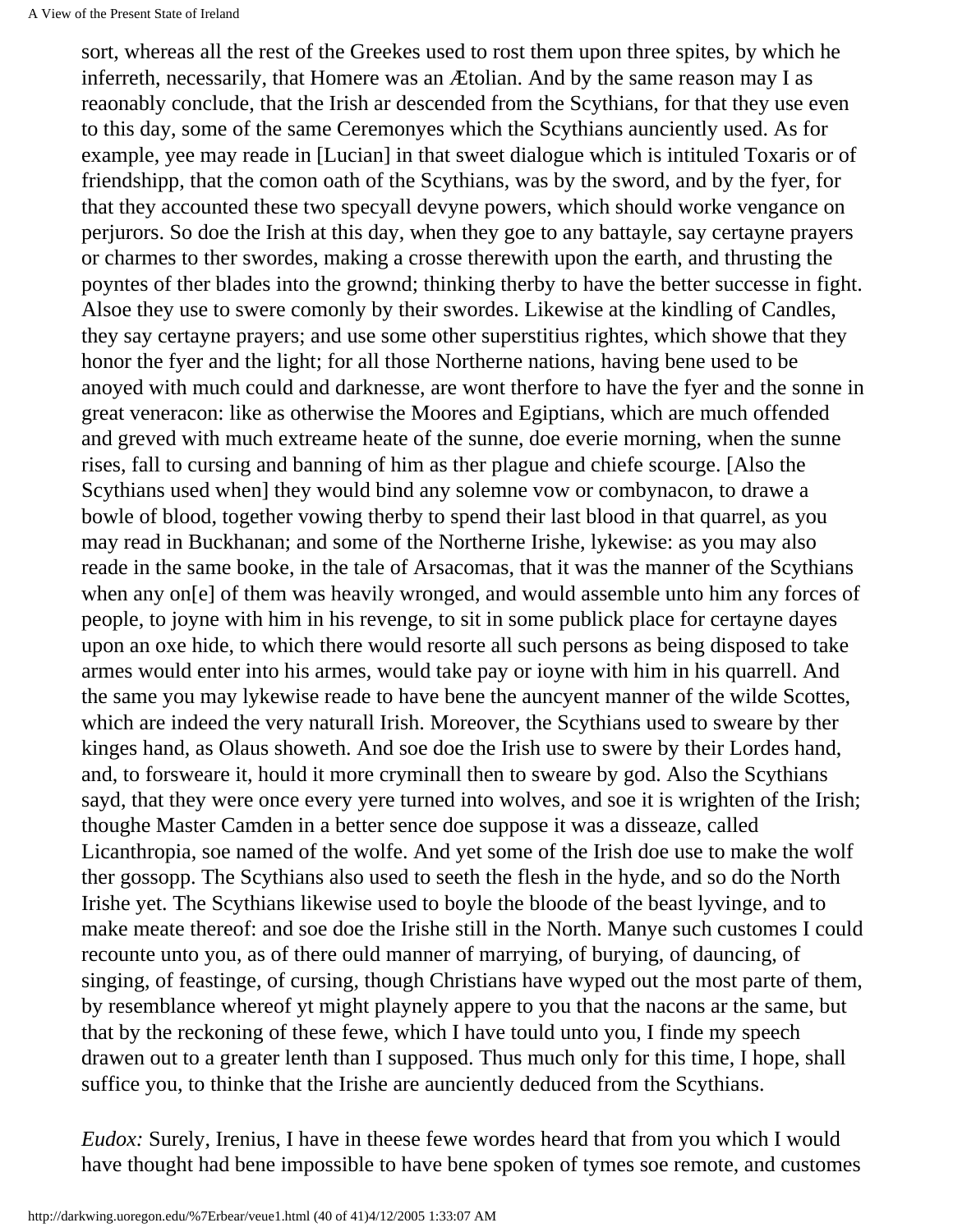so auncyent: with delight whereof I was as it were all that while entranced, and carryed far from myself, as that I am now right sorrye that yee ended soe soone. But I marvayle much howe it commeth to passe, that in so long continuance of time, and many ages come betwene, yett any jott of those ould rightes and superstitious customes should remayne amongest them.

*Iren:* It is noe cause of wounder at all, for it is the manner of all barbarous nacons to be very superstitious, and diligent observors of old customes and antiquities, which they receyve by contynuall tradicon from ther parentes, by recording of ther bardes and cronicle [s], in their songes, and by dayly use and ensample of ther elders.

*Eudox:* But have you I pray you observed any such customes among them, brought likewise from the Spanyardes or Gaules, as those from the Scythians? that may sure be very materiall unto your first purpose.

## **[Continue on to part two](#page-41-0).**

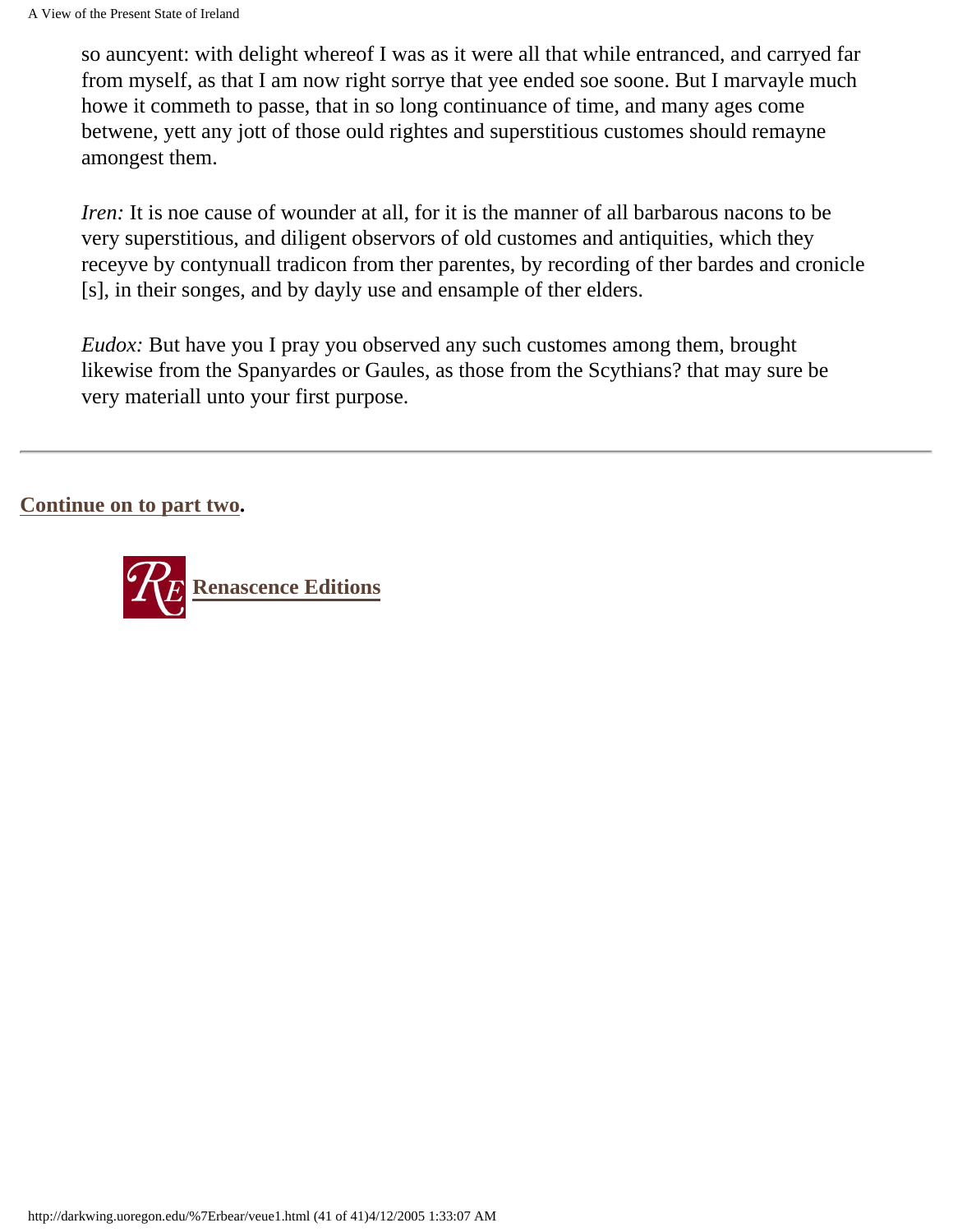## <span id="page-41-0"></span>**A View of the Present State of Ireland, Part Two**

## **Edmund Spenser**

Note on the [Renascence Editions](http://darkwing.uoregon.edu/~rbear/ren.htm) text:

This html etext of *A Veue of the present state of Irelande* [1596] was prepared from the text found in Grosart [1894] and checked with Renwick's edition of the Rawlinson MS [Scholartis, 1934] by R.S. Bear at the [University of Oregon.](http://www.uoregon.edu/) This edition is copyright © The University of Oregon, January, 1997. It is made available for nonprofit uses only.

*Iren:* Some perhapps I have; and whoe that will by this occasion marke and compare ther customes shall finde many more. But ther are fewer I thinke, remayning of the Gaules or Spanyardes then of the Scythians, by reason that the partes, which they then possessed lying upon the Coast of the Westerne and Southerne Sea, were sithence contynually visited with strangers and forreyne people, repayring thither for trafficke, and for fishing, which is very plentifull upon the coastes: for the trade and enterdeale of seacoste nacons one with another worketh more civility and good fashions, all sea men being naturally desirous of new fashions, then the Inland dwellers which are seldome seene of forreyners; yet some of them as I have noted, I will recounte unto you. And first I will, for the better creditt of the rest, shewe you one out of ther Statutes, amongst which it is enacted that noe man shall weare his beard but only on the upper lyp, like mustachios, shaving all the rest of his chinne. And this was the auncient manner of the Spanyardes, as yett it is of all the Mahometans, to cut all ther beardes close, save onely muschachos, which they weare longe. And the cause of this use was for that they, being bred in an hot country, found much hayre on ther faces and other partes to be noyous unto them: for which cause they did cutt yt most away, like as contraryly all other ncaons, brought upp in could countryes doe use to nourish ther hare, to keep them the warmer, which was the cause that the Scythians and Scottes woare glibbes, as I shewed you, to keep ther heades warme, and long beardes to defend ther faces from could. From them also I thinke came saffron shirtes and smockes, which was devised by them in those hotte countryes, wher saffron is very common and rife, for avoyding that evill which commeth of much swetnes, and longe wearing of lynnen. Also the women amongst the ould Spanyardes had the charge of all hushould affayres, both at home and abroad, as Boemius wrighteth, though now theise Spanyardes use it quite otherwise. And soe have the Irish women the trust and care of all thinges, both at home, and in the feilde. Likewise rownd lether targettes, as the Spanyarde fashion, who used it, for the most part, paynted, which in Ireland they use alsoe, in many places, colored after ther rude fashion. Moreover ther manner of ther womens ryding on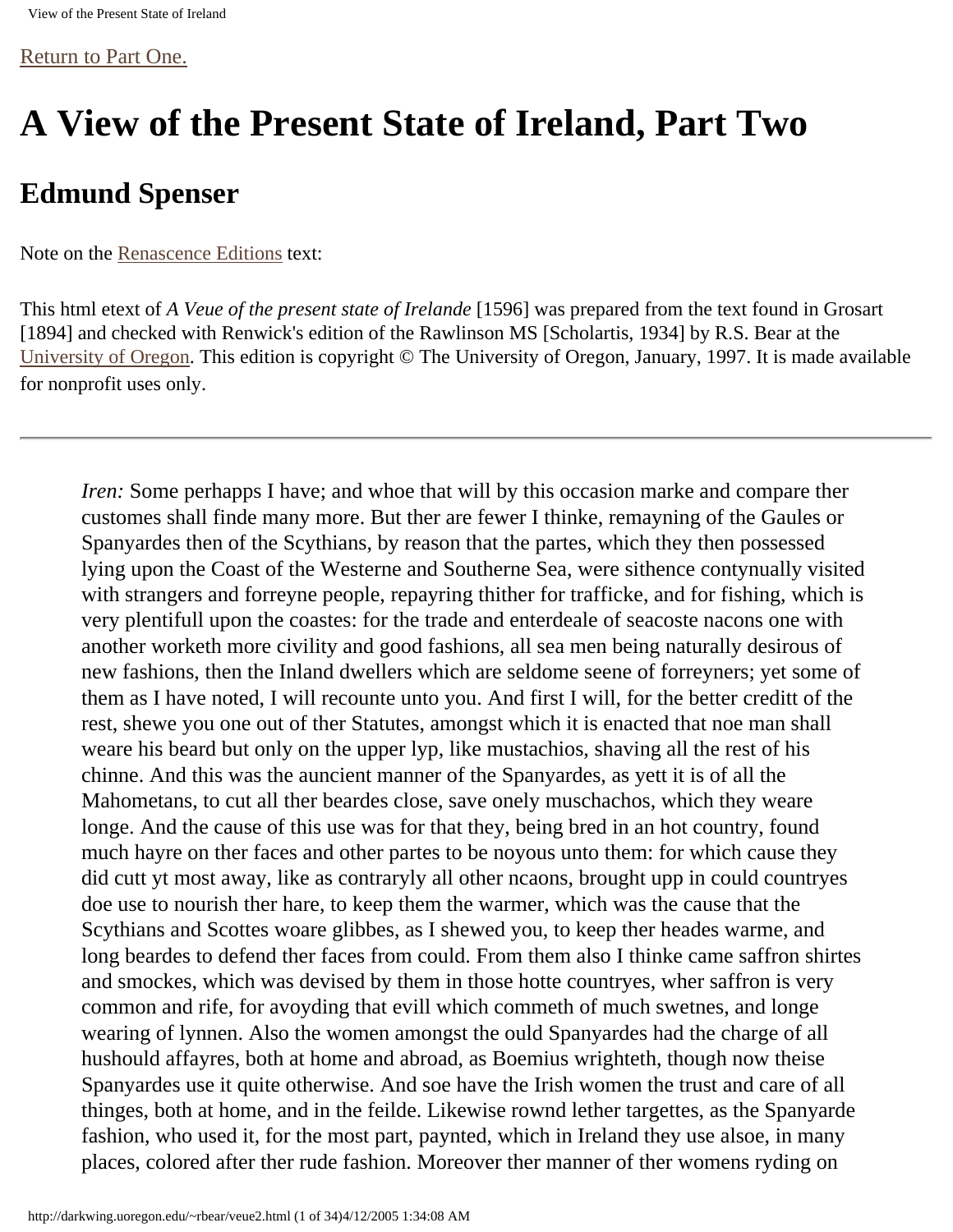the wrong syde of the horse, I meane with ther faces toward their right syde, as the Irish use, is, as they say, ould Spanish, and as some say Africane, ffor amongst them the women (they say) use to ride acrosse: Also the deep smock sleve hanging to the grownd, which the Irish women use, (they say), was ould Spanish, and is used yet in Barbary: and yett that should seme rather to be an oulde Irish fashion; for in Armory the fashion of the Manche, which is geven in armes by many, being indeed nothing ells but a sleve, is fashioned much like to that sleve. And that Knightes in ould tymes used to weare ther mistres favor or loves sleve, upon ther armes, as appereth by that is wrighten of Sir Launcelott, that he wore the sleve of the fayre mayd of Asteroth in a tourney, whereat Quene Guenouer was much displeased.

*Eudox:* Your conceit is very good, well fitting for things soe farre from certayntye of knowledge and learning, only upon lykelyhoodes and conjectures. But have you any customes remayning from the Gaules or Bryttans?

*Iren:* I have observed a few of eyther; and whoe will better search into them may find more. And first the possession of their Bardes was, as Cæsar writeth, usuall amongst the Gaules; and the same was also common amongst the Brittans, and is not yett altogether left of with the Walshe, which are ther posterity. ffor all the fashions of the Brittons, as he testifieth, were much like. The longe dearts came also from the Gaules, as ye may read in the same Ceasaer, and in John Boemius. Likewise the said Jo. Boemius wrighteth, that the Gaules used swordes, a hanfull broad, and soe doe the Irish nowe. Also that they used long wicker sheilds in battell that should cover their whole bodyes, and soe doe the Northerne Irish. But because I have not seen such fashioned targettes in the Southerne partes, but only amongst those Northerne people, and Irish Scottes, I doe thinke that they were brought in rather by the Scythians, then by the Gaules. Alsoe the Gaules used to drincke ther enymyes blood, and to paynte themselves therewith: soe alsoe they wright, that the ould Irish were wonte, and soe have I sene some of the Irish doe, but not theire enymyes but frendes bloode. As namely at the execution of a notable traytor at Lymbricke, called Murrogh Obrien, I saw an ould woman, which was his foster mother, tooke up his heade, whilst he was quartered, and sucked up all the blood running thereout, saying, that the earth was not worthy to drincke it, and therewith also steeped her face and brest, and tare her heare, crying and shriking out most terribly.

*Eudox:* Yee have very well runne thorough such customes as the Irish have deryved from the first ould nacons which inhabited that land, namely, the Scythians, the Spanyardes, the Gaules, the Brittanes. It nowe remayneth that you now take in hand the customes of the ould English which are amonst the Irish: of which I doe not thinke that yee shall have much to find fault with any, consideringe that by the Englishe most of the ould badd Irish Customes were abolished, and more cyvill fashions brought in their steade.

*Iren:* You thinke otherwise, Eudox: then I doe; for the chiefest abuses which are nowe in that realme, are growne from the English, that are now much more lawlesse and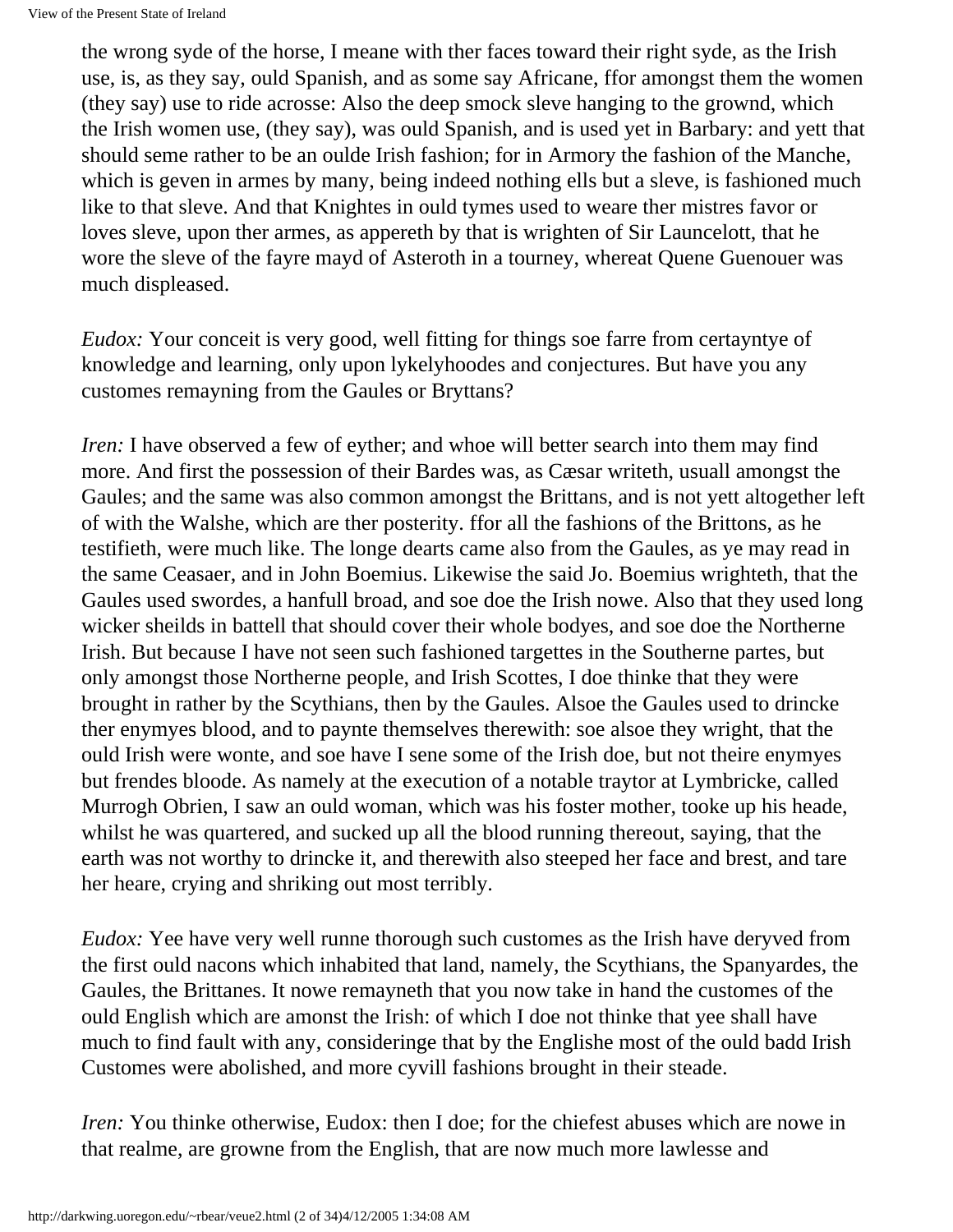lycencious then the very wild Irish: so that as much care as was then by them had to reforme the Irish, so much and more must nowe be used to reforme them; soe much tyme doth alter the manners of men.

*Eudox:* That semeth very strange which you say, that men should soe muche degenerate from their first natures as to grow wild.

*Iren:* Soe much can libertye and ill examples doe.

*Eudox:* What liberty had the English ther, more then they had here at home? Were not the lawes planted amonge them at the first, and had they not governors to curbe and keepe them still in awe and obedience?

*Iren:* They had, but it was such for the most part, as did more then good[,] for they had governors for the most part of them selves, and commonly out of the two familiyes of the Gerldines and the Butlers, both adversaryes and corivales one against the other. Who though, for the most part, they were but deputyes under some of the Kinges of Englands sonns, brethren, or other nere kinsmen, who were the Kinges leiutenantes yet they swayed soe much as they had all the rule, and the others but the tytle. Of which Butlers and Geraldines, albeit I must confesse they were very braue worthy men, as also of other the peres of that realme, made Lorde Deputyes, and lord Justices and signories at sundry times, yet thorough greatnes of their late conquests and seignories they grewe insolent, and evill bente both that regall authority, and also ther private powers, one against another, to the utter subversion of them selves and strenthining of the Irish againe. This you may reade playnly discovered by a letter written from the Citizens of Corke out of Ireland, to the earle of Shressburye then in England, and remayning yet upon recorde, both in the Tower of London, and alsoe amongst the Cronicles of Ireland. Wherein it is by them complained, that the English Lords and Gentlemen, who then had great possessions in Ireland, began thorough pride and insolencye, to make private warrs one against another, and, when the other parte was weake, they would wage and drawe in the Irish to take ther part, by which meanes they both greatly encoraged and enabled the Irish, which till that tyme had bene shut upp within the mountaynes of Slewlougher, and weakened and disabled them selves, in soe much that there revenews were wonderfully impayred, and some of them, which are ther reckoned to have bene able to have spent xij or xiij hundred pounds per annum, of owld rent, that I may say noe more, besides ther comodetyes of Creekes and havens, were now scarce able to dispend the third part. From which disorder, and thorough ther huge calamityes which have come vpon them therby, they are now almost growne to be almost as lewde as the Irish: I meane of such English as were planted towardes the West; for the English pale hath preserved it selfe, thorough nearenes of the state, in reasonable civilitye, but rest which dwell aboue in Connagh and Munster, which is the sweetest soyle of Ireland, and some in Leinster and Ulster, ar degenerate and growen to be as very Patchcockes as the wild Irishe, yea, some of them haue quite shaken of ther English names, and put on Irishe that they might be altogether Irishe.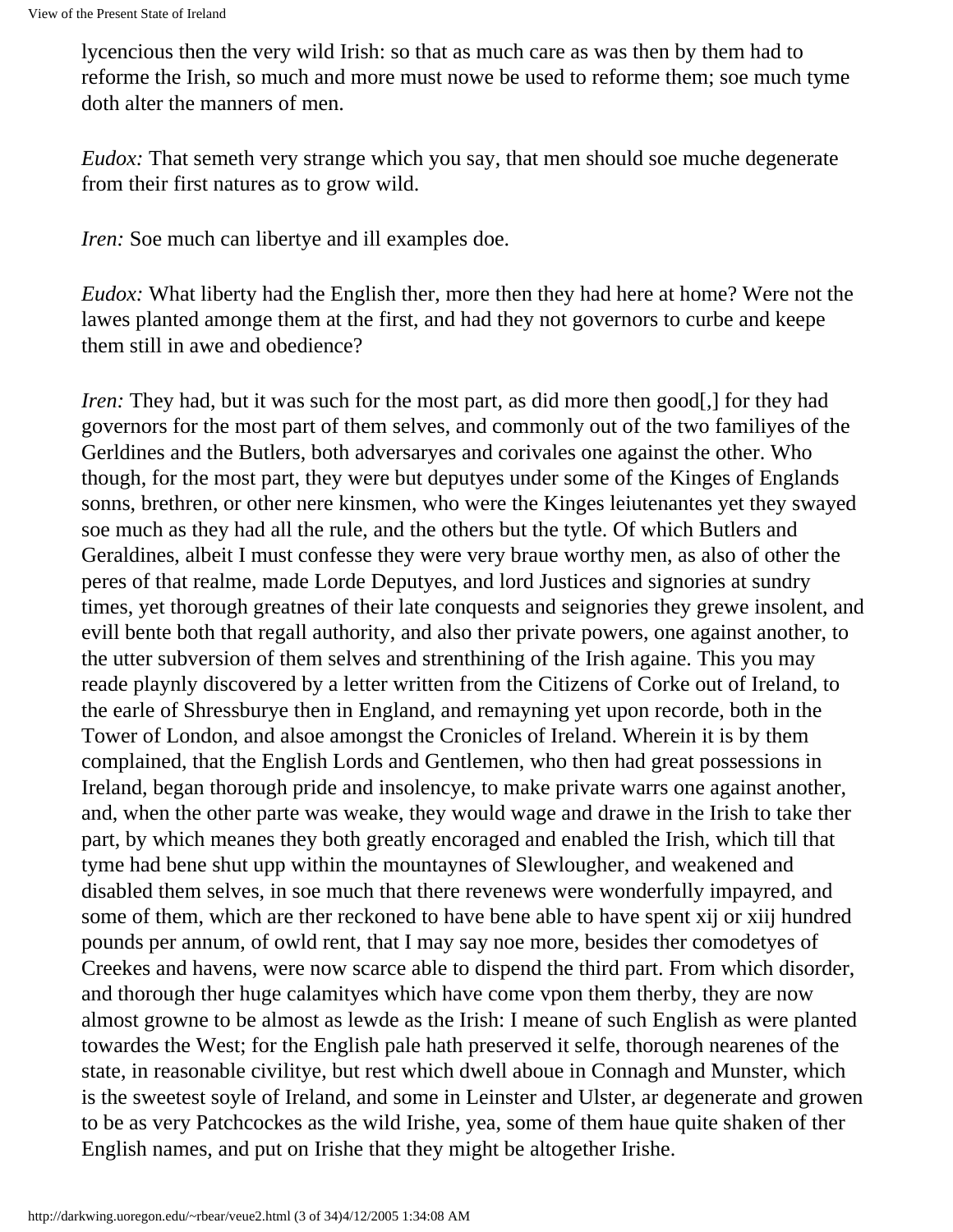*Eudox:* Is it possible that any should soe farr growe out of frame that they should in soe short space, quite forgett ther Country and ther owne names? that is a most dangerous LETHARGIE, much worse then that of MESSILA CARVINUS, who, being a most learned man, thorough sicknes forgot his owne name. But can you counte us any of this kynde?

*Iren:* I cannot but by the reporte of the Irishe themselves, who report, that the Macmaghons, in the North, were auncyently English; to witt, descended from the Fitz Ursulas, which was a noble family in England, and that the same appered by the significacon of their Irish names. Lykewise that the Macswinies, now in Ulster, were aunciently of the Veres of England, but that they themselves, for hatred of the English, soe disguised ther names.

*Eudox:* Could they ever conceyve any such devilish dislike of ther owne naturall Country, as that they would be ashamed of ther name, and bite of the dugge from which they sucked lyfe?

*Iren:* I wote well ther should be none: but prowd heartes doe oftentymes, like wanton coultes, kicke at ther mothers, as we reade Alcibiades and Themistocles did, who, being banished out of Athens, fledd unto the Kinge of Asia, and ther stirred him upp to warr against ther Country, in which warrs they them selves wer cheiftaynes. Soe that, they sayd, did theise Macswynes and Macmahons, or rather Veres or Fitz Ursulaies, for private despite, turne themselves against England. For at suche tyme as Robert Vere, Earl of Oxford, was in the Barons warrs against King Richard the seconde, thorough the mallice of the Peeres, banished the realme and proscribed, he with his kynsman Fitz Ursula fledd into Ireland, wher being prosecuted, and afterwardes in England put to death, his kinsmen there remayning behinde in Ireland, rebelled, and conspiring with the Irishe, did quite cast of ther Englishe names and alleigaunce; since which tyme they have so remained, and have euer sithence bene counted meere Irish. The verye like is also euer soe reported of Macswynes, Mackmahons and Mackshehaies of Mounster, howe they lykewise were auncyently English, and ould followers to the Earle of Desmond, untill the raigne of King Edward the fourth: at which tyme the Earle of Desmonde that then was, called Thomas, being thorough false subbornacon, as they say, of the Queene for some offence, by her against him conceyved, brought to his death at Tredagh most unjustly, notwithstanding that he was a very good and sounde subjecte to the kinge. Therupon all his kinsemen of the Geraldines, which then was a mighty family in Mounster, in reveng of that huge wronge, rose into armes against the kinge, and utterly renownced and forsware all obedience to the Crowne of England; to whom the sayd Mackswynes, Mackshehayes, and Mackmahons, ther servantes and followers, did the like, and have euer sithence so contynued. And with them, they say, all the people of Mounster went, and many other of them, which were mere English, thenceforth ioyned with the Irish against the King, and termed themselves very Irish, taking on them Irishe habites and customes, which would never since be cleane wyped awaye, but the Contagion thereof hath remayned still amongst ther posterityes. Of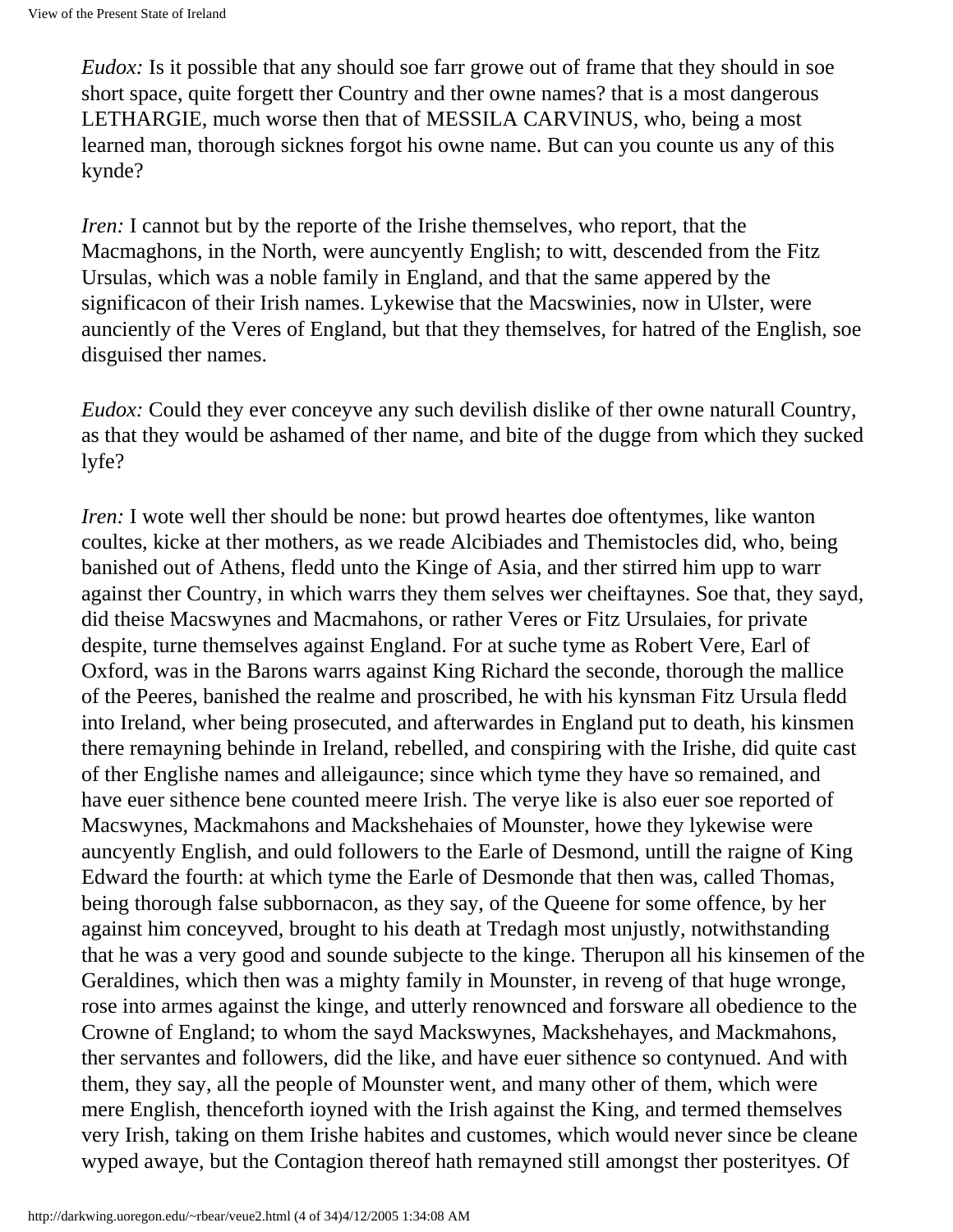which sorte, they say, be most of the surnames which end in an, as Shinian, Mangan, &c. the which nowe account them selves naturall Irish. Other great howses ther bee of the ould Englishe in Ireland, which thorough lycentious conversinge with the Irish, or marrying, or fostering with them, or lacke of meete nurture, or other such unhappy occasions, have degendred from ther auncyent dignityes, and are nowe growen as Irish as Ohanlans breach, (as the proverbe ther is,) of which sorte ther are two most pittifull exsamples above the rest: to witt the Lord Breningham, who being the most auncyent Barron in England, is nowe waxen the most salvage Irish, naming himselfe Irish like Noccorish: and the other the great Mortimer, who forgetting howe great he was once in England, or English at all, is now become the most barbarous of them all, and is now called Macnemarra; and [not] much better then he is the ould Lord Courrie, who having lewdly wasted all the land and signoryes that he had and aliened them unto the Irishe, is himselfe also now growne quite Irishe.

*Eudox:* In truth this which you tell is a most shamfull hearing, and to be reformed with most sharpe sensures in soe greate personages, to the terrour of the meaner: for wher the lords and cheife men wax so barbarous and bastard like, what shalbe hoped of the pesantes, and baser people? And hereby sure you have made a fayre waye unto your selfe to lay open the abuses of ther vile customes, which yee have now next to declare, the which, noe doubte, but are very bad and barbarous, being borowed from the Irish, as there apparell, ther language, their riding, and many other the lyke.

*Iren:* Yee cannot but thinke them sure to be very brute and uncyvill; for were they at the best that they weare of ould, when they were brought in, they should in soe long an alteracon of tyme seeme very strang and uncouth. For it is to be thought, that the use of all Englande, was in the raigne of Henry the seconde, when Ireland was first planted with Englishe, very rude and barberous, soe as yf the same should be nowe used in England by any, it would seme worthy of sharpe correction, and of newe lawes for reformacon; but it is but even the other day since England grewe cyvill: therfore in countyng the evill customes of the Englishe ther, I will [not] have regard whether the beginninge thereof were Englishe or Irish, but will have respect only to the inconvenyence thereof. And first I have to find faulte with the abuse of language, that is, for the speaking of Irishe amongst the English, which as it is unnaturall that any people should love another language more then ther owne, soe it is very inconvenient, and the cause of many other evills.

*Eudox:* It semeth strang to me that the English should take more delight to speake that language more then ther owne, whereas they should (me thinkes) rather take scorne to acquiante ther tonges therto: for it hath alwayes bene the use of the conqueror to dispose the language of the conquered, and to force him by all meanes to learne his. So did the Romains alwayes use, insomuch that ther is almost not a nacon in the world, but is sprinkled with their language. It were good therfore (me thinkes) to search out the originall course of this evill; for, the same beinge dicovered, a redresse thereof wilbe the more easily provided: for I thinke it were strange, that the English being soe many, and the Irish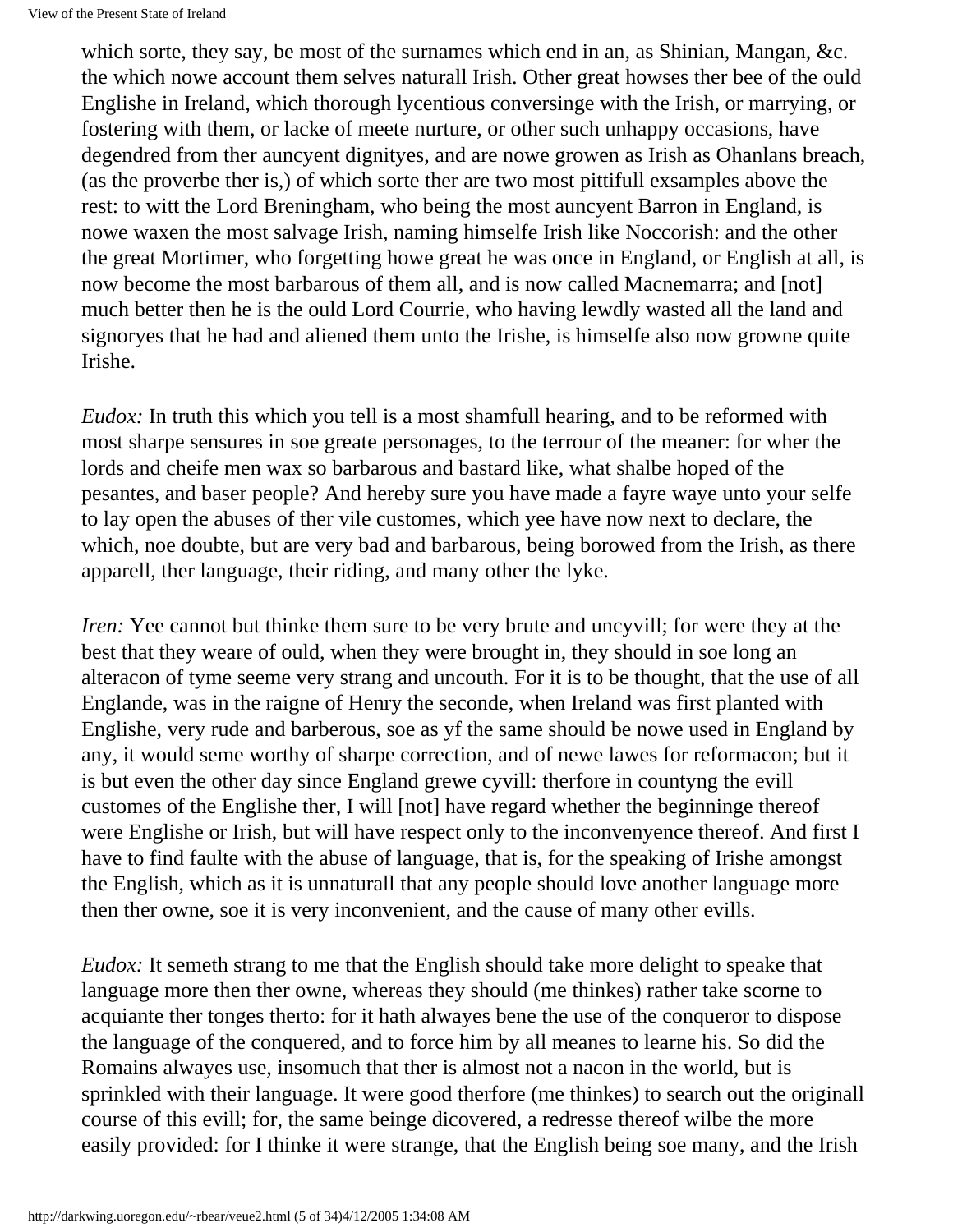soe fewe, as they then were left, the fewer should drawe the more unto their use.

*Iren:* I suppose that the chief cause of bringing in the Irish language, amongst them, was specially ther fostering, and marrijng with the Irish, which are twoe most dangerous infections; for first the child that sucketh the milke of the nurse, must of necessitie learne his first speach of her, the which being the first that is enured to his tongue, is after most plesing unto him, insomuch as though he afterwardes be taught English, yet the smacke of the first will alwayes abide with him; and not only of the speach, but of the manners and condicons. For besydes the yonge children bee like apes, which affect and Imitate what they have seene done before them, specially by their nourses whom they love soe well: moreover they drawe into themselves, together with their sucke, even the nature and disposition of ther norses: for the mind followeth much the temperature of the body; and alsoe the wordes are the image of the minde, soe as, the[y] proceeding from the minde, the mynd must be needes affected with the wordes. Soe that the speach being Irish, the hart must needes be Irishe; for out of the aboundance of the hart, the tonge speaketh. The next is the marryinge with the Irish, which how dangerous a thinge it is in all comonwelths appeareth to every symplest sence; and thoughe some greate ones have used such matches with ther vassales, and have of them neverthelesse raysed worthie yssue, as Telamon did with Tecmissa, Alexander the great with Roxane, and Julius Cesar with Cleopatre, yet the example is so perillous, as it is not to be ventured: for in stead of those fewe good, I could counte unto them infinite many evell. And indeed how can such matching but bring forth an evill race, seing that comonly the child taketh most of his nature of the mother, besydes speach, mannors, and inclynation, which are for the most part agreable to the condicons of ther mothers? for by them they are first framed and fashioned soe as [if] they receyve any thing from, they will hardly ever after forgoe. Therfore are theise twoe evill customes of fostering and maryinge with the Irishe most carefully to be restrayned; for of them twoe, the third, that is the evill custome of language which I spake of, cheifly proceedeth.

*Eudox:* But are ther not lawes alredye appointed, for avoyding of this evill?

*Iren:* Yes, I thinke there be; but as good never a whit as never the better. For what doe statutes avayle without penaltyes, or lawes without charge of execution? for soe ther is another like lawe enackted against wearing of Irish apparell, but never the more it is observed by any, or executed by them that have the charge: for they in ther private discresions thinke it not fitt to be forced upon the pore wretches of that Countrye, which are not worth the price of English apparell, nor expediente to be practysed against the better sorte, by reason the the Country (say they) doe yeeld noe better: and were ther better to be had, yet theise were fitter to be used, as namely, the mantle in travelling, because ther be noe Innes wher meate or beding might be had, soe that his mantle serves him then for a bed: the lether quilted Jacke in jorninge and in Campinge, for that it is fittest to be under his shirte of maile, for any occasion of suddayne service, as ther happen many, and to cover his thine bretch on horsbacke. the great lynnen rowle which the women weare, to keepe ther heades warme after cutting their hayre, which they use in any sicknesse.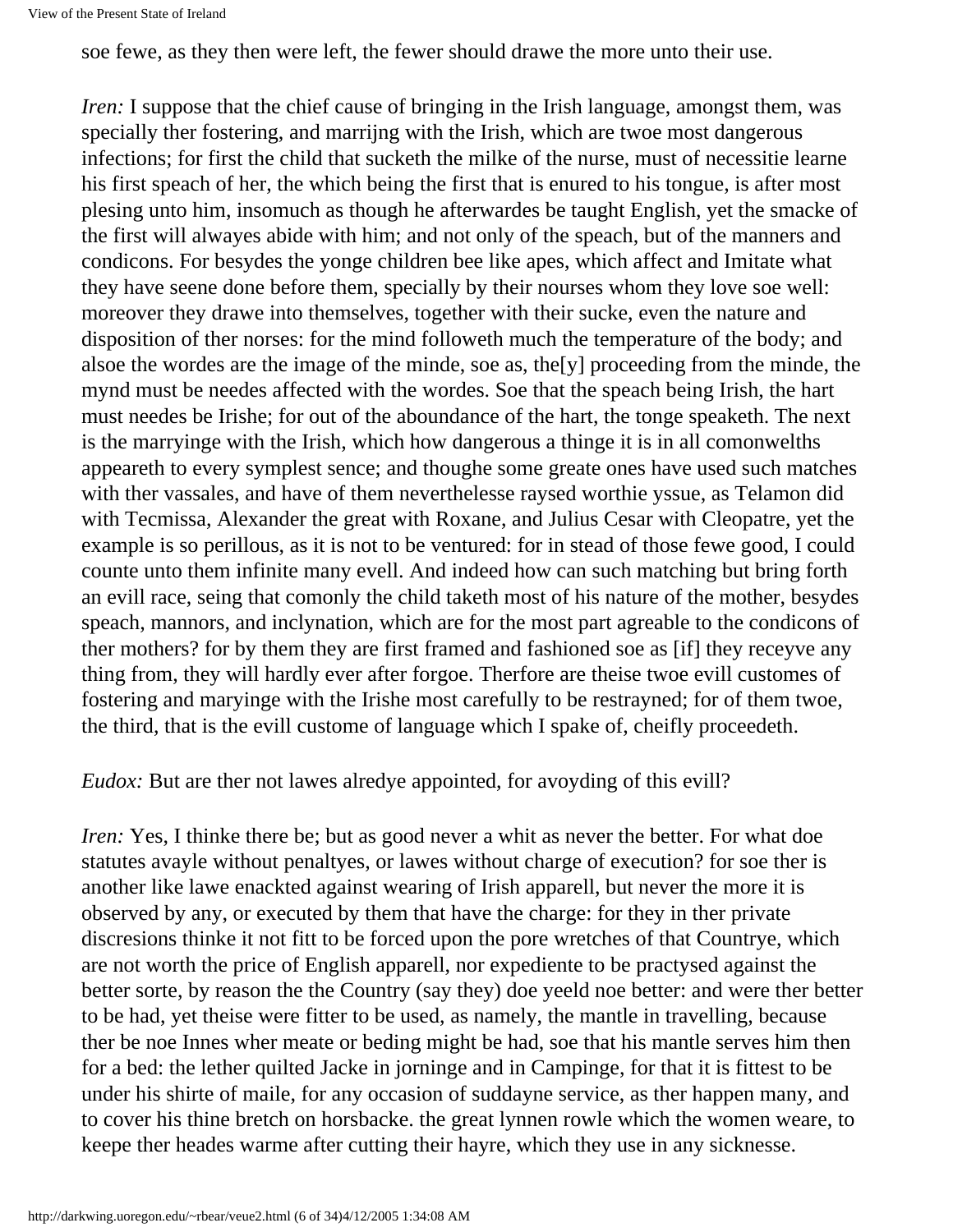Besydes ther thicke foulded lynnen shirtes, ther longe sleved smocke, ther halfe-sleved coates, ther silken fillottes, and all the rest, they will devise some colour for, eyther of necessity, or of antiquity, or of comlynesse.

*Eudox:* But what couler soever they alledge, me thinke it is not expedient, that the execution of a lawe once ordayned should be left to the discression of the officer, but that without partialitie or regard, yt should be fulfilled aswell on Englishe as Irishe.

*Iren:* But they thincke this pricisenes in reformacon of apparell not to be soe materiall, or greatly pertinent.

*Eudox:* Yes surely but yt is; for mens apparell is comonly made accordinge to theire condicons, and theire condicons are oftentymes goverened by theire garmentes: for the person that is gowned is by his gowne put in minde of gravitie, and also restrayned from lightnes by the very aptnes of his weede. Therefore yt is wrytten by Aristotle, then when Cyrus had overcome the Lydeans that were a warlike nacon, [and] devised to bringe them to a more peacable life, he chaunged theire apparrell and musicke, and in steade of theire shorte warlike coate, clothed them in long garmentes like wyves, and in steade of theire warlike musicke, appointed to them certen lascyvious layes, and loos gigges, by which in shorte space theire mindes were [so] mollified and abated, that they forgot theire former feircenes, and became most tender and effeminate: whereby it appeareth, that there is not a little in the garment to the fashioninge of the mynde and condicons. But bee [all] these, which you have described, the fashions of the Irishe weedes?

*Iren:* Noe: all these which I have rehearsed to you, bee not Irish garmentes, but Englishe; for the quilted leather Jacke is oulde Englishe; for yt was the proper weede of the horseman, as you may reade in Chaucer, where he describeth Sir Thopas apparrell and armor, when he went to fighte against the gyant, which shecklaton, is that kinde of gilden leather with which they use to Imbroder their Irishe Jackes. And there likewise by all that discripcon yee may see the very fashion and manner of the Irishe horseman most lively sett out, in his longe hose, his shoes of costlie cordwaine, his hacqueton, and his haberjon, with all the rest thereunto belonginge.

*Eudox:* I surely thought that that manner had bene kindly Irishe, for yt is farre differinge from that we have nowe; as also all the furniture of his horse, his stronge brasse bytt, his sliding raynes, his shanke pillyon without stirruppes, his manner of mountinge, his fashion of rydinge, his charginge of speare aloft above hande, [and] the forme of his speare.

*Iren:* Noe sure; they bee native Englishe, and brought in by the Englishe men first into Ireland: nether is the same yet accounted an uncomelie manner of rydinge; for I have hearde some greate warryors say, that, in all these services which they had seene abroade in forraygne countreyes, they never sawe a more comelie horseman then the Irish man, nor that cometh on more bravely in the charge; nether is his manner of mountinge unsemely;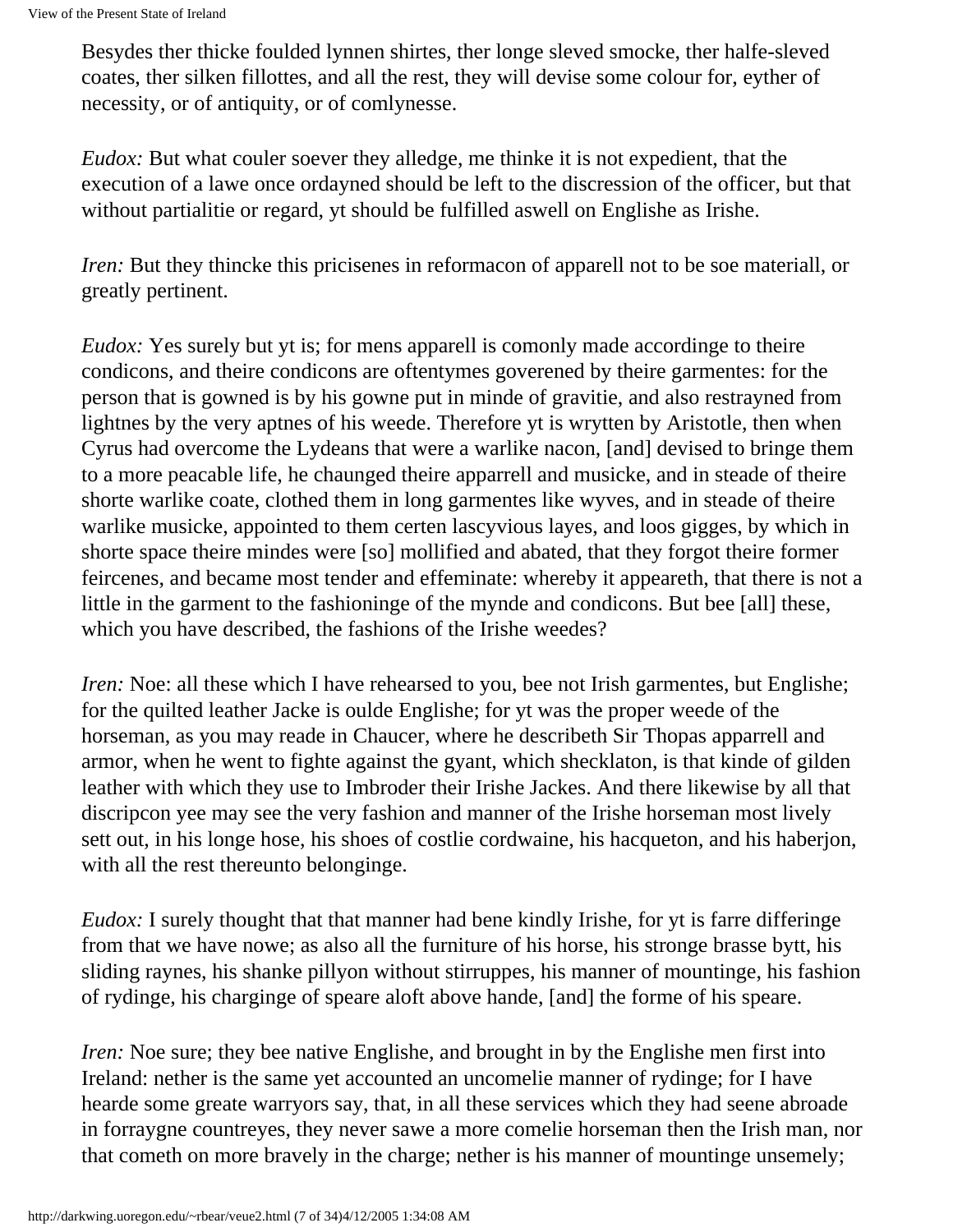though he lacke stirrops, but more readie then with styroppes; for in his gettinge up, his horse is still goinge, whereby he gayneth way. And therefore the styrrop was called soe in scorne, as yt were a stayre to gett up, beinge derived out of the oulde Englishe worde sty, which is, to mounte.

*Eudox:* It seemeth then that you finde no faulte with this manner of rydinge; whie then woulde you have the gilded jacke layed awaye?

*Iren:* I would not have that laied away, but the abuse thereof to bee put awaye; for beinge used to the ende that it was framed, that is, to be worne in warre under a shirte of male, yt is allowable, as also the shirt of mayle, and all his other furniture: but to be worne daylie att home, as in Townes and civill places, yt is a rude habitt and most uncomelie, seeminge like a players painted coote.

*Eudox:* But yt is worne, they saye, likewise of Irishe footmen; howe doe you allowe of that? for I should thinke yt were unseemelye.

*Iren:* Noe, not as yt is used in warre, for yt is then worne likewise of footmen under their shirts of mayle, the which footmen they call Galloglasses; the which name doth discover him to be allso auncyent Englishe, for *Gallogla* signifies an Englishe servitor or yeoman. And he being so armed, in a long shirte of mayle downe to the calfe of his legge, with a long broade axe in his hande, was then *pedes gravis armaturæ,* and was insteade of the armed footeman that nowe weareth a Corselett, before the corslett were used, or allmost invented.

*Eudox:* Then him belike you allowe in your streighte reformacon of oulde customes.

*Iren:* Both him and the kearne allso (whome only I toke to bee the proper Irishe souldyer) cann I allowe, soe that they use that habite and cutome of theires in the warres onely, when they are ledd forth to the service of their Prince, and not usuall[y] at home, and in civill places, and besides doe laye aside the evill wylde uses which the galloglasses and kerne doe use in theire evill trade of lief.

## *Eudox:* What be those?

*Iren:* Marry, these be the most loathlie and barbarous condicons of any people, I thincke, under heaven; for, from the tyme that they enter into that coorse, they doe use all the beastlie behavior that may bee to oppresse all men: they spoile aswell the subjecte as the enemye; they steale, they are cruell and bloodye, full of revenge, and delighte in deadly execucon, licensious, swearers, and blasphemers, comon ravishers of weomen, and murtherers of children.

*Eudox:* Those bee most villanous condicons; I mervayle then that ever they bee used or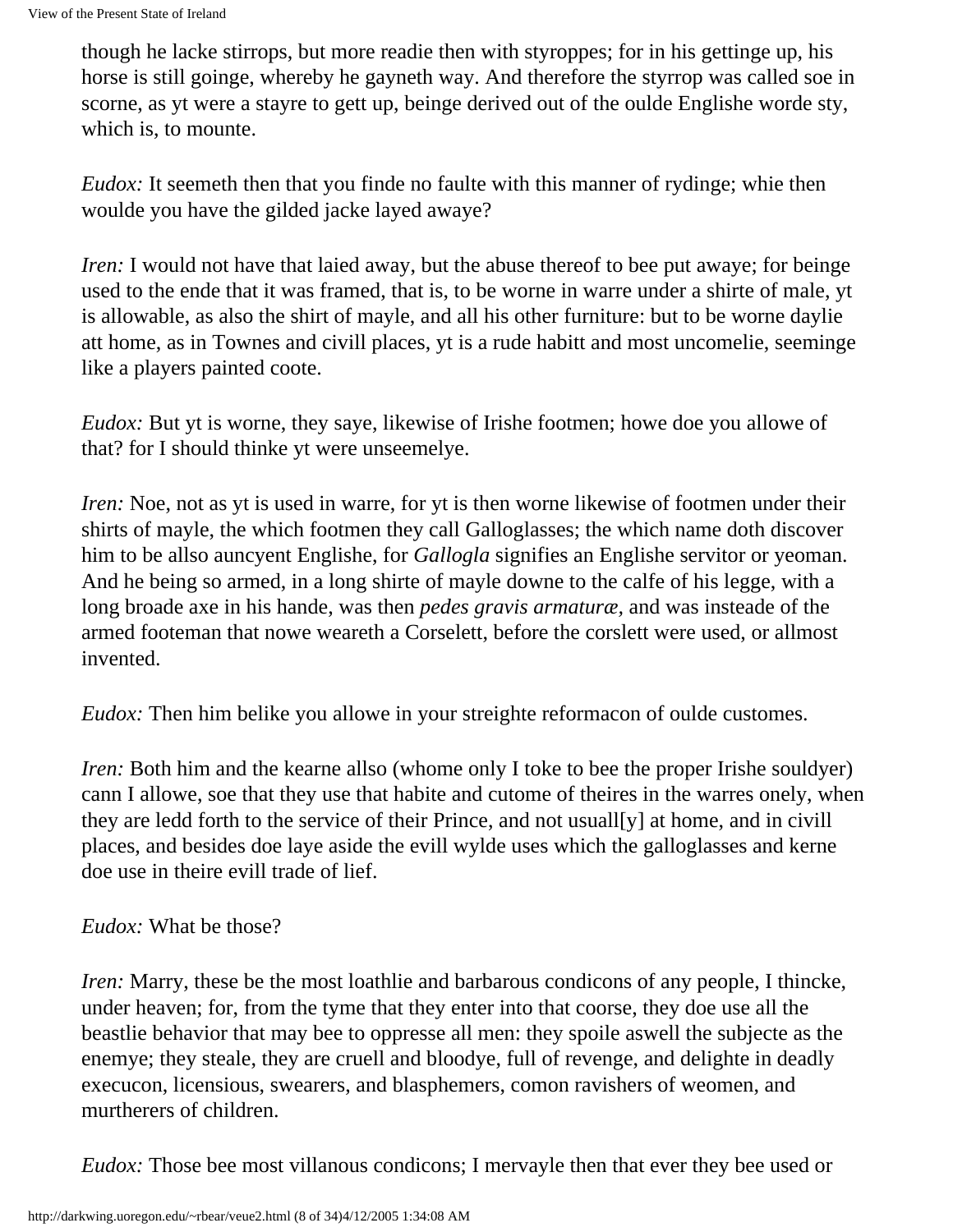imployed, or allmost suffered to lyve: what good cann there bee then in them?

*Iren:* Yet sure they are very valiaunt, and hardye, for the most parte greate endurors of colde, labor, hunger, and all hardnes, very actyve and stronge of hande, verye swyfte of foote, very vigillant and circumspecte in their enterprises, very present in perills, very greate scorners of death.

*Eudox:* Truelie, by this that yee saye, yt seemes the Irishman is a very brave souldier.

*Iren:* Yea truelie, eaven in that rude kinde of service hee beareth himselfe very couragiouslie. But where he cometh to experience of service abroade, or is putt to a peece, or a pyke, he maketh as worthie a souldier as any nacon he meeteth with. But lett us I pray you turne againe to our discourse of evill customes amongest the Irishe.

*Eudox:* Me seemes, all this which you speake of, concerneth the Customes amongest the Irishe very materially; for theire uses in warre are of noe smale importance to be considered, aswell to reforme those which are evill, as to confirme and contynew those which are good. But followe you your owne coorse, and shewe what other theire Customes you have to dislike of.

*Iren:* There is amongest the Irishe, a certen kinde of people called the bardes, which are to them insteade of Poetts, whose profession is to sett forth the prayses and disprayese of men in theire Poems or rymes; the which are had in soe high regarde and estimacon amongest them, that none dare displease them for feare to runne into reproach through theire offence, and to be made infamous in the mouthes of all men. For theire verses are taken up with a generall applause, and usuallye sonnge att all feaste meetings, by certen other persons whose proper function that is, which also receave for this same, great rewardes, and reputacon besides.

*Eudox:* Doe you blame this in them, which I would otherwise have thought to have ben worthie of good accompte, and rather to have ben mayntayned and augmented amongest them, then to have ben disliked? for I have reade that in all ages Poetts have bene had in specyall reputacon, and that me seemes not without greate cause; for besides theire sweete invencons, and most wyttie layes, they are alwayes used to sett forth the praises of the good and vertuous, and to beate downe and disgrace the bad and vicyous. Soe that many brave younge mindes have oftentymes, through the hearinge the prayses and famous Eulogies of worthie men songe and reported unto them, benn stirred up to affecte the like commendacons, and soe to stryve unto the like desertes. Soe they say that the Lacedemonians were more enclyned to desire of honor with the excellent verses of the Poett Tyrteus, then with all the exhortacons of theire Captaines, or authorities of theire rulers and Magistrates.

*Iren:* It is most true that such Poettes, as in theire wrytinge doe labor to better the Manners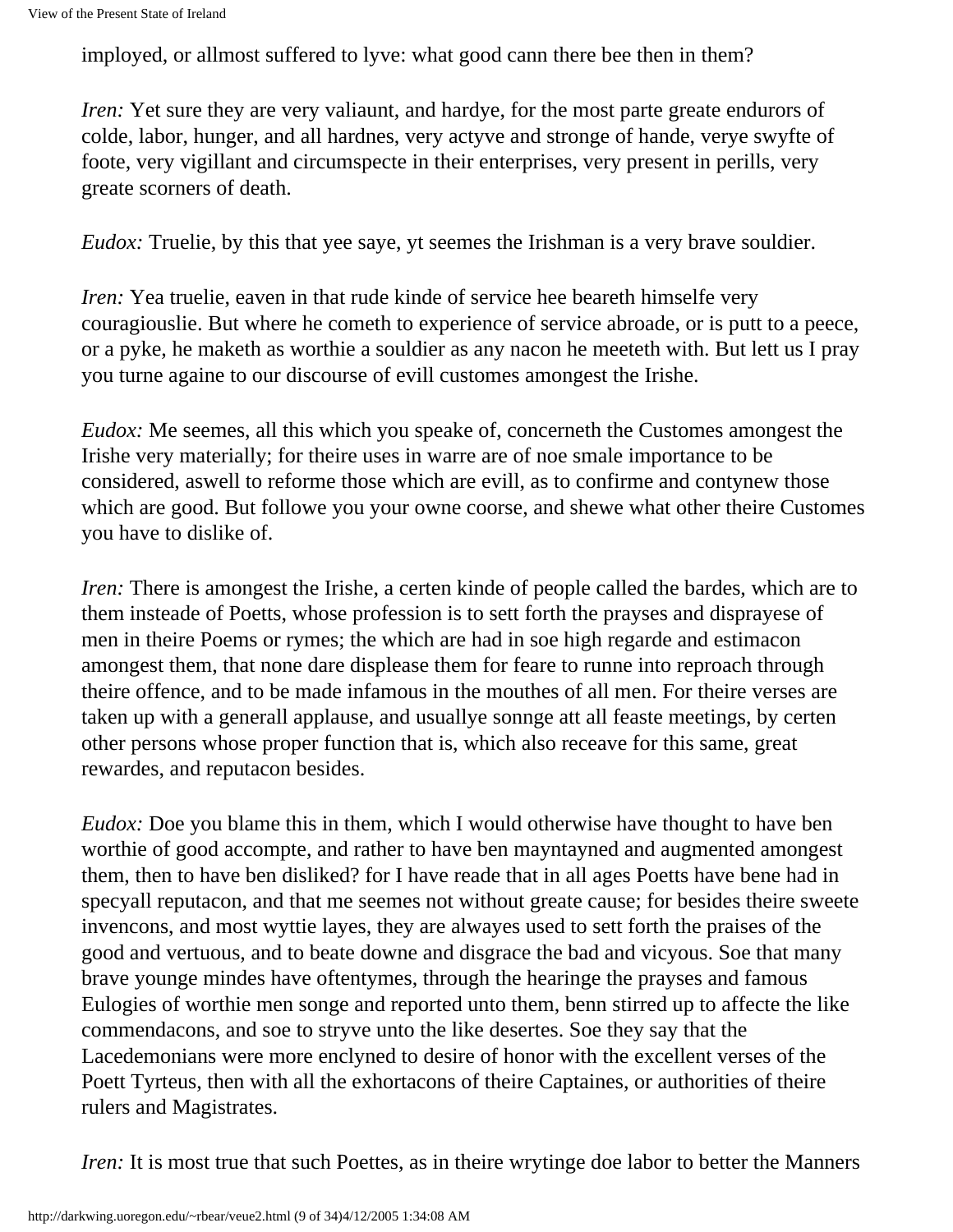of men, and through the sweete bayte of theire nombers, to steale into the younge spirittes a desire of honor and vertue, are worthy to be had in greate respecte. But these Irish bardes are for the most parte of another mynde, and soe far from instructinge younge men in Morrall discipline, that they themselves doe more deserve to be sharplie decyplined; for they seldome use to chuse unto themselves the doinges of good men, for the ornamentes of theire poems, but whomesoever they finde to bee most lycentious of lief, most bolde and lawles in his doinges, most daungerous and desperate in all partes of disobedience and rebellious disposicon, him they sett up and glorifie in their rymes, him they prayse to the people, and to younge men make an example to followe.

*Eudox:* I mervayle what kinde of speaches they cann finde, or what face they cann put on, to prayse such lewde persons as lyve so lawleslie and licensiouslie upon stealthes and spoiles, as most of them doe; or howe can they thincke that any good mynde will applaude the same?

*Iren:* There is none soe bad, Eudoxus, but that shall finde some to fauor his doinges; but such licentious partes as these, tendinge for the most parte to the hurte of the English, or mayntenance of theire owne lewd libertye, they themselves, beinge most desirous therto, doe most allowe. Besides these evill thinges beinge deckt and suborned with the gay attyre of goodlie wordes, may easilie deceave and carry awaye the affeccon of a younge mynde, that is not well stayed, but desirous by some bolde adventure to make profe of himselfe; for beinge (as they all bee) brought up idlelie, without awe of parents, without precepts of masters, without feare of offence, not beinge directed, nor imployed in anye coorse of lief, which may carry them to vertue, will easilie be drawen to followe such as any shall sett before them: for a younge mynde cannot but rest; yf he bee not still busied in some goodnes, he will finde himselfe such busines as shall soone busye all about him. In which yf he shall finde any to prayse him, and to geve hym encorragement, as those Bardes and rymers doe for little rewarde, or a share of a stollen cowe, then waxeth he moste insolent and halfe mad with the love of himselfe, and his owne lewde deedes. And as for wordes to sett forth such lewdenes, yt is not hard for them to geve a goodlie glose and paynted showe thereunto, borrowed even from the prayses which are proper unto vertue yt selfe. As of a most notorius theife and wicked outlawe, which had lyved all his tyme of spoiles and robberies, one of theire Bardes in his praise findes, That he was none of those idle mylkesoppes that was brought up by the fyer side, but that most of his dayes he spent in armes and valiant enterprises; that he never did eate his meate before he had wonne yt with his sworde; that he laye not slugginge all night in a cabben under his mantle, but used commonly to kepe others wakinge to defend theire lyves, and did light his Candle at the flame of their howses to leade him in the darknes; that the day was his night, and the night his daye; that he loved not to lye woinge of wenches to yealde to him, but where he came he toke by force the spoile of other mens love, and left but lamentacon to theire lovers; that his musicke was not the harpe, nor layes of love, but the Cryes of people, and clashinge of armor, and that fynally, he died not wayled of manye, but [made] many wayle when he died, that dearlye bought his death. Doe you not thinke, Eudoxus, that many of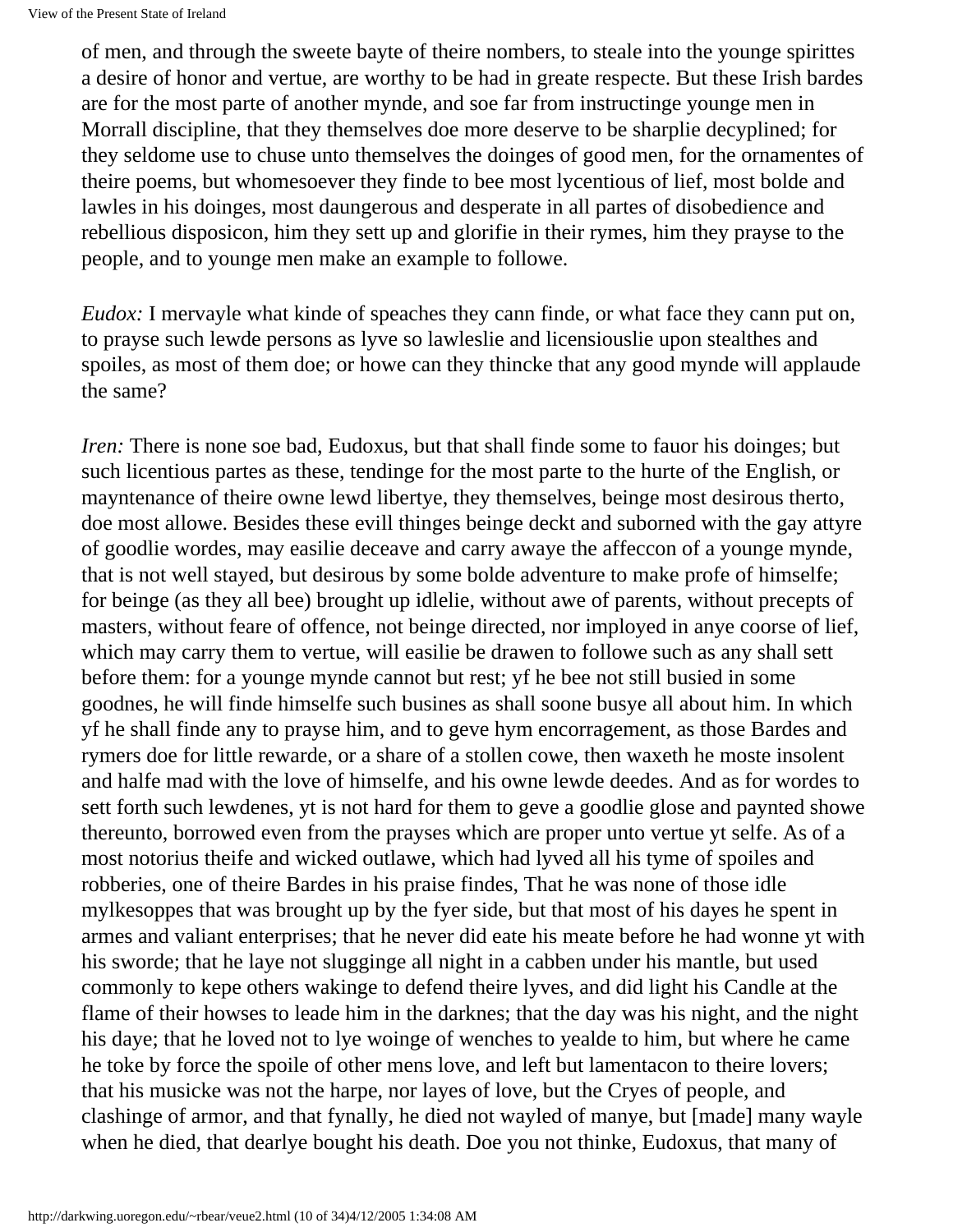these prayses might be applied to men of best desert? yet are they all yeilded to moste notable traytors, and amongest some of the Irish not smallye accompted of. For the same, when yt was first made and soung vnto a person of high degree, they were bought as their manner is, for fortie crownes.

*Eudox:* And well worth sure. But tell me I pray you, have they any arte in their composicons? or bee they any thinge wyttye or well favored, as poems shoulde bee?

*Iren:* Yea truly; I haue caused diuers of them to be translated unto me that I might understande them; and surelye they savored of sweete witt and good invencon, but skilled not of the goodly ornamentes of Poetrie: yet were they sprinckled with some prettye flowers of theire owne naturall devise, which gave good grace and comlines unto them, the which yt is greate pittye to see soe good an ornament abused, to the gracinge of wickednes and vice, which woulde with good usage serve to bewtifie and adorne vertue. This evill custome therefore needeth reformacon. And nowe next after the Irishe Kerne, me seemes the Irish Horse boyes woulde come well in order, the use of which though necessarye (as tymes nowe bee) doe enforce, yet in the reformacon of that Realme they shoulde be cutt of. For the cause whie they must bee nowe permitted is the wante of convenient innes for lodginge of travellers on horsebacke, and of Ostelers to tende theire horses by the waye. But when thinges shalbe reduced to a better passe, this needeth specially to be reformed; for out of the frye of these rakehelly horseboyes, growinge up in knavery and villany, are theire kerne contynewally supplied and mayntayned. For hauinge benn once brought up an idle horseboye, he will never after falle to labor, but is only made fitt for the halter. And these allso (the which is one fowle over-sight) are for the most parte bred up amongest Englishmen, and Souldyers, of whome learninge to shoote a peece, and beinge made acquainted with all the trades of the Englishe, they are afterwardes, when they become kerne, made more fytt to cutt theire throates. Next to this there is another much like, but much more lewde and dishonest; and that is, of theire Carrowes, which is a kinde of people that wander up and downe gentlemens howses, lyvinge only upon Cardes and dyce, the which, though they have little or nothinge of theire owne, yet will they playe for much moneye, which if they wynne, they waste most lightlie, and yf they loose, they paye as slenderlye, but make recompence with one stealth or another, whose only hurte is not, that they themselves are Idle Losselles, but that through gayminge they drawe others to like lewdnes and idlenes. And to these maye bee added another sorte of like loose fellowes, which doe passe up and downe amongest gentlemen by the name of Jesters, but are in deede notable Roges, and partakers not only of many stealthes by settinge forth other mens goodes to bee stollen, but allso pryvie to many trayterous practizes, and common Carryers of newes, with desier whereof you woulde wonder howe muche the Irishe are fedd: for they use commonly to sende up and downe to knowe news, and yf any meete another, his second worde is, What newes? In soe much that hereof is toulde a pretty jest of a Frenchman, whoe havinge bene sometyme in Ireland, where he maked theire greate enquirye for newes, and meetinge afterwardes in Fraunce an Irishman whome he knewe in Ireland, first saluted him, and afterwardes thus merelye: Sir, I praye you (quoth he) tell me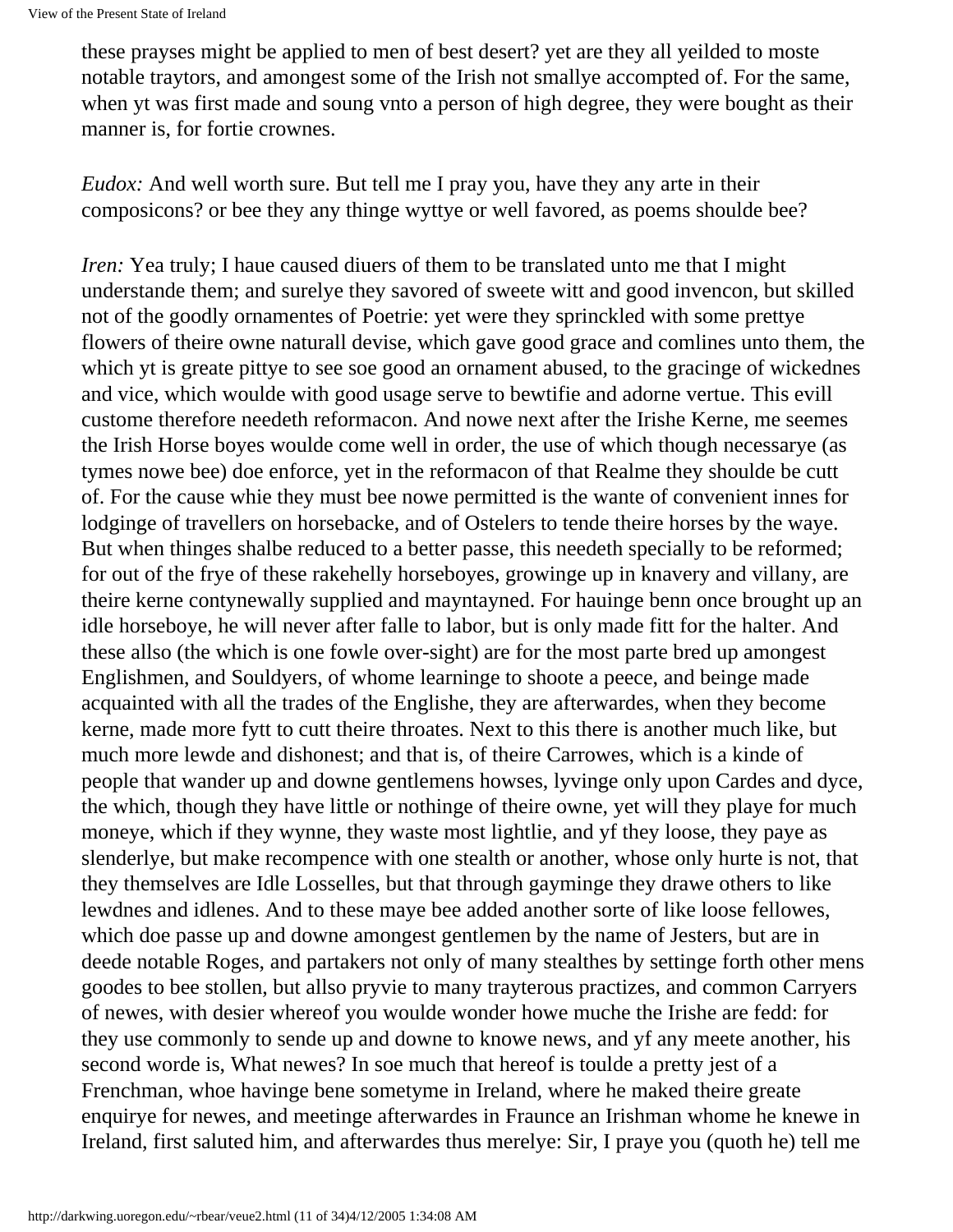of curtesie, have you hearde yet any thinge of the newes that ye so much enquired for in your Countrye?

*Eudox:* This argueth sure in them a greate desier of innovacon, and therefore these occasions which norishe the same are to be taken awaye, as namelie, these Jesters, Carrowes, Mora-shite, and all such straglers, for whom me seemes the shorte riddance of a Marshall were meeter then any ordinance or prohibicon to restrayne them. Therefore, I praye you, leave all this brablement of such loose Runnagates, and passe to some other Customes.

*Iren:* There is a greate use amonge the Irishe, to make greate assemblies togeather upon a Rath or hill, there to parlie (as they saye) about matters and wronges betwene Towneship and Towneship, or one private person and another. But well I wott, that knowe, yt hath bene oftentymes approved, that in these meetinges many mischiefes have benn both practized and wrought: for to them doe commonly resorte all the scumme of loose people, where they may freelie meete and conferre of what they list, which ells theye could not doe without suspicon or knowledge of others. Besides, at these parlies I have divers tymes knowen that many Englishmen, and other good Irishe subjectes, have benn villanouslie murdered, by movinge one quarrell or another amongest them. For the Irishe never come to those Rathes but armed, whether on horsebacke or on foote, which the English nothinge suspectinge, are then commonly taken at advantagge like sheepe in the pynfolde.

*Eudox:* It may bee Iren: that abuse maye bee in these meetings. But these rounde hilles and square bawnes, which you see soe stronglie trenched and throwen upp, were (they saye) at first ordayned for the same purpose, that people mighte assemble themselves thereon; and therefore auncientlye they were called Folkmotes, that is, a place for people to meete or talke of any thinge that concerned any difference betweene parties and Towneshipes, which seemeth yet to me very requisite.

*Iren:* You say very true, Eudox: the first makinge of these high hilles was at first indeede to very good purpose for people to meete; but though the tymes when they were first made, might well serve to good occasions, as perhappes they did then in England, yet thinges being since altred, and nowe Ireland much differing from that stae of England, the goode use that then was of them is nowe turned to abuse; for those hills wherof you speake, were (as ye may gather by reading) appointed for two special uses, and built by two severall nations. The one are those which you call Folke-motes, the which were builte by the Saxons, as the woorde bewraieth; for it signifieth in Saxone a meetinge of folke or people, and those are for the most parte in forme fower square, well trenched for the meetinge of that [blank]. The others that are rounde, were cast up by the Danes, as the name of them doth betoken; for they are called Daneraths, that is, hilles of the Danes, the which were by them devised, not for parlies and Treaties, but appointed as fortes for them to gather unto in troblesome tyme, when any tumult arose; for the Danes, beinge but a fewe in comparison of the Saxons, used this for theire safetie. They made these smale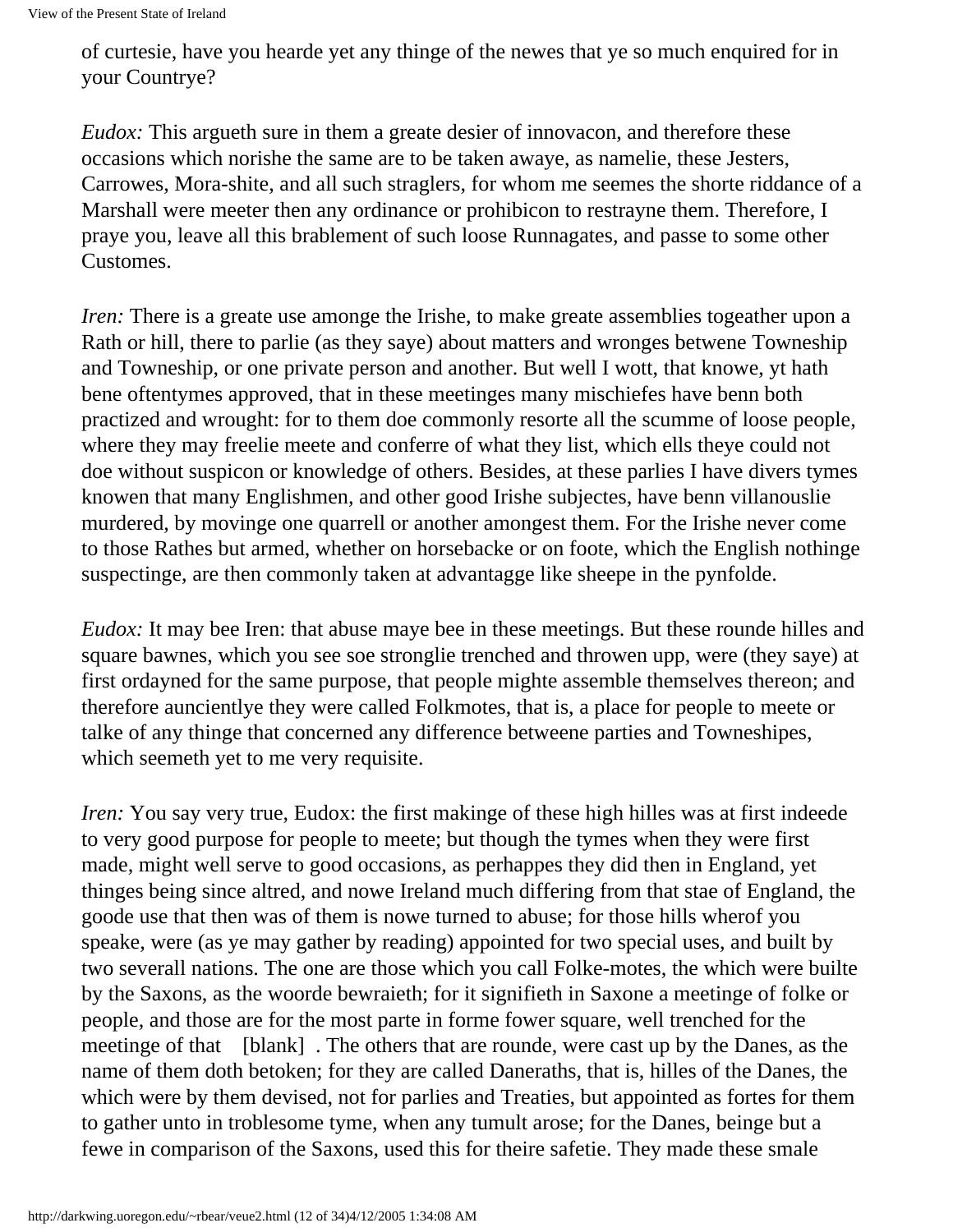rounde hilles, soe stronglye fenced, in every quarter of the hundred, to the ende that yf in the night, or at any other tyme, any crye or uprore shoulde happen, they might repayre with all speede unto theire owne forte, which was appointed for theire quarter, and there remayne sayfe, tyll they could assemble themselves in greate strengthe: for they were made so stronge, with one smale entrance, that whosover came thither first, were he one or twoe, or like fewe, he or they might rest saife, and defend themselves against manie, tyll more succor came unto them; and when they were gathered to a sufficient nomber they marched to the next fort, and soe forward tyll they mett with the perill, or knewe the occasion thereof. But besides these twoe sortes of hilles, there were auncientlie divers others; for some were raysed, where there had bene a greate battayle, as a memorye or trophes thereof; others, as monuments of buryalls of the carcasses of all those that were slaine in any fyghte, upon whome they did throwe up such rounde mounts, as memorialls for them, and sometimes did cast up great heapes of stones, as you may read the like in many places of the Scripture, and other whiles they did throw up many round heapes of earth in a circle, like a garland, or pitch many long stones on ende in compasse, every one of which they say, betokened some worthie person of note there slayne and buried; for this was theire auncyent custome, before Christianitie came in amongest them that churchyardes were inclosed.

*Eudox:* Yee have very well declared the originall of these mountes and greate stones encompassed, which some vaynely terme the olde Gyants Tryvetts, and thincke that these huge stones woulde not ells bee brought into order or reared up without the strengthe of gyants. And others as vaynelie thincke that they were never placed there by mans hand or arte, but only remayned there since the beginninge, and were afterwards discovered by the deluge, and layed open by the washinge of the waters, or other like casullytie. But lett them dreame their owne imaginacons to please themselves; but yee have satisfied me much better, both by that I see some confirmacon thereof in the Holy Wrytt, and allso remember that I have red in many historyes and Cronicles the lie mounts and stones oftentimes menconed.

*Iren:* There bee many greate authorities, I assure you, to prove the same; but as for these meetinges on hilles, whereof wee were much speakinge, yt is verye inconvenient that any such shoulde be permitted, specially in a people soe evill mynded as they nowe bee and diverslie showe themselves.

*Eudox:* But yt is very needfull me seemes for many other purposes, as for the countrye to gather togeather when there is any imposicon to be laied upon them, to the which they then all agree att such meetings to cutt and devide upon themselves, accordinge to theire holdinges and abilities. Soe as yf att these assemblies there bee any officers, as Constables, Bayliffes, or such like amongest them, there cann be noe perill or doubte of such bad practices.

*Iren:* Nevertheles, daungerous are such assemblies, whether for cesse or ought ells, the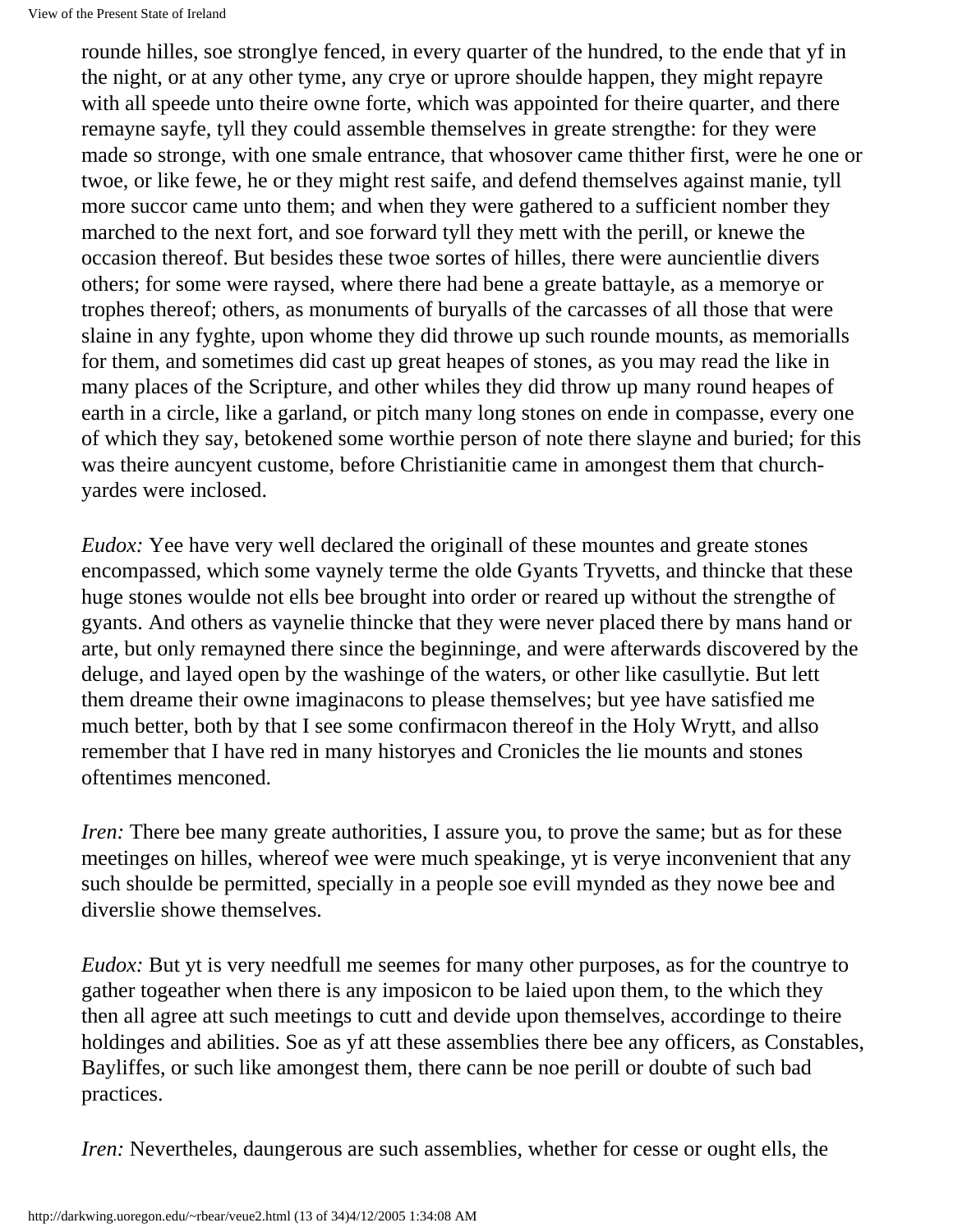Constables and Officers beinge allso of the Irishe; and yf there happen there to bee of the English, even to them they may proue perillous. Therefore for avoydinge of all such evill occasions, they were best to be abolished.

*Eudox:* But what is that which you call cesse? yt is a word sure unused amongest us here; therefore I pray you expounde the same.

*Iren:* Cesse is none other but that your selfe called imposicon, but yt is in a kinde unacquainted perhappes unto you. For there are cesses of sondry sortes; one the cessinge of souldiors upon the country; for Ireland being a country of warr as yt is handled, and all wayes full of souldyors, they which have the goverment, whether they finde yt the most ease to the Queenes purse, or most ready meanes at hande for the victualinge of souldiors, or that necessitie enforceth them thereunto, doe scatter the army abrode the country, and place them in townes to take their victualls of them, att such vacant tymes as they lye not in campe, nor are otherwise imployed in service. Another kinde of Cesse, is the imposinge of provision for the Governors house keepinge, which though yt be most necessary, and be allso, for avoyding of all the evilles formerly therein used, lately brought to a composicon, yet yt is not without greate inconveniences, no lesse then here in England, or rather much more. The like Cesse is allso charged upon the country sometymes for victuallinge of the souldyors, when they lie in garrison, at such tymes as when there is none remayninge in the Queenes store, or that the same cannot convenientlie bee conveyed to theire place of garrison. But these twoe are not easie to be redressed when necessity thereto compelleth; but as the former, as yt is not necessary, soe yt [is] most hurtfull and offensyve to the poore Country, and nothinge convenient to the souldyor himselfe, whoe during his lyinge at Cesse, useth all kinde of outragious disorder and villanie, both towards the poore men that victell and lodge them, and allso to all the rest of the Country round about them, whome they abuse, spoile, and afflicte by all the meanes they cann invent: for they will not only content themselves with such victualls as theire hostes doe provide them, nor yet as the place will afford, but they will have theire meate provided for them, and *aqua vitæ* sent for; yea and money besides layed at his trencher, which yf he wante, then about the howse he walketh with the wretched poore man and the sillye poore wief, whoe are glade to purchase theire peace with any thinge. By which vyle manner of abuse, the country people, yea and the very English which dwell abrode and see, and sometimes feele these outrages, growe into greate detestacon of the souldyor, and thereby into hatred of the very goverment, which draweth upon them such evilles: And therefore this yee may also joyne with the former evill customes which yee haue to reprove in Ireland.

*Eudox:* Trulie this is one not the least, and though the persons, of whom yt is used be of better note then the former rogish sorte which yee reckoned, yet the faulte [is] no lesse worthye of a Marshall.

*Iren:* That were a hard corse, Eudoxus, to redres every abuse by a Marshall: yt would seeme to you evill sugery to cutt of every unsounde sicke part of the body, which, beinge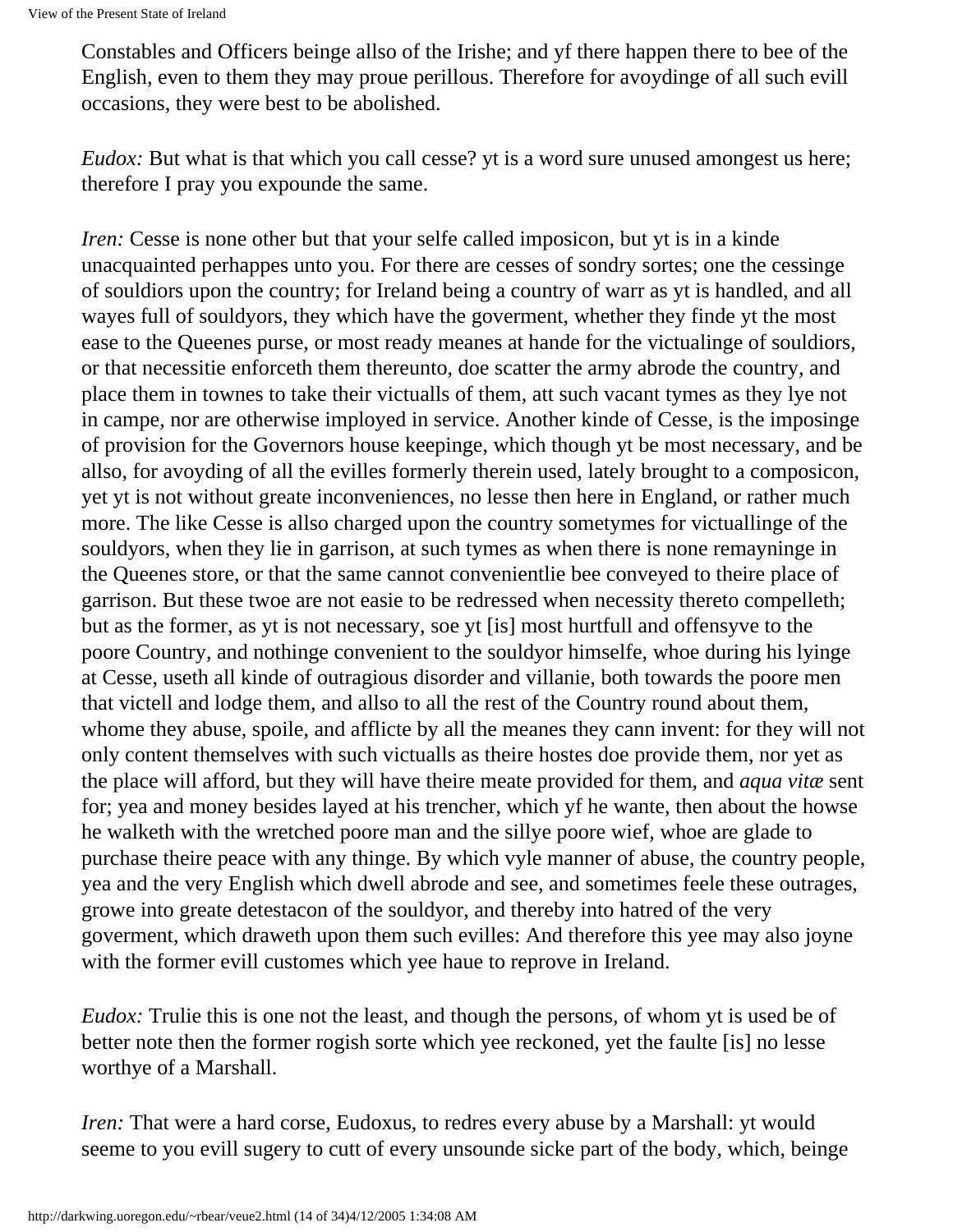by other due meanes recovered, might afterwards doe very good service to the body againe, and haply helpe to save the whole: Therefore I thincke better that some good salve for redres of this evill be sought forth, then the least parte suffred to perishe. But hereof wee have to speake in another place. Nowe we will proceede to the other like defectes, amonge which there is one generall inconvenience which rayneth allmost throughout all Ireland: and that of the Lords of land, and fre-holders, whoe doe not there use to sett out theire lands to farme, or for terme of yeres, to their tennants, but only from yere to yere, and some during pleasure; nether indeede will the Irishe tennant or husband otherwise take his lande then so longe as he list himselfe. The reason hereof in the tennant is, for that the landlords there use most shamefully to racke theire tenants, layinge upon him coygnie and livery at pleasure, and exactinge of him besides his covenante, what he please. So that the poore husbandman either dare not binde himselfe to him for longer tyme, or that he thinketh by his contynuall libertie of chainge to keepe his landlorde the rather in awe from wronginge of him. And the reason whie the landlord will not longer covenante with him is, for that he daylie looketh for chainge and alteracon, and hovereth in expectacon of newe worldes.

*Eudox:* But what evill commeth hereby to the commonwealth? or what reason is yt that any landlord should not sett, nor any tennante take his land as himselfe list?

*Iren:* Marry, the evilles that commeth hereby are greate, for by this meanes both the landlord thinketh that he hath his tennante more at commaund, to followe him into waht accon soever he will enter, and allso the tennant, beinge left at his liberty, is fitt for every variable occasion of chainge that shalbe offered by tyme: and so much allso the more willinge and ready is hee to runne into the same, for that he hath no such estate in any his holdinge, no suche buyldinge upon any farme, no such costs ymployed in fencing and hubandinge the same, as might withholde him from any such willfull corse, as his lords cause, and his owne lewde disposicon may carry him unto. All which he hath forborne, and spared soe much expence, for that he had no former estate in his tenement, but was only a tennante at will or little more, and soe at will may leave yt. And this inconvenience maye be reason enough to ground any ordinance for the good of a Common-wealth, against the private behoofe or will of any landlord that shall refuse to graunte any such terme or estate unto his tennante as may tend to the good of the whole Realme.

*Eudox:* Indeede me seemes yt is a greate willfulnes in any such landlord to refuse to make any longer farmes to theire tennants, as may, besides the generall good of the Realme, be also greatly for theire owne profit and avayle: For what reasonable man will not thinke that the tenement shalbe made much the better for the lords behoofe, yf the tennante may by such meanes be drawen to buylde himselfe some handsome habitacon thereof, to dytch and enclose his grounde, to manure and husband yt as good farmers use? For when his tennants terme shalbe expired, yt will yeilde him, in the renewinge his lease, both a good fyne, and allso a better rente. And also it wil be for the good of the tenent likewise, whoe by such buyldinges and inclosures shall receave many benefitts: first, by the handsomenes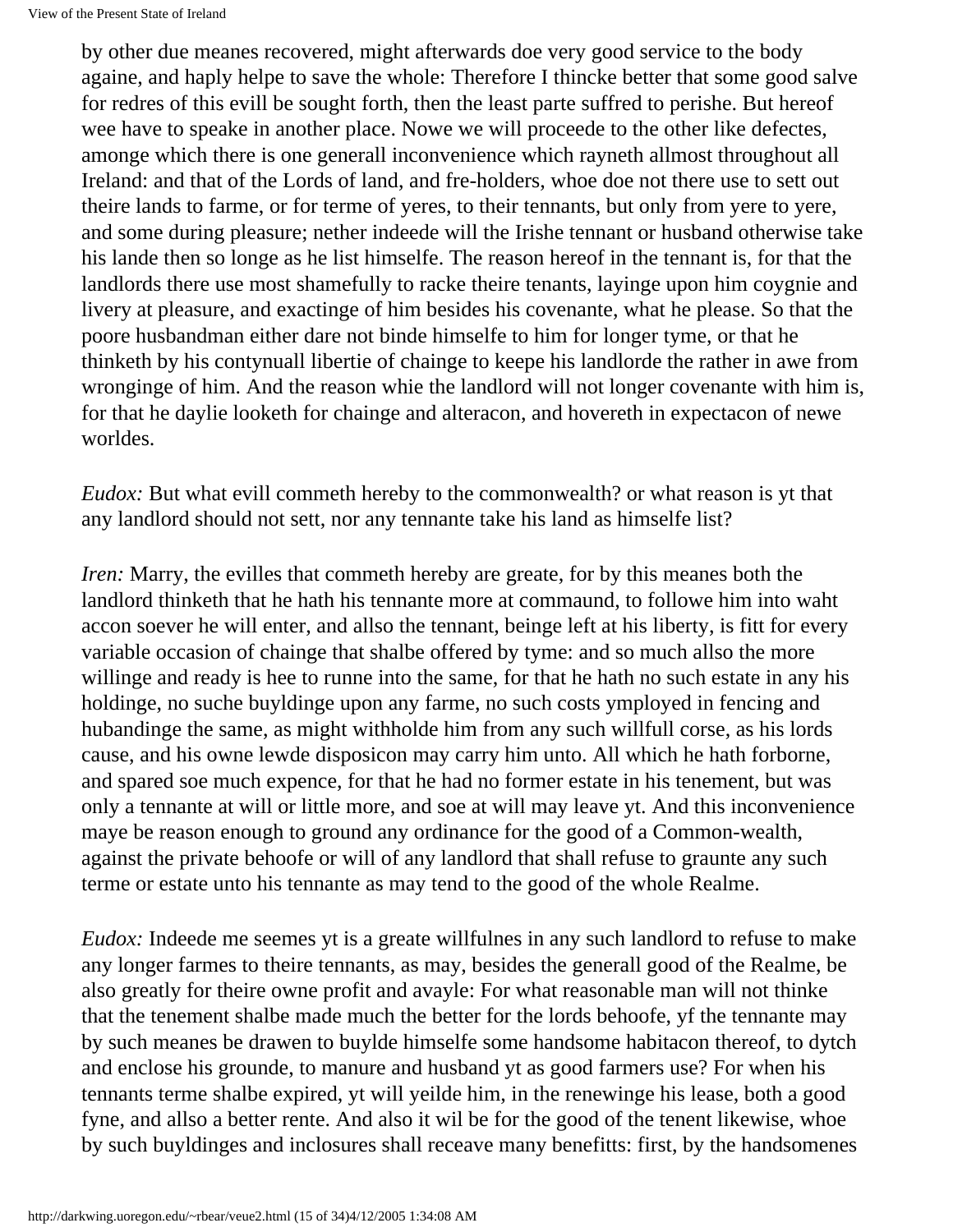of his howse, he shall take greate comforte of his lief, more saife dwellinge, and a delight to keepe his saide howse neate and cleanely, which nowe beinge, as they commonly are, rather swyne-steades then howses, is the chiefest cause of his soe beastlie manner of life, and saluaige condicon, lyinge and lyvinge together with his beaste in one howse, in one rowme, and in one bed, that is the cleane strawe, or rather the fowle dounghill. And to all these other commodities he shall in shorte tyme finde a greater added, that is his owne wealth and riches encreased, and wonderfully enlarged, by keepinge his cattle in enclosures, where they shall allwayes have fresh pasture, that nowe is all trampled and over runne; warme cover, that nowe lyeth open to all weather; saife beinge, that nowe are contynually filched and stollen.

*Iren:* Yee have well, Eudoxus, accompted the commodities of this one good ordinance, amongest which this that yee have named last is not the leaste: for all thother beinge most beneficiall both to the Landlord and the tenantes, this chiefly redoundeth to the good of the commonwealth, to have the lande thus inclosed, and well fenced. For yt is both a principall barre and impeachment unto theves from stealinge of cattle in the night, and allso a gaule against all rebelles and outlawes, that shall rise up in any nombers against government; for the theefe thereby shall have much adooe, first to bringe forth, and afterwards to dryve [away] his stollen pray but through the common high wayes, where he shall soone bee descryed and mett wythall: And the rebell or open enemye, yf any suche shall happen, either at home, or from abroade, shall easilie be founde when he commeth forth, and be well encountered withall by a fewe in soe straight passages and strong enclosures. This, therefore, when we come to the reforminge of all these evill customes before menconed, is needefull to be remembred. But nowe by this tyme me seemes that I have well runne through the evill uses which I have observed in Ireland. Nevertheles I will note that many more there bee, and infinitely many more in the private abuses of men. But those that are most generall, and tendinge to the hurte of the common wealth, as they have come to my remembrance, I have as breifly as I could rehearsed unto you. And therefore I thincke best that wee passe to our thirde parte, in which wee noted inconvenience that is in religion.

*Eudox:* Surelie you have very well handled these rwoe former, and yf you shall as well goe thorough the thirde likewise, yee shall meritt a very good meede.

*Iren:* Little have I to saye of religion, both because the partes thereof bee not many, yt selfe beinge but one, and my selfe have not been much conversant in that callinge, but as lightlye passinge bye I have seene or hearde: Therefore the faulte which I finde in religion is but one, but the same universall thoroughout all that countrye; that is, that they are all Papists by theire profession, but in the same soe blindlie and brutishlie informed, for the most parte, as that you would rather thincke them Atheists or Infidelles, for not one amongest an hundred knoweth any ground of religion, and any Article of his faythe, but canne perhappes, say his pater noster, or his Ave Maria, without any knowledge or understandinge what one worde thereof meaneth.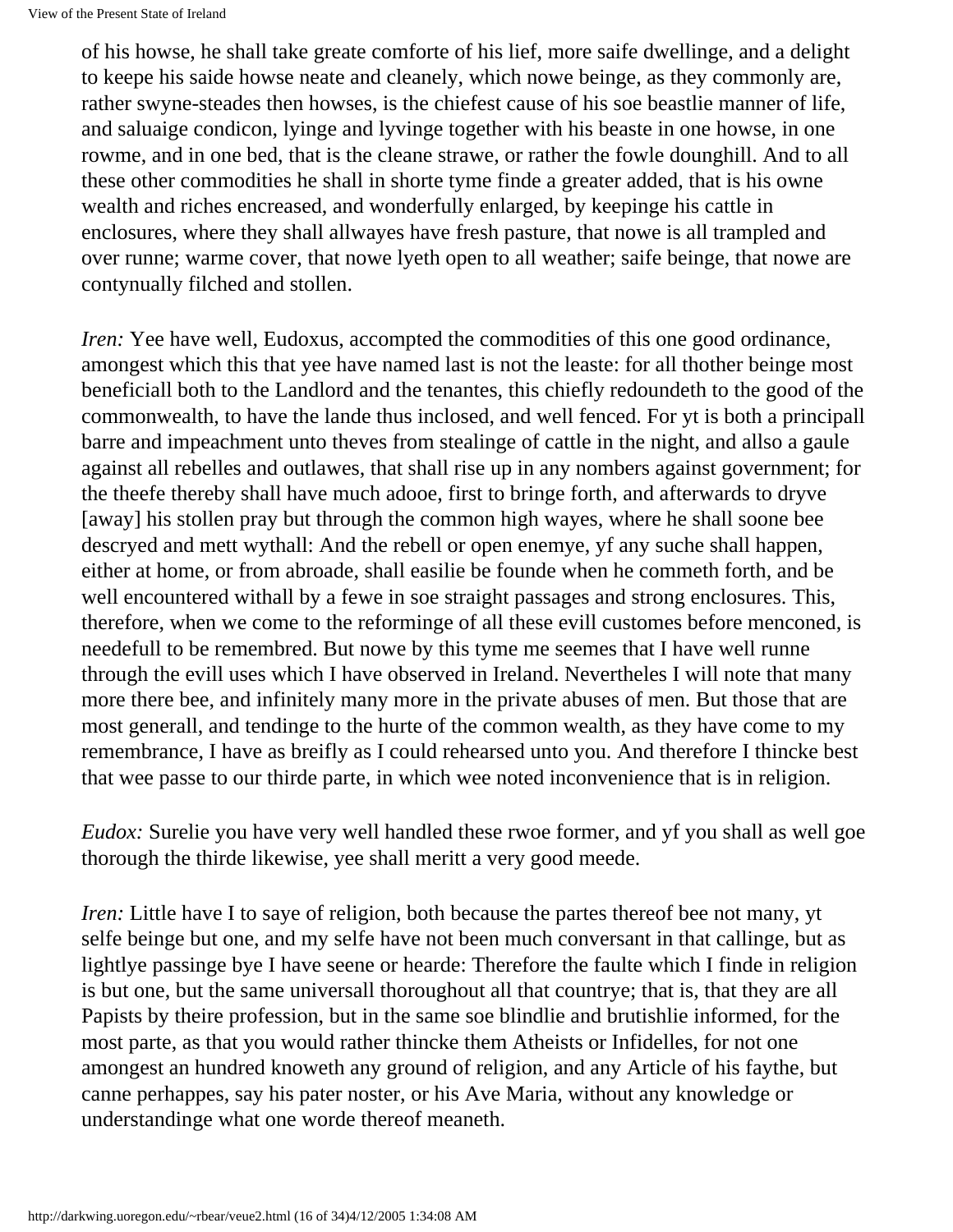*Eudox:* This is truly a moste pyttifull hearinge that so many sowles shulde falle into the Devilles handes at once and lacke the blessed comfort of the sweete gospell and Christs deare passyon. Aye me, how commeth yt to passe, that beinge a people, as they are, tradinge with soe many nacons and frequented of soe many, yet they have not tasted any parte of those happie Joyes, nor once bene lightned with the morning starre of truth, but lye mellinge in such sperituall darknes hard by hell mouthe, eaver ready to fall in, yf God happilie helpe not?

*Iren:* The generall faulte commeth not of any late abuse either in the people or their priests, whoe can teach [noe] better then [they] knowe, nor showe noe more light than they have seene, but in the first instruccon, and planting religion in all that Realme, which was I reade in the tyme of Pope Calestine, whoe, as yt is wrytten, did first sende over thither Pallidaius, whoe thence decreasinge, he afterwards sent over St. Patricke, being by nacon a Brytton, whoe converted the people, beinge then infidelles, from paganisme, and Christened them: in which Popes tyme and longe before, yt is certen that religion was generally corrupted with theire popish trumpery. Therfore what other could they learne, then suche trashe as was taught them and drincke of that Cuppe of fornicacon [with] which the purple harlott had then made all nacons drounken?

*Eudox:* What, doe you then blame and find faulte with soe good an acte in that good Pope, as the reducinge of such a greate people to Christendome, bringing soe many sowles to Christe? yf that were ill, what is good?

*Iren:* I doe not blame the Christendome of them: for to be sealed with the marke of the Lambe, by what hand soe ever yt bee done rightlie, I hould yt a good and gracious marke, for the generall profession which [they] then take upon them at the Crosse and fayth in Christe. I nothinge doubte but through the powerfull grace of that mighty Savior [it] will worke salvacon in many of them. But nevertheless since they drouncke not of the pure springe of life, but only tasted of such troubled waters as were brought unto them, the dragges thereof have brought a greate Contagion in theire sowles, the which daylie encresinge and beinge still more augmented with theire owne lewde lyves and filthie conversacon, hath nowe breed in them this generall disease that cannot but only with very stronge purgacons, bee clensed and carried awaye.

*Eudox:* Then for this defecte you finde no faulte with the people themselves, nor with the preists which take the charge of sowles, but with the first ordinance and institucon thereof.

*Iren:* Not so, Eudox: for the sinne or ignorance of the prieste shall not excuse the people, nor the authoritie of theire greate pastor, Peters successor, shall not excuse the prieste, but they all shall dye in their sinnes: for they have all erred and gone out of the waye together.

*Eudox:* But yf this ignorance of the people bee sucha burthen unto the Pope, is yt not a like blott to them that nowe holde that place, in that they which nowe are in the light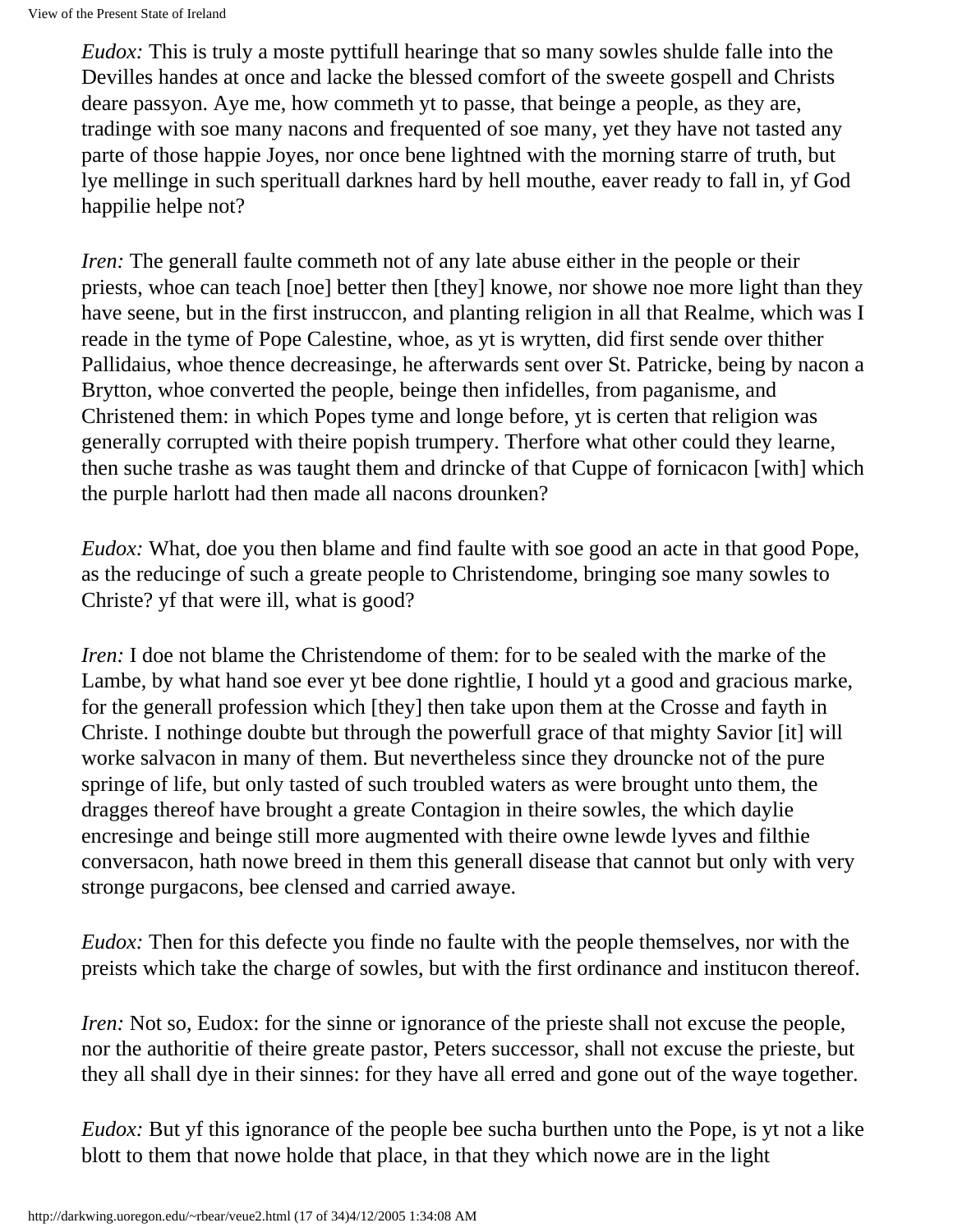themselves suffer a people under their care to wallowe in such deadly darknes? for I doe not see that the fault is changed but the faultines.

*Iren:* That which you blame, Eudoxus, is not I suppose any fault of will in these godly fathers which have charge thereof, nor any defecte of zeale for reformacon, but the inconvenience of the tyme and troublous occasions, wherewith that wretched Realme hath bene contynually turmoyled; for instruccon in religion needeth quiett tymes, and ere wee seeke to settle a sounde discypline in the cleargie, wee must purchase [peace] unto the layetie, for yt is yll tyme to preach amongest swords, and most hard, or rather ympossible, yt is to settle a good opinion in the myndes of men for matters of religion dowbtfull, which have dowbtles evill opinion of ourselves; for ere a newe be brought in, the oulde must be removed.

*Eudox:* Then belike yt is meete that some fitter tyme bee attended, that God sende peace and quietnes there in Civill matters before yt be attempted in ecclesiasticall. I would rather have thought that as yt is said, correccon shoulde begynne at the howse of God, and that the care of the soule should have benn preferred before the care of the bodye.

*Iren:* Most true, Eudoxus, the care of the sowle and sowle matters are to be preferred before the care of the body, in consideracon of the worthines thereof, but not in the tyme of reformacon; for if you should knowe a wicked person dangerouslie sicke, havinge nowe both sowle and body greatly diseased, yet both recoverable, would you not thincke yt ill advertisement to bringe the preacher before the phisicon? for yf his body were neglected, yt is like that his languishinge sowle being disquieted by his diseasefull body, would utterly refuse and loath all sprituall comfort. But yf his body were first recured, and brought to good frame, should there not then bee found best tyme to to recure his sowle also? Soe yt is in the stae of a Realme: Therefore as I saide yt is expedient, first to settle such a coorse of goverment there, as thereby both Civill disorders and ecclesiasticall abuses may be reformed and amended, whereto needeth not any such greate distance of tymes, as yee suppose I requier, but one joynte resolucon for both, that each might second and confirme the other.

*Eudox:* That wee shall see when wee come thereto: in the meane tyme I consider thus much, as you have delyvered, touchinge the generall faulte which yee suppose in religion, to weete, that it is popishe; but doe you finde no particular abuses therein, in the ministers thereof?

*Iren:* Yes verilie; for what ever disorders yee see in the Church of England yee may finde there, and many more: namelie, grosse symonie, greedy covetousnes, fleshlie incontinece, careles slougth, and generally all disordered lief in the common clergiemen. And besides all these, they have theire owne particular enormities; for all the Irishe preists, which now enjoye the church lyvings there, are in a manner meere laymen, soe like Laymen [that they] lyve like laymen, followe all kindes of hubandrye and other worldly affaires, as the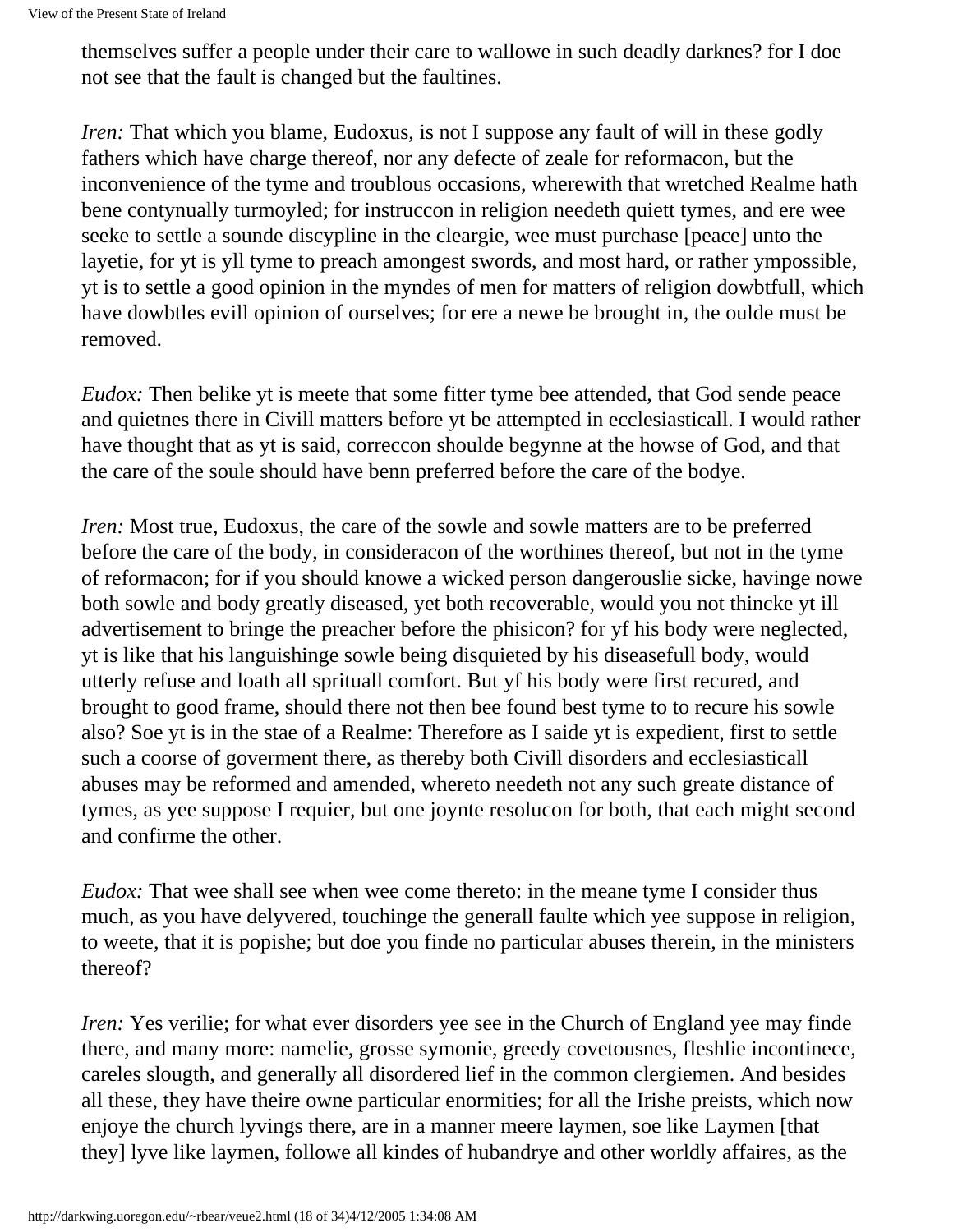other Irishe laymen doe. They nether reade scriptures, nor preach to the people, nor mynister the Sacrament of Communion; but the Baptisme they doe, for they christen yet after the popish fashion, and with the popish lattine mynistracon, only they take the tythes and offeringes, and gather what fruits ells they may of theire lyvinge; the which they convert as badly. And some of them they saye pay as due tributts and shares of theire lyving to their Bishoppes, (Ispeake of those which are Irish) as they receve them dulye.

*Eudox:* But is that suffered amongest them? It is wonder but that the governors redres such shamefull abuses.

*Iren:* Howe can they, since they knowe them not? for the Irishe Bishops have theire cleargie in such awe and subjeccon under them, that they dare not complaine of them, soe as they may doe to them what they please, for they knowinge theire owne unworthynes and incapacitie, and that they are therefore removable att theire bishops will, yeilde what pleaseth him, and he taketh what he listeth: yea, and some of them whose dyoceses are in remote partes, somewhat out of the worldes eye, doe not att all bestowe the benefices, which are in theire owne devocon, upon any, but keepe them in theire owne hands, and sett theire owne servants and horseboyes to take up the Tythes and fraucts of them, with the which some of them purchase greate lands, and buylde fayre castells upon the same. Of which abuse yf any question bee moved, they have a very seemelie coulor of excuse, that they have no worthie mynisters to bestowe them upon, but keepe them soe unbestowed for any such sufficient person as any shall bringe unto them.

*Eudox:* But is there no lawe or ordinance to meete with this mischeife? nor hath yt never before benne looked into?

*Iren:* Yes, it seemes yt hath; for there is a statute there enacted in Ireland, which seemes to have benn grounded upon a good meaninge--That whatsoever Englisheman beinge of good conversacon and sufficiency, shalbee brought unto any of those Byshops, and nominated unto any lyvinge within their dyoces that is presently voide, that he shall without contradiccon bee admytted thereunto before any Irishe.

*Eudox:* This is surelie a very good lawe, and well provided for this evill, whereof yee speake: and whie is not the same observed?

*Iren:* I thincke yt is well observed, and that none of the bishops transgres the same, but yet yt worketh no reformacon hereof for many respects. First there are no such sufficient Englishe mynisters sent over as might bee presented to any bysshop for any lyvinge, but the moste parte of such Englishe as come over thither of them selves are either unlearned, or men of some bad note, for the which they have forsaken England. So as the Bisshop, to whome they shalbe presented, may justly rejecte them as incapable and insufficient. Secondly, the Bishhop himselfe is perhappes an Irishe man, whoe beinge made judge by that lawe of the sufficiency of the mynister, may at his owne will, dislike of the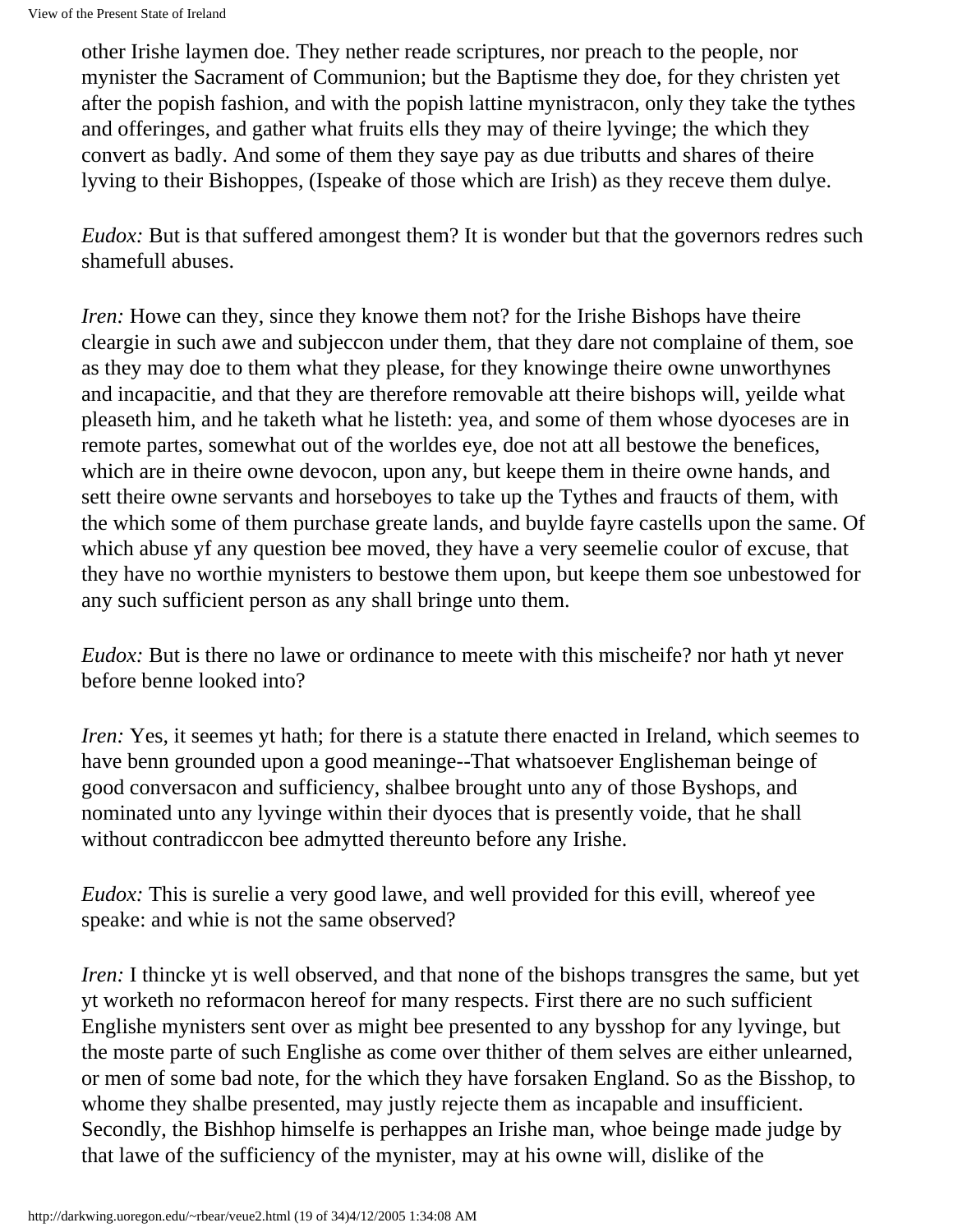Englisheman, as unworthye in his opinion, and admytt of any other Irishe whome he shall thincke more fitt for his turne. And yf he shall at the instance of any Englishman of countennance there, whome he will not displease, accept of any such Englishe minister as shalbe tendred unto him, yet he will under hand carry such a hard hande over him, or by his officers wring him so sore, that he will soone make him weary of his poor lyvinge. Lastlye, the benefices themselves are so meane, and of soe smale proffitt in those Irishe countryes, through the ill husbandry of the Irishe people which inhabite them, that they will not yeilde any competent maynetenance for any honest mynister to lyve upon, scarslie to buy him a gowne. And were all this redressed, as happely yt might bee, yet what good should any Englishe mynister doe amongst them, by preachinge or teachinge which either cannot understande him, or will not heare him? Or what comfort of lief shall he have, where his parishioners are soe insacyable, soe intractable, soe ill-affected to him, as they usually bee to all the English? or fynally, how dare allmost any honeste mynisters, that are peacefull civill men, commit his saifetie to the handes of suche neighbors, as the boldest captaines dare scarcelye dwell by?

*Eudox:* Little good then I see is by that statute wrought, howe ever well intended; but the reformacon thereof must growe higher, and be brought from a stronger ordinance then the commaundement or penaltye of a lawe, which none dare enforme or complaine of when yt is broken: but have you any more of these abuses in the cleargie?

*Iren:* I coulde perhappes reckon more, but I perceave mye speach to growe to longe, and these may suffice to judge of the generall disorders which raigne amongst them; as for the particulers, they are too manie to bee reckoned. For the cleargie there, except some fewe grave fathers which are in high place about the state, and some others which are lately planted in theire new colledge, are generally bad, lycentious, and most disordered.

*Eudox:* Yee have then, as I suppose, gone through these three first partes which ye purposed unto your selfe, to wyte, the inconveniences which ye observed in the lawes, in the customes, and in the religion of that Land. The which me seemes, you have soe thoroughlie touched, as that nothinge more remayneth nowe to be spoken thereof.

*Iren:* Not so thoroughlie as ye suppose, that nothinge more can remayne, but soe generally as I purpost; that is, to lay open the generall evilles of that realme, which doe hinder the good reformacon thereof; for to accounte the particuler faultes of private men, should be a worke infinite; yet some there bee of that nature, that though they bee in pryvate men, yet theire evill reacheth to a generall hurte, as the extorcon of sheriffes, subsheriffes, and their bayliffes, the corrupcon of victuallers, cessors, and purveryors, the disorders of shenescalles, captaines, and their souldyers, and many such like: All which I wil only name here, that theire reformacon may bee mynded in place where yt moste concerneth. But there is one very foule abuse which, by the waye, I may not omitt, and that is in captaines, whoe notwithstandinge that they are speciallie imployed to make peace thorough stronge execucon of warre, yet they doe soe dandle theire doinges, and dally in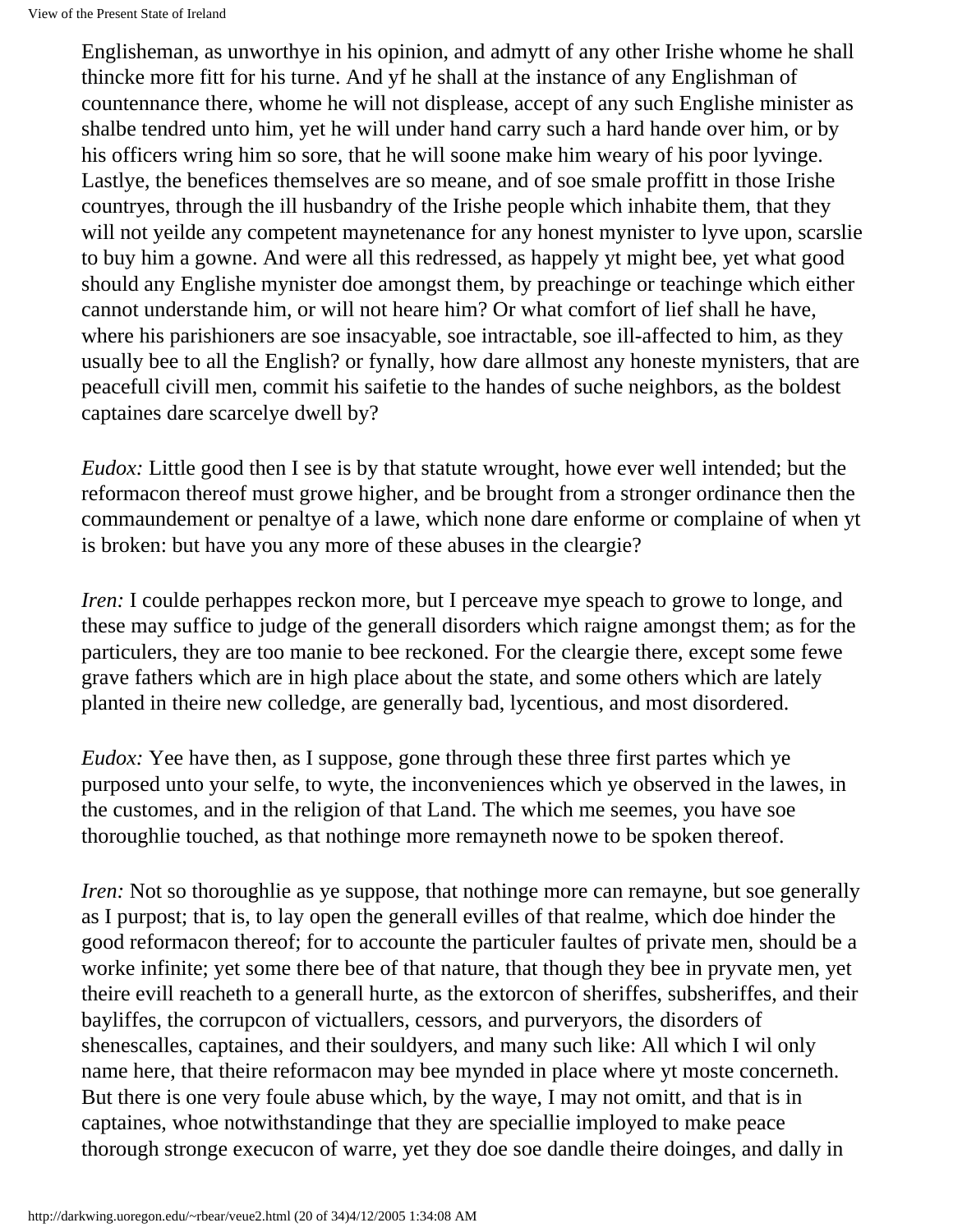their service to them commytted, as yf they would not have the enemye subdued, or utterly beaten downe, for feare leaste afterwardes they should neede imployment, and soe be dischrged of paye: for which cause some of them that are layed in Garrison doe so handle the matter, that they will doe noe greate hurte to the enemyes, yet for colour sake some men they will kill, even halfe with the consent of the enemy, being persons either of base regard, or enemies to the enemy, whose heades eftsones they sende in to the Governor for a commendacon of theire greate endevors, telling howe waightie a service they have performed by cuttinge of such and such daingerous Rebelles.

*Eudox:* Trulye this is a pretty mockery, and not to be permitted by the Governors.

*Iren:* Yes, but how cann the Governors knowe readily what persons those weare, and what the purpose of theire killinge was? yea, and what will yee saye, if the captaines doe justifye this theire course by ensample of some of theire Governors, whoe, under Benedicite, I doe tell yt to you, doe practise the like sleights in theire goverments?

*Eudox:* Is it possible? Take heed what you saye, Irenius.

*Iren:* To you, you only, Eudoxus, I doe tell yt, and that even with greate heartes griefe, and inward trouble of mynde, to see her Majestie soe much abused by some whome they put in specyall trust of theire affayres: of which some, beinge marshall men, will not will not doe allwayes what they may for quietinge of things, but will rather wincke at some faultes, and suffer them unpunished, leaste they havinge put all thinges in that assurance of peace that they might, they shoulde seeme afterwards not to be needed, nor contynued in theire goverments with soe greate a charge to her Majestie. And therefore they doe cunningly carry theire coorse of goverment, and from one hande to another doe bandy the service like a Tennys-balle, which they will never strike quite awaye, for feare leaste afterwards they should want sportes.

*Eudox:* Doe you speake of under magistrates, Irenius, or of principall governors?

*Iren:* I doe speake of noe particulars, but the truth may be founde out by tryall and reasonable insighte into some of theire doinges. And yf I shoulde saye there is some blame thereof in some of the principall Governors, I thincke I might allso shewe some reasonable proffe of my speach. For by that which I and many have observed, the like might be gathered. As for ensample, some of them feinge the ende of theire goverment to drawe nighe, and some mischeefe or troublous practise growinge up, which afterwards may worke trouble to the next succeding governor, will not attempt the redres or cuttinge of thereof, either for feare they shoulde leave the realme unquiett att the ende of their goverment, or that the next that commeth shoulde receave the same to quiett, and soe happely wynne more prayse thereof then they before. And therefore they will not as I say, seeke at all to redres that evill, but will eyther by graunting proteccon for a tyme, or houldinge some enparlance with the rebell, or by treaty of commissioners, or other like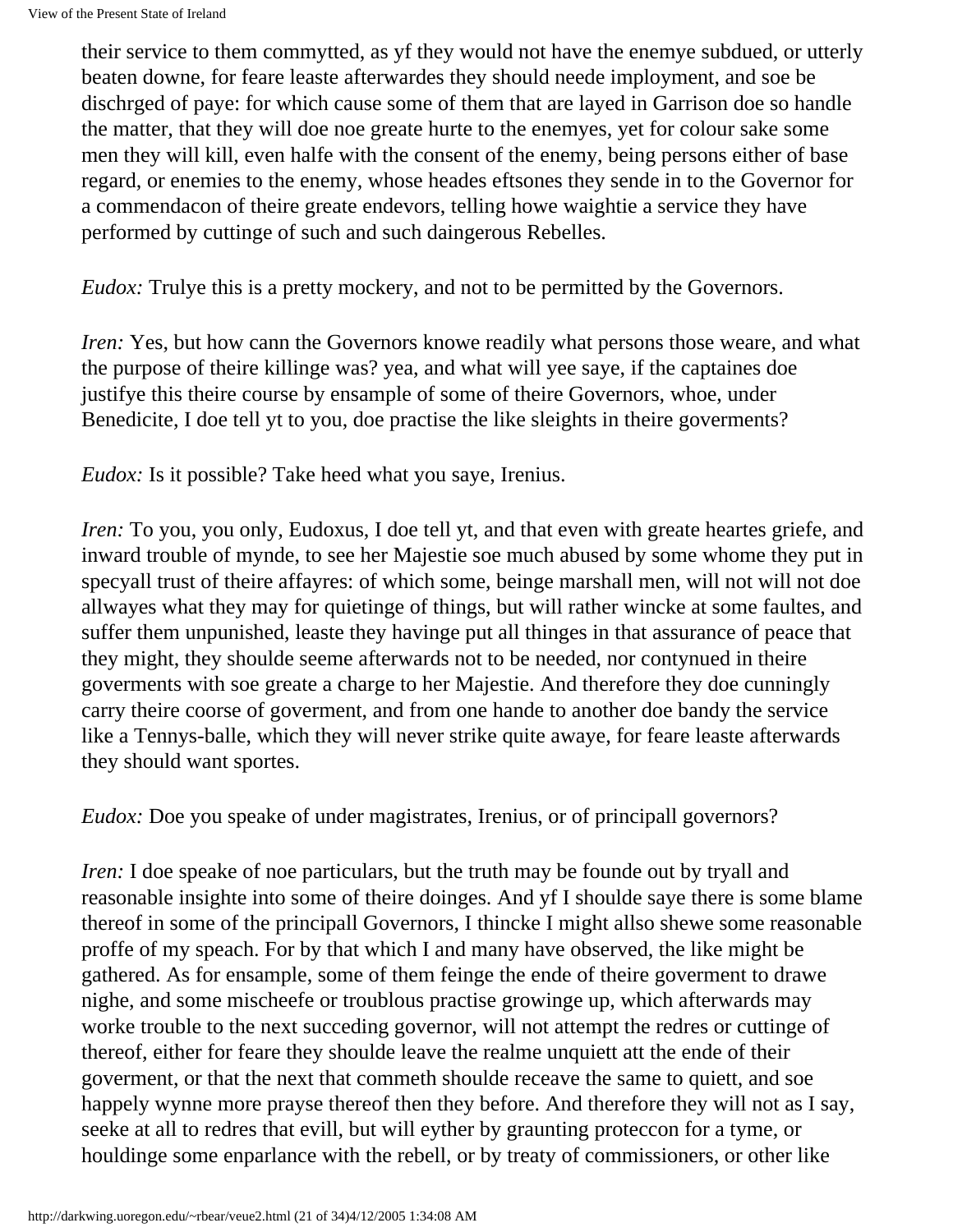devises, onely smother and keepe downe the flame of the mischiefe, soe as yt may not breake out in theire tyme of goverment: what comes afterwards they care not, or rather wishe the worst. This coorse hath bene noted in some governors.

*Eudox:* Surelie Irenius this, yf yt were true, should bee worthye of an heauy judgment: but yt ys hardlye to be thought, that any governor should soe much either envye the good of that realme which is putt into his hande, or defraude her Majestie, whoe trusteth him soe much, or maligne his successor which shall possesse his place, as to suffer an evill to growe up, which he might tymelye have kept under, or perhaps to nourishe yt with colloured countenance, or suche synister meanes.

*Iren*: I doe not certenly avouch, Eudoxus: but the sequell of thinges doth in a manner prove, and playnely speake soe much, that the governors usually are envyous one of anothers greater glorie, which yf they woulde seeke to excell by better governinge, it shoulde be a most laudable emulacon. But they doe quite otherwise: for this (as yee maye marke,) is the common order of them, that whoe commeth next in place will not followe that coorse of government, how ever good, which his predecessor helde, or for desdaine of himselfe, or dowbte to have his doinges drowned in another mans prayse, but will straighte take a way quite contrarye to the former: as yf the former thought by keepinge under the Irishe, to reforme them, the next, by discontynencinge the Englishe will curry favor with the Irishe and soe make his government seeme plausible in viewe, as havinge all the Irishe at his commaund: but he that comes next after will perhappes follow neither thone nor thother, but will dandle thone and thother in suche sorte, as he will sucke sweete out of them both, and leave bitternes to the poore lande, which yf he that comes after shall seeke to redres, he shall perhappes finde such crosses as he shalbe hardly able to beare, or doe any good that might worke disgrace of his predecessors. Ensmples hereof yee maye see in the governors of late tymes sufficientlye, and in others of former tymes more manifestlye, when the government of that Realme was commytted sometymes to the Geraldynes, as when the Howse of Yorke helde the Crowne of England; sometymes to the Butlers, as when the Howse of Lancaster gott the same. And other whiles, when an Englishe governor was appointed, he perhappes founde enemies of both. And this is the wretchednes of that fatall kingdome which, I thincke, therefore in old tyme was not called amisse *Ranna* or *Sacra* Insula, takinge*Sacra* for accursed.

*Eudox:* I am sorrie to heare soe much as yee reporte; and nowe I begynne to conceave somewhat more of the cause of her contynuall wretchednes then heretofore I founde, and I wishe that this inconvenyence were looked into: for sure me seemes yt is more waightie then all the former, and more hardly to be redressed in the governor then in the governed; as a maladie in a vitall parte is more incurable then in an externall.

*Iren:* You saye very true; but nowe that wee have thus ended all the abuses and inconveniences of that goverment, which was our first parte, it followes next to speake of the seconde part, which was of the meanes to cure and redres the same, which wee must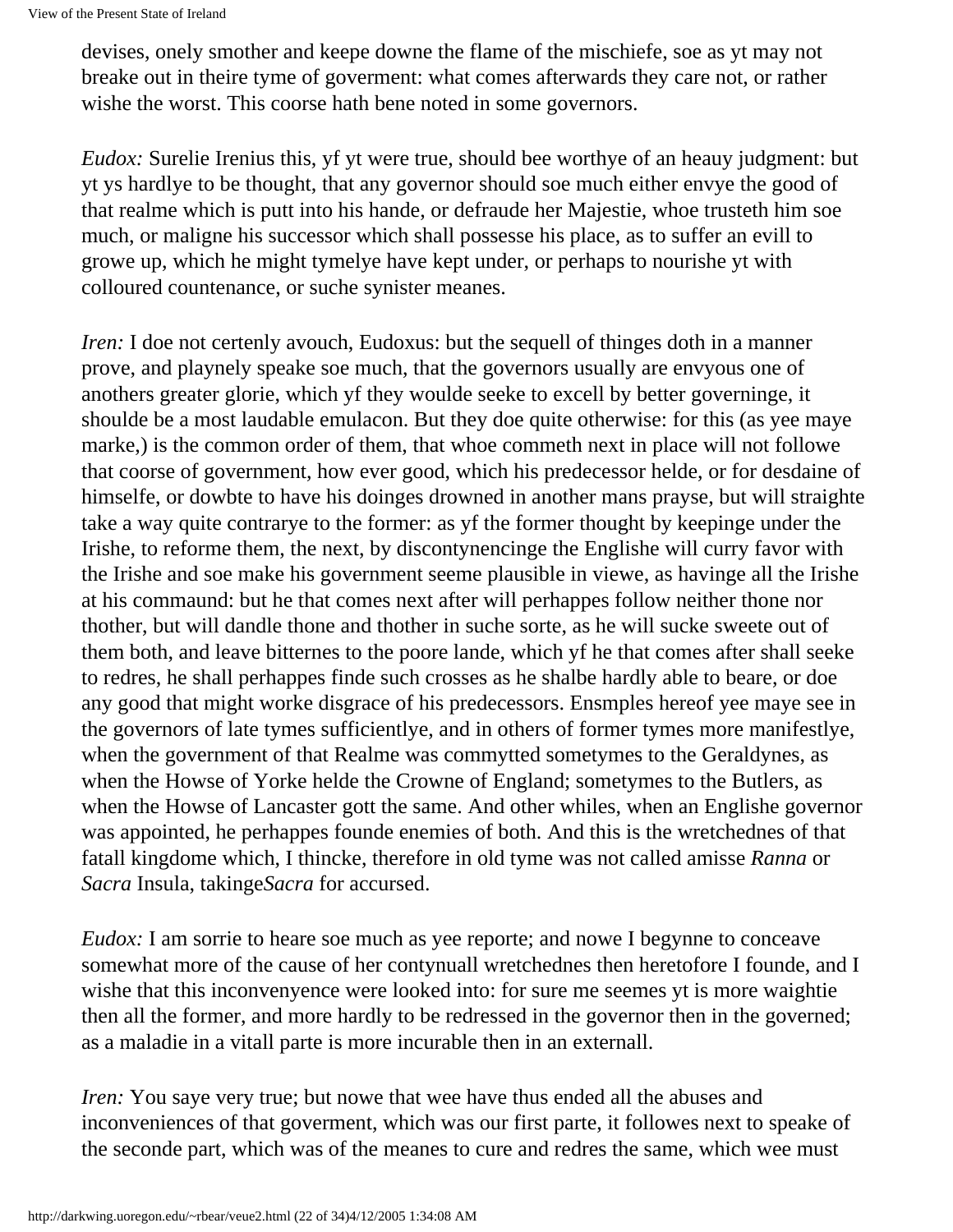labor to reduce to the first begynninge thereof.

*Eudox:* Right soe Irenius: for by that which I have noted in all this your discourse, yee suppose that the whole ordinance and institucon of that realmes goverment was, both att first when yt was placed, evill plotted, and allso since, through other oversighte, rune more out of square, [to] that disorder which yt is nowe come unto; like as twoe indirect lynes, the further they are drawen out, the further they goe asunder.

*Iren:* I doe see, Eudoxus and as yee saye, soe thincke, that the longer that goverment thus contynueth, in the worse case will that Realme bee; for yt is all in vayne that they nowe stryve and endeavor by fayre meanes and peaceable plotts to redres the same without first removinge all those inconveniences, and newe framinge, as yt were in the forge, all that is worne out of fashion: for all other meanes wilbe but lost labor, by patchinge up one hole to make many; for the Irish doe strongly hate and abhor all reformacon and subjeccon to the Englishe, by reason that, havinge bene once subdued by them, they were thrust out of all theire possessions. Soe as nowe they feare, that yf they were againe brought under, they shoulde likewise be expelled out of all, which is the cause that they hate Englishe goverment, accordine to the sayinge, Quem metuunt oderunt: therefore the reformacon must nowe be with the strength of a greater power.

*Eudox:* But, me thinckes, that might bee by makinge of good lawes, and establishinge of newe statuts, with sharpe penalties and punishments for amendinge of all that is presently amisse, and not as ye suppose, to begynne all as yt were anewe, and to alter the whole forme of the goverment; which how daingerous a thinge it is to attempte, you your selfe must needs confesse, and they which have the managinge of the Realmes whole pollycie, cannot, without greate cause, feare and refrayne: for all innovacon is perillous, in soe much as though yt be meante for the better, yet soe many accidents and fearefull events maye come betweene, as that it may hazard the losse of the whole.

*Iren:* Very true, Eudoxus; all chainge is to be shunde, where the affayres stand in such state as that they may contynue in quitnes, or bee assured at all to abide as they are. But that in the Realme of Ireland wee see muche otherwise, for every day wee perceave the troubles growinge more upon us, and one evill growinge upon another, in soe much as there is noe parte founde nor assertayned, but all have theire eares upright, waytinge when the watchworde shall come that they shoulde all rise generally into rebellyon, and cast awaye the Englishe sujeccon. To which there nowe little wanteth; for I thincke the worde be alreadye geven, and there wanteth nothinge but opportunitie, which trulye is the death of one noble person, whoe, beinge himselfe most stedfast to his noble Queene and his Countrye, coastinge upon the Southe Sea, stoppeth the ingate of all that evill which is looked for, and holdeth in all those which are at his backe, with the terror of his greatnes, and thassurance of his most immoveable loyalltye: And therefore where you thincke, that good and sounde lawes might amend and reforme thinges amisse there, you thincke surely amisse. For yt is vayne to prescribe lawes, where no man careth for keepinge of them, nor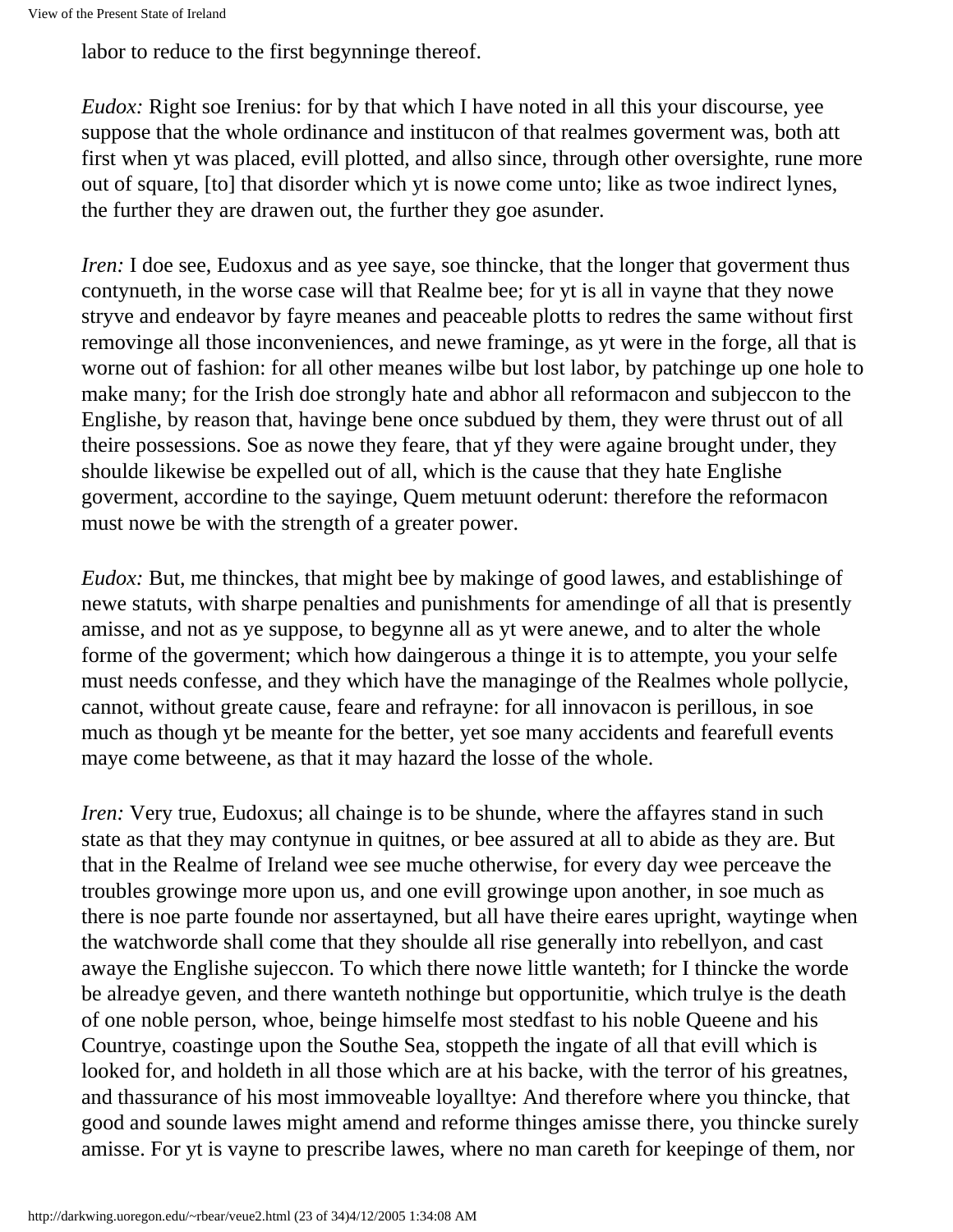feareth the daunger for breaking of them. But all the realme is first to be reformed, and lawes afterwards to be made for keepinge and contynuinge yt in that reformed estate.

*Eudox:* Howe then doe you thincke is the reformacon thereof to begynne, yf not by the lawes and ordinances?

*Iren*: Even by the sworde; for all those evilles must first be cutt awaye with a stronge hande, before any good cann bee planted; like as the corrupt branches and unwholsome lawes are first to bee pruned, and the fowle mosse clensed or scraped awaye, before the tree cann bringe forth any good fruicte.

*Eudox:* Doe you blame me, even nowe, for wyshinge Kerne, Horse-boyes, and Carrowes to be cleane cutt of, as too violent a meanes, and doe your selfe nowe prescribe the same medicyne? Is not the sworde the most violent redres that may be used for any evill?

*Iren:* It is soe; but yet where no other remedye maye be found, nor no hope of recovery had, there must needes this violent meanes bee used. As for the loose kinde of people which you woulde have cutt of, I blamed yt, for that they might otherwise perhappes bee brought to good, as namely by this way which I sett before you.

*Eudox:* Is not your waye all one with the former, in effecte, which you founde falte with, save onely this ods, that I saye by the halter, and you saye by the sworde? what difference is there?

*Iren:* There is surely greate, when you shall understand yt; for by the sworde, which I named, I doe not meane the cuttinge of of all that nacon with the sworde, which farr bee yt from me, that ever I should thinke soe desperatelie, or wishe soe uncharitablie, but by the sworde I meane the Royall power of the Prince, which ought to stretch yt selfe forth in ther cheife strengthe to the redressinge and cutting of of those evilles, which I before blamed, and not of the people which are evill. For evill people by good ordynance and goverment may be made good; but the evill that is of yt selfe evill, will never become good.

*Eudox:* I praye you then declare your minde at large, howe you woulde wishe that sworde, which you meane, to bee used to the reformacon of those evilles.

*Iren:* The first thinge must bee to sende over into that realme such a stronge power of men, as that shall perforce bringe in all that rebellyous rout of loose people, which either doe nowe stande out in open armes, or in wanderinge companies doe keepe the woodes, spoilinge and infestinge the good subjecte.

*Eudox:* You speake nowe, Iren., of an infynite charge to her Majestie, to sende over such an armye as shoulde treade downe all that standeth before them on foote, and laye on the grounde all the stiffe-necked people of that lande; for there is nowe but one Outlawe of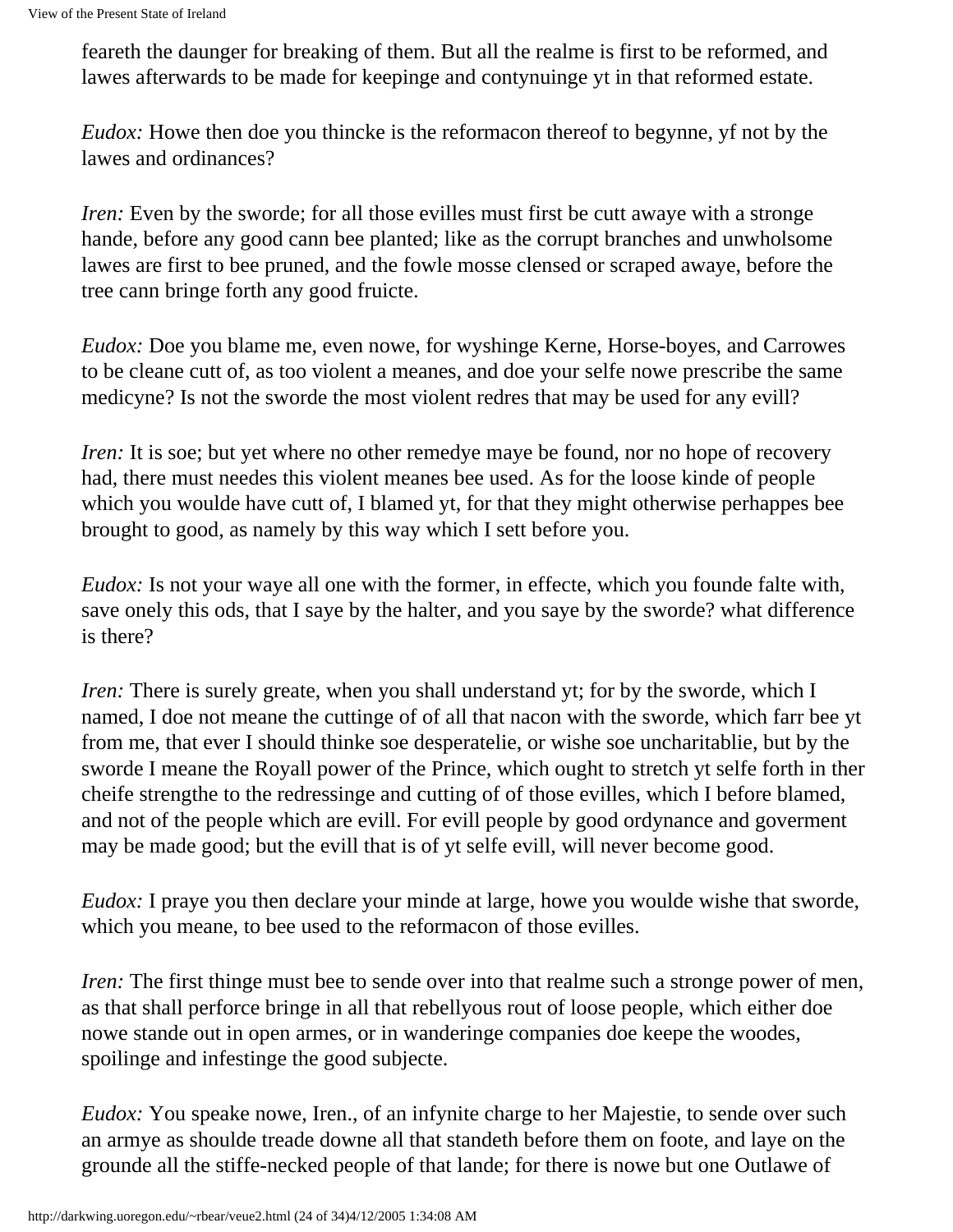any greate reckoninge, to wytt, the Earle of Tyrone, abroade in armes, against whome you see what huge charges shee hath bene att this last yere, in sendinge of men, providinge of victualls, and makinge heade against him: yet there is litle or nothinge at all done, but the Queenes treasure spente, her people wasted, the poore countrye troubled, and the enemye nevertheles brought into no more subjeccon then he was, or list outwardlye to showe, which in effecte is none, but rather a scorne of her power, and emboldeninge of a proud Rebell, and an encouragement unto all like lewdelie disposed traytors that shall dare to lifte up theire heele against theire Soveraigne Lady. Therefore yt were harde counsell to drawe such an exceedinge charge upon her, whose event should be soe uncerten.

*Iren:* True indeede, yf the event shoulde bee uncerten; but the certentie of theffecte hereof shalbe soe infallable as that noe reason cann gayne say yt, nether shall the charge of all this armie, which I demaund, bee much greater then soe much as in this last twoe yeres warres hath vainlye benn expended. For I dare undertake that it hath cost the Queene above 200000 poundes allready, and for the present charge, that shee is nowe att there, amounteth to the very nere 2000 poundes a monthe whereof cast yee the counte; yet nothinge is done. The which some, had yt benn imployed as yt shoulde bee, woulde have effected al this that I now goe aboute.

*Eudox:* Howe meane you to have yt imployed, but to be spent in the paye of souldyors, and provision of victuall?

*Iren:* Right soe, but yt is nowe not disbursed at once, as yt might bee, but drawen out into a longe length, by sendinge over nowe 20000 poundes, and next halfe yere 10000 pounds; soe as the souldyer in the meane tyme, is for wante of due provision of victuall, and goode payement of his due, sterved and consumed; that of a 1000, which came over lustie able men, in halfe a yere there are not lefte 500. And yet is the Queenes charge never the les, but what is not paied in present mony is accompted in debte, which will not be longe unpaied; for the Captaine, halfe of whose souldyors are deade, and thother quarter never mustered, nor seene, comes shortlye to demand payment here of his whole accompte, where, by good meanes of some greate ones, and privie sharinge with the officers and servants of other some, he receiveth his debte, much lesse perhapps then was due, yett much more indeede then he justlye deserved.

*Eudox:* I take this, sure, to be no good husbandrye; for what must needes be spent, at once, where is inough, as to have it drawne out into longe delaies, seinge that thereby both the service is much hindered, and yett nothinge saved: but yt may be the Queenes treasure is soe greate a some together, but beinge paide as yt is, now some and then some, yt is noe great burden unto her, nor any great ympoverishment to her coffers, seinge by such delaye of time that it daylie cometh in soe fast as shee poureth it out.

*Iren:* Yt may be as you saide, but for the goeinge through of soe honorable a course I doubt not but yf the Queenes coffers be not soe well stored, which wee are not to looke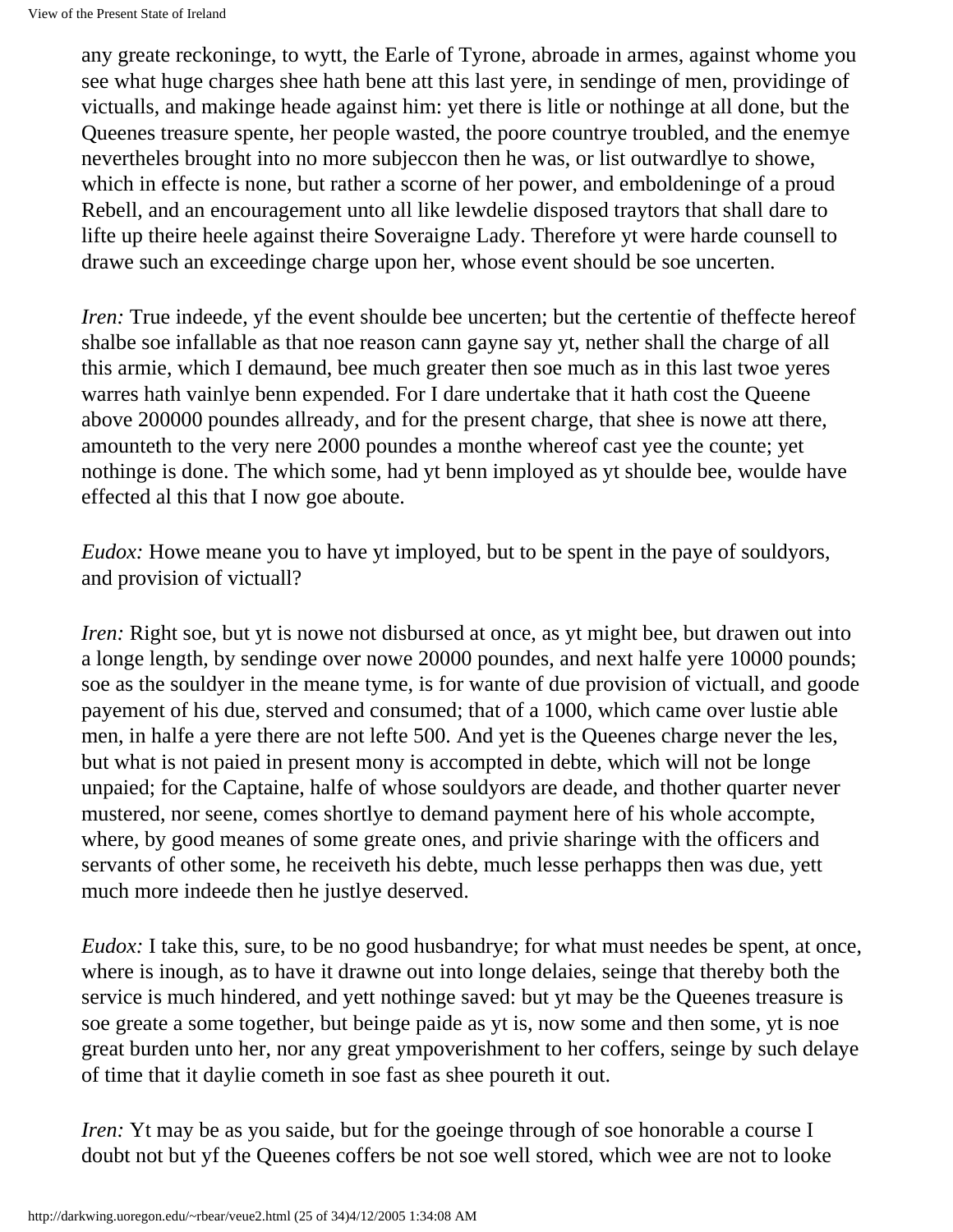into, but that the whole realme which now, as things are used, doe feele a continuall burthen of that wretched realme hangeinge upon theire backes, would, for a finall ryddance of that trouble, be once troubled for all; and put to all theire shouldiers, and helping hands, and hartes alsoe, to the defrayinge of that charge, most gladfullie and willinglye; and surely the charge, in effect, is nothinge to the infinite greate good which shold come thereby, both to the Queene, and all this realme genarallye, as when tyme serveth shalbe shewed.

*Eudox:* How manye men then would you require to the finnishing of this which yee take in hand? and how longe space would you have them intertained?

*Iren:* Verely, not above ten thousand footemen, and a 1000 horse, and all those not above the space of one year and a halfe; for I would still, as the heate of the service abateth, abate the nomber in paye, and make other provision for them, as I will show.

*Eudox:* Surely, yt semeth not much that you require, nor noe long time: but how would you have them used? would you leade forth your armye against the enymie, and seeke him where he is to fight?

*Iren:* No, Eudox., it would not be, for it is well knowne that he is a flying enimye, hidynge himself in woodes and bogges, from whence he will not draw forth, but into some straight passage or perilous forde where he knowes the armye most needes passe; there will he lye in wait, and, if hee finde advantage fitt, will dangerouslye hazard the troubled souldier. Therefore to seeke him owte that still flyeth, and follow him that cann hardlye be found, were vaine and bootlesse; but I would devide my men in garrison upon his countrye, in such places as I would thincke might most annoy him.

*Eudox:* But how can that bee, Iren., with so few men? for thenemy, as ye now see, is not all in one countyre, but some in Ulster, some in Connaug, and others in Leinster. So as to plainte stronge garrisons in all these places should neede many moe men then you speake of, or to plainte all in one, and to leave the rest naked, should be but to leave them to the spoyle.

*Iren:* I would wish the chiefe power of the armye to bee garrisoned in one countrye that is strongest, and the other upon the rest that are weakest: As for example, the Earle of Terrone is now counted the strongest; upon him would I laye 8000 men in garrison, 1000 upon Pheagh Mac-Hugh and the Cavanaghes, and 1000 upon some partes of Connaghe to be at the direction of the Governor.

*Eudox:* I see now all your men bestowed, but in what places would you sett theire garrison that they might rise out most convenientlye to service? and though perhaps I am ignorant of the places, yet I will take the mapp of Ireland before me, and make my eyes in the mean while my schole-maisters, to guid my understandinge to judge of your plott.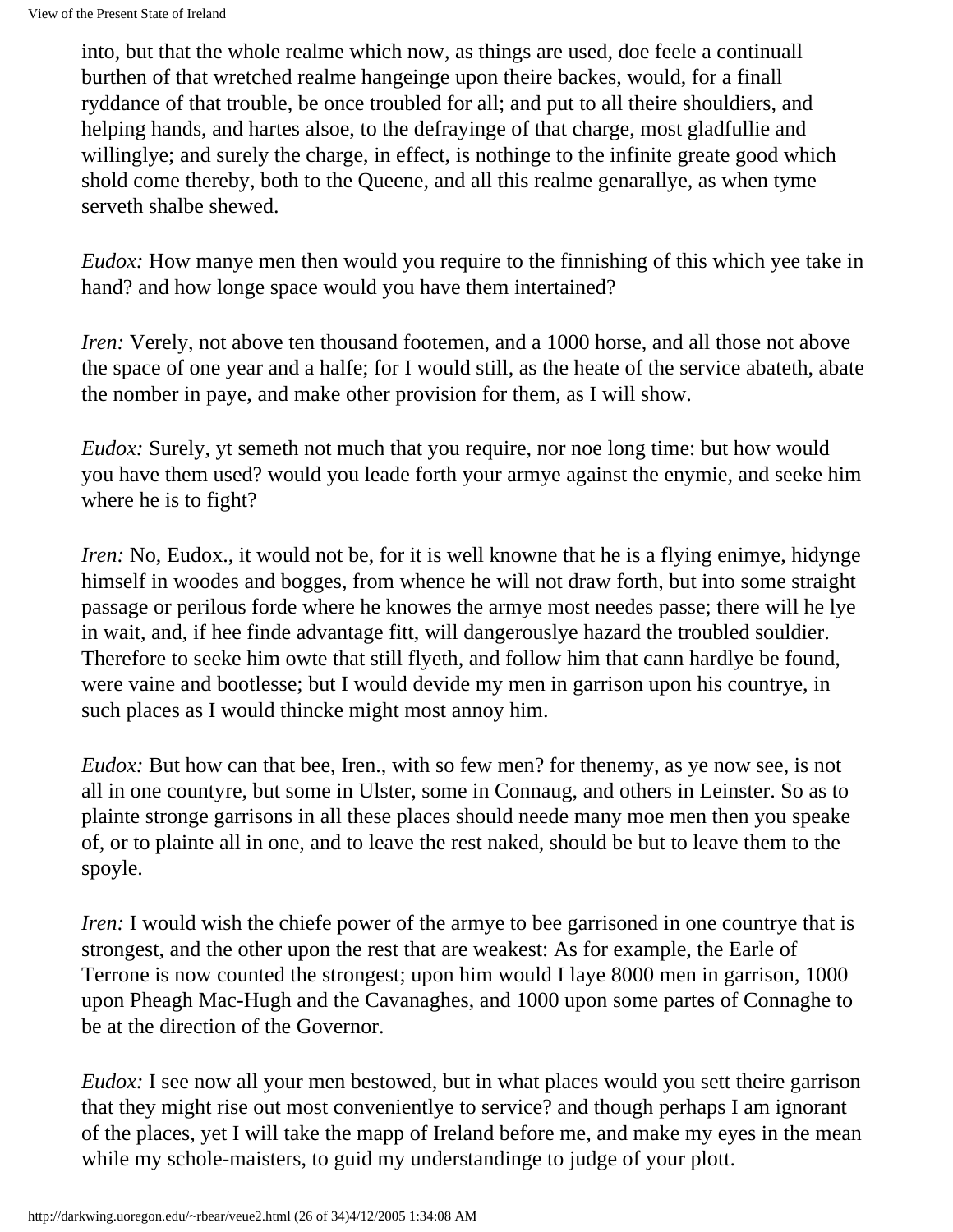*Iren:* These 8000 in Ulster I would devide likewise into foure parts, so as theire should be 2000 footmen in everye garrison; the which I would thus place. Upon the Blackwater, in some convenient place, high upon the ryver as might bee, I would laye one garrison. Another would I put at Castlelisser or Castlefine thereaboutes, soe as they should have all the passages upon the river to Loghfoyle. the third I would place aboute Fermaugh or Bondroise, soe as they might lye betweene Connaugh and Ulster, to serve upon both sides, as occasion shalbe offered; and this therefore would I have stronger then any of the rest, because yt should be most enforced, and most ymployed, and that they might put wardes at Ballashanon, Belike, and all those passages. The rest would I sett aboute Mannaghan or Belterbert, soe as yt should fronte both upon thenymie that waye, and alsoe keepe the countye of Cavan an Meath in awe from passinge of straglers, and out gaders from those partes, whence they use to come forthe, and oftentymes worke much mischiefe. And to everye of theise garisons of 2000. footemen, I would have 200. horsemen added, for thone without thother can do but litle service. The foure garrisons, thus beinge placed, I would have to be victualled aforehand for half a yeare, which you will saie to be harde, consideringe the corruption and usuall wast of victualls. But why should they not be aswell victualed for soe longe tyme, as the shipes are usuallye for a yeare, and sometymes twoe, seinge it is easier to keepe them on land then on water? There breade would I have in flower, so as it might be baked still to serve there want. There drinke alsoe there brewed within them, from tyme to tyme, and their beef befor hande barrelled, the which maye be used as it is needed; for I make noe doubt but of freshe victuall they will sometimes purvay themselves amongst theire enymies Creete. Here unto would I alsoe have them have a store of hose and shooes, with such other necessaries as maye be needfull for souldiers, soe as they shall have no occasion to looke for reliefe from abroade, or occasion such trouble, for their contynuall supplye, as I see and have often proved in Ireland to be more coumberous to the Deputy, and more daungerous to them that relief them, then half the leadinge of an Armye; for the enemy, knowinge the ordinarye wayes by which theire relief most be brought them, useth commonlye to draw himselfe into the straught pasages thitherwarde and oftentymes doth daungerously distres them: besides, the pay of such force as should be sent for theire convoye, the charge of the carryages, the exactions of the countrye shalbe spared. But onely every halfe yeare the supplye brought by the Deputye himself, and his power, whoe shall then visite and overlooke all those garrisons, to see what is needed, to change what is expedient, and to directe what he shall best advise. And these fowre garrisons yssuinge forth, at such convenient tymes as they shall have intelligence or espeiall upon the enemie will soe drive him from one steade to another, and tennis him amongst them, that he shall finde noe where saif to keepe his creet, nor hide himself, but flyinge from the fyer shall fall into the water, and out of one daunger into another, that is shorte tyme his Creet, which is his most susteniance, shalbe waisted with prayeinge, or killed with drivinges, or starved for want of pasture on the woodes, and he himselfe brought so low, that he shall have no arte nor abbilitye to endure his wretchednesse, the which will surely come to passe in verie short space; for one winters well followinge of him will soe plucke him on his knees, that he will never be able to stand up againe.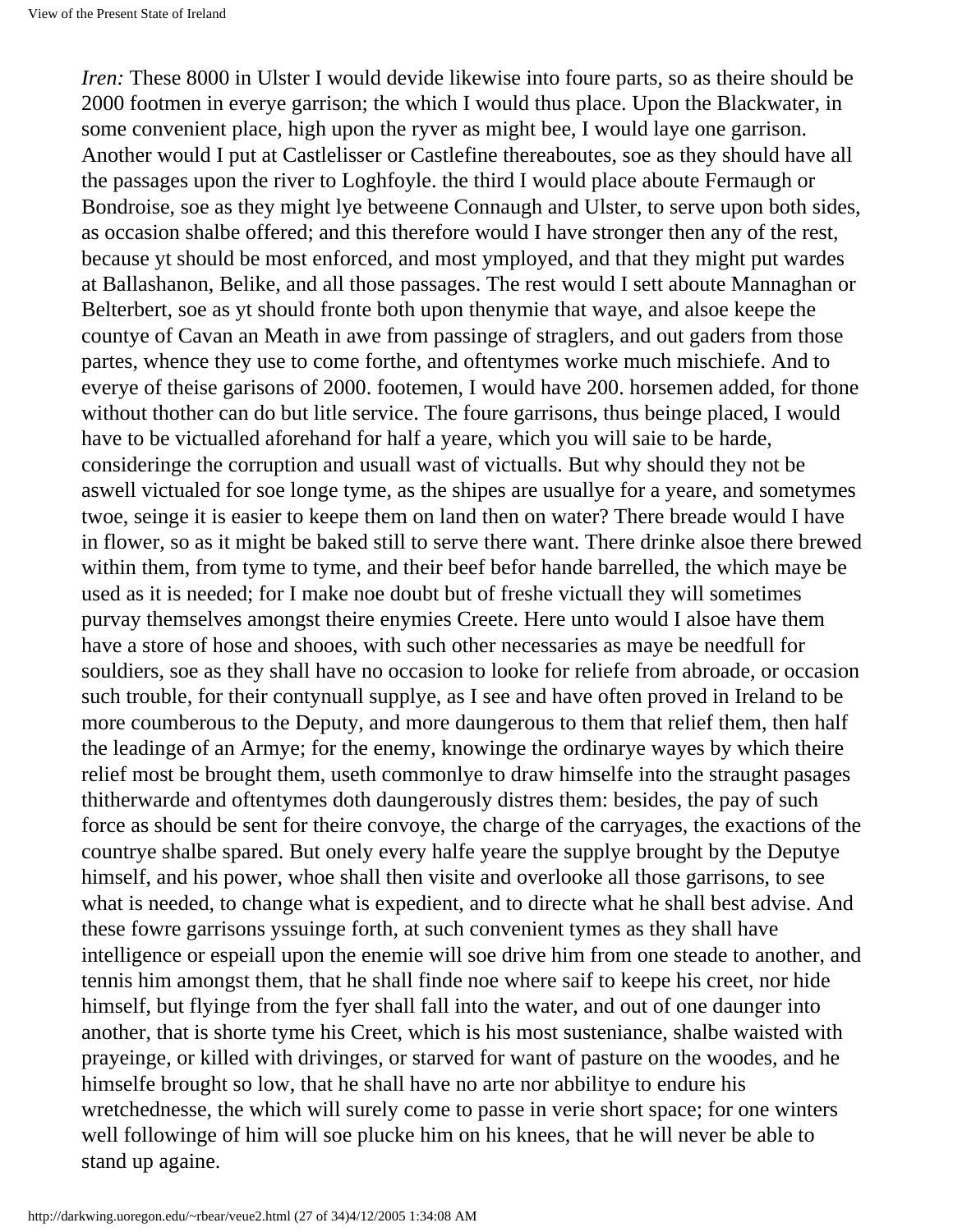*Eudox:* Doe you then thinke the winter tyme fittest for the services of Ireland? how falls it then that our most imployment be in sommer, and the armyes then ledd commonlye foorth?

*Iren:* It is surely misconceyved; for yt is not with Ireland as with other countryes, where the wars flame most in sommer, and the helmets glyster brightest in the faire sonneshine: But in Ireland the winter yeildeth best services, for then the trees are bare and naked, which use both to cloath and howse the kerne; the ground is could and wett, which useth to be his beddinge; the ayre is sharpe and bitter, which useth to blow through his naked sides and legges; the kyen are barren and without milke, which useth to be his onelye foode, neyther yf he kill them will they yeild hime flesh, nor yf hee keepe them will they give him foode; besides then being all in calf for the most parte, they will, through much chasing and driuinge, cast all theire calues, and loose all their milke, which should relief him the next sommer after.

*Eudox:* I doe well understand your reason; but by your leave, I have hard yt other wise saide, of some that weare outlawes, that in sommer they kept themselves quiet, but in winter would plaie theyre partes, and when the nights weare longest, then burne and spoyle most, soe that they might safelye returne before daye.

*Iren:* I have likewise harde and likewise sene proofe thereof trewe: but that was of such outlawes as war abiddinge in well inhabited countrye, as in Mounster, all a-bordringe to the English pale, as Pheah Mac Hugh, the Cavanaghes, the Mores, the Dempses, the Ketinges, the Kellies, or such like: For for them indeed the night is the fittest tyme for spoyleing and robbinge, because the nightes are then, as ye said, longest and darkest, and also the countryes all aboute are then fulle of corne, and good provision to be everye where gotten by them; but it is far otherwise with a stronge peopled enymye, that possesse a whole countrye, for thother beinge but a few, are indeede privillye lodged, and kept in out villages and corners nigh the woodes and mountaynes, by some of theire privie freinds, to whom they bringe theire spoyles and stealthes, and of whom they continuallye receive secreete relief; but the open enymye haveinge all his countrye wasted, what by him, and what by the soldiers, finddeth them succor in noe places. Townes there are none of which he may gett spoile, they are all burnt; Countrye houses and farmers there are none, they be all fleed; breade he hath none, he plowed not in sommer; flesh he hath, but if he kill yt in winter, he shall want milke in sommer, and shortly want life. Therefore yf they bee well followed but one winter, yee shall have litle worke to doe with them the next sommer.

*Eudox:* I doe now well perceave the dyfference, and doe verelye thinke that the winter tyme is there fyttest for service: withall I perceave the manner of youre handlinge the services, by draweinge sudden draughtes upon the enimye, when he looketh nott for you, and to watch advantage upon him, as he doth uppon you. By which straight keepinge of them in, and not sufferinge them longe at anye tyme to rest, I must needes thinke that they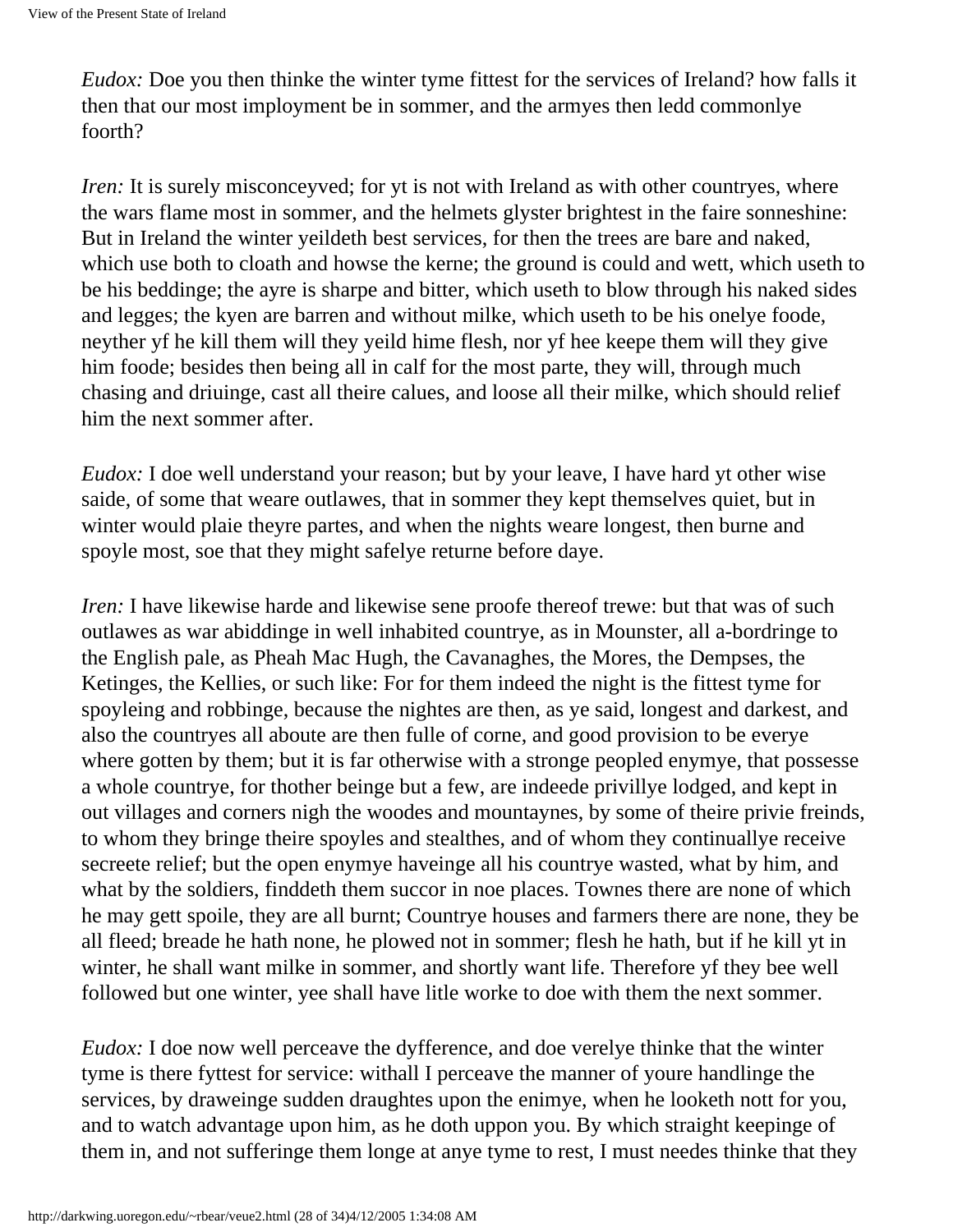most sone be brought low, and dryven to great extremyties. All which when you have perfourmed, and brought them to the verye last cast, suppose that eyther they will offer to come in unto you and submit themselves, or that some of them will seeke to withdraw themselves, what is youre advise to doe? will you have them receaved?

*Iren:* Noe; but at the beginiynge of these warrs, and when the garrisons are well planted and fortyfied, I would wish a proclamacon wear made generally to come to there knowledge, that what persons soever would within twentye dayes absolutelye submite themselves, exceptinge onlelye the verye principall and ringeleaders, should find grace: I doubt not, but upon the setlinge of these garrisons, such a terror and nere consideracon of there perilous estate will be stricken into most that they will covett to draw awaye from theire leaders. And againe I well knowe that the rebells themselves (as I saw by proof in the Desmonds warrs) will turne awaye all theire rascall people, whom they thinke unserviseable, as ould men, woemen, children, and hyndes, which they call churles, which would onely wast theire victualls, and yeilde them no ayde; but theire cattell they will surely keepe awaye: These therefore though pollicye would turne then backe againe, that they might the reyther consume and afflict the other rebells, yett in a pittifull commisseration, I would wishe them to be received; the reyther for that this base sort of people doth not for the most parte rebell of himselfe, have no harte thereunto, but is of force drawne by the grand rebels into theire action, and caryed awaye with the violence of the streame, ells he should bee sure to loose all that he hath, and perhappes his life alsoe, the which now he caryeth with them, in hope to enjoy them theire, but he is there by the stronge rebells themselves turned out of all, so that the constraint hereof maye in him deserve pardon. Liewise yf anye of there able men or gentlemen shall offer to come awaie, and to bringe there creete with them, as some no doubte may steale them away prevelye, I wishe them alsoe to be receaved, for the disablinge of thenymye, but withall, that good assurance maye be taken of theire true behayvor and absolute submission, and that they then be not suffered to remaine anye longer in those parts, no nor about the garison, but sent awaye into the inner parts of the realme, and dispersed in such sorte as they shall not come togeather, nor easelye retorne yf they would: For if they might be suffered to remaine about the garrison, and there inhabite, as shall offer to till the ground, and yeild a great parte of the profitt thereof, and of theire cattell, to the coronell, wherewith they have heretofore tempted manie, they would (as I have by experience knowen) bee ever after such a gall and inconvenyence to them, as that theire profitt should not recompence theire hurte; for they will privilie releive theire friendes that are forth; they will send the enemye secrett advertisement of all there purposes and jorneyes which they meane to make upon them; they will also not stick to drawe the enimye upon them, yea and to betraye the forte it self, by discoverye of all defects and disadvantages yf anye bee, to the cuttinge of all theire throts. For avoydinge whereof and manye other inconveniences, I wish that they should be carried farr from thence into some other parts, soe as I saide, they come and submitt themselves, upon the first sommons: but afterwards I would have none received, but lefte to their fortune and miserable end: my reason is, for that those which afterwards remaine without, are stoute and obstinate rebells, such as will never be made dutyfull and obedient, nor brought to labor or civill conversation, havinge once tasted the licensious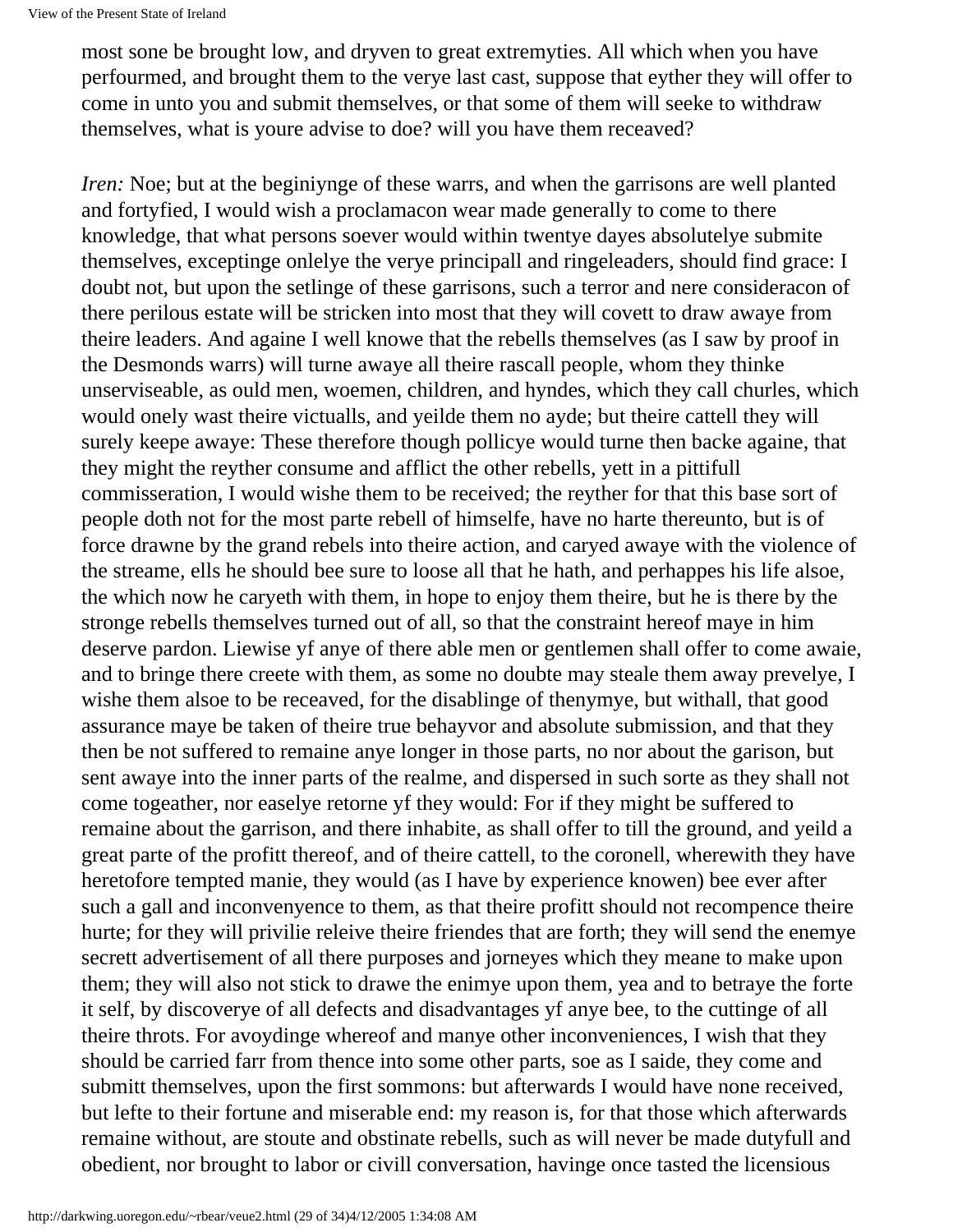life, and beinge acquainted with spoyle and outrages, will ever after be readye for the like occasions, soe as there is no hope of theire amendement of recoverye, and therefore nedefull to be cutt of.

*Eudox:* Surelye of such desperat persons, as will follow the course of theire owne follye, there is noe comparison to bee hadd, and for the others yee have purposed a mercifull meanes, much more then they have deserved: but what shall be the conclusion of this warr? for you have prefixed a shorte tyme of theire contenewance.

*Iren:* The end I assure mee will be verie shorte, and much soner then cann bee, in soe great trouble (as yt semeth) hoped for, although there should none of them fall by the sword, nor be slaine by the soldier, yett thus beinge keepte from manurance, and theire cattle from runinge abroade, by this hard restrainte, they would quicklye consume themselves, and devoure one an other. The proof whereof I saw sufficientlye ensampled in those late warrs in Mounster; for notwithstandinge that the same was a most ritch and plentyfull countrye, full of corne and cattell, that you would have thought they could have beene hable to stand longe, yett eare one yeare and a half they weare brought to such wretchednes, as that anye stonye herte would have rewed the same. Out of everye corner of the woode and glenns they came creepinge forth upon theire handes, for theire legges could not beare them; they looked Anatomies [of] death, they spake like ghostes, crying out of theire graves; they did eate of the carrions, happye wheare they could find them, yea, and one another soone after, in soe much as the verye carcasses they spared not to scrape out of theire graves; and if they found a plott of water-cresses or shamrockes, theyr they flocked as to a feast for the time, yett not able long to contynewe therewithall; that in a shorte space there were none almost left, and a most populous and plentyfull countrye suddenly lefte voyde of man or beast: yett sure in all that warr, there perished not manye by the sworde, but all by the extreamytie of famyne which they themselves hadd wrought.

*Eudox:* It is a wonder that you tell, and more to bee wondred how yt should soe shortly come to passe.

*Iren:* It is most true, and the reason alsoe very readye; for ye must conceive that the strength of all that nation is the Kearne, Gallowglasse, Stocagh, Horsman, and Horseboy, the which haveing ben never used to have any thinge of theire owne, and now livinge of others, make no sparre of anye thinge but havocke and confusion of all they meete with, whether yt bee theire frindes goods, or there foes. And if they happen to gett never soe greate spoyles at anye tyme, the same they spoyle and waste at a tryce, as naturallye delightinge in spoyle, though it doe themselves noe good. On thother side, whatsoever they leave unspent, the soldier, when hee cometh there, he havocketh and spoyleth likewise, soe that betweene them both nothinge is very shortlye lefte. And yett this is verye necessarye to be done, for the sonne finyshinge of the warr; and nott onely this in this wise, but also all those subjects which border upon those parts, are wyther to bee removed and drawne awaye, or likewise to bee spoyled, that the enymie may finde no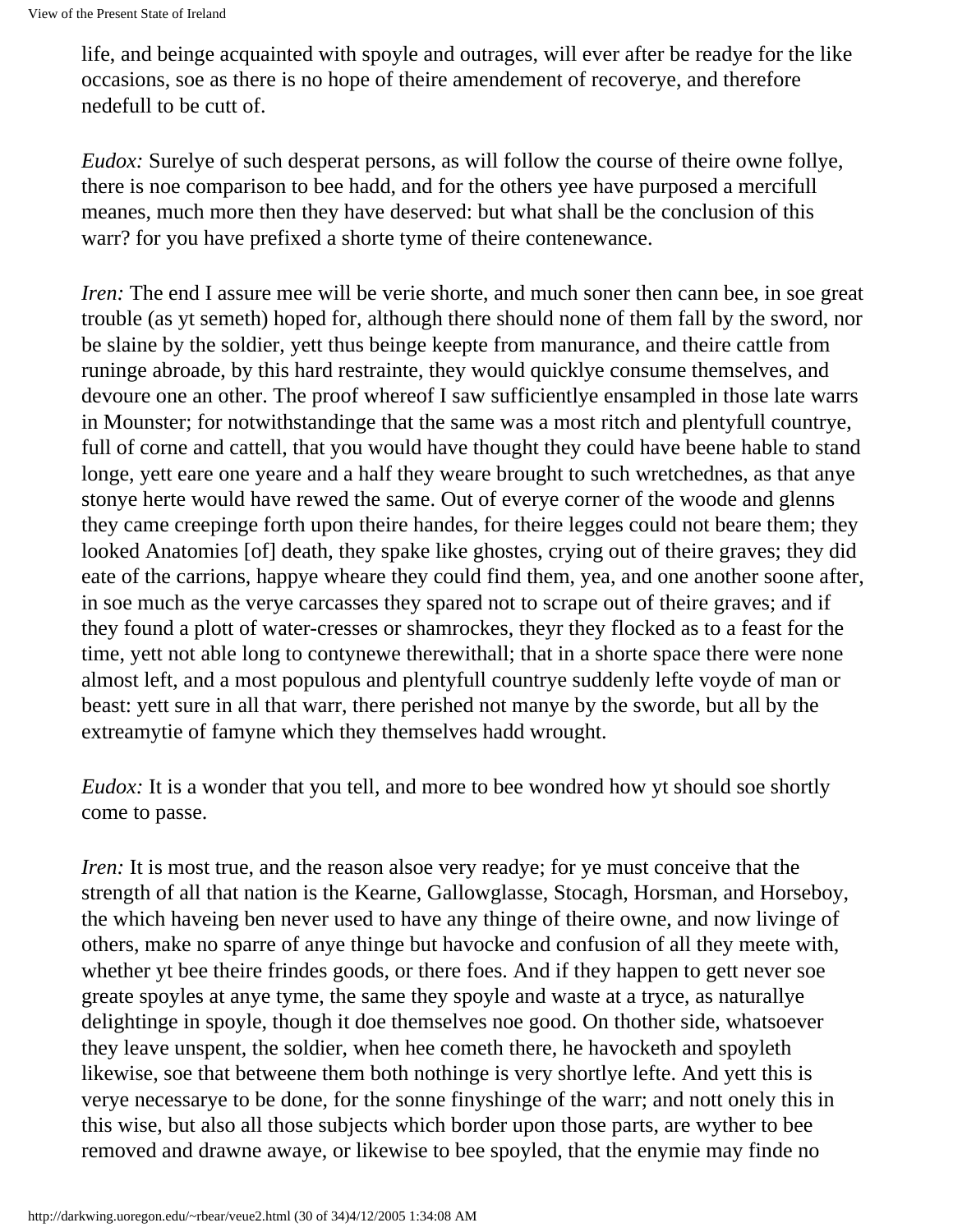succor therebye: for what the soldyer spares the rebell will surelye spoyle.

*Eudox:* I doe now well understand you. But now when all thinges are brought to this passe, and all filled with these ruefull spectackles of soe manye wretched carcases starvinge, goodly countryes wasted, soe huge a desolation and confusion, as even I that doe but heare yt from you, and doe picture it in my mynd, doe greatlye pittye and commiserate it, yf it shall happen, that the state of this miserie and lamentable image of thinges shall bee toulde, and felingelye presented to her sacred majestye, beinge by nature full of mercie and clemencye, who is most inclynable to such pittyfull complants, and will not indure to here such tragidyes made of her people and poore subjects as some about her maie insinuate; then shee perhapps, for very compassion of such calamityes, will not onely stopp the streame of such violence, and returne to her wonted myldnes, but also cone them litle thankes which have beene the aucthors and counsellers of such blodye plattformes. Soe I remember that in the late government of that good lord Graye, where after long travell and many perillous assaies, he hadd brought thinges almost to this passe that ye speake of, that yt was even made ready for reformation, and might have ben brought to what her majestye would, like complainte was made against him, that he was a bloodye man, and regarded not the life of her subjectes noe more then dogges, but hadd wasted and consumed all, soe as now shee had nothinge left; but to reigne in theire ashes: her Majesties eare was sonne lent thereunto, all suddenlye turned topsye turvie; the noble Lord eftsoones was blamed; the wretched people pittied; and newe counsells plotted, in which it was concluded that a generall pardon should be sent over to all that would accepte of yt: upon which all former purposes were blancked, the Governor at a baye, and not onely all that greate and longe charge which shee hadd before beene at, quite lost and cancelled, but alsoe all that hope of good which was even at the doore putt backe, and clean frustrate. All which whether yt be trew, or not, your selfe cann well tell.

*Iren:* Too trewe, Eudox., the more the pittye, for I may not forgett soe memorable a thinge: neyther cann I be ignorante of that perillous devise, and of the whole meanes by which it was compassed, and verye cunninglye contrived, by soweinge first dyssension betweene him and an other noble personage, wherein they both at length found how notablie they had beene abused, and how therebye, under hand, this universal alteracon of thinges was brought aboute, but then to late to staie the same; for in the meane tyme all that was formerly done with longe labour and great toyle, was (as you saye) in a moment undone, and that good Lord blotted with the name of a bloody man, whom, who that well knewe, knewe to be most gentle, affable, lovinge and temperate; but that the necessitie of that present state of thinges enforced him to that violence, and almost changed his verrye naturall dispostion. But otherwise he was so farre from delighting in blodd, that oftentymes he suffred not just vengeance to fall where it was deserved: and even some of those which were afterwardes his accusers, had tasted to much of his mercye, and were from the gallowes brought to be his accusers. But his course indeede was this, that he spared not the heades and principalls of any mischevous practize or rebellion, but shewed sharpe judgement on them, cheifly for an example sake, that all the meaner sort, which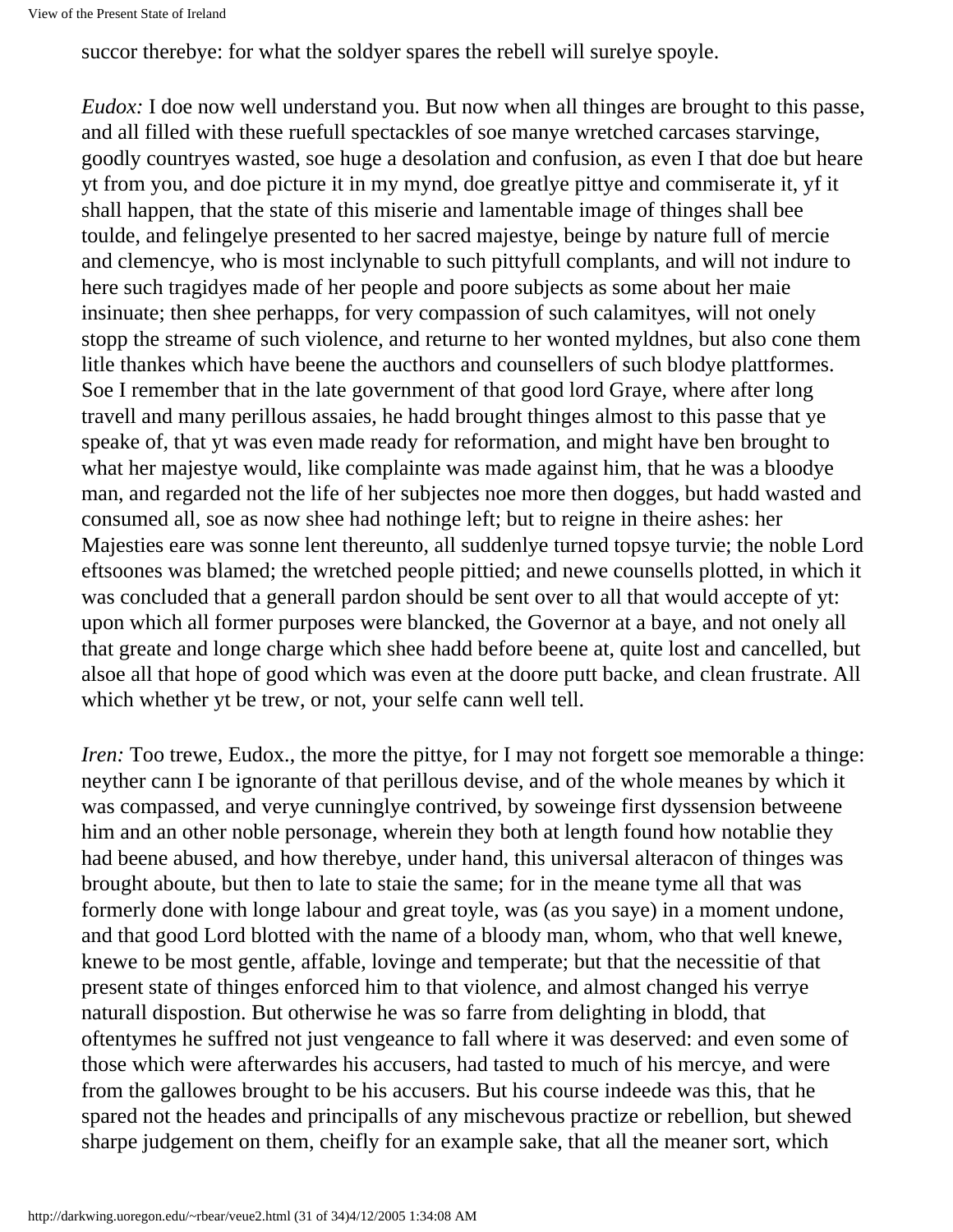also were then generally infected with that evill, might by terror thereof be reclaymed, and saved, yf it were [possible]. For in the last conspiracy of some of the English Pale, thinke you not that there were many more guyltie then [they] that felt the punishment? or was there any almost clere from the same? yet he towched onely a fewe of speciall note; and in the triall of them also even to prevent the blame of crueltie and parciall proceadinge as seekinge their blood, which he, in his great wisedome (as it seemeth) did fore-see would be objected against him; he, for avoydinge thereof, did use a singular discretion and regarde. For the Jury that went upon their triall, he made to be chosen out of their neerest kinnesmen, and their Judges he made of some their owne fathers, of others their uncles and dearest freindes, who when they coulde not but justly condemne them, yet uttered their judgment in aboundance of teares, and yett even herein he was accompted bloody and cruell.

*Eudox:* Indeede so have I heard it often so spoken, but I perceyve (as I alwaies verely thought) that it was most unjustly; for hee was alwaies knowne to be a most just, sincere, godly, and right noble man, far from suche stearnenesse, far from suche unrighteousnes. But in that sharpe execucon of the Spaniards at the forte of Seuawick, I heard it specially noted, and, if it were trewe as some reported, surely it was a great towche to him in honor, for some say that he promised them life; others that at the least he did put them in hope thereof.

*Iren:* Both the one and the other is most untrue; for this I can assure you, my self beinge as neare them as any, that hee was so farre from promisinge or putting [them] in hope, that when first their Secretary, called, as I remember Segnor Jeffrey, an Italian [being] sent to treate with the Lord Deputie for grace, was flatly refused; and afterwardes their Coronell, named Don Sebastian, came forth to intreate that they might part with their armes like souldiers, at least with their lyves, accordinge to the custome of warre and lawe of Nations, it was strongly denyed him, and tolde him by the Lord Deputie him selfe, that they coulde not iustly pleade either customme of warr, of lawe of Nations, for that they were not any lawfull enemyes; and if they were, willed them to shewe by what commission they came thither into another Prices domynions to warre, whether from the Pope or the Kinge of Spayne, or any other. Then when they saide they had not, but were onely adventurers that came to seeke fortune abroade, and serve in warrs amongst the Irishe, who desired to entertayne them, it was then tolde them, that the Irishe them selves, as the Earle and John of Desmonde with the rest, were no lawfull enemyes, but Rebells and traytors; and therefore they that came to succor them no better than rogues and runnagates, specially comminge with no licence, nor commission from their owne Kinge: so as it shoulde be dishonorable for him in the name of his Queene to condicon or make any tearmes with suche rascalls, but left them to their choyce, to yiedle and submitt themselves, or no. Wherupon the said Coronell did absolutely yeild him selfe and the fort, with all therein, and craved onely mercy, which it being thought good not to shew them, both for daiunger of themselves yf, being saved, they should afterwardes joyne with the Irishe, and also for terror of the Irish, who were muche imboldned by those forreyne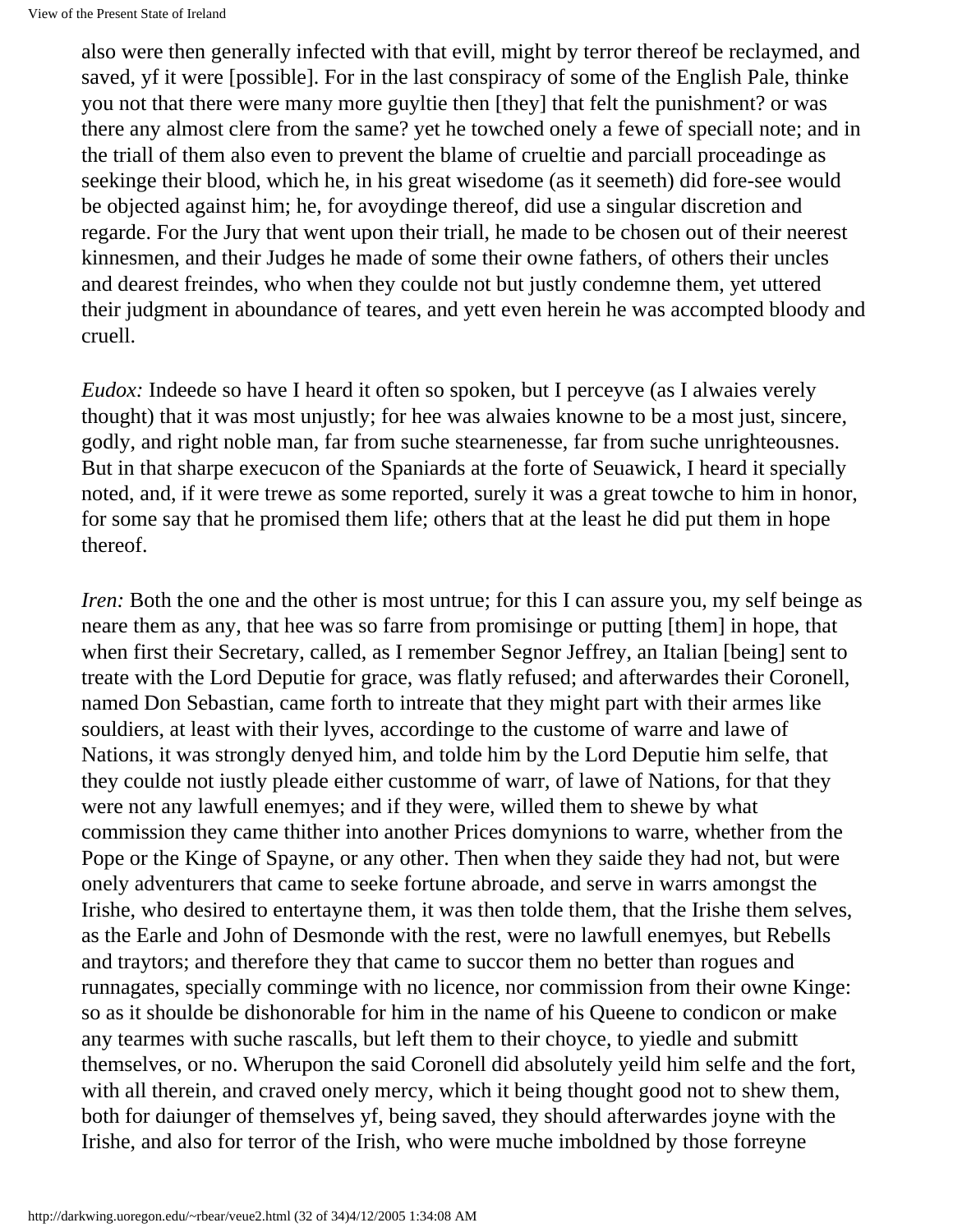succours, and also put in hope of more ere longe; there was no other way but to make that short ende of them which was made. Therefore most untruly and maliciously doe theis evill tongues backbite and sclaunder the sacred ashes of that most just and honorable personage, whose leaste vertue, of many most exceleent which abounded in his heroicke spirit, they were never able to aspire unto.

*Eudox:* Truly, Iren: I am right glad to be thus satisfied by you in that I have often heard questioned, and yet was never hable, to choke the mouthe of suche detractors with the certayne knowledge of their sclanderous untruthes: neither is the knowledge thereof impertinent to that which we formerly had in hand, I meane to the through prosecutinge of that sharpe course which yee have sett downe for the bringing under of those rebells of Ulster and Connaght, and preparinge a waye for their perpetuall reformacon, least happely, by any suche synister sugestions of creweltie and to muche bloodshed, all the plott might be overthrowne, and all the cost and labour therein imployed be utterly lost and cast away.

*Iren:* Yee say most true; for after that lordes callinge away from thence, the two lorde Justices contynued but a while: of which the one was of mynde, as it seemed, to have contynued in the footinge of his predecessor, but that he was curbed and restrayned. But the other was more myldely disposed, as was meete for his profession, and willinge to have all the woundes of that commonwealth healed and recured, but not with the heed as they shoulde bee. After, when [he] was gone Sir John Parrott, succeedinge, as it were, into another mans harvest, founde an open way to what course he list, the which he bent not to that poynt which the former governors intended, but rather quite contrary, as it were in scorne of the former, and in a vayne vaunt of his owne councells, with that which he was to willfully carried; for he did treade downe and disgrace all the Englishe, and sett up and countenance the Irishe all that he coulde, whether thinkinge thereby to make them more tractable and buxome to the goverment, wherein he thought muche amysse, or prively plotting some other purposes of his owne, as it partly afterwardes appeared. But surely his manner of goverement coulde not be sounde nor holsome for that Realme, beinge so contrary to the former. For it was even as two phesitions shoulde take one sick bodie in hande at two sundry tymes; of which the former woulde minister all thinges meete to purge and keepe under the bodie, the other to pamper and strengthen it sodaynely agayne, whereof what is to be looked for but a most daungerous relapse? That which we now see through his Rule, and the next after him, happened thereunto, beinge noe more daungerously sick then ever before. Therefore by all meanes it must be foreseene and assured, that after once entring into this course of reformacon, there bee afterwardes no remorse or drawinge back for the sight of any suche ruefull obiect as must therupon followe, nor for compassion of their calamities, seeinge that by no other meanes it is possible to recure them, and that theis are not of will, but of verie urgent necessitie.

## [Continue on to Part Three.](#page-75-0)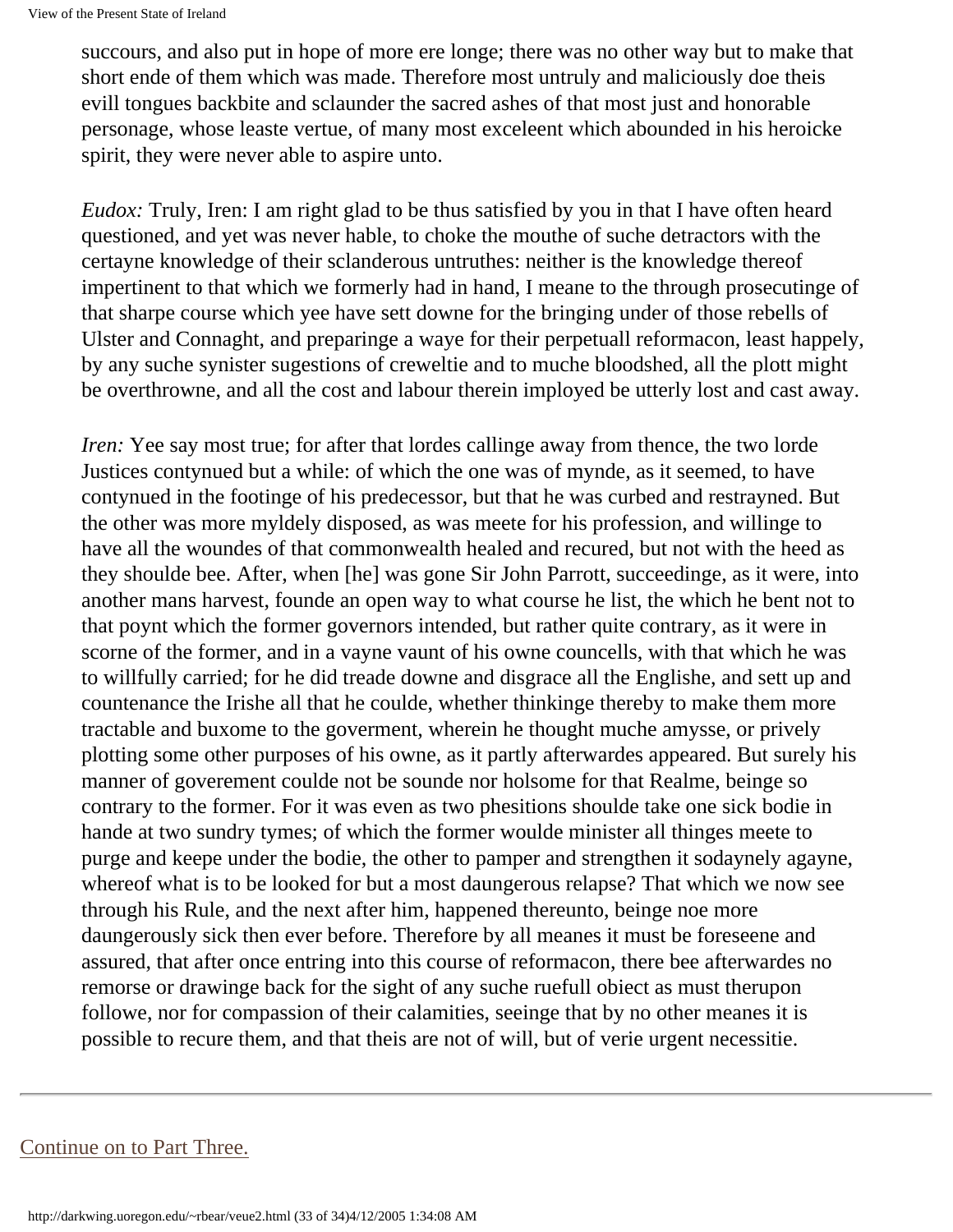View of the Present State of Ireland

[Return to Part One.](#page-0-0)

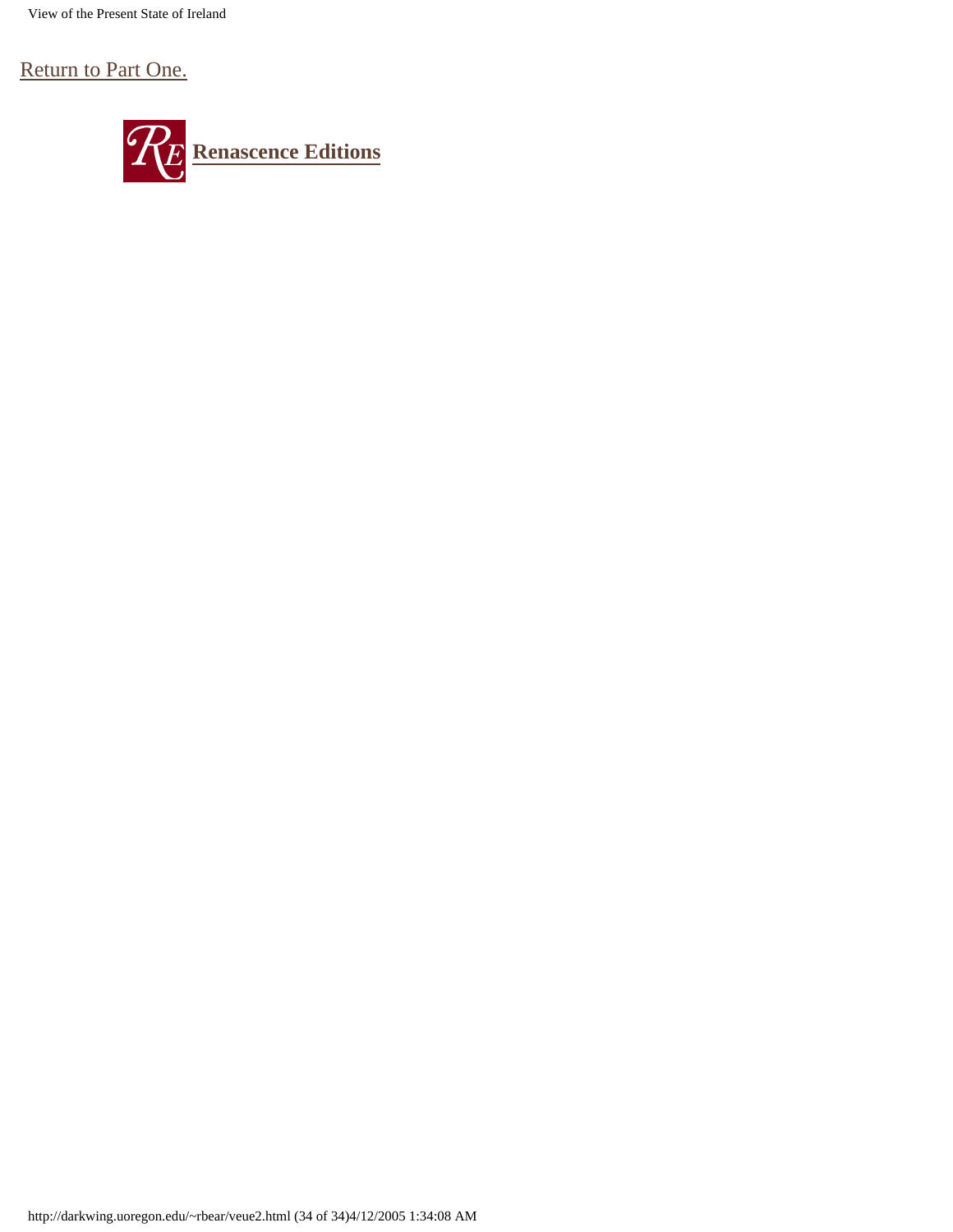## <span id="page-75-0"></span>**A View of the Present State of Ireland, Part Three**

## **Edmund Spenser**

Note on the [Renascence Editions](http://darkwing.uoregon.edu/~rbear/ren.htm) text:

This html etext of *A Veue of the present state of Ireland* [1596] was prepared from the text found in Grosart [1894] and checked with Renwick's edition of the Rawlinson MS [Scholartis, 1934] by R.S. Bear at the [University of Oregon.](http://www.uoregon.edu/) This edition is copyright © The University of Oregon, January, 1997. It is made available for nonprofit uses only.

*Eudox:* Thus farre then you have now proceeded to plant your garrisons, and to direct their services; of the which nevertheles I must needes conceive that there cannott be any certayne direction sett downe, so that they must followe the occasions which shalbe [daylie] offred, and diligently awayted. But, by your leave Iren., notwithstandinge all this your carefull fore-sight and provision, me thinkes I see an evill lurk unspied, that may chaunce to hazard all the hope of this great service, if it be not verie well looked unto; and that is, the corruption of their captaynes: for though they be placed never so carefully, and their companyes filled never so sufficiently, yet may they (if they list) discarde when they please, and sende away suche as will willingly be ridd of that daungerous and harde service; the which well I wott, is their comon custome to doe, when they are laide in garrison, for then they may better hide their defaultes, then when they are in campe, where they are contynually eyed and noted of all men. Besides, when their pay commeth, they will (as they use) detayne the greatest porcons thereof at their pleasure, by an hundred shiftes that neede not here be named, thorough which they oftentymes deceyve the souldior, abuse the Queene, and greatly hinder the service. So that lett the Queene pay never so fully, the muster-master view them never so diligently, lett the deputie or generall looke never so exactly, yet they can cozen them all. Therefore meseemes it were good, yf at least it be possible, to make some provision for this inconvenience.

*Iren:* It will surely be very harde; but the cheifest helpe for prevencon hereof must be the care of the coronell that hath the goverment of all his garison, to have an eye to their alteracon, to knowe the nomber and names of the sick souldiors, and the slayne, to marke and observe their rankes in their dayly risinge forthe to service, by which he cannot easely bee abused, so that he him self be a man of speciall assuraunce and integritie. And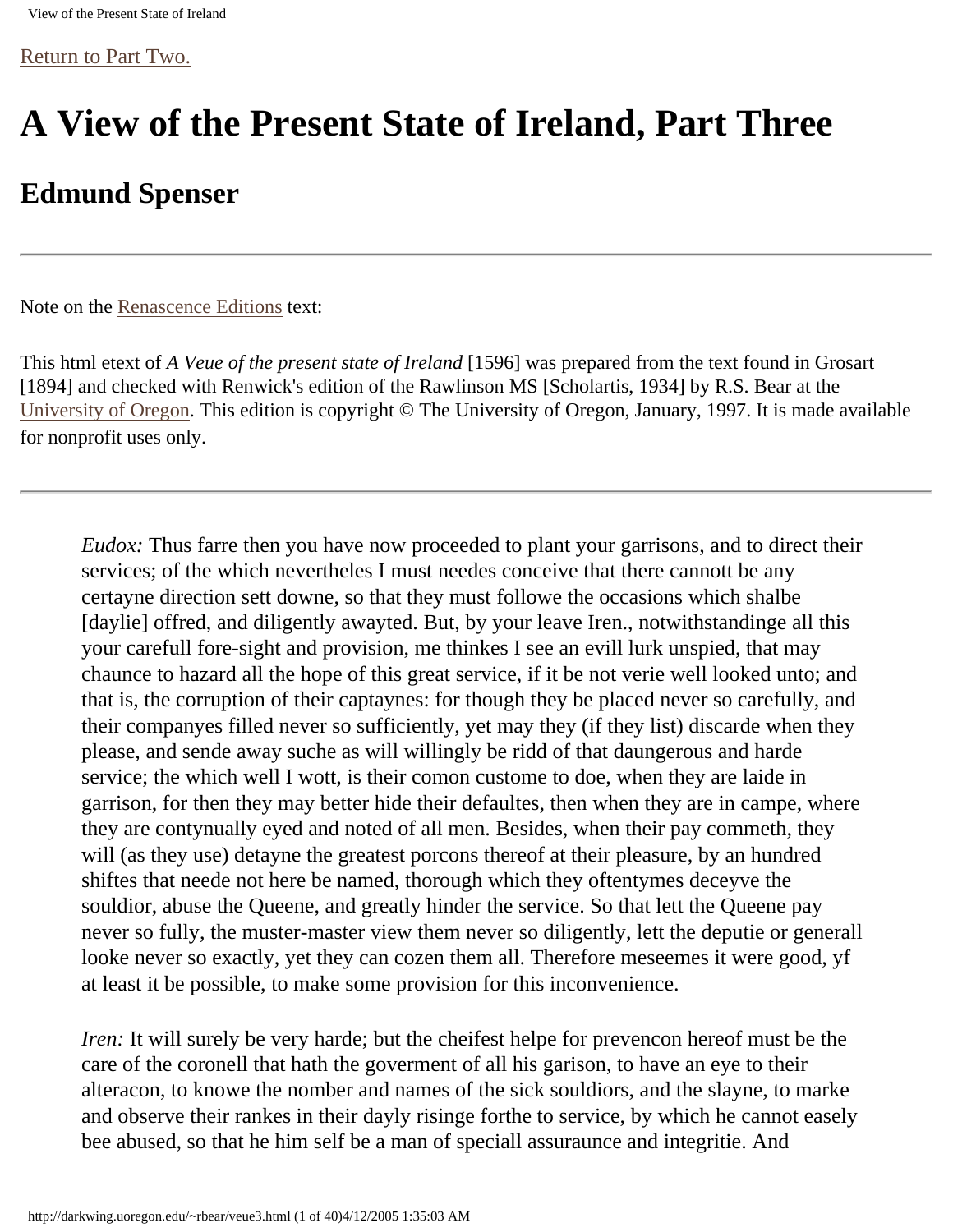therefore good regarde is to be had in the chosinge and appoynting of them. Besides, I would not by any meanes that the captaynes should have the payeinge of their souldiors, but that there shoulde a paymaster be appoynted, of speciall trust, which should pay every man accordinge to his captaynes tickett, and the accompt of the clarke of his bande: for by this meanes the captayne will never seeke to falsify his alteracons, nor to dyminishe his companyes, nor to deceyve his souldiors, when nothinge thereof shalbe for his gayne. This is the manner of the Spanyardes captaynes, who never hath to meddle with his souldiors pay, and indeede scorneth the name as base, to be counted his souldiors pugadore; whereas the contrary amongest us hath brought thinges to so bad a passe, that there is no captayne, but thinkes his band very sufficient, yf he can muster iiixx [three score], and sticks not to say openly, that he is unworthie to have a captayneship, that cannot make it ccccli by the yere, the which they right well verifie by the proofe.

*Eudox:* Truly I thinke this is a verie good meane to avoide that inconvenience of captaynes abusions. But what say you of the coronell? what authoritie thinke you meete to be gyven him? whether will you allow him to protect, to saufe conduct, [and] to have marshall lawe as they are accustomed?

*Iren:* Yea verely, but all theis to be lymited with verie straight instructions. As thus for protections, that hee shall have authority after the first proclamation, for the space of twentie dayes, to protect all that shall come unto them, and then to sende us to the Lord Deputie, with their sauf conduct or passe, to be at his disposicon; but so as none of them turne back agayne, beinge once comen, but be presently sent away out of the countrie, unto the next shereff, and so conveyed in sauftie. And likewise for marshall lawes, that to the souldior it be not extended, but by triall formerly made of his cryme, by a Jury of his fellowe souldiors as it ought to be, and not rashly, at the will or displeasure of the coronell, as I have sometyme seene to lightly. And as for other of the rebells that shall light into their handes, that they be well aware of what condicon they be, and what holding they have. For, in the last generall warres there, I knewe many good freeholders executed by marshall lawe, whose land was thereby saved to their heires, which should otherwise have escheated to her Majestie. In all which, the greate discretion and uprightnes of the cornell him self is to be the chiefest stay bothe of all theis doubtes, and for many other difficulties that may in the service happen.

*Eudox:* Your causion is verie good; but now towchinge the arche-Rebell him self, I meane the Earle of Tyrone, if he, in al the tyme of theis warrs, should offer to come in and submytt him self to her Majestie, woulde you not have him recyved, gyvinge good hostages, and sufficient assurance of him self?

*Iren:* No, marry; for there is no doubt, but he will offer to come in, as he hath done dyvers tymes alreadie, but it is without any intent of true submission, as the effect hath well showed; neither indeede can he now, if he woulde, come in at all, nor gyve that assurance of him self that shoulde be meete, for being, as he is, very subtill headed, seinge him self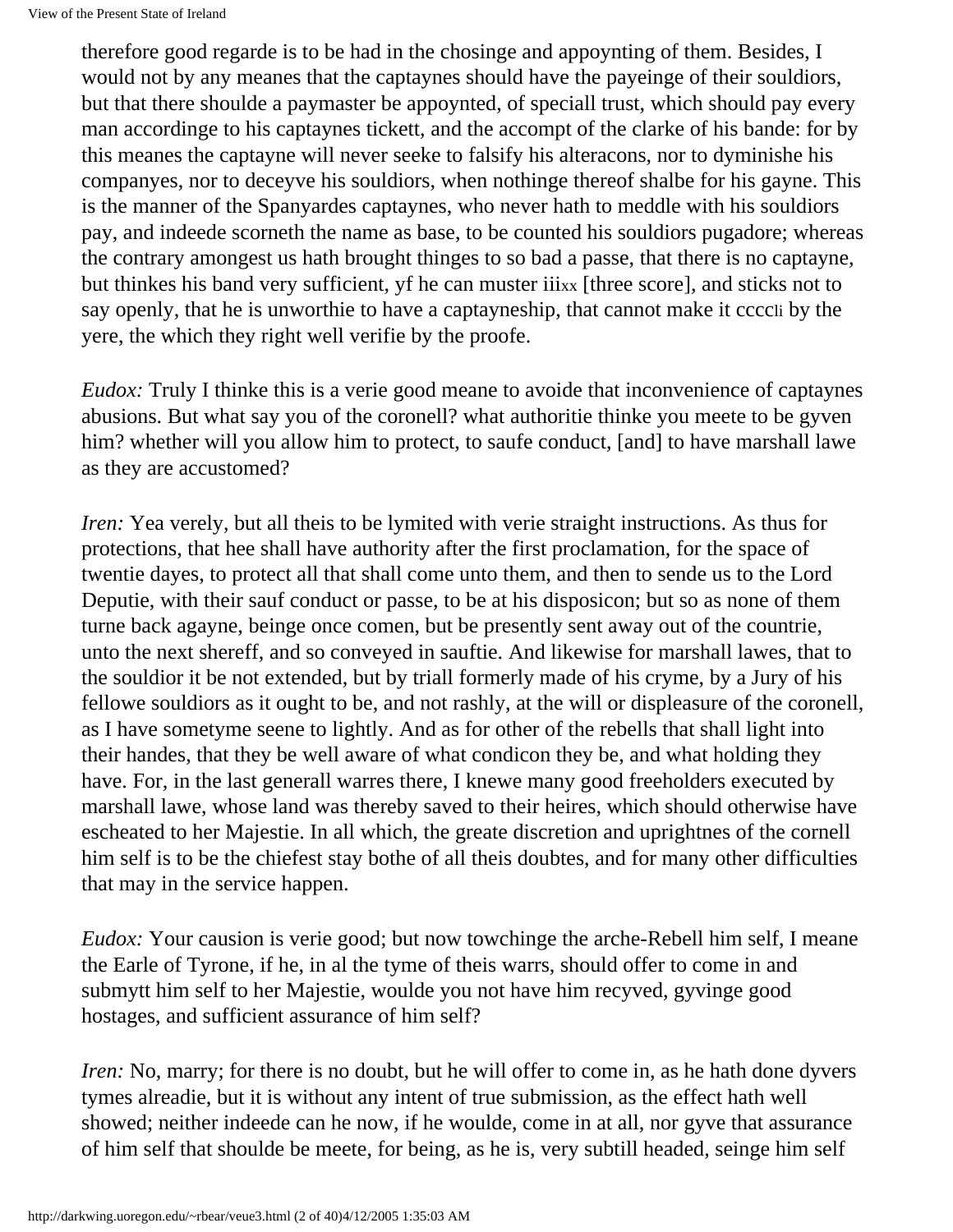now so farr engaged in this bad action, can you thinke that by his submission he can purchase to him self any sauftie, but that hereafter, when thinges shalbe quieted, theis his villanyes wilbe ever remembered? and whensoever he shall treade awry (as needes the most righteous must some tymes) advantage wilbe taken thereof, as a breache of his pardon, and he brought to a reconinge for all former matters: besides, how harde it is for him now to frame him selfe to subjection, that havinge once sett before his eyes the hope of a kingdome, hath therunto founde not onely encoragement from the greatest Kinge of Christendome, but also founde great fayntnes in her Majesties withstandinge [him], whereby he is animated to thinke that his power is to defende him, and offende further then he had done, when so ever he please, lett every reasonable man judge. But yf he him selfe should come in, and leave all other his accomplices without, as Adonel, Macmahon, Mackuyre, and the rest, he must needes thinke that then, even they will eare longe cut his throate, which having drawen them all into this occasion, now in the mydest of their trouble gyveth them the slipp; wherby he must needes perceyve how impossible it is for him to submytt himselfe. But yet if he woulde so doe, can he gyve any assurance of his good obedience? For how weake holde there is by hostages, hath to often been proved, and that which is spoken of takinge Shan Oneales sonnes from him, and setting them up against him, is a very perilous councell, and not by any meanes to be put in proof; for were they lett forth and coulde overthrowe them, or what assurance can be had of them? It wilbe like the tale in Æsope of the wild horse, who, havinge enmytie against the Stagg, came to a man to desire his aide against his enemye, who yeilding therunto mounted upon his back, and so following the Stagg ere long slew him, but then when the horse woulde have him alight, he refused, but kept him ever after in his service and subjection. Suche, I doubt woulde be the prose of Shane Oneales sonnes. Therefore it is most daungerous to attempt any suche plott, for even that very manner of plott, was the meanes by which this traytorous Earle is now made great: for when as the last Oneale, called Turlagh Lenagh, began to stand upon some ticle termes, this fellow, then called Baron of Dungannon, was sett up (as it were) to beard him, and countenaunced and strenghened by the Queene so farr, as that he is now hable to kepe her self play: muche like unto a gamester which havinge lost all, borroweth of his next fellowe gamester that is the most wynner, somewhat to maynetayne play, which he, fetting unto him agayne, shortly therby wynneth all from the wynner.

*Eudox:* Was this rebell then sett up at first by the Quene (as you saie), and now become so unduetifull?

*Iren:* He was I assure you the [most] outcast of all the Oneales then, and lifted up by her Majestie out of the dust, to that he hath now wrought him selfe unto; and now he playeth like the frozen snake, who beinge for compassion relieved by the husbandman, soone after he was warme began to hisse, and threaten danger even to him and his.

*Eudox:* He surely then deserveth the ponishment of the snake, and shoulde worthely be hewed to peeces. But yf you like not the setting Shane Oneales sonnes against him, what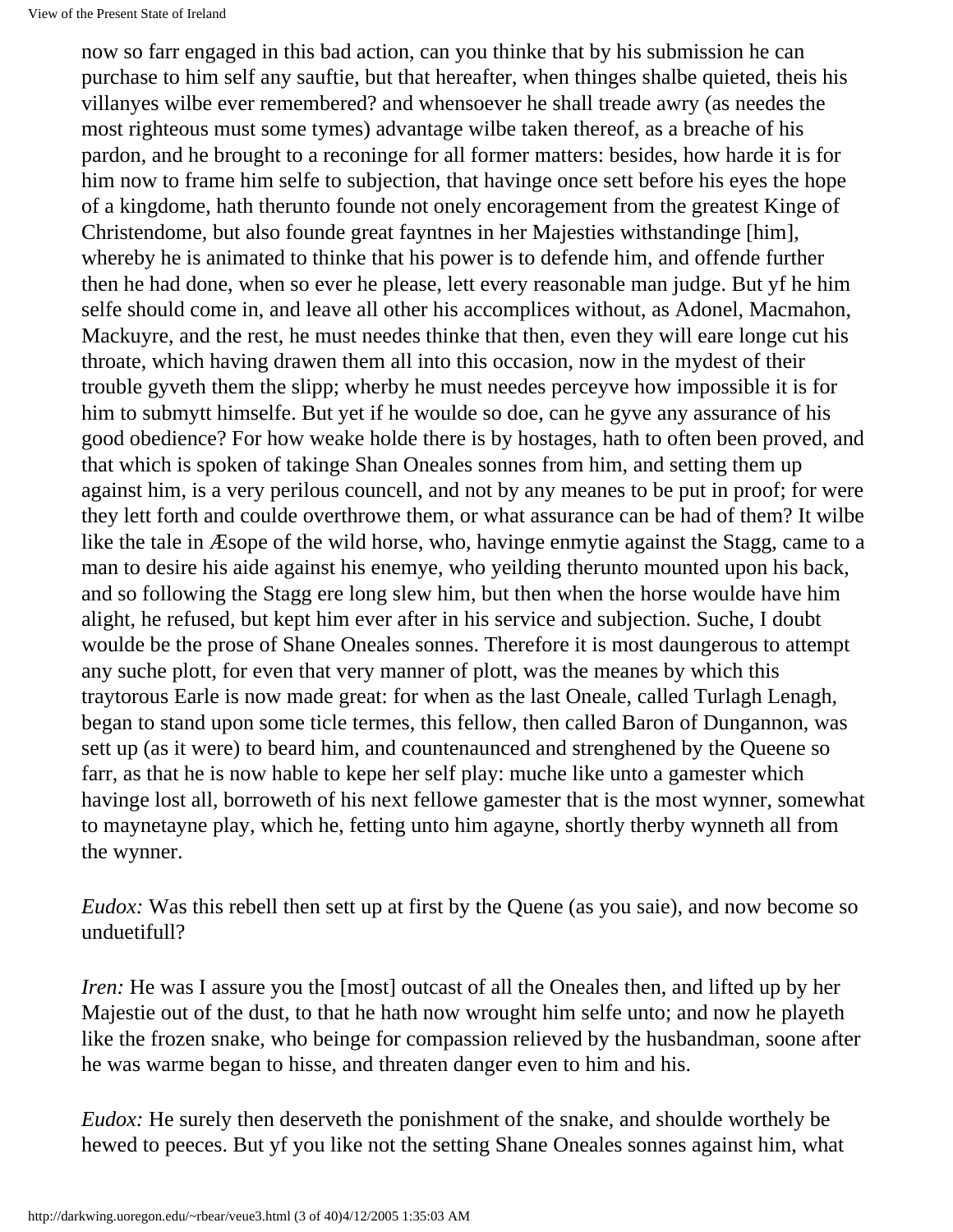say you then to that advise which I hearde was gyven by some, to drawe in the Scotts, to serve against him? how like you that advise?

*Iren:* Much worse then the former; for who that is experienced in those partes and knoweth not that the Oneales are neerely alied unto the Mac Oneales of Scotland, and to the Earle of Argill, from whom they use to have all ther succors of those Scottes and Redshanks? Besides, all these Scottes are, through long continuance, intermingled and alied to all the inhabitants of the North; so as ther is no hope they will ever be wrought to serve faithfully against ther ould frends and kinsmen; And if they would, how when the warrs are finished and they have over throwen him, shall they themselves be put out? Do not all know, that the Scotts were the first inhabitants of all the North, and that those which are now called North Irish were indede very Scotts, which challing the ancient inheritance and dominion of that country to be their owne anciently. This were then but to leape out of the pan into the fier; for the chiefest caveat and provision in the reformacon of the North must be to keepe out the Scotts.

*Eudox:* Indede, I remember that in your discours of the first peopling of Ireland, you shewed that the Scithian or Scotts were the first that sat downe in the North, wherby it semes they may challeng some right therin. How comes it then that Oneale claimes the dominion therof, and this Earle of Tirone saith the right is in him? I pray you resolve me herin; for it is very needefull to be knowne, and maketh most unto the right of the war against him, whos successe useth commonly to be according to the justnes of the caus, for which it is made: for if Tiron have any right in that Seignory me seemes it should be wrong to thrust him out: or if (as I remember you sayd in the beginning) that Oneale, when he acknowleged the King of England for his liege Lord and Soveraigne did, as he allegeth, reserve in the same commission all his seigniories and rights unto him self, it should be accoumpted unjust to thrust him out of the same?

*Iren:* For the right of Onele in the Seigniory of the North, it is surely none at all: for besides that the Kings of England conquered all the realme, and therby invested all the right of that land to themselves and ther heires and successours for ever, so as nothing was left in Onele but what he received back from them, Onele himself never had any auncient Seigniory in that country, but what by usurpation and incrochment, after the death of the Duke of Clarence, he got upon the English, whos lands and possessions being formerly wasted by the Scotts, under the leading of Edward le Bruce, as I formerly declared unto you, he eftesones entred into, and sithence hath wrongfully detayned, through the others occupations and greate affaires which the Kings of England sone after fell into here at home, so as they could not intend to the recovery of that country of the North, nor restrayning the insolency of Oneale; who, finding none now to withstand him in that desolation, made himself Lord of thos few poeple that remained there, upon whom ever sithence he hath contenewed the first usurped power, and nowe exacteth and extorteth upon all men what he list: soe that nowe to subdue or expell an usurper, should be no unjust enterprize nor wrongfull war, but a restitution of an auncient right unto the croune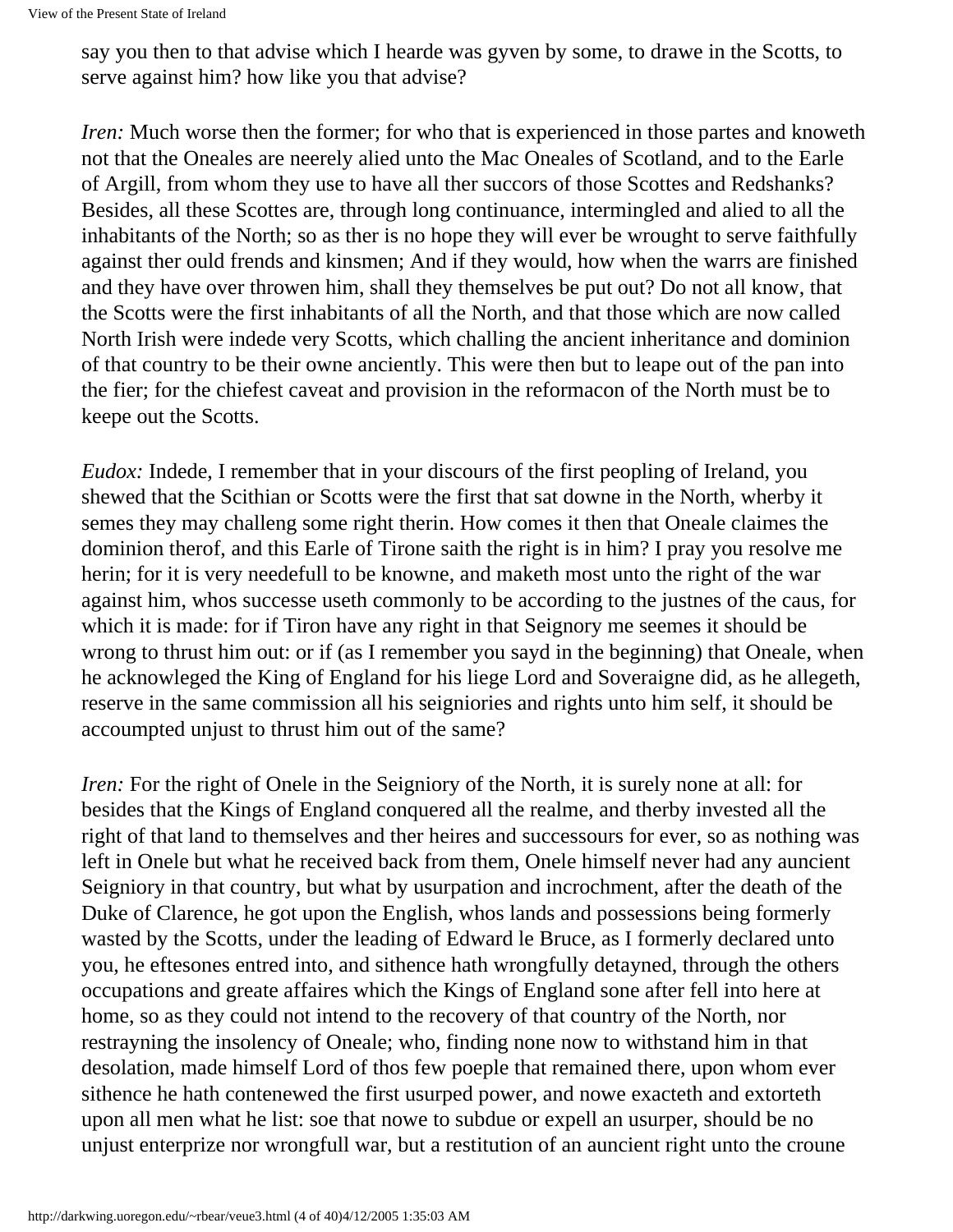of England, from whence they were most unjustly expelled and long kept out.

*Eudox:* I am very glad herein to be thus satisfyed by you, that I may the better satisfy them whom I have often heard to obiect these doubts, and slaunderously to barck at the courses that are held against that traiterous Earle and his adherence. But now that you [have] thus settled your service for Ulster and Connaught, I would be glad to heare your opinion for the prosecuting of Feagh McHugh, who being but a base villaine, and of himself of no power, yet so continually troubleth that state, notwithstanding that he lyeth under ther nose, that I disdaine his bould arrogancy, and thinck it to be the greatest indignity to the Quene that may be, to suffer such a caytiffe play such reakes, and by his ensample not onely to give hart and incoragement to all such bold rebells, but also to yeild the succor and refuge against her Majestie, whensoever they fly into his Comerick: wherfore I would first wish, befoore you enter into your plot of service against him, that you should lay open by what means he, being so base, first lifted him self up to this dangerous greatnesse and how he mayteyneth his part against the Quene and her power, notwithstanding all that hath bin don and attempted ageinst him. And whether also hee have any pretence of right in the lands he houldeth, or in the warrs that he maketh for the same?

*Iren:* I will so, at your pleasure, and since you desire to know his beginning, I will not only discover the beginning of his private house, but also the originall of all his Sept of the Birnes and Tooles, so far as I have learned the same from some of them selves, and gathered the rest by reading: This poeple of the Birnes and Tooles (as before I shewed you my conjecture) discended from the auncient Britons, which first inhabited all those eastern parts of Ireland, as ther names do betoken; for Brin in the Britons language signifieth wooddy, and Toll hilly, which names, it semeth, they tooke of the country which they inhabited, which is all very mountaine and wooddy. In the which it semeth that ever sithence the comming in of the English with Dermonigile, they have continewed: Whether that ther country being so rude and mountaynous was of them despised, and thought [un] woorthy the inhabiting, or that they were receaved to grace by them, and suffred to injoy ther lands as unfit for any other, yet it semeth that in some places of the same, they did put foote, and fortifyed with sundry castles, of which the ruins there do only now remayne, since which time they are growne to that strength, that they are able to lift up hand against all the estate; and now lately, through the boldnesse and late good successe of this Feagh Mc Hugh, they are so far imboldned, that they threaten perill even to Dublin, over whos neck they continewally hang. But touching your demand of these Feaghs right unto that countrey, or the seignory which he claimes therin, it is most vaine and arrogant. For this you cannot be ignorant of, that it was part of that which was given in inheritance by Dermot McMurrogh, Kinge of Leinster, to Strangbow with his daughter, and which Strangbow gave over to the King and his heires, so as the right is absolutely now in her Majestie; and if it were not, yet could it not be in this Feagh, but in Obrin, which is the auncient Lord of all that countrey; for he and his auncestours were but followers unto O Brin, and his grandfather, Shane Mac Turlogh, was a man of meanest regard among them, neither having wealth nor power. But his sonn Hugh Mac Shane, the father of this Feagh,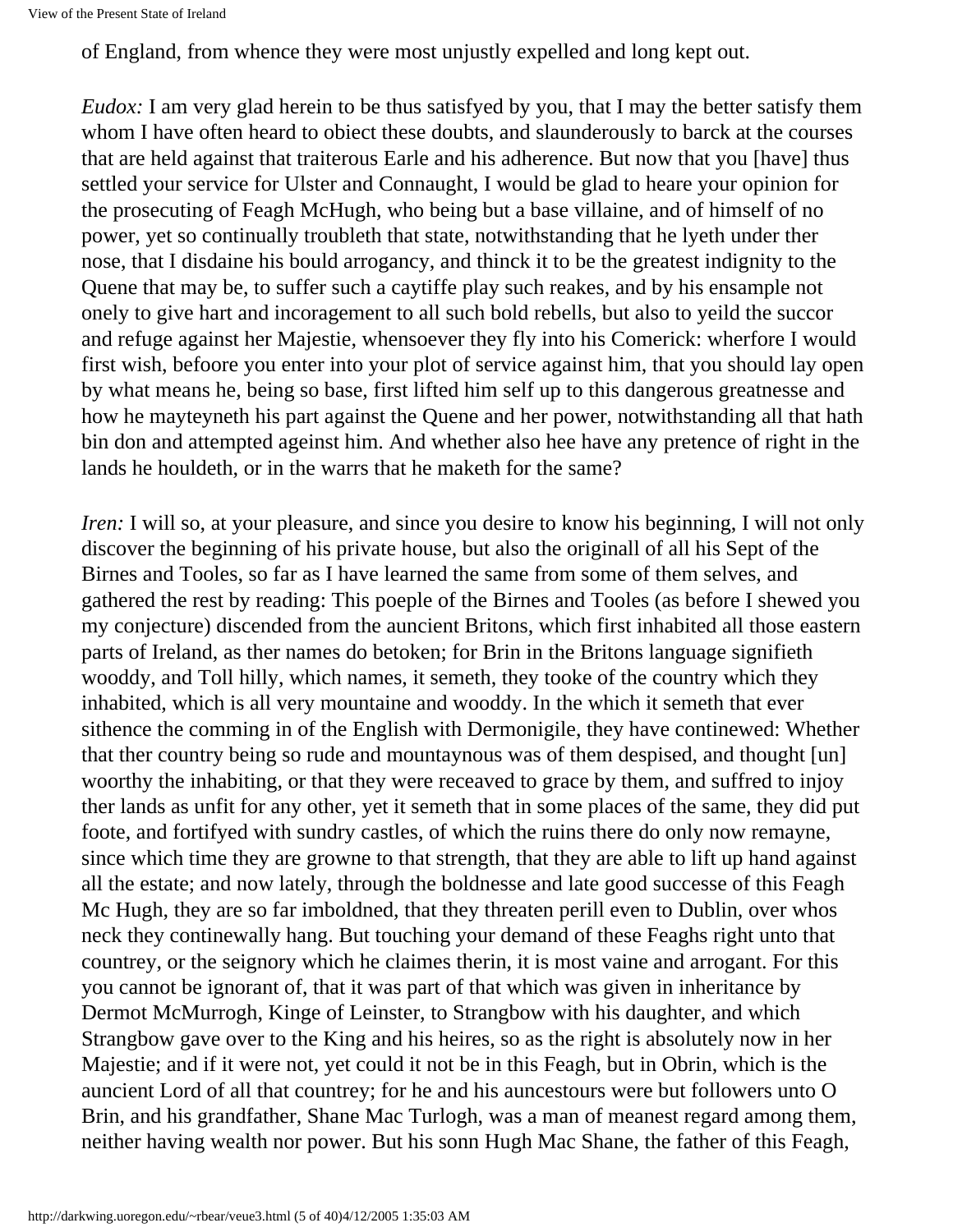first began to lift up his head, and through the strength and great fatnesse of Glan-Malor, which adioyneth unto his house of Ballenecan, drew unto him many theeves and outlawes, which fled unto the succor of the glenn, as to a Sanctuary, and brought unto him part of the spoyle of all the country, through which he grew strong, and in short space getting to him self a great name therby amongest the Irish, in whos footing this his sonn continewing hath, through many unhappy occasions, increased his name, and the opinion of his greatnesse, so that now he is become a dangerous enemy to deale withall.

*Eudox:* Sure, I commend him, that being of him self of so bace as condicon, hath through his owne hardenesse lifted himself to the height that he now dare front princes, and make tearmes with great potentates; the which as it is honorable to him, so it is to them most dsgracefull, to be bearded of such a base varlet, that being of late growne out of the dunghill beginneth now to overcrow so high mountaines, and make him self great protector of all outlawes and rebells that will repayre unto him. But do you thincke that he is now so dangerous an enemy as he is counted, or that it is so hard to take him doune as some suppose?

*Iren:* No verelye, there is no great reckoninge to bee made of him; for hadd he ever beene taken in hand, when the rest of the Realme, or at least the parts adjoyninge, hadd beene quiet, as the honorable gentleman that nowe governeth there, I meane Sir Willyam Russell, gave a notable attempte thereunto, and hadd worthylie performed yt, yf his course hadd not bene crossed unhappelye, he could not have stood thre moneths, nor ever have looked up against a very meane power: but now all the parts about him being up in a madding moode, as the Mores in Lease, the Cavanaghes in the county of Wexford, and some of the Butlers in the county of Kilkenny, they all flock unto him, and draw unto his country, as to a strong hould where they thinck to be safe from all that prosecute them: And from thence they do at ther pleasures breake out into all the borders adjoyning, which are well poepled countries, as the countys of Dublin, of Kildare, of Carlough, of Kilkenny, of Wexford, with the spoyles whereof they victell and strengthen them selves, which should in short time be starved, and sore pined; so that what he is of him self you may hereby perceive.

*Eudox:* Then, by so much as I gather out of your speach, the next way to end the warrs with him, and to roote him quite out, should be to keepe him from invading of thos countries adjoyning, which as I suppose, is to be donn, by drawing all the inhabitants of thos next borders away, and leaving them utterly wast, or by planting garisons upon all thos frontieres about him, that, when he shall breake forth, may set upon him and shorten his retourn.

*Iren:* You conceive very rightly, Eudox., but for the dispoepling and driving away all the inhabitants from the countries about him, which ye speake of, should be great confusion and trouble, aswell for the unwillingnesse of them to leave ther possessopns, as also for placing and providing for them in other countries, me seemes, the better course should be by planting of garrisons about him, the which, when soever he shall looke forth, or be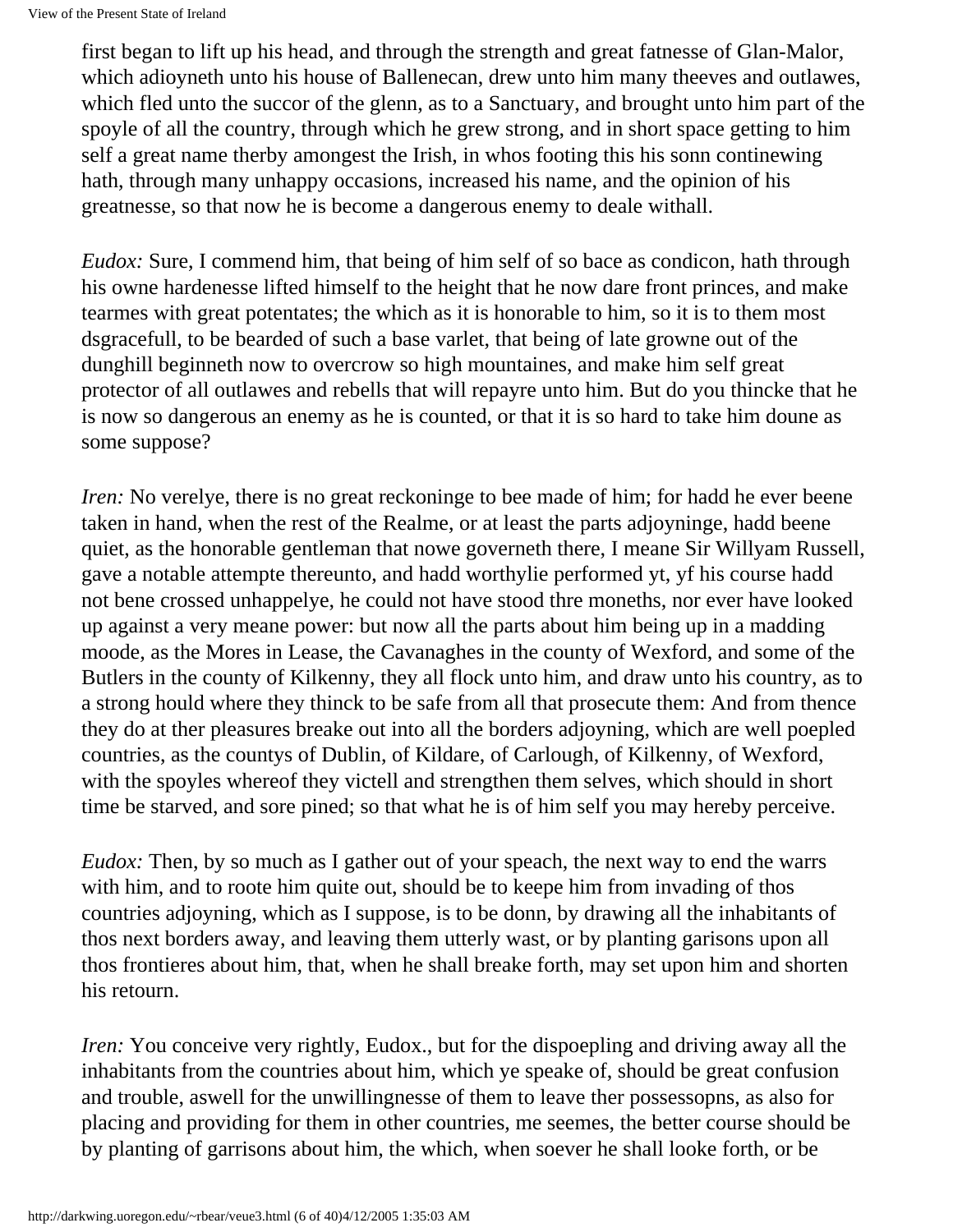drawne out with desire of the spoyle of thos borders, or for necessity of victuall, shall be alwayes ready to intercept his going or comming.

*Eudox:* Where then do you wish these garrisons to be planted, that they may serve best against him; and how many in every garison?

*Iren:* I my self, by reason that, as I told you, I am no marsiall man, I will not take upon me to direct so dangerous affaires, but only as I understand by the purposes and plotts, which the Lord Grey who was well experienced in that service, against him did lay doune: to the performance whereof he only required a 1000. men to be layd in 4. garrisons: that is, at Ballincore, 200 footemen and 50. hors, which should shut him out of his great glenn, whereto he so much trusteth; at Knocklough 200. footemen and 50. hors, to answer the county of Carlo; at Arclo or Wicklo 200 footemen and 50 horsemen, to defend all that side towards the sea; in Shelalagh 100 footemen which should cut him from the Cavernaghes, and the county of Wexford; and about the 3 castles 50. horsmen, which should defend all the county of Dublin; and 100 footemen at Talbotts toune, which should keepe him from breaking into the county of Kildare, and be alwayes on his neck on that side: the which garrisons, so lade, will so busy him, that he shall never rest at home, nor stirr forth abrode but he shall be had; as for his Creete they can not be above ground, but they must needes fall into ther hands or sterve, for he hath no fastnesse nor refuge for them, or his partakers of the Mores, Butlers, and Cavanaghes. They will sone leave him, when they see his fastnesse and strong places thus taken from him.

*Eudox:* Surely this semeth a plot of great reason, and small difficulty, which promiseth hope of a short end. But what speciall directions will you set doune for the services and risings out of thes garrisons?

*Iren:* None other than the present occasions shall minister unto them, and as by good spialls, whereof ther they cannot want store, they shall be drawne coninually upon him, so as one of them shall be stil upon him, and sometimes all at one instant bayte him. And this I assure my self, will demand no long time, but will be all finished in the space of one yere; which how small a thing it is, unto the eternall quietnesse which shal therby be purchased to the realme, and the great good which should grow to her Majestie, should me thinck readily draw on her Highnesse to the undertaking of the enterprise.

*Eudox:* You have very well me semes, Irenius, plotted a course for the atcheiving of thes warrs now in Ireland, which seme to ask no long time, nor great charg, so as th'effecting thereof be committed to men of some trust, and some experience, aswell in the sayd country as in the manner of thos services; for if it be left in the hands of such raw captaines as are usually sent out of England, being thereto preferred only by frendship, and not chosen by sifficiensy, it will sone fall to the ground.

*Iren:* Therfore it were meete me thincks that such captaines onely were hereto imployed,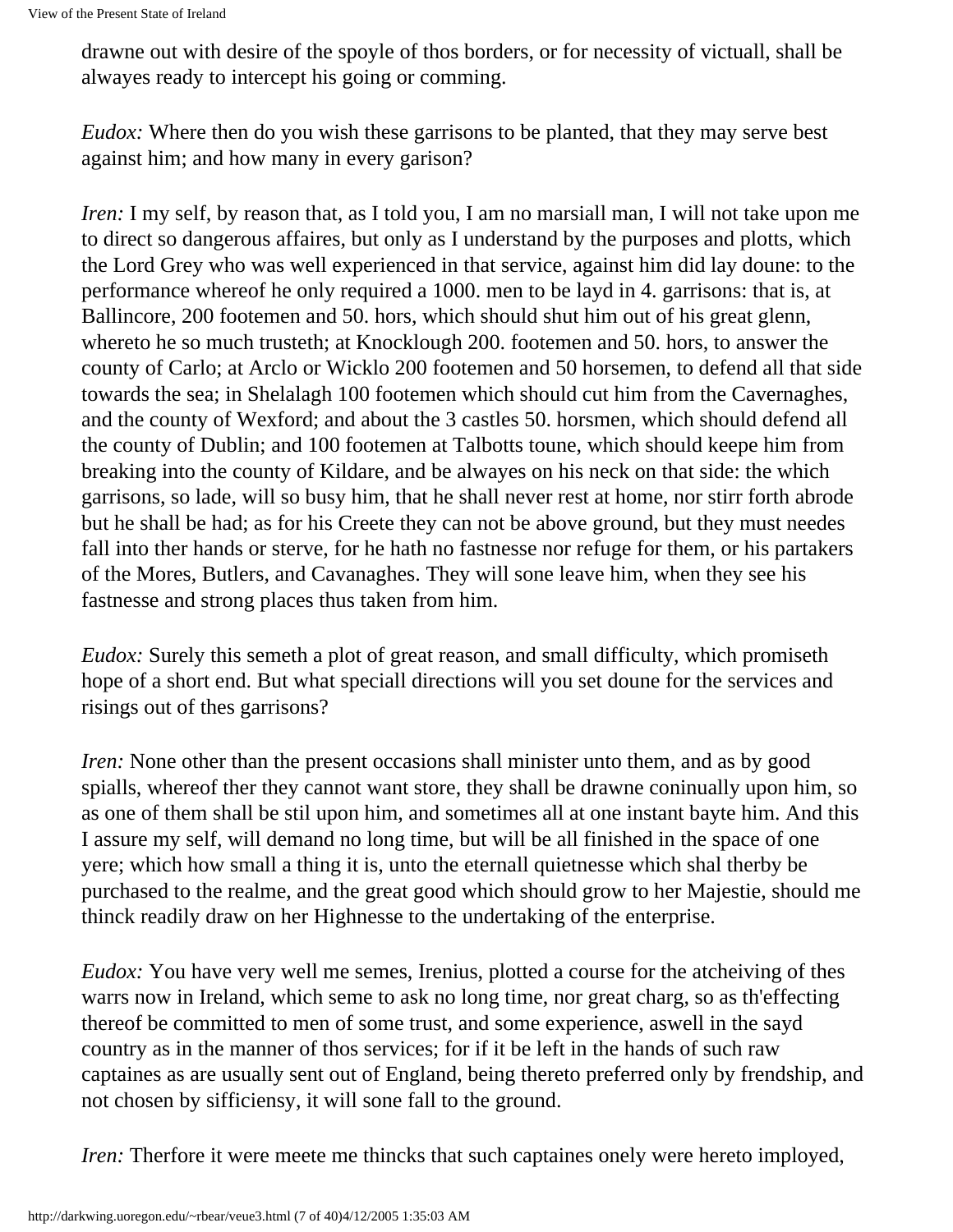as have fomerly served in that country, and bin at least lieftenants unto other captaines there. For otherwise, being brought and transferred from other services abroade, as in France, in Spaine, and in the Low-countries, though they be of good experience in those, and have never so well deserved, yet in these they will be new to seeke, and, before they have gathered experience, they shall buy it with great losse to her Majestie, either by hazarding of ther companies, through ignorance of the places, and manner of the Irish services, or by losing a great part of the time which is required hereunto, being but short, in which it might be finished, before they have almost taken out a new lesson, or can tell what is to be donn.

*Eudox:* You are no good frend to new captaines it semes, Irenius, that you bar them from the credit of this service: but to say truth, me thincks it were mete, that any one, before he come to be a captaine, should have bin a soldier; for, *Parere qui nescit, nescit imperare.*  And besides, ther is great wrong done to the ould soldier, who from all means of advancement ( which is due unto him) is cut of, by shuffling in thes new cutting captaines into ther places, for which he hath long served, and perhaps better deserved. But now thos that have thus as I suppose finished all the war, and brought all things to that low eb which you speake [of], what course will you take for the bringing in of that reformation which you intend, and recovering all thinges from this dissolute estate, in which mee thincks I behould them now left, unto that perfect establishment and new commonwealth which you have conceived, of which so great good may redoune to her Majestie, and an assured peace be confirmed? for that is that wherunto we are now to looke, and do greatly long for, being long since made weary with the huge charg which you have lade upon us, and with the strong indurance of so many complaints, so many delayes, so many doubts and dangers, as will hereof I know well, arise: unto the which before you come, it were mete me thincks that you should take some order for the souldier, which is now first to be discharged and disposed of, some way; the which if you do not well fore-see, may grow to a great inconvenience, as all this that we suppose you have quit us from, by the loose leaving of so many thousand souldiers, which from hence forth will be unfit for any labor or other trade, but must either seke service and imployment abroade, which may be dangerous, or ells will perhaps imploy them selves here at home, as may bee discomodious.

*Iren:* You say very true; and it is a thing much misliked in this our common-wealth that no better cours is taken for such as have bin imployed once in service, but that retourning, whether maymed, and so unable to labor, or otherwise, though hole and sound, yet afterward unwilling to worke, or rather willing to make worke for the hang-man. But that nedeth an other consideration; but to this that we have now in hand, it is far from my meaning to leave the souldier so at randome, or to leave that wast realme so weake and destitute of strength, which may both defend it against others that might seke to set upon it, and also kepe it from that relaps which I before did forecast. For it is one speciall good of this plot which I would devise, that six thousand souldiers of those whom I have now imployed in that service, and made throughly acquainted both with the state of the country, and manners of the people, should henceforth be still continewed, and for ever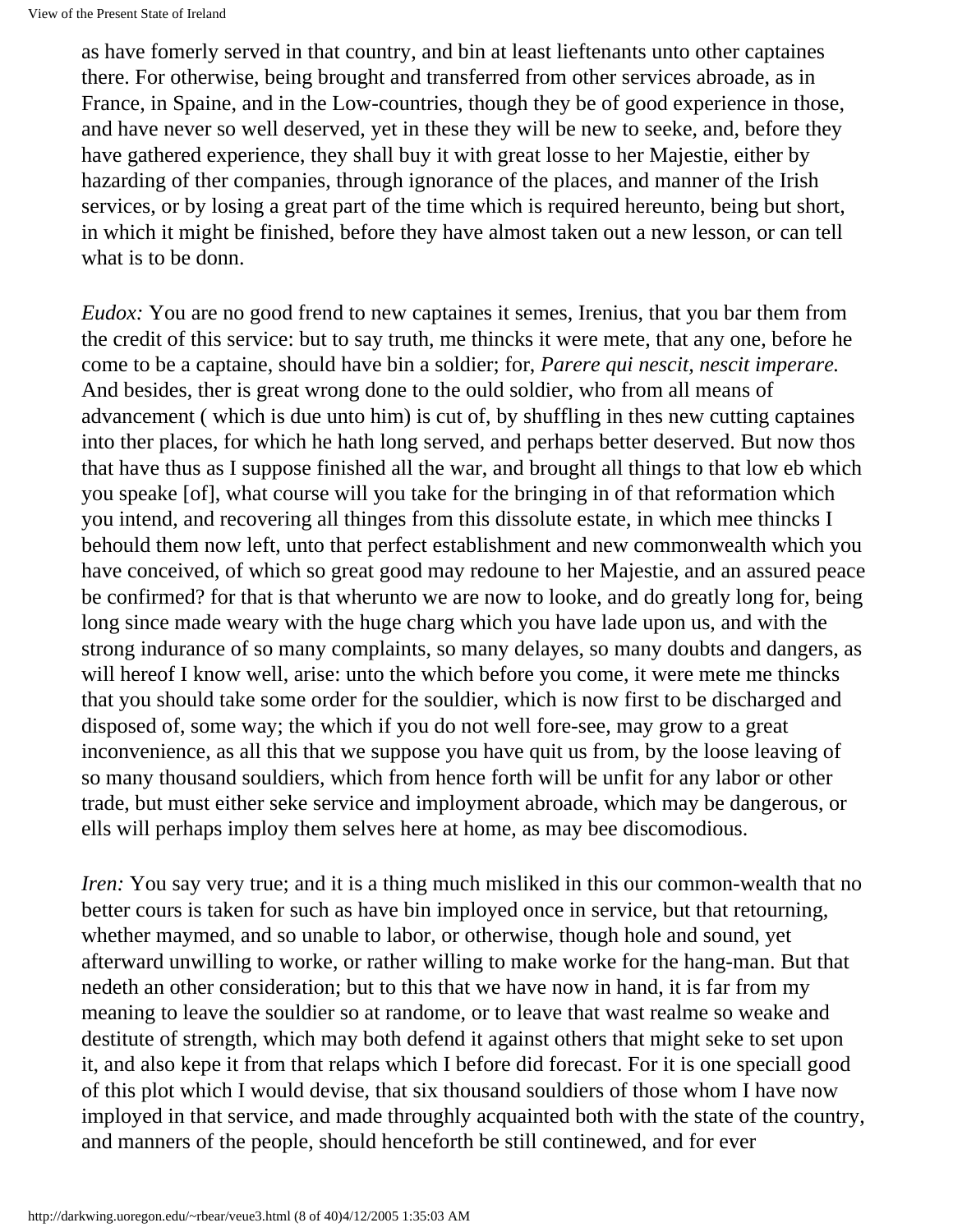mayntayned of the country, without any charg to her Majestie; and the rest that either are ould, and unable to serve longer, or willing to fall to thrifte, (as I have sene many souldiers after ther service to prove very good husbands,) should bee placed in parts of the lands by them woonn, at such rate, or rather better then others, to whom the same shall be let.

*Eudox:* Is it possible Irenius? can ther be any such means devised that so many men should be kept still for her Majesties service without any charg to her Majestie at all? Surely this were an exceeding great good, both to her Heighnesse to have so many ould souldiers alwayes ready at call, to what purpose soever she list to imploy them, and also to have that land therby so strengthned, that it shall neither feare any forreigne invasion, nor practise, which the Irish shall ever attempt, but shall kepe them under in continewall awe and firme obedience.

*Iren:* It is so indeede. And yet this truly I do not take to be any matter of great difficulty, as I thinck it will also sone appere unto you. And first we will speake of the North part, for that the same is of most weight and importance. So sone as it shall appere that the enemy is brought doune, and the stoute rebell either cut of, or driven to that wretchednesse that he is no longer able to hould up hand, but will come into any condicions, which I assure my self will be before the end of the second Winter, I wish that there be a generall proclamation made, that whatsoever outlawes will frely come in, and submit themselves to her Majesties mercy, shall have liberty so to do, where they shall either find that grace they desier, or retourn againe in safety: upon which it is likely that so many as survive, will come in to sue for grace, of which who so are thought mete for subjection, and fit to be brought to good, may be receaved, or ells all of them, for I thinck that all will be but a very few; upon condicon and assurance that they will submit themselves absolutely to her Majesties ordinance for them, by which they shall be assured of life and liberty, and be onely tied to such condicons as shall bee thought by her mete for contayning them ever after in due obedience. To the which condicons I nothing doubt but that they will all most readily, and upon ther knees submit them selves, by the proofe of that which I saw in Mounster. For upon the like proclamation ther, they all came in tagge and ragge, and when as afterwards many of them were denyed to be received, they bad them doe with them what wolde, for they would not by noe meanes retorne, nor goe forth. For in that case who will not accept almost of any conditions, rather then dye of hunger and miserye?

*Eudox:* It is very likely so. But what then is the ordinance, and what be the condicions which you will purpose unto them, that shall reserve unto them an assurance of lyfe and libertie?

*Iren:* Soe soone as they have given the best assurance of them selves which may be required, which must bee I suppose some of their principall men to remaine in hostage one of another, and some other for the rest, for other suretye I reckon of none that may bynde them, neyther of wyfe, neyther of children, synce then perhappes thay wold gladly be rydd of both from the famine; I would have them first unarmed utterly, and stript quite of all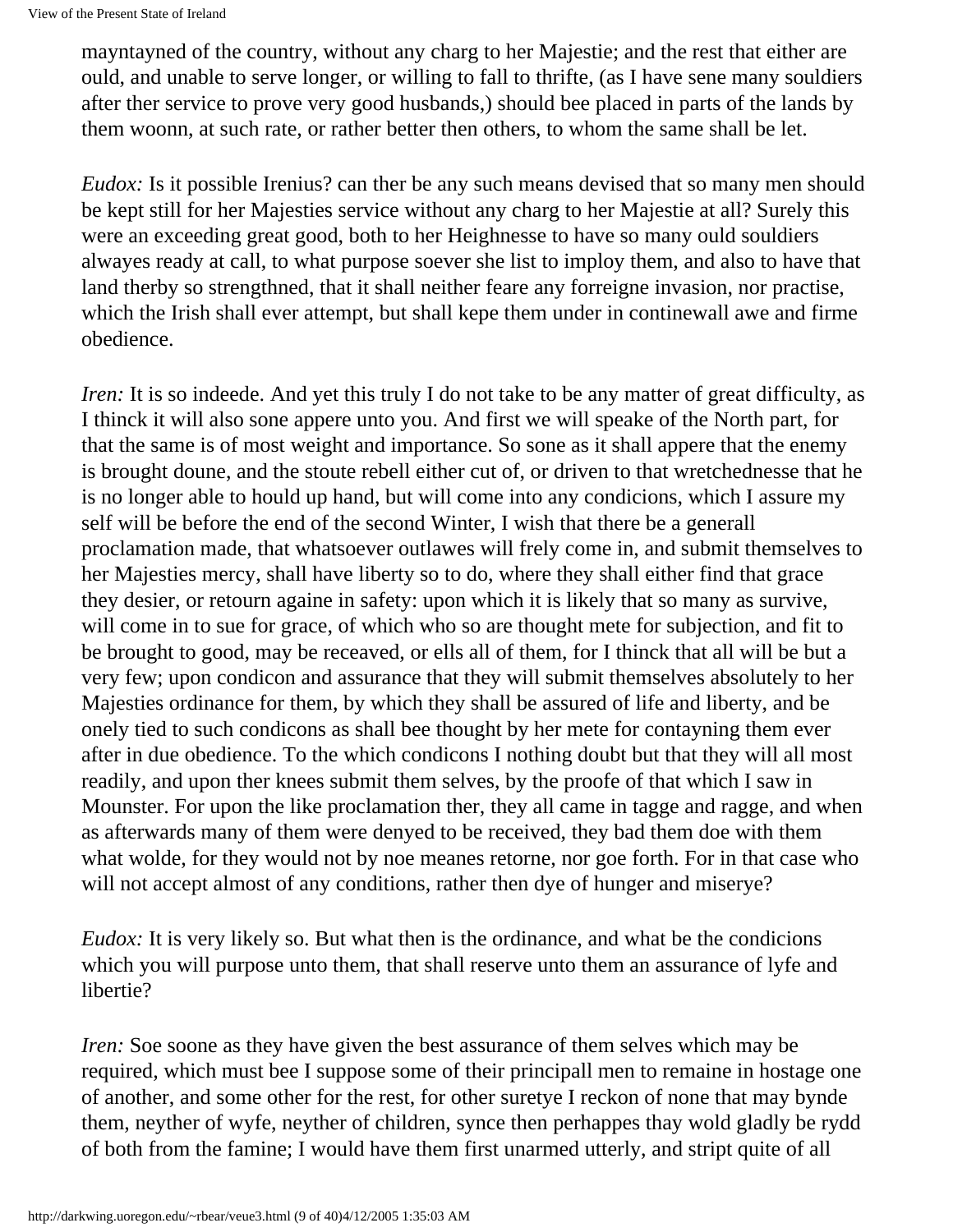there warlike weapons, and then, these conditions sett downe and made knowne unto them; that thay shalbe brought and removed with such creete as they have, into Lympster, wher thay shalbe placed, and have land given them to occupy and to lyve uppon, in such sorte as shalbecome good subjectes, to labour thenceforth for there lyvinge, and to apply them selves unto honest trades of Civility as thay shall everye one be founde meete and able for.

*Eudox:* Where then, a Gods name, will you place them in Lynster? or will you finde out any new land ther for them that is yet unknowen?

*Iren:* Noe, I will place them in all the country of the Birnes and Tooles, which Feagh McHugh hath, and in all the landes of the Cavanaghes, which are now in rebellion, and all the landes which will fall to hir Majestie there-aboute, which I knowe to be very spacious and large yeanough to contayne them, being very nere twenty or thirty myles wide.

*Eudox:* But what then will ye doe with all the Birnes, the Tooles, and the Cavanaghes, and all those that now are joined with them?

*Iren:* At the same very tyme, and in the same manner that I make that proclamation to them of Ulster, will I alsoe have yt made to these; and uppon ther submission therunto, I will take lyke assurance of them as of thother. After which I will translate all that remaine of them unto the places of the other in Ulster, with there Creete, and what els they have left them, the which I will cause to be devided amongest them in some meete sorte, as each may therby have somewhat to sustayne him selfe a while withall, untill, by his further travell and labor of the yearth, he shalbe able to provide himselfe better.

*Eudox:* But will you then give the lande frely unto them, and make them heires of the former Rebells? soe may you perhapps make the heires also of their former villanies and disorders; or how els will you dyspose of them?

*Iren:* Not so; but all the landes I will give unto Englishmene whom I will have drawne thither, whoe shall have the same with such estates as shalbe thought meete, and for such rente as shal eft-sones bee rated: under every of those English men will I place some of those Irish to be the tennantes for a certayne rent, accordinge to the quantyty of such lande as every man shall have allotted unto him, and shalbe founde able to meete, wherin this speial regard shalbe hadd, that in noe place under any lande lorde there shall remaine of them planted together, but dyspersed wide frome there acquaintances, and scattered far abroad thorough all the country: for that is the evill which I nowe fynde in all Irelande, that the Irish dwell altogether by there septes, and severall nacions, so as they may practise or conspire what they will; wheras if there were English shedd amongest them and placed over them, thay should not bee able once to styrr or murmur, but that yt should be knowne, and thay shortned accordynge to there demerite.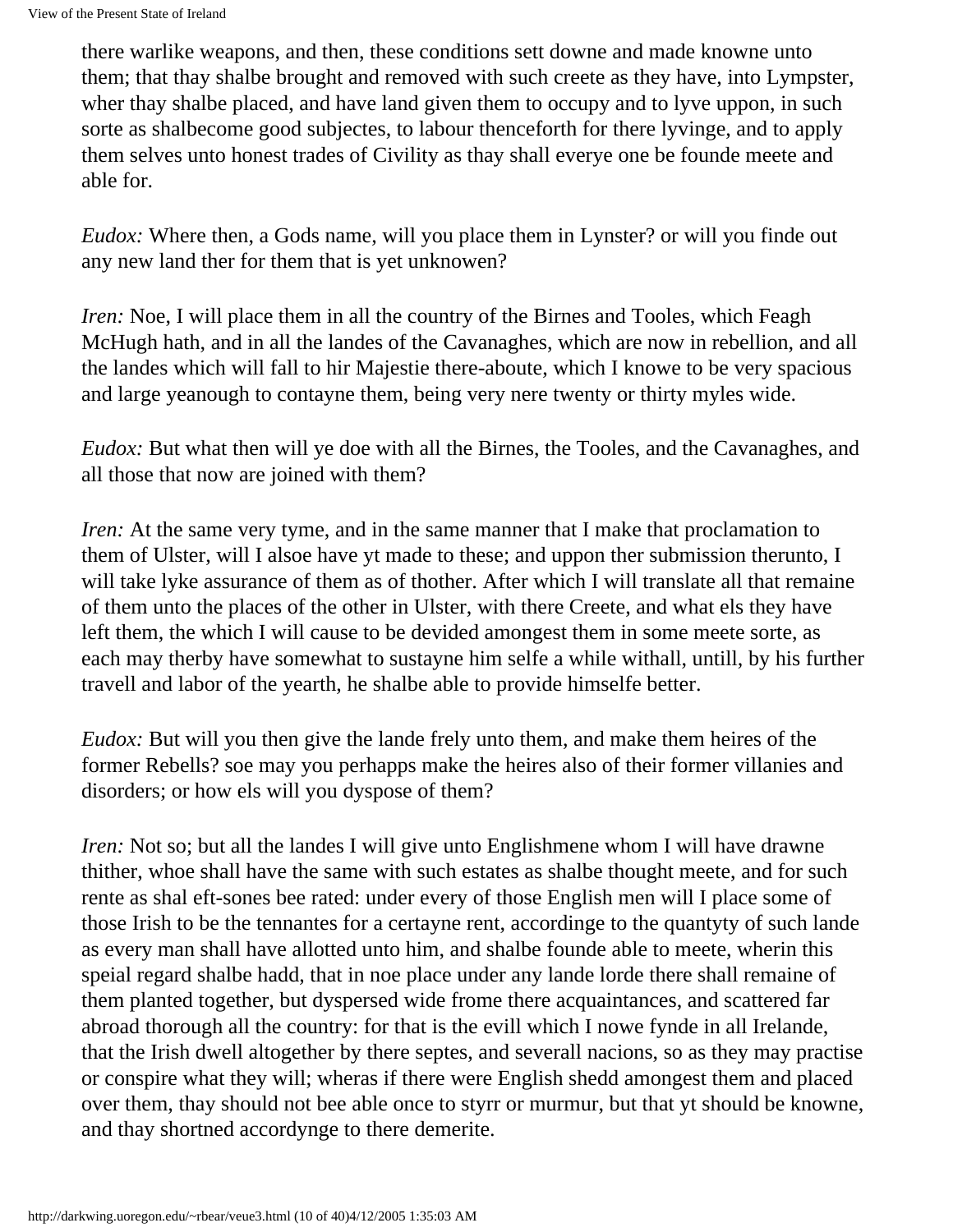*Eudox:* Ye have good reason; but what rating of rentes meane you? to what end doe you purpose the same?

*Iren:* My purpose is to rate the rente of all those landes of her Majestie in such sorte, unto those English men as shall take them, as thay may be well able to lyve thereuppon, yeiding hir Majestie a reasonable cheiferie, and also give a competent maintenance unto the garrisons, which shall ther be left amongest them; for these soldiors (as I told you) remayning of the former garrisons, I cast to mantaine uppon the rent of those landes which shalbe escheated, and to have them devided through all Ireland in such places as shalbe thought most convenient, and occasion may require. And this was the course of the Romaines observed in the conquest of England, for thay planted of ther legions in all places convenient, the which thay caused the country to mantayne, cuttinge uppon every porcion of land a reasonable rente, which they called Romestot, the which might nott surcharge the tennante or freholder, and defray the pay of the garrison: and this hath beene alwais observed in all princes in all countries to them newly subdued, to sett garrisons amongest them to contayne them in dutye whose burden they made them to beare; and the want of this ordinaunce in the first conquest of Ireland by Henry the Second, was the cause of soe shorte decay of that goverment, and the quicke recovery againe of the Irish. Therfore by all meanes it is to be provided for. And this is it that I would blame, if it should not misbecom me, in the late plantying of Munster, that noe care was had of this ordinaunce, nor any strenth of a garrison provided for, by a certayn alowance out of all the sayd landes, but only the present profit loked unto, and the saf continewance thereof ever herafter neglected.

*Eudox:* But ther is a band of soldioures layed in Mounster, to the mayntenance of which, what odds is there whethere the Quene, receiving the rent of the countrye, doe give pay at hir pleasure, or that ther be a settled allowance appoynted unto them out of ther landes there?

*Iren:* There is great oddes, for nowe that sayd rent of the country is not usually applied to the pay of the soldyars, but it is, (every other occasion comming betwene,) converted to other uses, and the soldier in times of peace discharged and neglected as unnecessary; whereas if the sayd rent were appoynted and ordayned by an establishment to this end only, it should not bee turned to any other; nor in troublous times, upon every occasion, her Majestie be so trobled with sendinge over newe soldiers as she now is, nor the country ever should dare to mutine, having still the soldiar in ther necke, nor any forraine enymy dare to invade, knowinge ther so stronge a garrison allwais to receave him.

*Eudox:* Sith then you thinkee this Romescott of the pay of the soldier uppon the lande to be both the redyest way to the soldier, and lesse troblesome to hir Majestie, tell us, I pray you, how ye wold have the sayd landes rated, that both a rente may rise therout unto the Queene, and also the souldiours receive pay, which (me seemes) wilbe harde?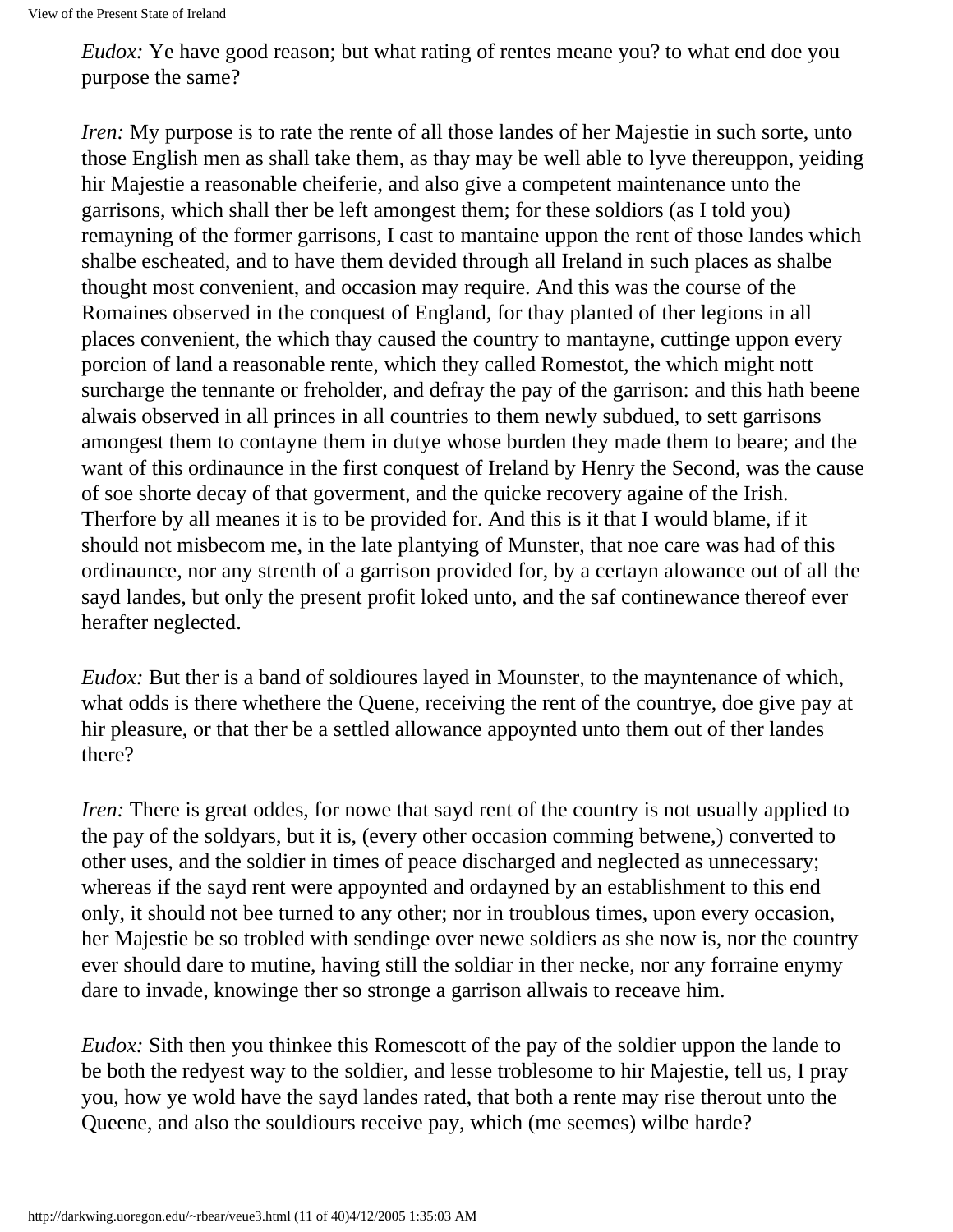*Iren:* First, we are to consider how much lande there is in all Ulster, that according to the quantitye thereof we may cesse the sayd rente and alowance yssuing thereout. Ulster, as the auncient recordes of that realme doe testifie, doeth contayne Nine Thousand plough landes, every of which plowe landes contayneth six score acres, after the rate of xxi. foot to every pearch of the sayd acre, which amounteth in the whole to xviij[000]l, besides 6s. 8d. chiefrie out of every plow-land. But becuase the county of Louth, being a parte of Ulster, and contayning in yt vij. h. and xij. plow-landes, is not wholy to escheat unto her Majestie as the rest, thay having in all these warrs continewed for the most parte duetyfull, though otherwise a great parte therof is now under the rebels, ther is an abatement to be made out of iiij h. or v h. plowe landes, as I estimat the same, the which are not to pay the whole yearly rente of xl [vis. 8d.] out of every plow land, like as the escheated landes doe, but yet shall pay for ther composition of cesse towardes the maintenance of the soldier xxs. out of every plow lande: soe as ther is to be deducted out of the former some iij h. yearly, the which may neverthelesse be supplied by the rent of the fyshings, which are exceeding great in Ulster, and alsoe by an increase of rente in the best landes, and those that lye in the best places nere the sea-cost. The which xviii [thousand] pounds will defray the entertaynment of xv. hundred soldyers, with some overplus toward the pay of the victualls which are to be imployed in victualing of these garrisons.

*Eudox:* So then, belike, ye meane to leave xvc. [1500] soldyers in garrison for Ulster, to be payed principally out of the rent of those landes which shall there escheat unto her Majestie. The which, wher I pray you, will you have them garrisoned?

*Iren:* I will have them devided into 3 parts; that is, vc. [500] in every garrison, the which I will have to remayne in thre of the said places where they were before appoynted; to weete, v.c at Straban and about Loghfoyle, and soe as thay may hold all the passages of that parte of the country, and some of them be put in wardes, uppon all the straights thereabouts, which I know to be such, as may stope all passages into the country one that side; and some of them alsoe upon the Bann, up towardes Logh Sidney, as I formerly directed. Also other v.c. at the fort uppon Logh-earne, and wardes taken out of them which shalbe layde at Farmannagh, at Belicke, at Ballishannon, and on all the straightes towardes Connagh, the which I knowe doe so strongly commaunde all the passages that way, as that none cann passe from Ulster into Connaught, without ther leave. The last v.c. shall also remaine in their forte in Monoghan, and some of them be drawen into wardes, to kepe the keyes of all that country, both downwardes, and also towardes Orlyes countrie, and the pale; as some at Eniskilline, some at Belterbert, some at the Blacke forte, and so alonge that river, as I formerly showed in the first plantyng of them. And moreover at every of these fortes, I wold have the seate of a towne layed forth and incompassed, in which I wold wish that there should inhabitants of all sortes, as merchantes, artificeres, and husbanmen, to be placed, to whome ther shold be charters and franchises graunted to incorporat them. The which, as it wilbe no matter of difficulty toe draw out of England persones which wold very gladly be so placed, so would it in short space turne those partes to great commodity, and bring ere longe to her Majestie much profit; for those places are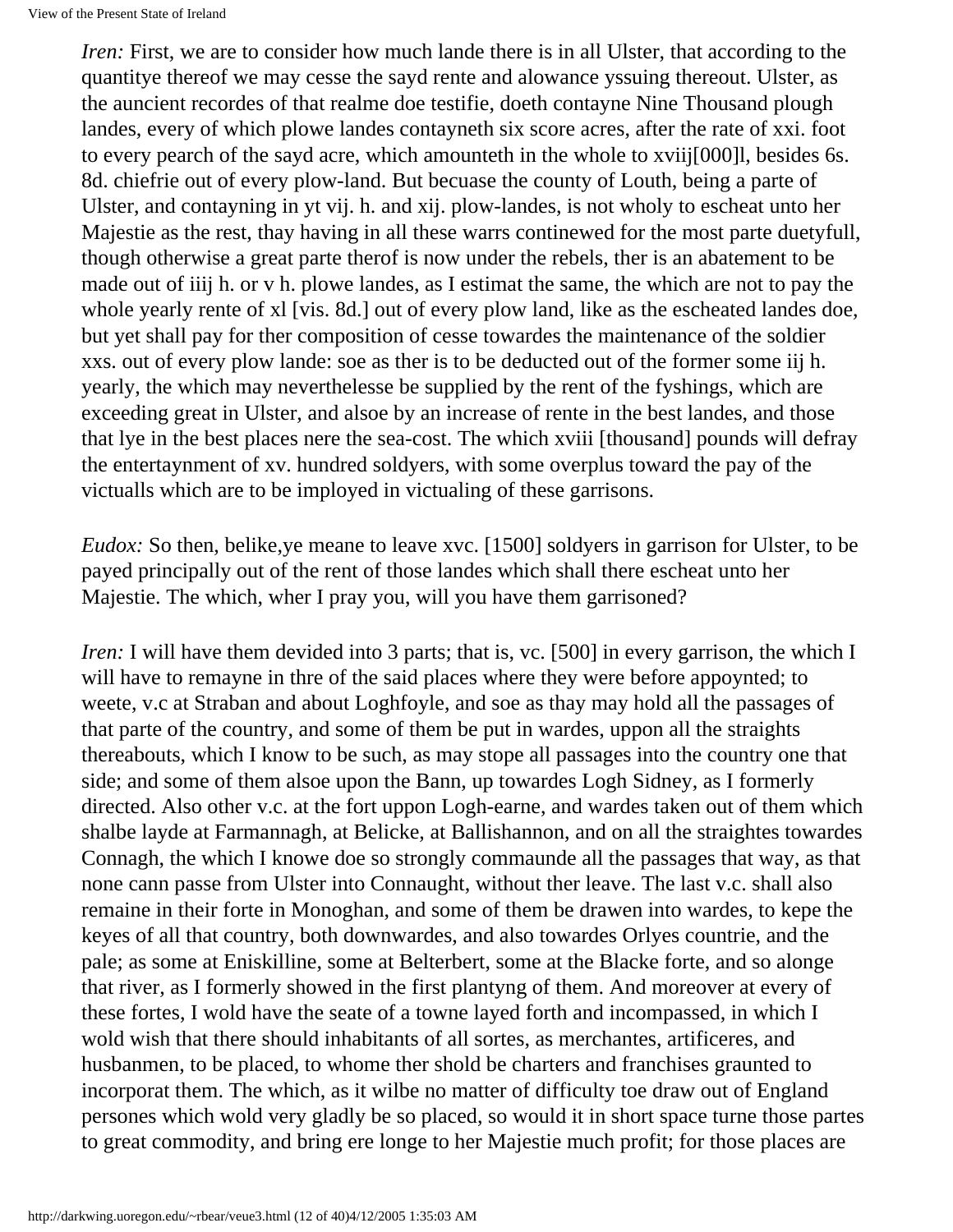fite for trade and traffique, having most convenient outgates by [rivers] to the sea, and ingates to the richest partes of the lande, that they wold sone bee enriched, and mightily enlarged, for the very seating of the garrisons by them, besides, the safty and assurance which they shall worke unto them, will alsoe draw thither store of people and trades as I have sene ensampled at Mariburgh and Phillipstowne in Leinstor, wher by reason of those two fortes, though ther were but smale wardes left in them, there are two good townes now growen, which are the greatest stay of both those two countries.

*Eudox:* Indeed me semes 3 such townes, as ye say, would doe very well in those places with the garrisons, and in shorte space wold be so augmented, as thay wold be able with little [helpe] to inwall them selves strongley: but, for the plantyng of all the rest of the country, what order will yee take?

*Iren:* What other then as I sayd to bringe people out of England, which should inhabit the same; whereunto though, I doubt not, but great troupes would be ready to runn, yet for that in such cases, the worst and most decayed men are most ready to remove, I would wishe them rather to be chosen out of all partes of this realme, either by discresion of wise men therunto appointed, or by lott, or by the drumme, as was the ould use in sending forth of Collinies, or such other good meanes as shall in ther wisedome be thought metest. Amongst the cheife of which I wold have the lande set into segniories, in such sort as yt is now in Mounster, and devided into hundredes and parishes, or wardes, as it is in England, and layed out into sheires as yt was aunciently; *vizt.* the countie of Downe, the countye of Antrim, the countie of Lowth, the countye of Armagh, the countie of Cavan, the countye of Colrane, the countie of Monaghan, the countye of Tiron, the countie of Fermannagh, the countie of Donegall, being in all 10. Over all which I wish a Lord President and a Counsell to bee placed, which may keepe them afterwardes in awe and obedience, and minister unto them justic and equity.

*Eudox:* Thus I see the whole purpose of your plott for Ulster, and now I desire to heare your like opinion for Cannagh.

*Iren:* By that which I have already sayd of Ulster, yee may gather my opinion for Cannagh, beinge very answereable unto the former. But for that the landes, which shall escheat unto hir Majestie, are not so intyrelie togeather as that they cann be accounted unto one some, it nedeth that they be considered severally. The province of Cannagh contayneth in the whole, as appeareth by recorde at Dubline, vii thousand and twoe hundred plowe landes of the former measure, and is of late devided into six sheires or countyes: the countie of Clare, the countye of Letrim, the county of Roscaman, the county of Galway, the county of Maio, the county of Sligoh. Of the which, all the county of Slygoh, all the county of Maio, the most parte of the countie of Lietrim, a greate parte of the county of Galway, and some of the county of Clare, is lyke to escheate unto hir Majestie for the rebellion of there present possessors. The which two counties of Sligoh and Maio are supposed to contayne almost iij [thousand] plowe landes, the rate wherof,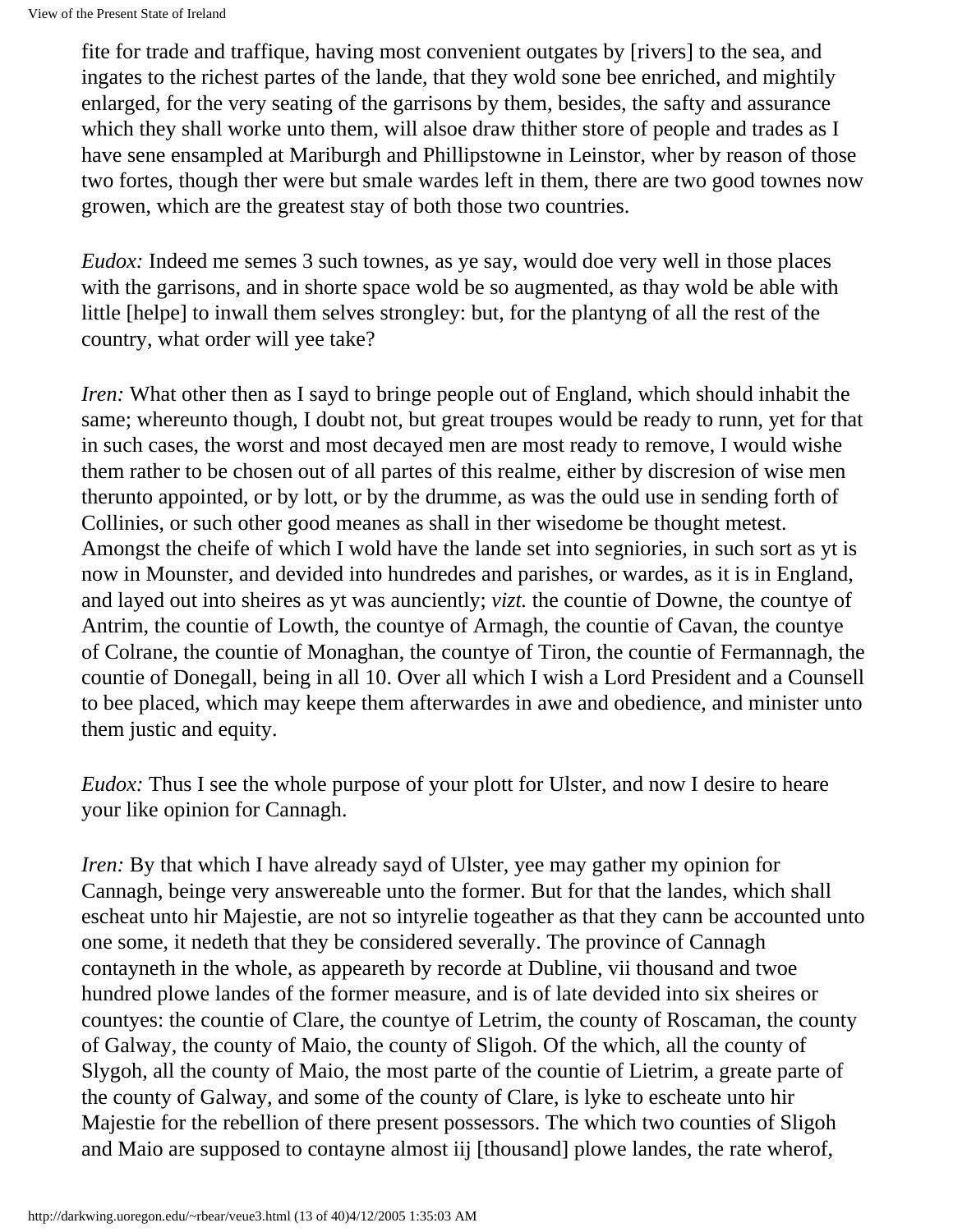ratablie to the former, I valewe almost at vj [thousand] li. p. ann. The countie of Roscomon, savinge what pertayneth to the howse of Roscomon and some fewe other English there lately seted, is all out, and therfore it is wholy lykwise to escheat to her Majestie, savinge those porcons of the English inhabitantes; and even those English doe, as I understand by them, pay as much rente to hir Majestie as is set uppon those in Ulster, countyng ther composition money therwithall, so as it may runn all into one reconinge with the former two countyes: So that this countye of Roscomon, contayning xij.c. plowe landes, as yt is accounted, amounteth to ij [thousand] iiijc. poundes by the yeare, which with the former twoe countyes rent maketh about viij [thousand] li. for the former wanted somwhat. But what the escheated landes of the countyes of Galway and Lietrim will rise unto is yet uncertayne to define, till survay thereof be made, for that those landes are intermingled with the Earle Clanricard, and other [lands]; but it is thought that thay be thone halfe of both those countyes, soe as thay may bee counted to the valewe of one thousande plow-landes (for so many the least county of them comprehendeth,) which maketh two thousand poundes more, that is, in all, x or xi thowsand poundes. Thother two counties must remaine till ther escheates appeare, the which lettyng passe as yet unknowne, yet thus much is knowne to be accounted for certayne, that the composition of these twoe counties, beinge rated at xxs. everye plowe lande, will amounte to above xiij [thousand] li. more: all which being layd togeather to the former, may be reasonably estimated to rise unto xiij [thousand] poundes, the which some, togeather with the rest of the escheated landes in the twoe last countyes, which cannot yet be valued (beinge, as I doubt not, lesse than a thowsand poundes more) will yeild largely unto a thowsand men and ther victuallers, and a thowsand pounds over towards the Governor.

*Eudox:* Ye have me thinckes, made but an estimate of those lands of Connaght even at a very venter, so as it should be harde to build any certaintye of charge to be raised uppon the same.

*Iren*: Not altogeather yet uppon uncertantyes; for thus much may easily appeare unto you for certayne, as the composition money of every plowelande amounteth unto; for this I would have you principally understande, that my purpose is to rate all the landes in Irelande at xxs. every plowlande, for there composition towardes the garrison. The which I knowe, in regard of being feed from all other charges whatsoever, wilbe redyly and most gladly yeilded unto. Soe that there beinge in all Ireland (as appeareth by there old rentes) 43920 plowelandes, the same shall amounte to the somme likewise of 43920 poundes, and the rest to be reared of thescheated landes which fall to hir Majesty in the said provinces of Ulster, Connoght, and that parte of Leinster under the rebels; for Mounster wee deale not withall.

*Eudox:* But tell me this, by the way, doe you then lay composition uppon thescheated landes as you doe uppon the rest? for soe me thinckes, you recken all togeather. And that sure were to much to pay vij nobles out of every plowe lande, and composition money besides, that is xxs. out of every plowelande.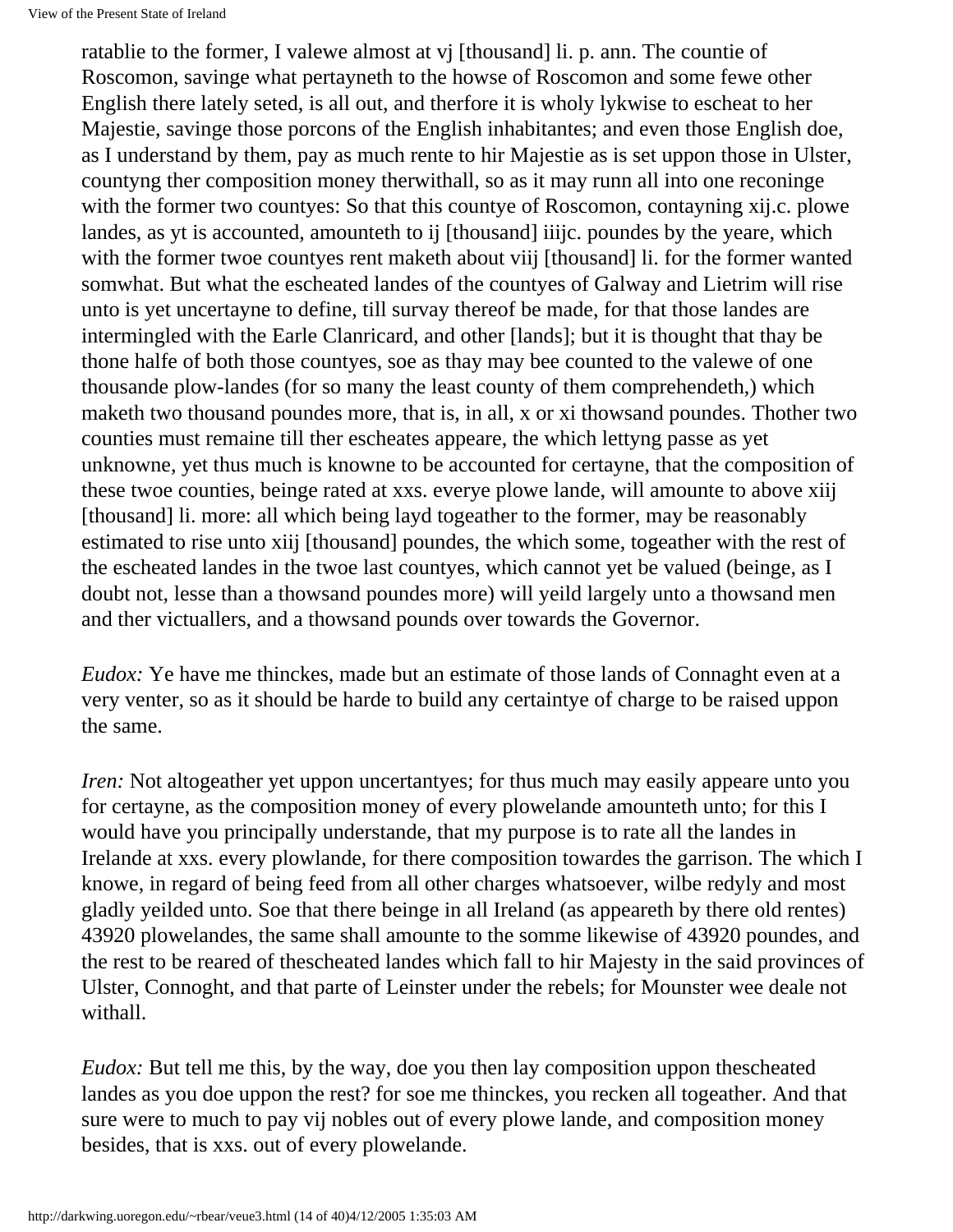*Iren:* Noe, you mistake me; I put onely vij nobles rent and composition both uppon every plowe lande escheated, that is xls. for composicon, and vjs. vijd. for cheifery to hir Majestie.

*Eudox:* I doe now conceiue you; procede then I pray you, to the appointing of your garrisons in Cannaght, and shew us both howe many and where you would have them placed.

*Iren:* I wold have one thosand laide in Cannaght in two garrisons; namely, v.c. in the county of Maio, about Clan McCostulaghes, which shall kepe Mayo and the Burckes of McWilliam Enter: thother v.c. in the county of Clanricarde, about Garrandough, that thay may contayne the [Conhors] and the [blank] Burkes ther, the Kellies and Macknyars with all them about; for that garrison which I formerly placed at Lougharne will serve for all occasions in the county of Sligah, Being nere adjoyning therunto, so as in one nighets march they may be allmost in any place thereof when need shall requier them. And like as in the former places of garrison in Ulster, I wished iij corporat townes to be planted, which under the safegarde of the strenth shall dwell and trade safely with all the country about them, soe would I alsoe wish to be in this of Connaght; and that besides, there were another established at Athlone, with a convenient warde in the castle there for ther defence.

*Eudox:* What should that need, seing that the Governor of Cannagh useth to ly there alwaies, whose presence wilbe a defence to all that towneship.

*Iren:* I know he doth soe, but that is much to be dysliked that the Governor should lye so farre of, in the remotest place of all the province, wheras it were meter that he should be continually abidinge in the middest of his charge, that he might both looke out alike into all places of his goverment, and also be soone at hande in any place, where occasion shall demaunde him; for the presence of the Governor is (as you sayd) a great stay and brydle vnto them that are ill disposed: like as I see it is well observed in Mounster, wher the dayly good thereof is continually apparant; and, for this cause alsoe doe I greatly mislike the lorde Deputies seating at Dubline, being the outest corner in the realme, and left neding the awe of his presence; wheras, me seemes it were fitter, since his proper care is of Leinster, though he hath care of all besides generally, that he should seat himselfe about Athie, or therabouts, uppon the skirt of that unquiet contry, so as that he might sit, as it were, at the very mayne mast of the shipp, whenc he might easly overlooke and some tymes overreach the Mores, the Butlers, the Dempses, the Ketines, the Conners, Ocarrell, Omoloy, and all that heape of Irish nations which ther ly hudled togeather without any to over-rule them, or contayne them in dutye. For the Irish man, I assure you, feares the goverment noe longer then he is within sight or reach.

*Eudox:* Surely me thinckes herin you observe a matter of much importance, more then I have heard ever noted; but sure that semes so expedient, as that I wonder it hath beene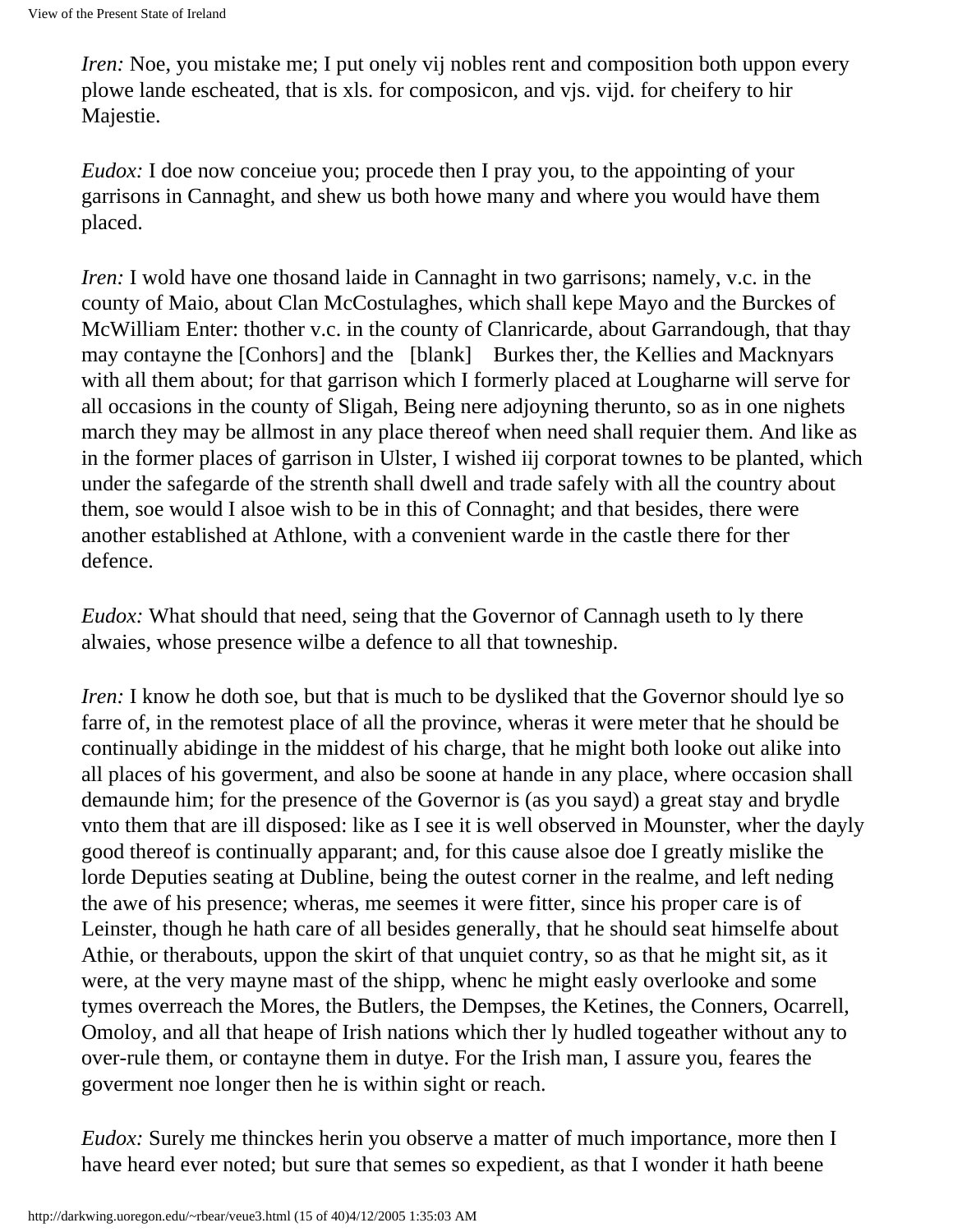hertofore over omitted; but I suppose the instance of the cittizens of Dublin is the greatest let there.

*Iren:* Truly, then it ought not so to bee; for noe cau[s]e have they to feare that it wilbe any hindrance for them; for Dubline wilbe still, as it is, the key of all passages and transportacons out of England thither, to noe lesse profit of those citizens then it now is, and besides other places will herby receave some benefytt. But let us now, I pray you, come to Lynster, in the whcih I wold wish the same course to be observed as in Ulster.

*Eudox:* You meane for the leavinge of the garrisons in there fortes, and for planting of English in all those countryes bewene the county of Dubline and the county of Wexforde; but thosw wast wild places, I thinke, when thay are woone unto her Majestie, that ther is none that wilbe hasty to seek to inhabite.

*Iren:* Yes, ynough, I warrante, for though the whole tracte of the countrie bee mountaine and wodie, yet there are manie goodlie vallies amongst them, fytt for fayre habytation, to which those mountaines adjoyned wilbe a greate increase of pasturage; for that countrie is a verie great soyle of cattell, and verie fitt for breed: as for corne it is nothing naturall, save onlie for barlie and oates, and some places for rye, and therfore the larger peniworth may be allowed vnto them, though other wyse the wyldnes of the mountaine pasturage doe recompence the badnes of the soile, soe as I doubt not but it will finde inhabitants and undertakers enough.

*Eudox:* How much then doe you thinke that all those landes which Pheagh McHugh holdeth under him may amount unto, and what rent may be reared therout to the mayntenance of the garrisons that shalbe layd there?

*Iren:* Truly, it is ympossible by aime to tell yt, and as for experience and knowledge, I doe not thinke that there was ever any of the particulars thereof, but yet I will, if it please you, gesse therat, uppon grounde only of there judgment which have formerly devided all that countrye into twoe sheires or countyes, namely the county of Wickloe, and the county of Fernes: the which twoe I see noe cause but thay should holy escheat to her Majesty, all but the barrony of Arclo which is the Earle of Ormwoodes auncient inheritance, and hath ever bene in his possession; for all the whole lande is the Quenes, unlesse there be some graunt of any parte therof to be showed from hir Majestie: as I thinke there is only of New Castle to Sir Henry Harrington, and of the castle of Fernes to Sir Thomas Masterson, the rest, being almost thirty miles over, I doe suppose canne contayne noe lesse then two thousande plowelandes, which I will estimat at iiij [thousand] li. rent, by the yeare. The rest of Leinster, being vij countyes, to weete, the countye of Dubline, Killdare, Catherlogh, Wexford, Kilkenye, the Kinges and the Queenes countye, doe containe in them 7400. plowelandes, which amounteth to so many poundes for composition to the garrison, that makes in the whole xi [thousand] iiijc. l., the which some will yeild pay unto a thowsand souldiars, little wantynge, which may be supplied out of other landes of the Cavenaghes,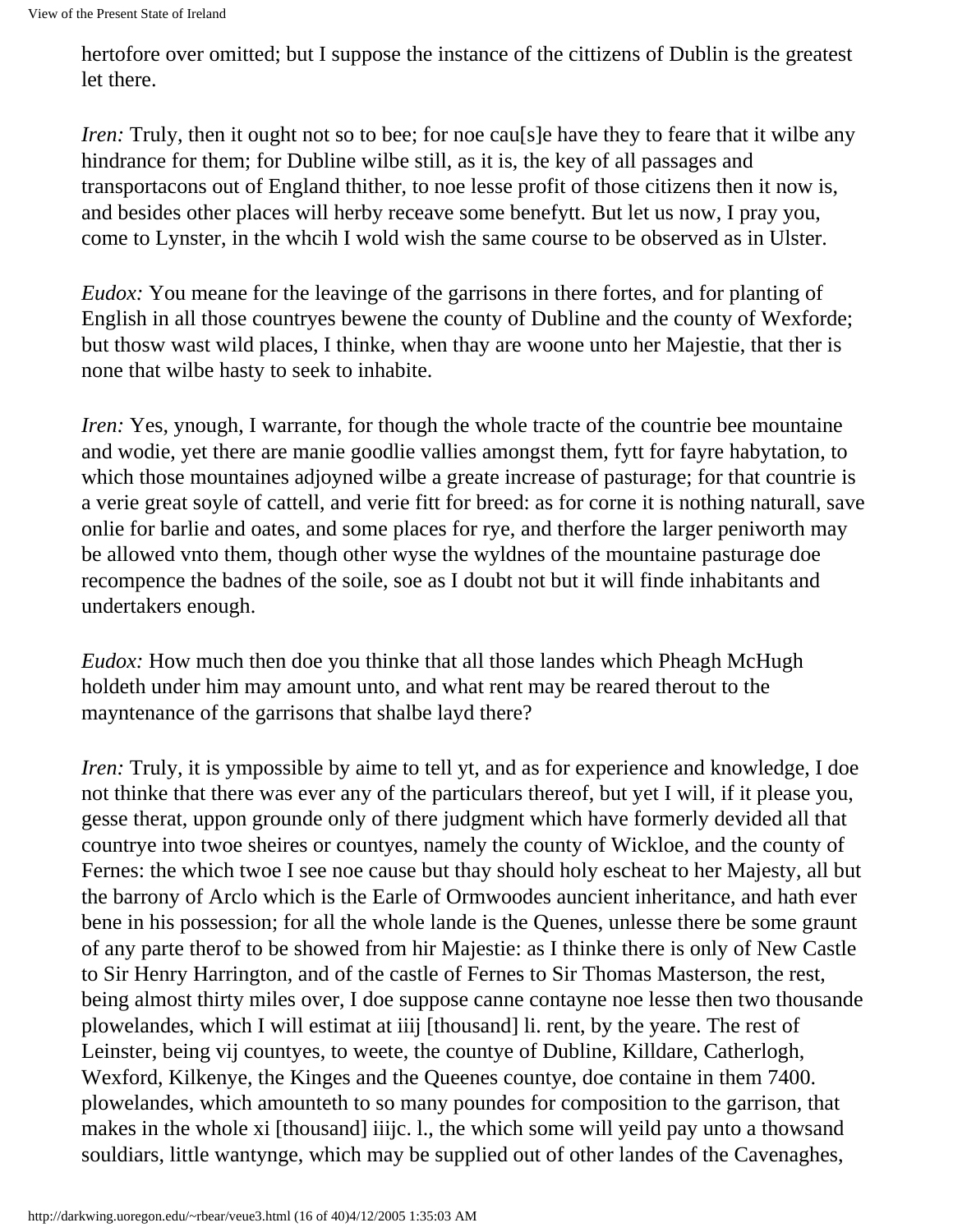which are to be escheated to her Majestie for rebellione of ther possessions, though otherwise indeed they be of hir owne auncient demaine.

*Eudox:* It is a great reason. But tell us now where you wold wish those garrisons to be laied, whether alltogeather, or to be dyspersed in sundry places of the country?

*Iren:* Mary, in sundry places, to weete, in this forte, or much the like as may be better advised, for cc. in a place I doe thinke to be enough for the safegarde of the countrie, and kepinge under all sudden upstartes, that shall seeke to trouble the peace thereof: therfore I wishe [200.] to be layede at Ballinocros for the kepinge of all bade persons from Glammalour, and all the fastenes thereaboutes, and also to conteynne all that shalbe planted in those lands thenceforthe. Another 200. at Knockloughe in there former place of garrison, to kepe the Briskagh and all those mountaines of the Cavanaghes; 200. more to lye at Fearnes, and upwardes, inwardes upon the Slane; 200. to be placed at the fort of Leix, to restraine the Mores, Ossorie, and Ocarroll; other 200. at the forte of Ofaley, to carbe the Oconnors, Omolys in [Mac] Coghlane Maccughejan, and all those Irish nations borderinge thereaboute.

*Eudox:* Thus I see all your thousande men bestowed in Leinster: what saye you then of Meath, which is the firste parte?

*Iren:* Meath, which conteyneth bothe Estmeath and Westmeath, and of laite the Analy, nowe called the country of Langforde, is accoumpted therunto: But Meath it selfe (accordinge to the ould recordes) 4320. plowelandes, and the county of Langford 947., which in the whole make 5267 plowlandes, of which the composition monye will amounte likewise to 5267 li. to the maintenance of the garrisone. But because all meath, lyinge in the bosome of that kingdome, is alwayes quiet ynough, yt is needelesse to put anye garrison there, soe as all that charge may be spared. But in the countye of Longforde I wishe 200. footmen and 50. horsemen to be placed in some convenient seate betwene the Annalie and Breine, as aboute Lough Silone or some like place of that ryver, soe as they myght keepe both the Oneales, and alsoe the Ofarralles, and all that outskirte of Meathe in awe; the which use uppon everye lighte occasion to be stirringe, and having contynuall enmitye amongeste themselves, doe therby oftentymes troble all those partes, the charge wherof beinge 4400 and odde poundes is to be cut oute of that compositione money for Meath and Longforde, the overplus, beinge almost 2000 li. by the yeare, will come in clearly to her Majestie.

*Eudox:* It is worth the harkening unto. But nowe that you have done with Meath, proceed I praye you to Mounster, that wee may see howe it will rise ther for the manteynance of the garrisone.

*Iren:* Monster conteyneth by recorde at Dublyne 16000 plowlandes, the compositione whereof, as the reste, will make 16000 li. by the yeare, out of the which I would have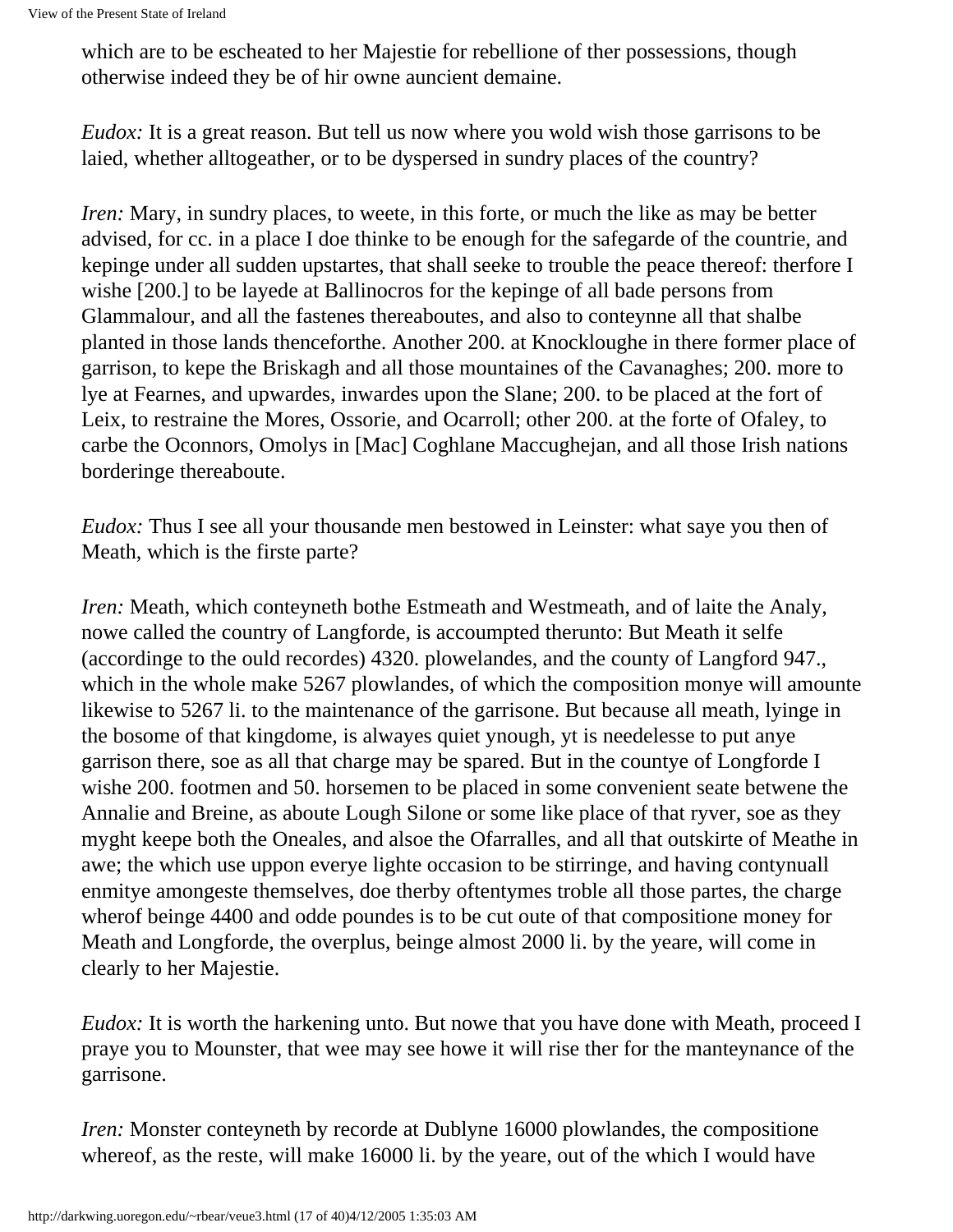1000. soldyers to be mainteyned for the defence of that province, the charge, which with the victualers wages, will amount to 12000 li. by the yeare; thother 4000 li. will defray the charges of the Precydence and the Consell of that province.

*Eudox:* The reckininge is easye; but in this accompt, by your leave, me thinkes you are deceaved, for in this some of the compositione money you accompt the landes of the undertakers of that province, whoe are, by ther graunte frome the Queene to be free frome all such impositions whatsoever, exceptinge there only rente, which is surely ynoughe.

*Iren:* Yee saye true, I did soe; but the same 20 s. for everye plolande I ment to have deducted out of the rente due upone them to her Majestie, which is noe hindrance, nor charge at all more to her Majestie then it nowe is, for all that rente which she receves of them, she putteth forth againe to the mayntenaunce of the Presidencie there, the charge whereof yt doth scarselye defraye; whereas in this accompte bothe that charge of the Presidencye, and alsoe of 1000 soldyors more, shalbe maynteyned.

*Eudox:* It should be well, if it coulde be brought to that. Nowe wher will you [have] your 1000 men garrysoned?

*Iren:* I would have 100 of them placed at the Bantrie where is a most fytt place, not onlye to defende all that side of the countrye west parte frome forraine invasion, but alsoe to answere all occasions of trobles, to which that countrye, being so remote, is verye subiecte. And surelye here alsoe would be placed a good towne, havinge both verye good haven and plentifull fishinge, and the land beinge already escheated to her Majestie, being forcaible kepte from her by a rough tayle kerne that proclaimes him selfe the bastarde sonne of the Erle of Clancar, beinge called Donnell Mac Chartie, whom it is meet to forsee to cut of; for [as] whensoever the Erle shall dye, all those landes, after hime, are to come to her Majesty, he is like to make a foule stire there, though of hime selfe of noe power, yet through supportance of some others whoe lye in the winde, and looke after the fall of that inheritance. Another 100 woulde I have placed at Castlemaine, wich should kepe all Desmonde and Kerrye, for it answereth them both most covenyentlye: Alsoe aboute Kylmore in the countye of Corke would I have 200 placed, which shoulde breake that neste of theves there, and answere equallye both the countye of Lymbricke, and alsoe the countye of Corke: Another 100 whold I have lye at Corke, aswell to command the towne, as alsoe to be readye for anye forreine occasione: likewise at Waterforde, would I place 200, for the same reasones, and alsoe for other privie causes, that are noe lesse importante. Moreover on the side of Arlo, nere to Maskrye Werke, which is the county of the Bourkes, aboute [Kill-patricke,] would I have 200 to be garrisoned, which shoulde skowre both the White Knightes countrye and Arlo, and Muskre Wherkes, by which places all the passages of theeves doth lye, which convaie there stealthe from Mounster downwardes towards Tipperarie, and that Englishe Payle, and from the English Pale alsoe uppe unto Mounster, whereof they use to make a common trade. Besides that, ere longe I doubte the countye of Tipperarie yt selfe will neade such a strength in yt, which were good to be there readye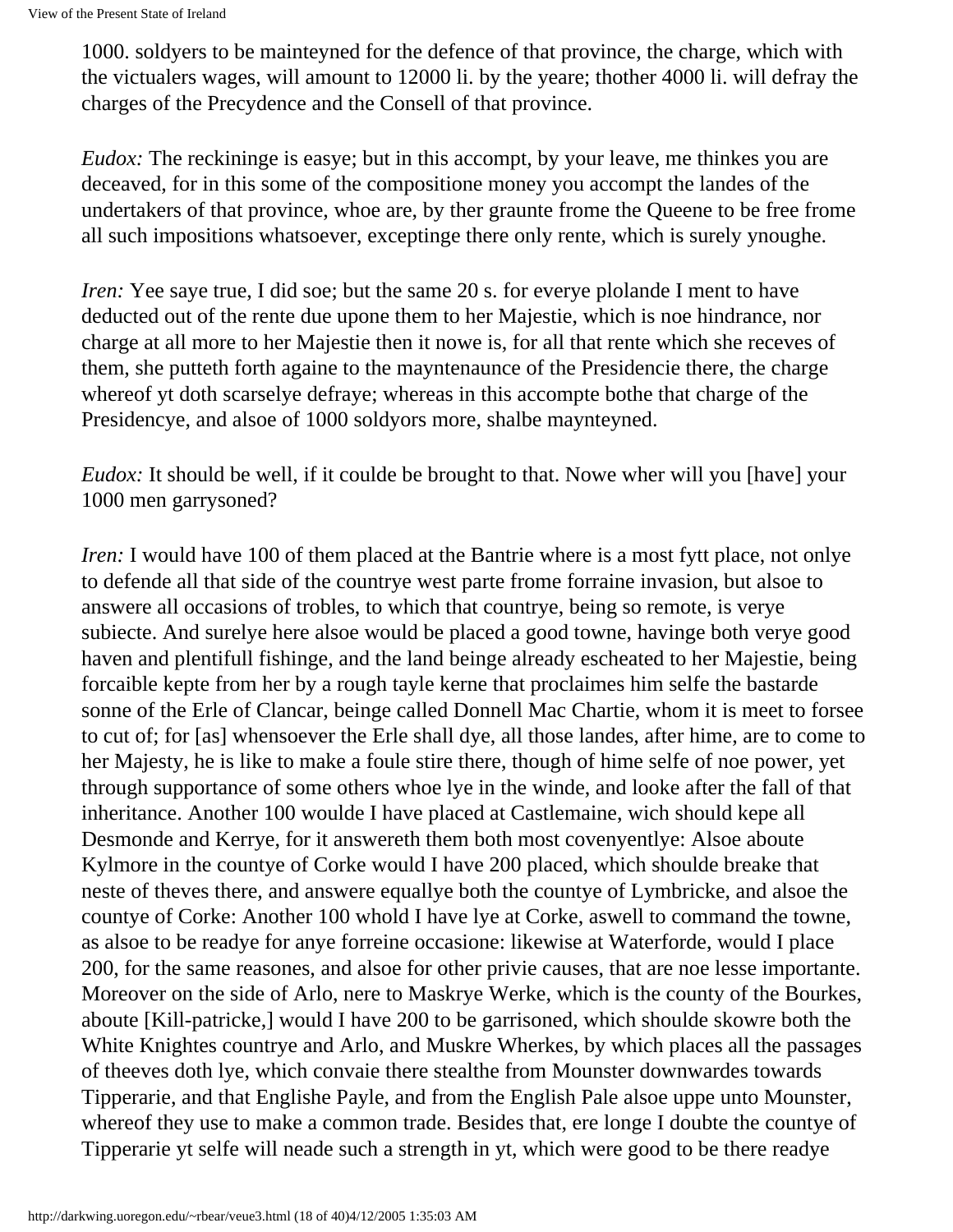before the evill fall, that is daylye of some expected: and thus you see all your garrisones placed.

*Eudox:* I see it right well, but lett me I praye you, by the way aske the reasone whie in those cyties of Mounster, namely Waterforde and Corke, you rather placed garrysons then in all the others in Irelande? For they maye thinke them selves to have great wrounge to be so charged above all the reste.

*Iren:* I will tell you: those two cytties, above all the reste, doe offer an ingate to the Spanyarde moste fytlie; and alsoe inhabytants of them are moste ill affected to the Englishe government, and moste frendes to the Spanyardes; but yet, because they shall not take exceptione to this, that they are charged above all the reste, I will alsoe laye a charge upon the others likewise; for in deede it is no reason that the corporatee Townes, enjoyinge great franchises and priviledges from her Majestie, and livinge therby not only safe, but drawinge to them the wealth of all the lande, should live so free as not to be partakers of the burthen of this garrysone for there owne safetye, specially in this time of trouble, and seinge all the reste burdened; and therfore, I will thus charge them all ratably, accordinge to there abilities, towardes there mayntenance, the which her Majestie may yf she please, spare oute of the charge of the reste, and reserve towards her owne costes, or adde to the charge of the Presydence in the Northe.

| Waterford   | 100. | Clonmell | 10. | Dundal[k]e | 10.  |
|-------------|------|----------|-----|------------|------|
| Corke       | 100. | Cashell  | 10. | Mollinger  | 10.  |
| Lymricke    | 50.  | Fedred   | 10. | Newry      | 10.  |
| Galwaye     | 50.  | Kilkiny  | 25. | Trime      | 10.  |
| Kinsaile    | 10.  | Wexford  |     | 25. Ardrye | 10.  |
| Dinglecushe | 10.  | Treddagh | 25. | Kells      | 10.  |
| Youchall    | 10.  | Rosse    | 25. | Dubline    | 100. |
| Kilmallocke | 10.  |          |     |            |      |

Suma 490. [should be 630.]

*Eudox:* It is easie, Iren: to laye a charge upone any towne, but to forsee howe the same maye be answered and defrayed is the chefe parte of good advisemente.

*Iren:* Surely this charge which I put upon them I knowe to be soe resonable, as that it will not much [be] felte, for the porte townes which have benefitte of shippinge maye cutte it easelye of there tradinge, and in inlande townes of their corne and cattall: nether doe I see, but since to them the benefitte of peace doth redownde, that they specially should beare the burden of ther safegardes and defence, as wee see all the townes of the lowe countries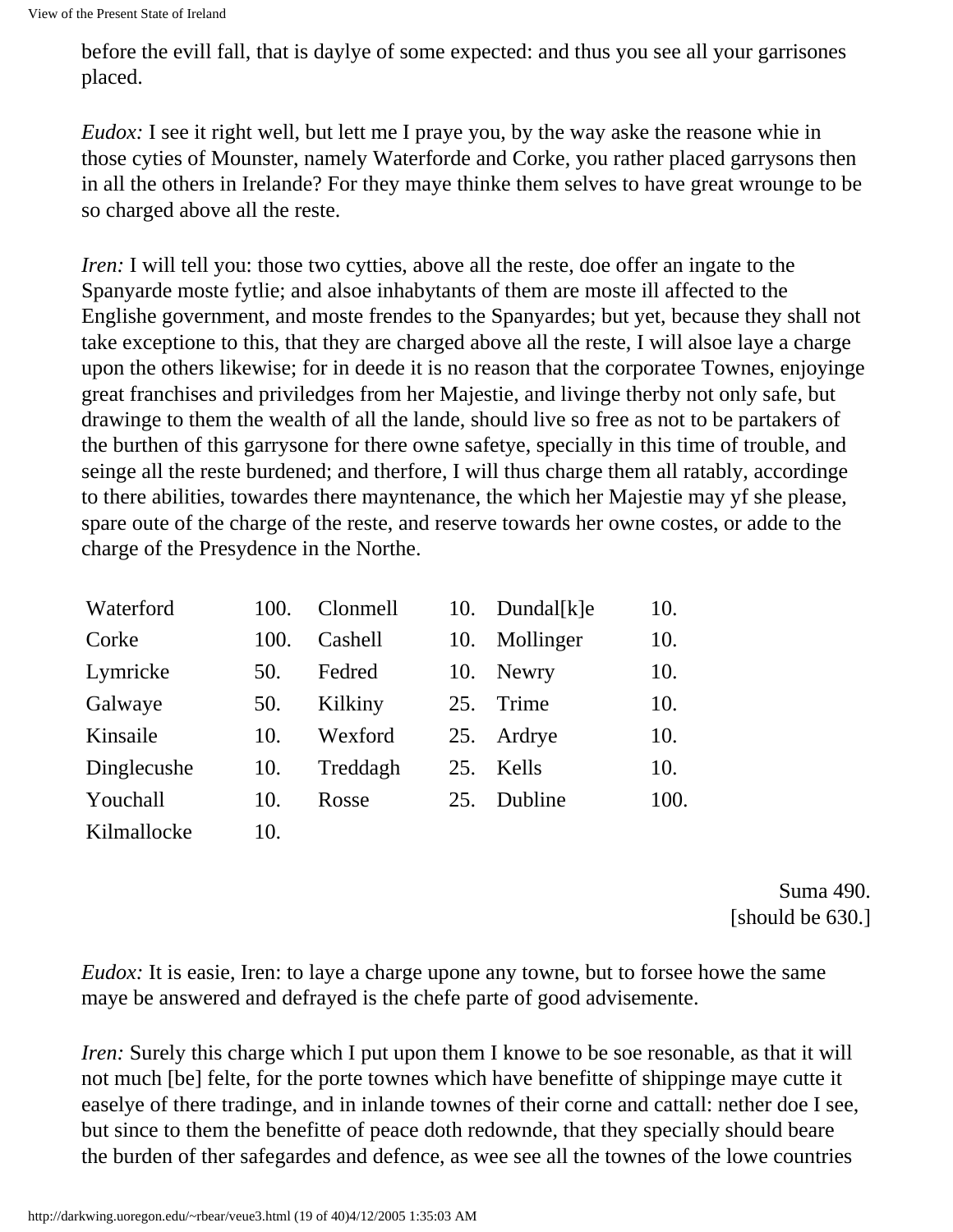doe cut upone them selves an excise of all thinges towardes the maintenance of the warre that is made in ther behalfe, to which thoughe the[y] feare not to be compared in riches, yett are to be charged accordinge to their poverty.

*Eudox:* But now that yowe have sett upone these forces of soldyers, and provided well as you suppose, for ther paye, yett there remaineth to forcaste howe they may be vitualed, and where purvayance therof may be made; for in Irelande yt selfe I cannot see howe anye thinge almoste is to be had for them, beinge alredye soe pittifullye wasted as it is with this shorte tyme of warre.

*Iren:* For the firste two yeares indeed it is needefull that they be vitualled out of Englande throughlye, from halfe yeare to halfe yeare, aforehande. Which time the Englishe Paile shall not be burdened at all, but shall have tyme to recover them selves; and Mounster alsoe, beinge reasonablie well stored, will by that tyme, if God send sesonable wether, be throughly well furnished to supplye a greate parte of that charge, for I knowe there is a great plentye of corne sent over sea from thence, the which if they myght have sayle for at home, they would be glad to have money so neare hande, speciallye yf they were straightlye restrayned from transportinge of it. Thereunto alsoe there wilbe a great healpe and furtherance gyven to the puttinge forwarde of hubandrye in all meate places, as hereafter shall in due place appeare. But hereafter, when thinges shall growe to a better strengthe, and the country be replenished with corne, as in shorte space yt will if it be well folowed, for the country people themselves are greate plowers, and smale spenders of corne, then woulde I wishe there should be good store houses and magazines erected in all those great places of garrisons, and in all greate townes, aswell for the victuallinge of soldyers and shipps, as for all occasions of sudden services, as alsoe for preventinge of all tymes of dearth and scarsitye: and this want is much to be complayned of in Englande above all other countryes, whoe, trustinge to much to the usuall blessinge of the earth, doe never forcaste anye such hard sesaons, nor any such sudden occasions as these troblesome tymes maye everye daye bringe forthe, when it wilbe too late to gather provisione from abroad, and to bringe perhapes from farre for the furnishinge of shipes or soldyers, which peradventure maye need to be presently imployed, and whose wante maye (which God forbid) happ to hazarde a kingdome.

*Eudox:* In deed the wante of those magasynes of victualls, I have harde oftentymes complayned of in England, and wondred at in other countreyes, but that is nothinge nowe to oure purpose; but as for these garrisons which yee have nowe so stronglye planted throughout all Irland, and everye place swarminge with soldyers, shall there be noe end of them? For nowe thus beinge me semeth, I doe see rather a countrye of warre then of peace and quiet, which ye erste pretended to worke in Irelande; for if you bringe all thinges to the quietnes which yee said, what nead then to maintaine soe great forces as ye have charged upon it?

*Iren:* I will unto you, Eudox. in privitye discover the drifte of my purpose: I mean (as I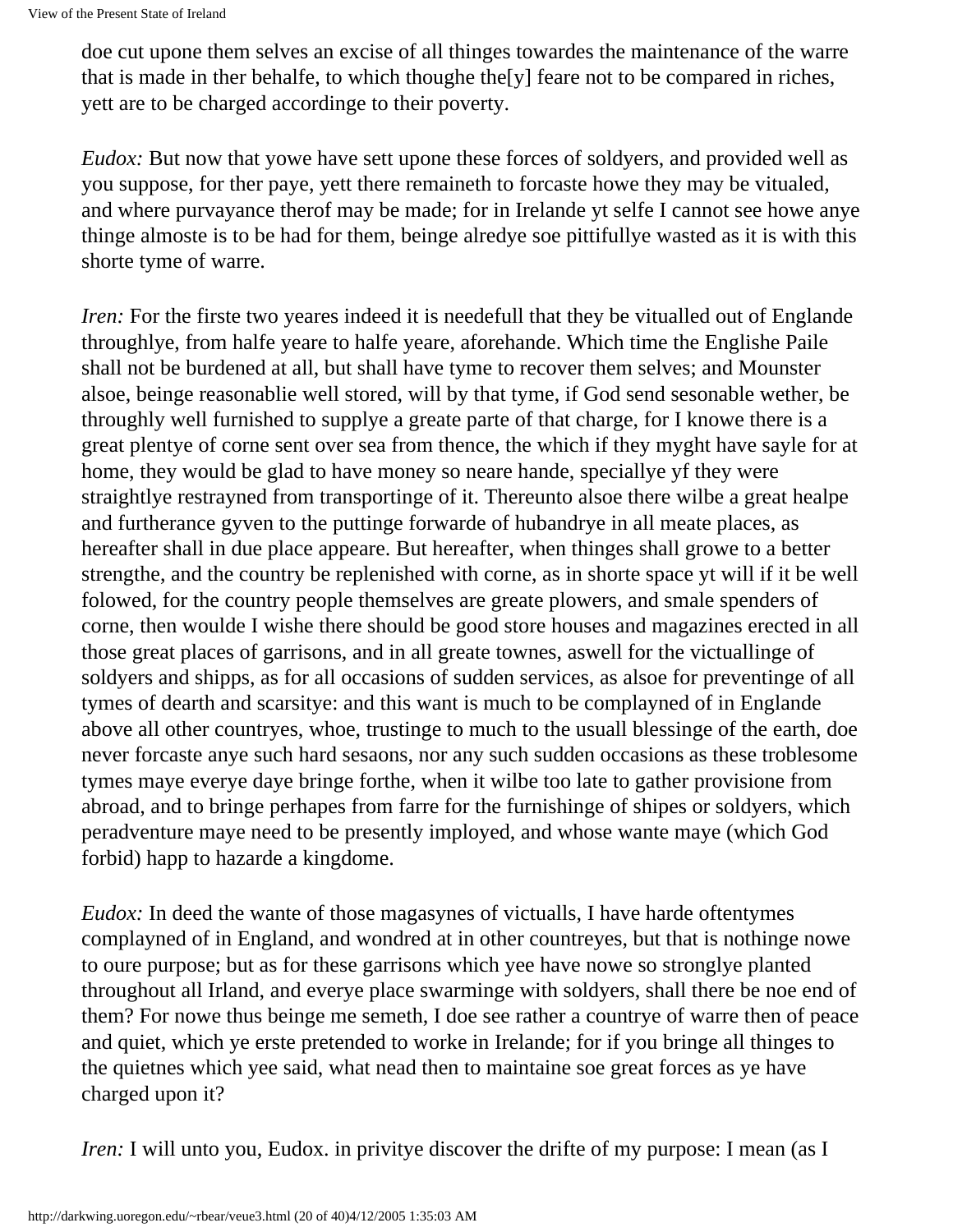toulde you) and doe well hoppe therby bothe to settle an eternall peace in that country, and alsoe to make yt very profitable to her Majestie, the which I see muste be broughte in by a stronge hande, and soe contenued untill it growe into a stedfast course of governmente, the which in this sorte will nether be defyculte nor dangerous; for the soldyers beinge once broughte in for the service into Ulster, and havinge subdued it and Connaught, I will not have hyme to laye downe his armes anye more, tyll he have effected that which i purpose: that is, firste to have this a generall compositione for the mayntenance of these througheout all the realme, in regarde of the trobles tymes, and daylye danger which is threatned to this realme by the King of Spaine: and thereupone to bestowe all my soldyers in [such] sort as I have done, that noe parte of all Irlande shalbe able to dare soe much as quinch. Then will I bring eftsones in my reformacon, and thereupon establishe such an order of govermente as I may thinke meteste for the good of that realme, which beinge once established, and all thinges put into a righte way, I dowbt not but they will rune one farely. And though they would ever seeke to swarve asyde, yet shall they not be able without forraine violence once to remoove, as you your selfe shall sone, I hope, in your owne reasone readelye conceve; which if it shall ever appere, thene maye her Majestie at pleasure withdrawe some of the garrisone, and torne ther paye into her purse, or if she will never please soe to doe (which I would rather wish), then shall she have a nomber of brave oulde soldyers alwayes readye for anye occasion that she will ymploe vnto, suppliinge there garrisones with fresh ones in there steed; the maintenance of whome shalbe noe more charge to her Majestie then nowe the realme is; for all the revinue thereof, and muche more, she spendeth, even in the most peaceable tymes that are there, (as things nowe stande). And in tyme of warre, which is sure nowe everye vij yeare, she spendeth infynite tresure besides to smale porpose.

*Eudox:* I perceve your porpose; but nowe if you have thus strongly made waye unto your reformacon, as that I see the people soe humbled and prepared that they will and muste yeald to any ordynance that shalbe geuen them, I doe much desire to understand the same; for in the beginninge you promised to shewe a mean howe to redresse all those inconveniences and abuses, which you shewed to be in that state of governmente, which nowe standeth ther, as in the lawes, customes, and religione: wherin I woulde gladlye knowe firste, whether, in steed of those lawes, you would have newe lawes made? for nowe, for oughte that I see, you maye doe what you please.

*Iren:* I see, Eudox, that yowe well remember our firste porpose, and doe rightlye contynue the course thereof. Firste therfore to speake of lawes, since we firste begane with them, I doe not thinke yt convenient, though nowe it be in the power of the Prince to change all the lawes and make newe; for that should bread great toble and confusione, aswell in the Englishe now dwellinge and to be planted, as alsoe in the Irishe. For the Englishe, havinge bene trained upp alwayes in the Englishe governement, will hardely be enduced unto any other, and the Irishe wilbe better drawne to the Englishe, then the Englishe to the Irishe governmente. Therfore since wee cannot nowe applie lawes fitte to the people, as in the firste institutione of comone-welthes it ought to be, wee will applye the people, and fitt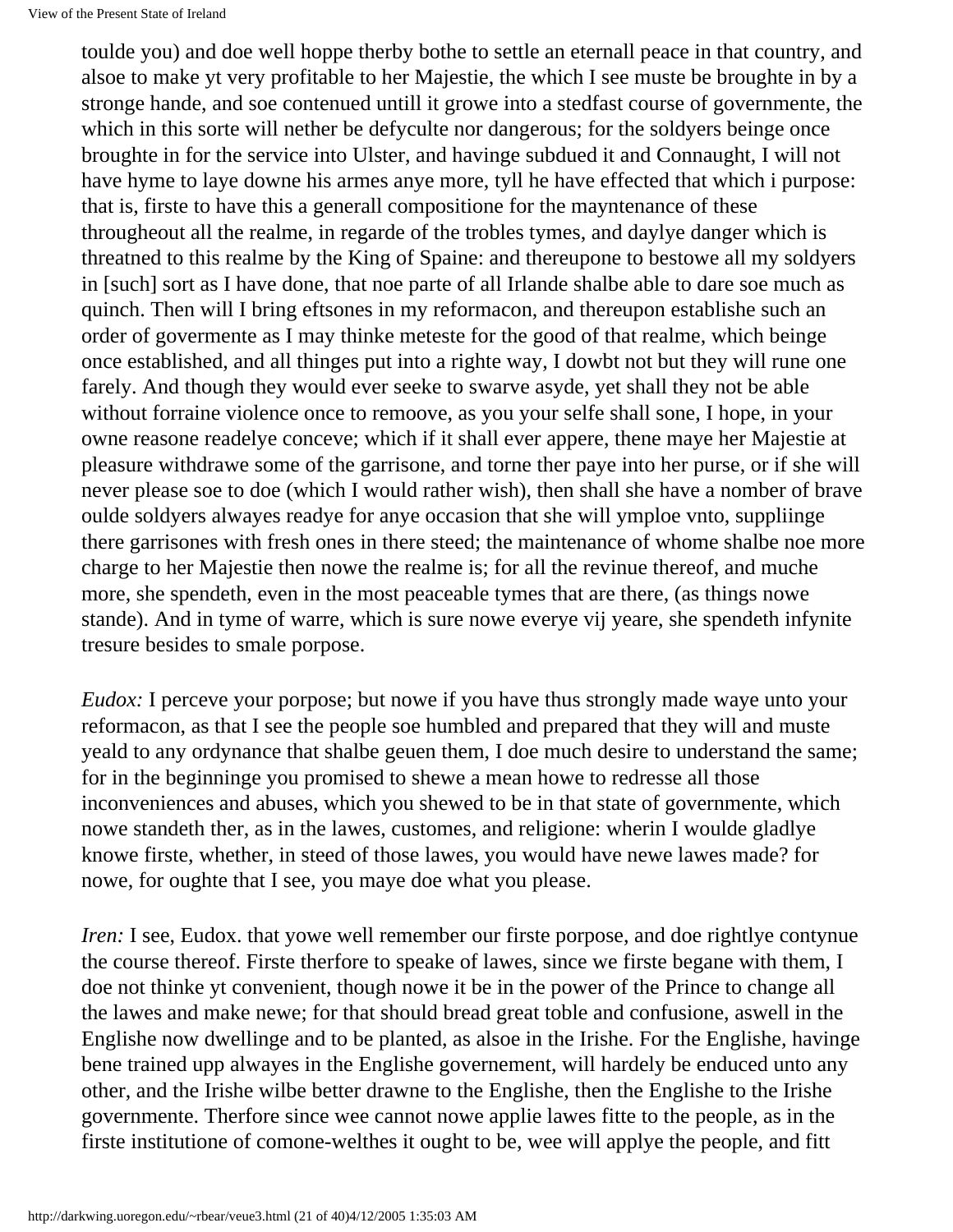them to the lawes, as it most conveniently maye be. The lawes therfore we resolve shall abyde in the sam sorte that they doe, bothe Commone Lawes and Statutes, onlye suche defectes in the Comone Lawe, and inconveniens in the Statutes, as in the begininge wee noted, and as men of deep insighte shall advise, may be changed by some other newe actes and ordynances to be [by] a Parlymente there confirmed: as those of tryalls of Ples of the Crowne, and private righte betwene parties, colorable convaiances, [and] accessaries.

*Eudox:* But howe will those be redressed by Parlimente, when as the Irishe, which swaye moste in Parlamente, as you said, shall oppose them selves againste them?

*Iren:* That maybe well avoyded: for nowe that soe manye free-holders of Englishe shalbe established, they togeather with Burgesses of townes, and such other loyall Irishe men as may be preferred to be Knightes of the shire, and such like, wilbe able to beard and counterpose the reste; whoe alsoe, beinge nowe broughte more in awe, will the more easelye submite to anye such ordynances as shalbe for the good of them selves, and that realme generallye.

*Eudox:* You say well, for the incresse of the Freholders, for ther nombers will hereby be greatlye augmented; but howe shall it passe throughe the higher house, [which] will styll consiste all of Irishe?

*Iren:* Marie, that alsoe maye be redressed by example of that which I hard was donne in the like case, by Kinge Edwarde the Theerd, as I remember, whoe, beinge greatly barred and crossed by the billes of the Clargie, they beinge then by reasone of the Lord Abbote and others, too many and stronge for them, soe her could not for there forwardnes, order and reforme thinges as he desiered, was advised to dyrecte forth his writtes to certaine Gentlemen, and of the beste abilitye and truste, intitlinge them therin Barrons, to serve and sytt as Barrons in the next Parlyment. By which meanes he had soe manye Barons in his Parlamente, as were able to weighte downe the Clarge and there frendes: the which Barons they saye, were not afterwardes lordes, but onely Barronits, as sundrye of them doe yett retayne the name. And by the like devise her Majestie maye nowe likewise curbe and cut shorte those Irishe unrulye lordes that hinder all good proceedinges.

*Eudox:* It semeth noe lesse then for reforminge of all those inconveniente statutes which yee noted in the beginninge, and redressinge of all those evell costomes, and lastelye, for settinge sounde religione amongest them: mee thinkes yee should not neade anye more to over-goe those particulers againe, which you menconed, nor anye other which might besides be remembred, but to leave to the reformacon of such a Parlamente, in which, by the good care of the Lord Deputye and Consell, they maye all amende. Therfore nowe that you maye come come to that genarall reformacon which you spake of, and bringinge in of all that establishement, by which you said all men should be conteyned in duetie ever after, without the terror of warlike forces, or violent wrestinge of thinges by sharpe punyshmente.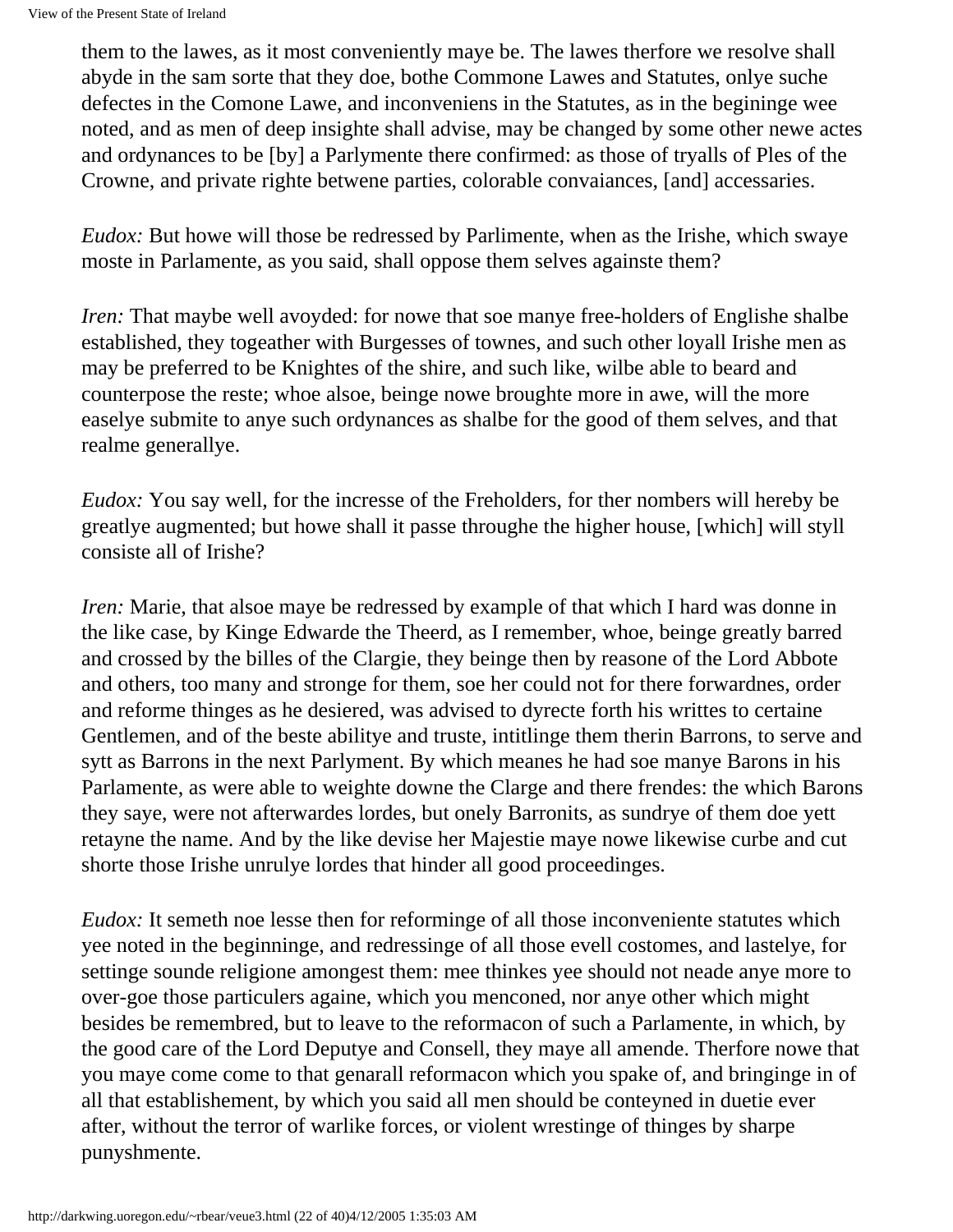*Iren:* I will soe at your pleasure, the which me semes by noe meanes can be better plotted, then by example of suche other Realmes as have ben annoyed with the like evelles, Ireland nowe` is, and useth styll to be. And firste in this Realme of England, yt is manifeste, by the reporte of the Cronycles and other aunciente writers, that it was greatly infected with robbers and outelawes, which lurked in woodes and faste places, whence they vsed often tymes to breake forth into the highe wayes, and sometymes into smale villages to robbe and spoyle. For redresse whereof it is written that Kinge Allured, or Alfride, whoe then raigned, did devide the relme into shires, and the shires into hundredes, [and the hundredes] into rapes, Rapentackes, and wapentackes into tythinges: So that tenn tythinges made an hundred, and five made a laythe or weapentacke, of which tenn, eache one was bounde for another, and the eldest or best of theme, whom they called the Tythingman or Bourroghsolder, that is, the eldest plege, became suretye for all the reste. Soe that if anye one of theme did starte into anye undutiful actione, the Burroughsolder was bounde to bringe hyme forth, whoe joyninge eftesones with all his tythinge, would folowe the loose persone through all places, till they brought hyme in. And if all the tythinge fayled, then all the lathe was charged for the tythinge, and if that lathe fayled, then all the hundreth was demanded for theme; and if the hundreth, then the shire, whoe joyninge eftsones altogether, would not rest tyll they had founde oute and delyvered in, that unlawfull felowe which was not ameanable to lawe. And herin yt semed, that that good Saxon Kinge folowed the Consell of Jethro to Moyses, who advised hyme to devide the people into hundreds, and to sette Captaines and wise men of trust over them, which shoulde take the charge of them, and ease hyme of that burden. And soe did Romulus, as you may reade, devyde the Romaines into trybbes, and the tribbes into centuryons or hundreds. By this ordynaunce this Kinge brought this realme of Englande, which before was most trooblesome, unto that quiet state, that noe one badd person could stirre that he was [not] streighte taken hould of by those his tythinge, and ther Burrowsolder, whoe beinge his neighboure or next kindesman was pryvie to all his wayes, and loked narrowly to his life. The which institutione yf it were observed in Irland, would worke that effecte which it did in Englande, and kepe all men within the Compasse of duetie and obedyence.

*Eudox:* This is contrary to that you said before; for, as I remember, you said that ther was a greate disproportione betwene Englande and Irlande, soe as the lawes which were fittinge of the one would not fitt the other. Howe comes it then nowe, that ye would transferre a principall institutione from Englande to Irland?

*Iren:* This lawe was not made by a Norman conqueror, but by a Saxon Kinge, being at what tyme England was verye like to Irland, as nowe it standes: for it was, I tould you, annoyed greatly with robbers and outlawes, which trobled the whole realme, everye corner havinge in it a Robyn Hoode, that kept all woodes, and spoiled all passingers and inhabitants, as Irland nowe haith; soe as, me semeth, this ordynance would fitt verye well, and bring them all into one.

*Eudox:* Then, when you have thus tithed the commonaltye, as you say, and set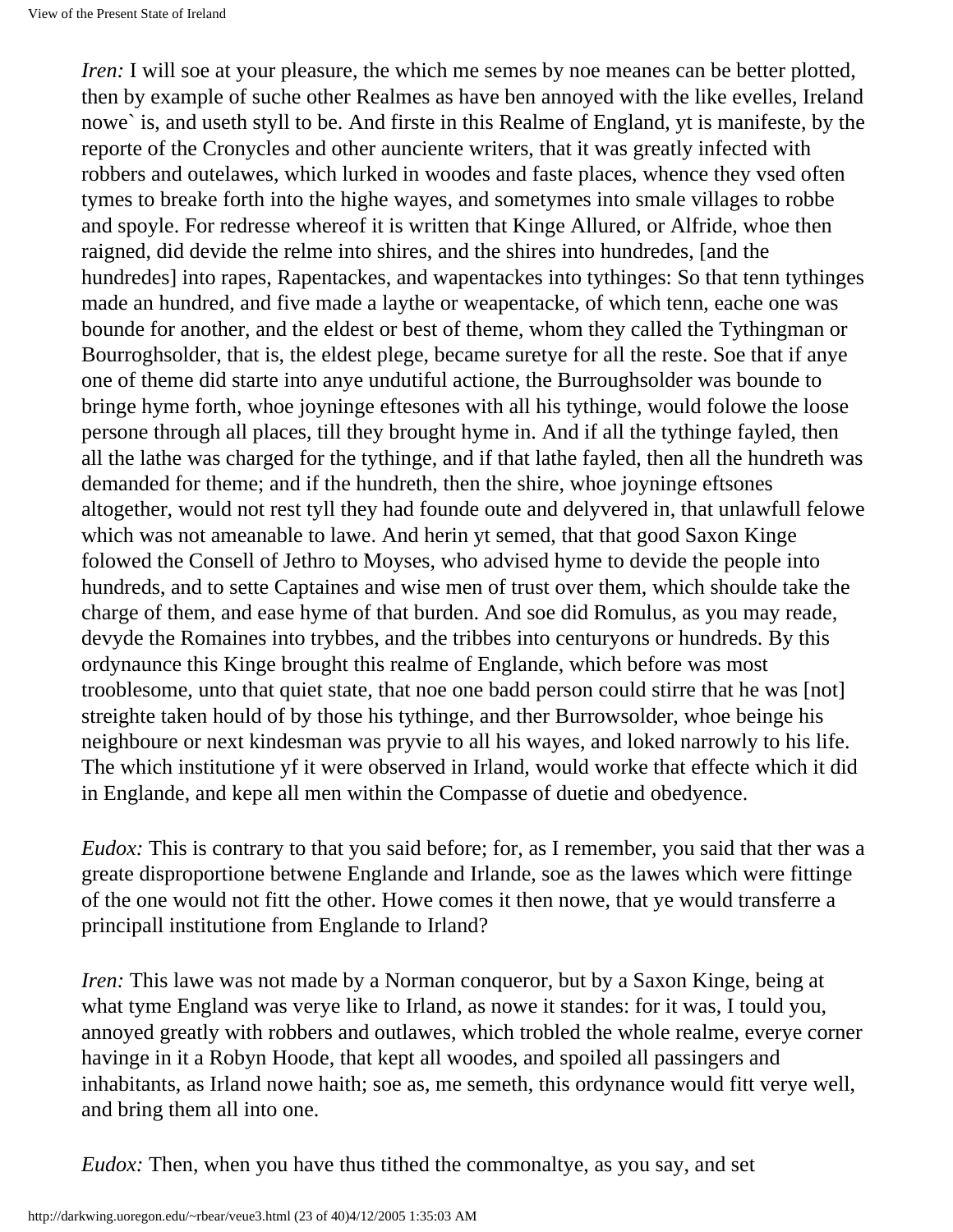Burrowsolders over them all, what would you doe when yee came to the gentlemen? would you hold the same corse?

*Iren:* Yee, marye, most specially; for this you must knowe, that all the Irishe almoste boste them selves to be gentlemen, noe lesse then the Welchmen; for if he cane deryve hymselfe from the heade of a sept, as most of them can, they are [so] experte by there Bardes, then soe holdeth hyme selfe a gentleman, and thereupon scorneth eftsones to worke, or vse anye harde laboure, which he saith is the liese of a pessant or churle; but thenceforth either becometh a horseboye, or a stocage to some kerne, inuring hyme selfe to his weapone, and to the generall traide of stealinge, (as they count it). Soe that if a gentleman, or anye worthye yoman of them, have anye childrene, the eldeste of them perhappes shalbe kepte in some order, but all the reste shall shifte for them selves, and fall to this occupacon. And it is a commen use amongest some of there beste gent[lemen] tenantes sonnes, that soe soone as they are able to use there weapons, they streight gether to themselves three or foure strauglers, or kernes, with whome wanderinge a while idellye vpe and downe the countrye, takinge onlye meate, he at laste falleth unto some badde occasione that he shalbe offrede, which beinge once made knowen, he is thencforthe counted a mane of worth, in whom there is corrage; whereupon there drawe to hime manye other like loose younge men, which, stirringe hime up, with encouragement, provoke hyme shortlye to flatte rebellion; and this happens not onlye in the sonnes of gentle[men], but oftentymes by there noblemen, specially there base borne sonnes, as there are fewe without some of them. For they are not onlye not ashamed to acknowledge them, but alsoe to boste of them, and use them in such secrett services as they themselves will not be seen in, as to plauge there enemyes, spoyle there neighbores, to oppresse and crush some of [their] owne to to stubborne freholders, which are not tractlable to their badde willes. Two such bastardes of the Lord Roches there are nowe out in Mounster, whom he doth not only countenance but alsoe pryvilye mainteyne and relyve mightely amongest his tenantes. Such other is thereof the Erle of Clancarte in Desmond, and manye otheres in many other places.

*Eudox:* Then it semeth that this ordynance of tythinge them by the pole is not only fitt for the gentlemen, but alsoe for the noblemen, whom I would [have] thought to have bene soe honourable mynded, as that they should not need suche a base kinde of lyvinge, being bounde to there allegance, [who] should rather have held in and stayed all others from undutifulnes, then need to be forced thereunto them selves.

*Iren:* Yet soe it is, Eudox: but yet because that noblemen cannot be tythed, there beinge not manye tythinges of them, and because a Barrowe holder over them should not only be a great indignitye, but alsoe a danger to adde more power to them then they have, or to make one the comander of tenne, I holde it meet that there were onelye sewerties taken of them, and one bounde for another, wherbye, if anye shall swarve, his sewerties shall for safegarde of ther bandes bringe hyme in, or seeke to serve upon him: and besydes, I would wish them all to be sworne to her Majestie, which they never yet were, but at the first creatyon; and that oath would sure contayne them greatly, or the breach of yt bringe them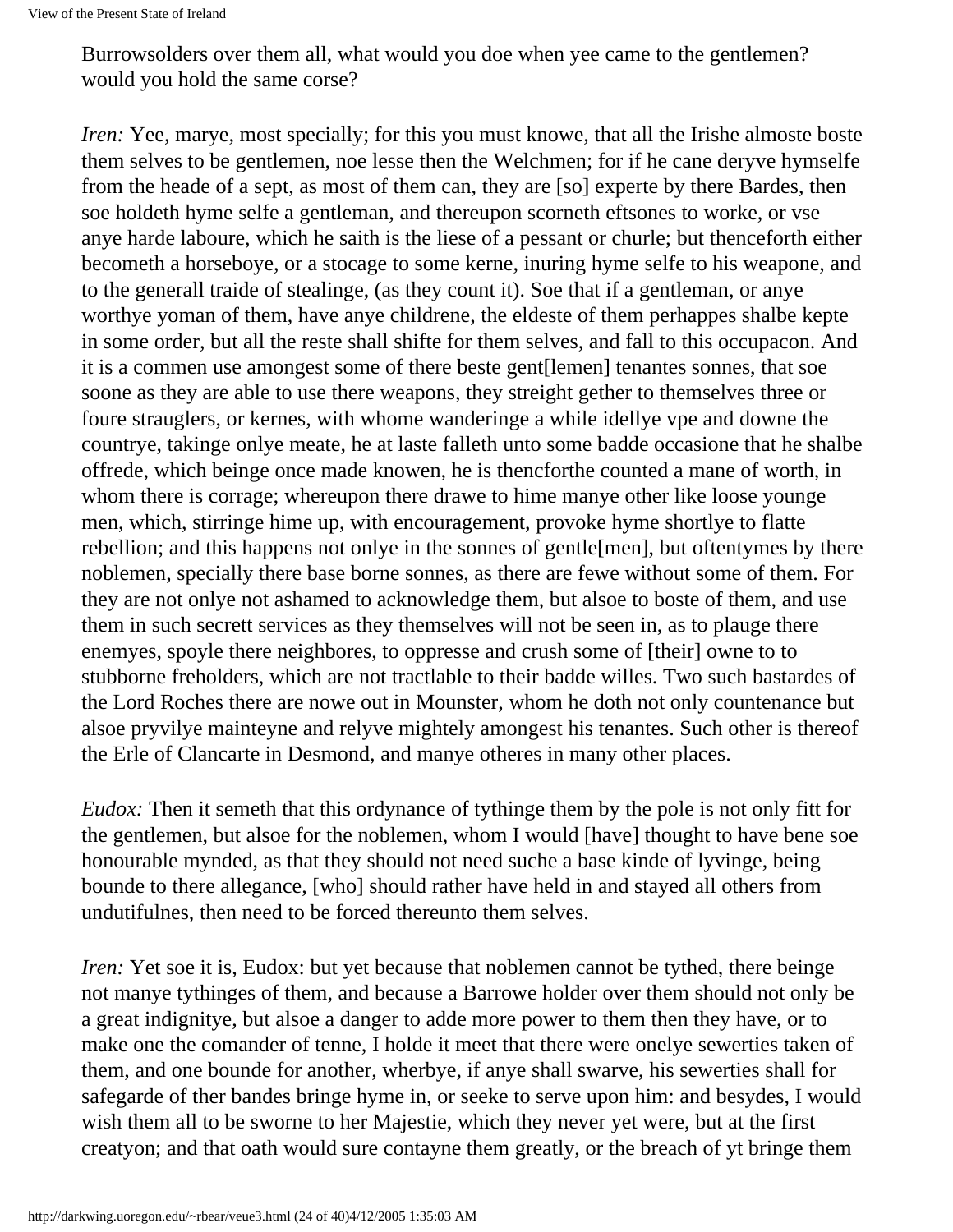to shorter vengence, for God useth to punishe perjurye sharply. So I read, in the raigne of Edward the 2, and also of Henry the 7, when the tymes were very broken, that there was a corporate oath taken, of all the lordes and best gentlemen of fealty to the Kinge, which nowe is noe lesse nedfull, because many of them are suspected to have taken an other oath privylie to some badd purpose, and therupon they have receaved the Sacramente, and ben sworne to a preist, which they thinke bindeth them more then theire alleagance to their Prince, or love of their countrye.

*Eudox:* This tythinge of the common-people, and takinge suretyes of lordes and gentlemen, I like very we, but that it wilbe very troblesome: should yt not be as well to have to have them all booked, and the lordes and gentlemen to take all meaner sorte upon themselves? for they are best able to bringe them in, whensoever any of them started out.

*Iren:* This inded Eudoxus hath bene hitherto, and yet is a comon order amongst them, to have all the people booked by lords and gentlemen, but yt is the worst order that ever was devised; for by this bokinge of men, all the inferyour sort are brought under the commaundes of theire lords, and forced to followe them into any actyon whatsoever. Now this ye are to understand, that all the rebellyons which ye see from tyme to tyme hapen in Ireland, are not begune by the comon people, but by the lords and captaines of countryes, upon pride or wilfull obstanacye against the government, which whensoever they enter into, they drawe with them all their people and such followers, as thinke themselves bound to goe with them, because they have boked them and undertaken for them. And this is the reasone that you have fewe such badd occasyons here in England by reason that the noble men howeever they should hapen to be evill disposed, have no commande at all over the comynalty, though dwellinge under them, because every man standeth upon himselfe, and buildeth his fortunes upon his own fayth and firme assurance: the which this manner of tythinge the powles will worke also in Ireland. For by this the people are broken into many small parts, like lytle streames, that they canot easely come together into one heade, which is the princypall regard that is to be had in Ireland to kepe them from growinge into such a head, and adheringe unto greate men.

*Eudox:* But yet I canot see how this can be brought about, without doinge greate wrong unto the noble men there; for at the conquest of the realme, those greate signoryes and lordships were given them by the King, that they should bee the stronger againste the Irish, by the multitude of followers and tennauntes under them: all which hould their tenementes of them by fealtye, and such services, wherby they are by the first graunte of the King, made bound unto them, and tyed to rise out with them upon all occasyons of service. And this I have often heard, that when the Lord Deputies have raysed any generall ostinges, the noble men have claymed the leadinge of them, by graunt from the Kings of England inder the Greate Seale exhibyted; so as the Deputye[s] would not refuse them to have the leadinge of them, or yf they did, they would so worke, as none of they[r] followers should rise forth to the ostinge.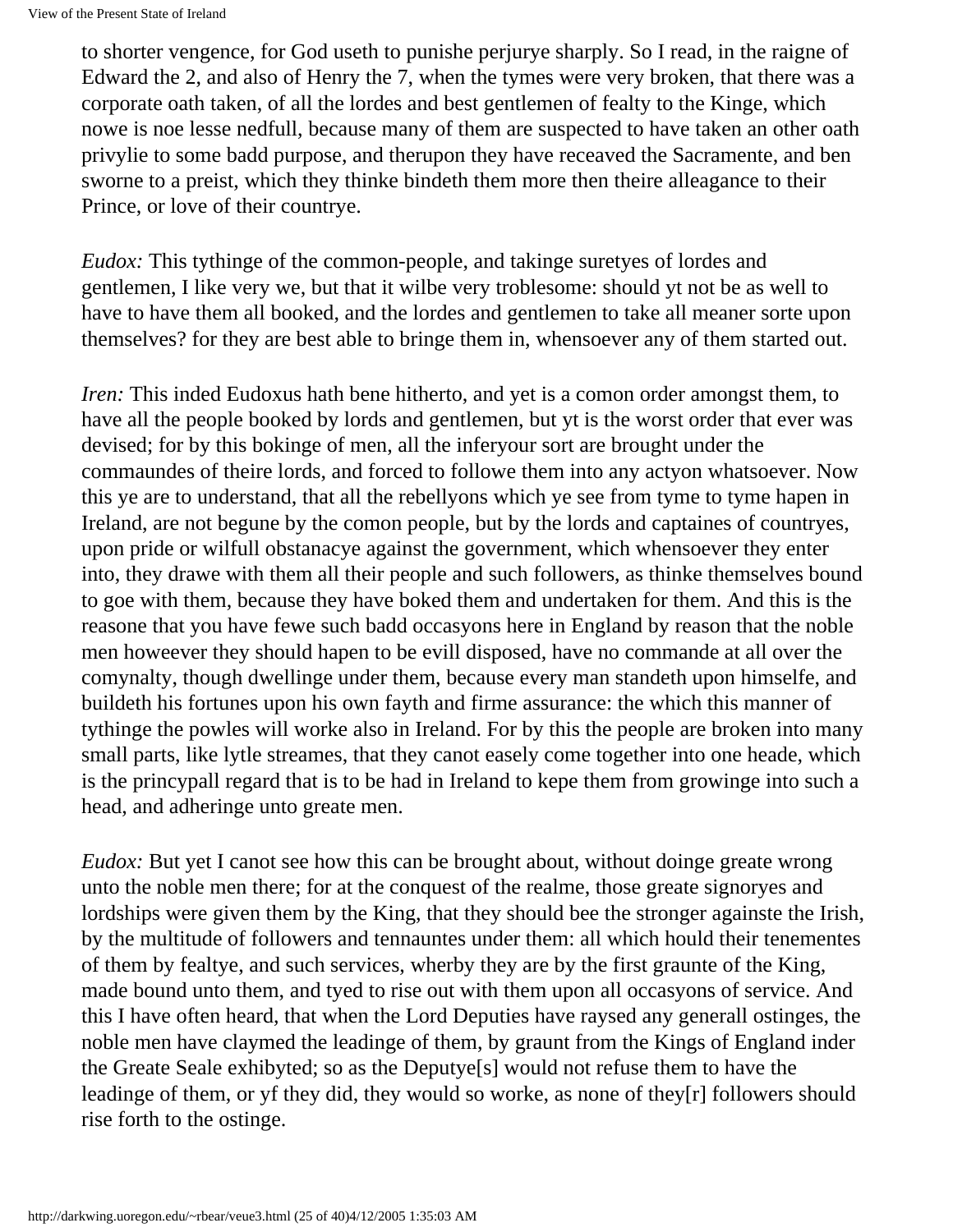*Iren:* Yee say very true; but will ye see fruite of those grauntes? I have knowne when those lords have had the leadinge of theire owne followers under them to the generall ostinges, that they have for the same cut upon every plowland within their country forty shillinges or more, wherby some of them have gathered above vij. or viij. c. li., and others much more into there purse, in lieue wherof they have gathered unto themselves a nomber of lose kernes out of all parts, which they have caryed forth with them, to whome they never gave penny of entertaynment, allowed by the contry or forced by them, but let them feed upon the contryes, [and] extorte upon all men where they cam; for thatpeople will never aske better entertaynment then to have a collour of service or imployment geven them, by which they will powle and spoile so outragiously, that the very enemy cannot do much worse: and besides turne them to the enemy.

*Eudox:* It semes the first intents of these grauntes was against the Irish, which now some of them use against the Queene her selfe: But now what remedye is there for this? or how can these grauntes of the Kinges be avoyded, without wronge of those lords which had those landes and lordships geven them?

*Iren:* Surely they may be well enough; for most of those lords, since the first grantes from the Kings by whome these landes were geven them, have sence bestowed the most parte of them amongst theire kinsfolke, as everye lord perhaps in his tyme hath geven one or another of his principall castells to his yonger sonnes and other to others, as largly and as amply as they were given to him; and others they have sold, and others bought, which were not in theire first grauntes, which nowe neverthelesse they bringe within the compas therof, and take and exacte upon them, as theire first demeanes of all thiose kindes of services, yea and the very wilde Irishe exactyons as Coynie and Lyverye for him, and such like, by which they pole and utterly undoe the pore tennantes and frehoulders under them, which ether through ignorance knew not theire tennors, or through greatnes of theire newe lords dare not chalenge them; yea, and some lords of countryes also, as greate ones as themselves, are nowe by stronge hand brought under them, and made theire vassalls. As for example Arundell of the Strande in the County of Corke, who was auncyently a greate lord, and able to spend 3500 li. by the yeare, as apeareth by good recordes, is nowe become the Lord Barryes man, and doth to him all those services, which are due unto her Majestie. For reformacon of which, I wish that theire were a commissyon graunted forth under the Great Seale, as I have seene one recorded in the ould councell Boke in Mounster: that was sent forth in the tyme of Sir William Drurye unto persons of specyall trust and judgment to enquire thoroughout all Ireland, beginninge in one countye first and so restinge a while untill the same were setled, by the verdicte of a sounde and substantyall jurye, howe every man houldeth his landes, of whome and by what tennor, so that everye one should be admitted to shewe and exhibite what right he hath, and by what services he houldeth his lande, whether in cheife or in soccage, or in knight service, or els soever. Thereupon would apeare, first howe all those greate English lords do claime those greate services, what signoryes they usurpe, what wardships they take from the Queene, what landes of hers they concealde: and then, howe those Irish captaines have encroched upon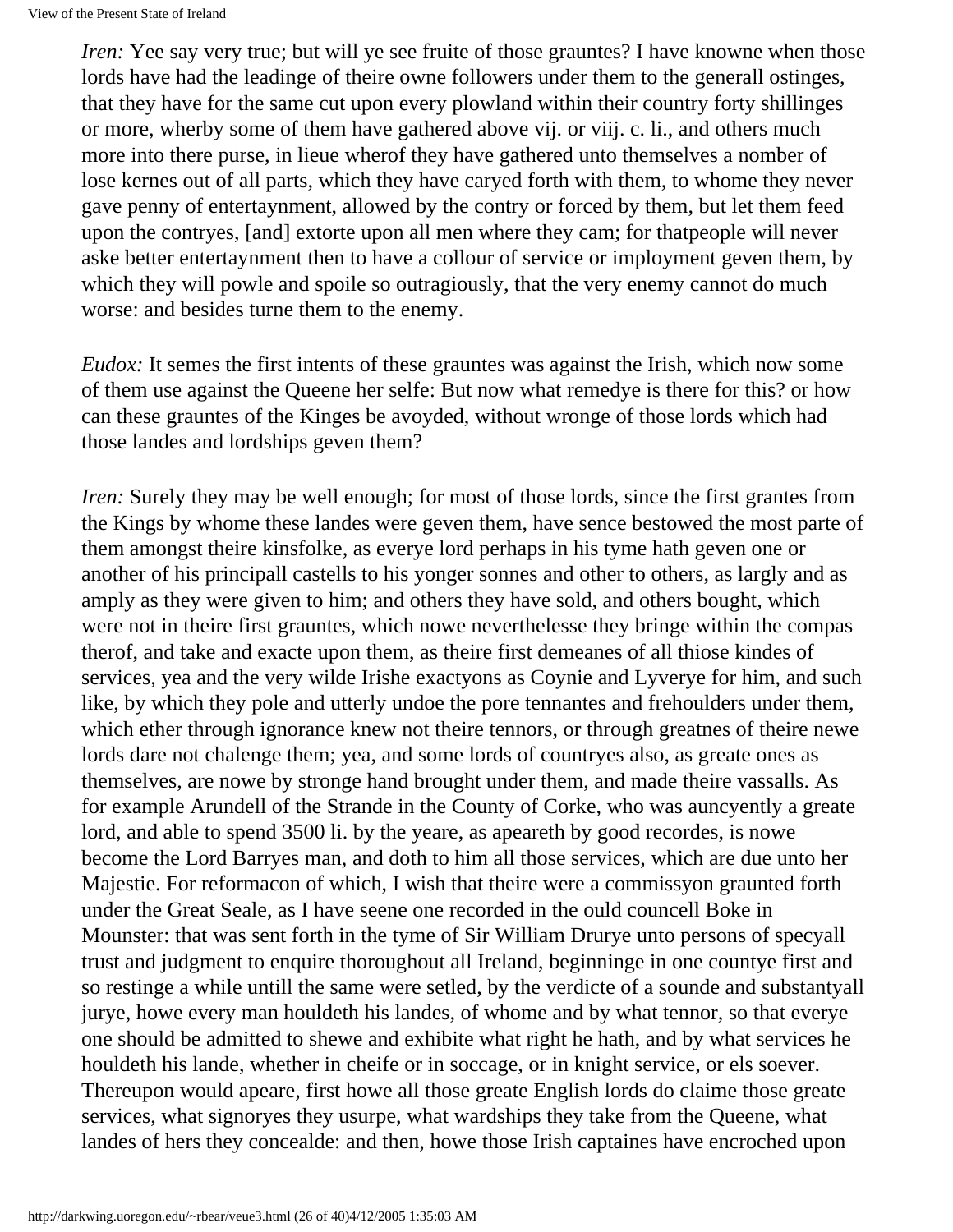the Queenes frehoulders and tennantes, how they have translated the tennors of them from English houldinge into Irish Tanistre, and defeated her Majestie of all her right and duetyes whcih are to acrew to her therabout, as wardshipps, liveryes, marriages and fines of allyenacons, with many other comodyties; which nowe are kepte and conceald from her Majesty to the vallowe of 60000 li. yearely, I dare undertake, in all Ireland, by that which I knowe in one countye.

*Eudox:* This, Iren. would seme a dangerous commission, and redy to stirre uppe all the Irish in rebellion, who knowinge that they have nothinge to shewe for all those lands which they hould, but theire swordes, would rather drawe them then suffer theire landes to be thus drawne away from them.

*Iren:* Neyther should theire landes be taken away from them, nor the uttermost advantages enforced against them: But this by descretyon of the commissioners should be made knowne unto them, that it is not her Majesties meaninge to use any such extremetye, but onely to reduce thinges into order of English lawe and make them hould their landes of her Majestye and to restore to her her due services, which they detayne out of those landes which were auncyently helde by her Majestye. And that they should not onely [not] be thrust out, but also have estates and grauntes of theire landes newe made to them from her Majestye, so as they should thenceforth hould them rightfullye, which they nowe usurpe most wrongfully; and yet withall I would wish that in all those Irish countryes there were some land reserved to her Majestyes free disposytyon for the better contayninge of the rest, and enterninglinge them with English inhabytantes and customes, that knowledg might styll be had by them of theire doinges, so as no manner of practise or conspiracye should be in hand amongst them, but notice should be given therof by one meanes or another, and theire practises prevented.

*Eudox:* Truly neither can the Irish, nor English lords, thinke themselves wronged, or hardly delt withall herin, to have that indeed which is none of their owne at all, but her Majestyes absolutely, geven unto them with such equall condicons, as that both they may be assured therof, better then they are, and also her Majestye not defrauded of her right utterly; for yt is a greate grace with a prince, [to] take that with condicons which is absolutely her owne. Thus shall the Irish be well satisfied, and as for the greate men which had such grauntes made them at first by the Kings of England, [it] was in regard they should kepe out the Irish, and defend the Kings right, and his subjectes: but now seinge that, in sted of defendinge them, they robb and spoyle them and, in stead of kepinge out the Irish, they doe not onely make the Irish theire tennantes in those lands, and thrust out the English, but also they themselves become mere Irish, with marrying them, fosteringe with them, and combinynge with them against the Queene; what reason is there but those grauntes and precedentes should be eyther revoked, or at least reduced to theire first intencon for which they were graunted? for surely in my opinyon they were more sharpely to be chastised and reformed then the wilde Irish, which, beinge very rude at the first, are nowe become somewhat more civill, when as English, from Englyshe are growene to be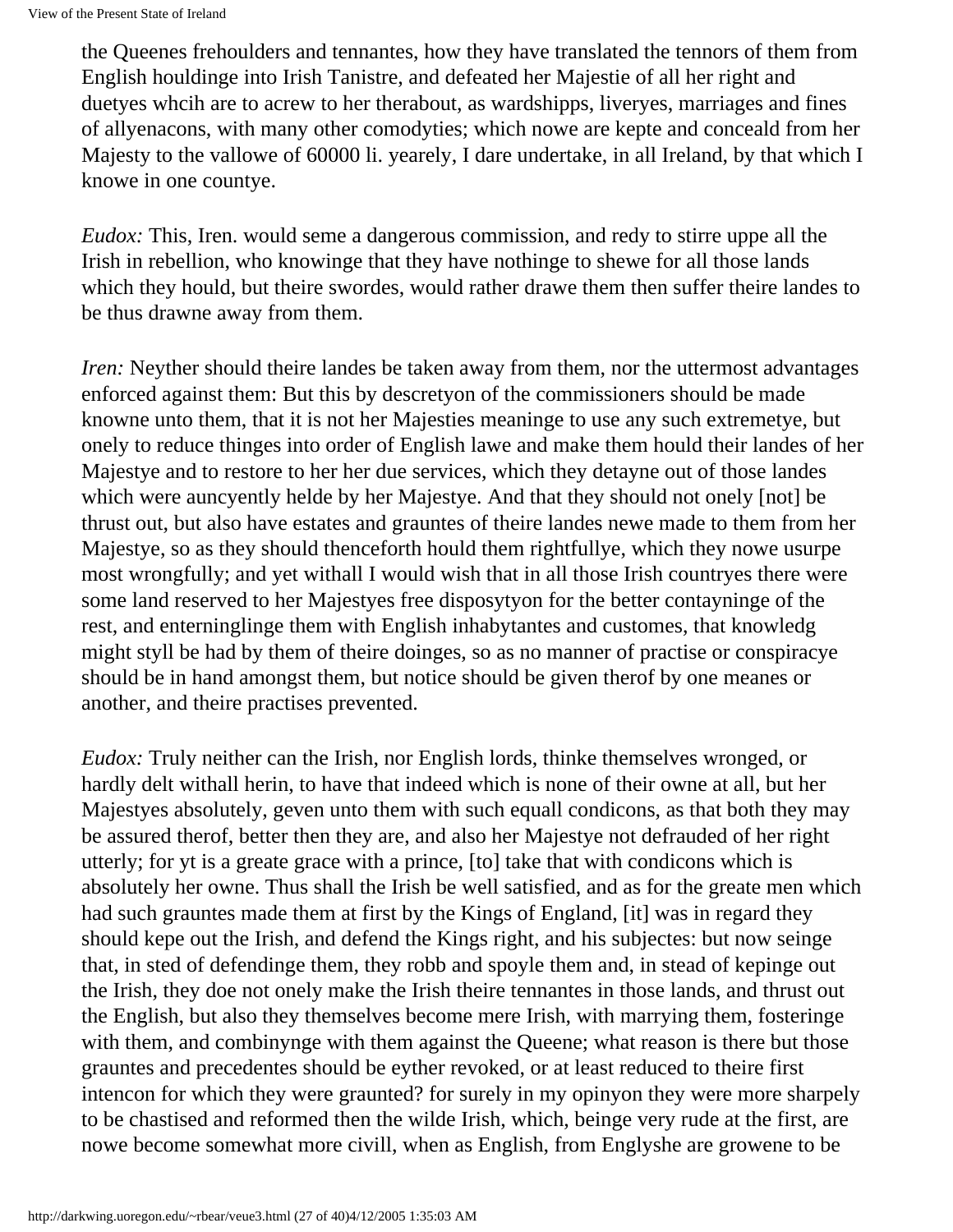wilde and mere Irishe.

*Iren:* Indede as you saye, Eudox: these do need a sharper reformacon than the very Irish, for they are much more stuborne, and disobediente to lawe and governement, than the Irish be; and more mallytious than the English that are dayle sent over.

*Eudox:* Is that possible? I pray you, howe comes yt to passe? what might be the reason herof?

*Iren:* Mary, they saye that the land is theires, onely by right, beinge first conquered by theire auncestors, and that they are wronged by the newe Englishe men's entringe theire unto, whom they call *la sa Bona,* that is in English with a greate reproch as they would rate a dogge. [And for] that some of youre auncestors were in tymes past (when they were Civill and uncorupted) deputyes and Justices of the land, they thinke that the like authoritye should be comytted unto you and the charge of the Realme lefte in theire hands; which, for that they se now otherwise disposed and that trust not given them (which theire auncestors had) they thinke them selves greately indignyfyed and disgraced therby, and so growe both discontented and undutyfull.

*Eudox:* In truth, Irenyus, this is more than ever I hard, that the English-Irish there should bee worse then the wild Irishe: O Lord, howe quickly doth that country alter mens natures! It is not for nothinge I perceave that I have heard, that the Councell of England thinke yt not good polycye to have that realme reformed, or planted with English, lest they should growe so undutyfull as the Irish, and become much more dangerous: as apeareth by the example of the Lacyes in the tyme of Edward the Second, which you spake of, that shoke of theire religion to theire naturall Prince, and turned to Edward le Bruce, devisinge to make him Kinge of Irelande.

*Iren:* No tymes have bene without bad men: But as for that purpose of the Councell of England, which ye speake [of,] that they should kepe that Realme from reformacon, I thinke, they are most lewdlye abused, for theire greate carfulnes and earnest endeavors do witnesse the contrarye. Neyther is yt [the] nature of the countrye to alter a mans manners, but the badd mindes of them, whom havinge bene brought uppe at home under a straight rule of dutye and obedyence, beinge alwayes restrayned by sharpe penaltyes from lewde behavior, so soone as they come thither, where they see lawes so slackely tended, and the hard [restraint] which they were used unto nowe slacked, they growe more lose and carelesse of theire dutye. As yt is the nature of all men to love libertye, so they become flatt libertynes, and fall to flatt licentyousnes, more bouldly daringe to disobay the lawe, through presumptyon of favor, and freindshippe, then any Irish dare.

*Eudox:* Then yf it be so, me thinkes your late advisement was very evell, whereby you wished the Irish to be sowed and sprinckled with the English, [and] in all the Irishe countryes to have English planted amongst them for to bringe them to Eng[lish] fashons,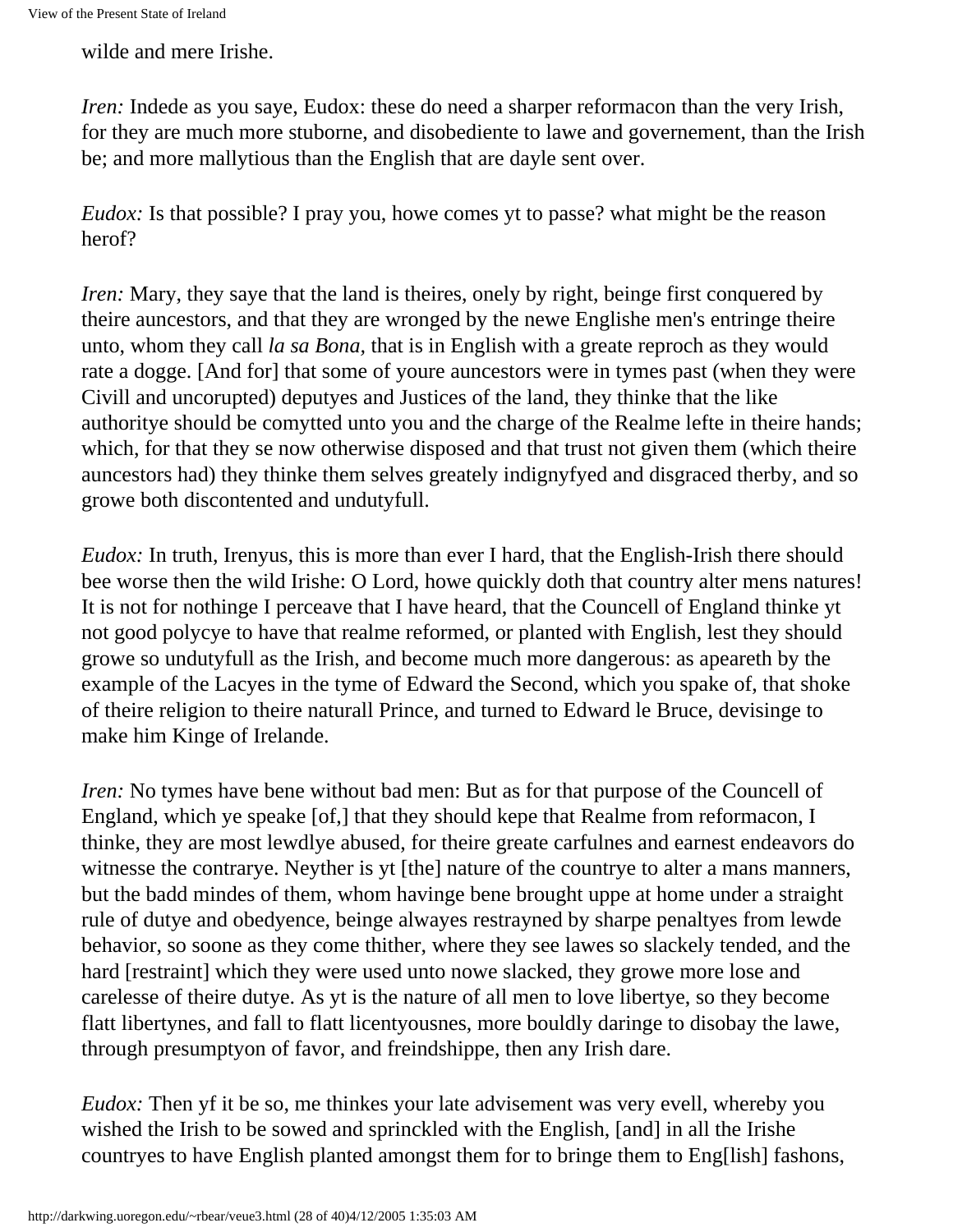since the English be soner drawne to the Irish, then the Irish to the English: for as I said before, [if] they much rune with the streame, the greater number will carry awaye the lesse: Therefore me semes by this reason yt should be better to parte the Irishe and English, then to mingle them together.

*Iren:* Not so, Eudox: but where there is no good staye of government, and stronge ordinances to hold them, there inded the fewer will followe the more, but where there is due order of discipline and good rule, there the better shall goe foremost, and the worst shall followe. And therefore since Ireland is full of her owne nacon, that may not be rooted [out], and somewhat stored with English alredy, and more to be, I thinke yt best by an unyon of maners, and conformytye of mindes, to bringe them to be one people, and to put awaye the dislikefull conceipt both of the one, and of thother, which wilbe by no meanes better then by this interminglinge of them: that neyther all the Irish may dwell together, nor all the Englishe, but by translatynge of them and scatteringe them in small numbers amongst the English, not onely to bringe them by dayly conversatyon unto better likinge of each other, but also to make both of them lesse able to hurte. And therfore when I come to the tythes, I will tythe them one with another, and for the most parte will make the Irish man the tything-man, wherby he shall take the lesse exceptyon to partiallitye and yet be the more tyed therby. But when I come to the Head Borough, which is the head of the lath, him will I make an Englishman, or Irish man of no small assurance: as also when I come to apointe the Elderman, that is the head of the hundreth, him will I surely chuse [to be] an English man of specyall regarde, that may be a stay and piller of all the Boroughs under him.

*Eudox:* What do you meane by your hundred? and what by your Borough? By that, which I have red in auncyent recordes of England, one hundred did contayne a hundred villages, or as some saye a c. plowlandes, beinge the same which the Saxons called Cantred; the which cantred, as I finde it recorded in the blacke boke of Irelande, did contayne 30, Villattas terr@aelig;, which some call, quarters of land, and every Villatta can maintayne 400 cowes in pasture, and the 400. cowes to be devided in 4 heardes, so as none of them shall come nere another: every Villata contayneth 17 plowlandes, as is there set downe. And by that which I have red of a Borough, it signyfieth a free towne, which had a principall officer, called a head borough, to become ruler, and undertake for all the dwellers under him, havinge for the same franchises and priviledges graunted them by the King, wherof yt was called a free boroughe, [and] of the lawyer *Franciplegium.* 

*Iren:* Both that which ye sayde, Eudox: is true, and yet that which I sayd not untrue; for that which ye speake of devidinge the contrey into hundreds, was a devise of the lands of the Realme, but this which I tell, was of the people, who were thus devided by the poll: so that an c. in this sence signyfyeth a c. pledges, which were under the command and asurance of theire alderman, the which, as I suppose, was also called a waapentacke, so named of touchinge the weapon or sparke of theire alderman, and swearinge to folowe him faythfully, and serve theire Prince trulye. But others thinke that a weapontacke was ten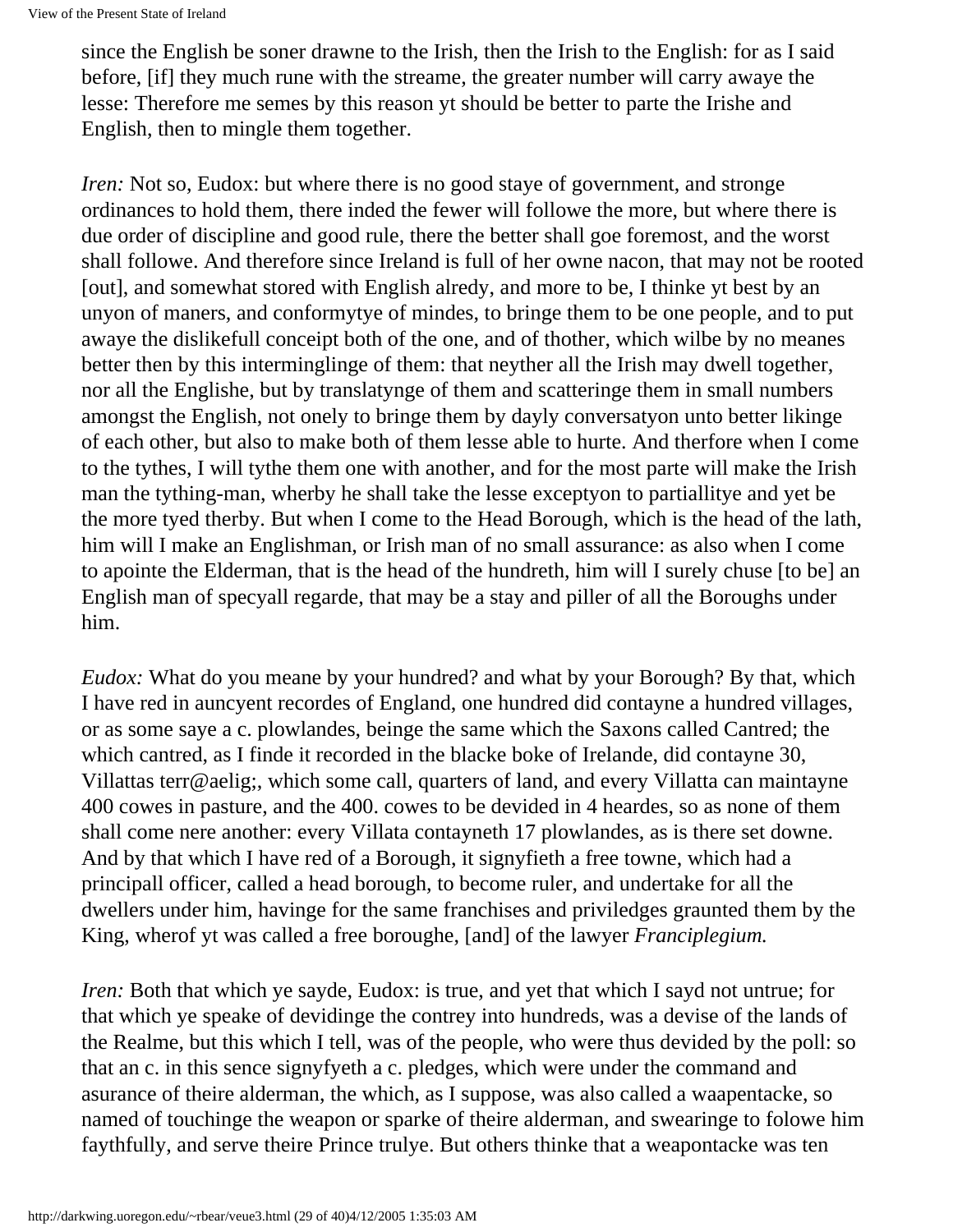humdreds or Boroughs: likewise a boroughe, as I here use yt, and as the ould lawes still use yt, is not a borough towne, as they nowe call yt, that is a franchist towne, but a mayne pledge of c. free persons, therfore called a fre borough or as ye say *Franciplegium:* For Borh in ould Saxon say signyfieth pledges or suretyes, and yet yt is so used in some speeches, as Chaucer sayth St. John to *barrowe,* that is for assurance and warrantye.

*Eudox:* I conceave the difference. But now that ye have thus devided the people into these tythinges, and hundreds, howe will you have them so preserved and continued? for people do often chaunge theyr dwellinges, and some must dye, whilst othersome doe growe up into strength of yeares, and become men.

*Iren:* These hundred I would [wish] to assemble themselves once every yeare with theire pledges, and to present themselves before the justices of peace, which shalbe thereunto apointed, to be survayed and nombred, to se what change hath happened since the yeare before; and, the defectes to suply of those yonge plantes late growne uppe, which are diligently to be overloked and vewed of what condicon and demeanor they be, so as pledges may be taken for them, and they put into order of some tythinge: of all which alteracons note is to be taken, and bookes made thereof accordingly.

*Eudox:* Now mee thinkes Irenius, ye are to be warned to take good hede, leaste unawares ye fall into the inconveniencyes which you formerly founde faulte with in others; namely, that by this bokinge of them, you do not gather them into another head, and havinge broken theire former strength, do not againe unite them more stronglye: for every Alderman, havinge all his fre pledges of his hundred under his command, may me thinkes, yf he be yll disposed, drawe all his companye into any evill actyon. And likewise, by this assemblinge of them once a yeare unto theire Alderman by theire weapontackes, take heede least ye also give them occasyon and meanes to practise any harme in any conspiracye.

*Iren:* Neyther of both is to be doubted; for the aldermen and headborrowes will not be such men of power and countenance of themselves, being to be chosen thereunto, as neede to be feared: Neither, yf he were, is his hundred at his commaund further then his Princes service; and also every tything man may controll him in such a case. And as for the assemblinge of the hundred, much lesse is any danger therof to be doubted, seinge yt is before a justice of peace, or some high constable to be therunto apointed: so as of these tythinges there can no peryll ensue, but a certayne assurance of peace and greate good; for they are thereby withdrawne from theire lords, and subjected to theire Prince. Moreover for the [better] breakinge of these heades and sectes, which I tould you was one of the greatest strengthes of the Irishe, me thinkes, yt should do very well to renewe that ould statute that was made in reigne of Edward the Fourth in England, by which it was comaunded, that wheras all men that used to be called by the name of theire sectes, accordinge to theire severall nacons, and had no surnames at all, that from thenceforth each one should take unto himselfe a severall surname, eyther of his trade or facultye, or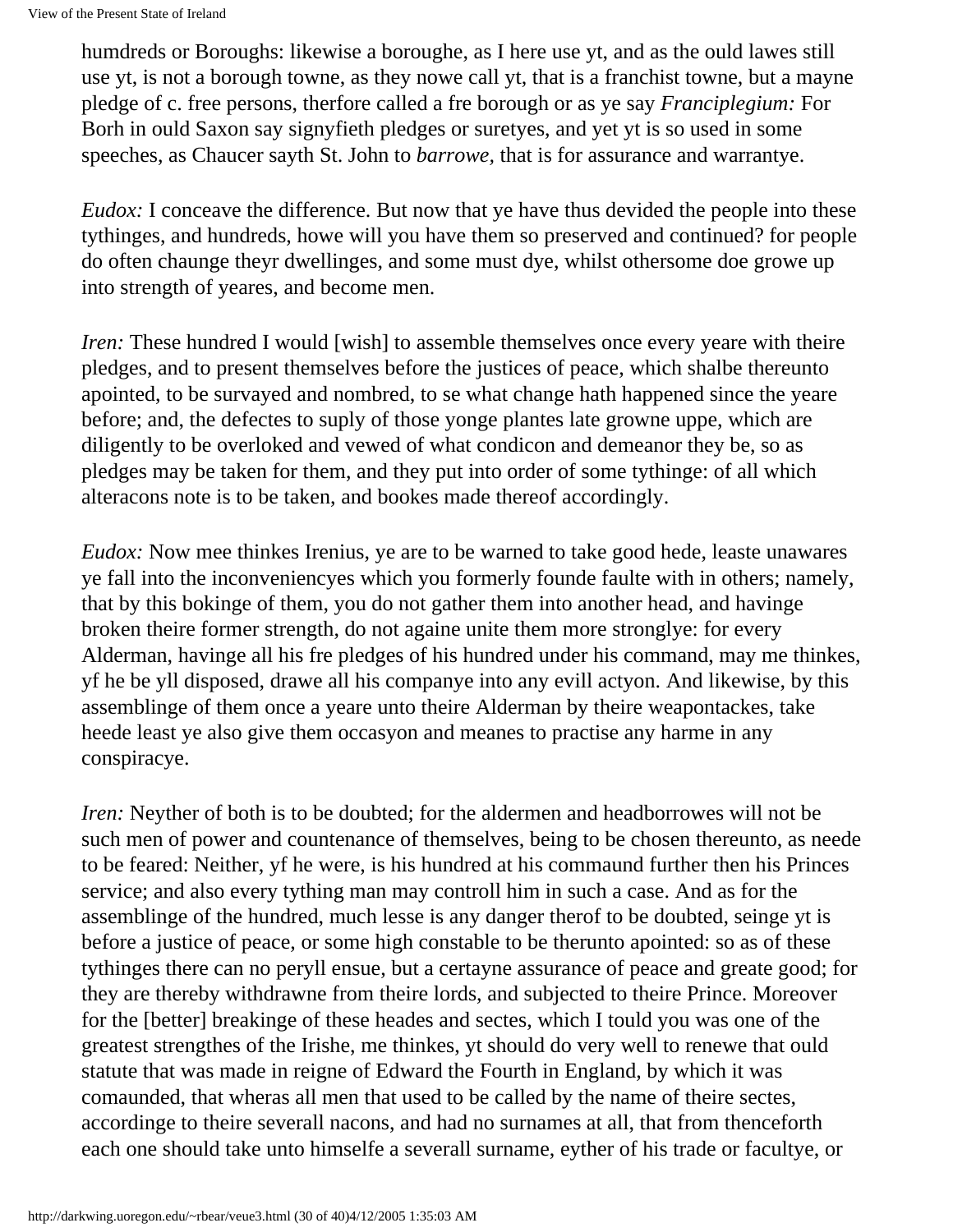of some quallety of his body or mynde, or of the place where he dwelte, so as everye one should be distinguished from other, or from the most parte, wherby they shall not onely not depend upon the head of their secte, as nowe they doe, but also shall in shorte tyme learne quyte to forgett this Irish natyon. And herewithall would I also wish all the Oes and the Mackes wich the head of the sectes have taken to theire names, to be utterly forbiden and extinguyshed; for that the same beinge an ould manner (as some sayth) first made by O Brin, for the strengthninge of the Irish, the abrogatinge therof will asmuch infable them.

*Eudox:* I like this ordinaunce very well; but now that you have thus devided and distinguished them, what other order will you take for theire maner of lyfe? for all that, thoughe perhaps yt may kepe them from disobedyence and disloyaltye, yet will yt not bringe them from theire barbarisme and savadge lyfe.

*Iren:* The next [thing] that I will doe shalbe to apointe to every one, that is not able to live of his frehoulde, a certayne trade of lyfe, to which he shall find himselfe fitteste, and shalbe thought ablest, the which trade he shalbe bounde to followe, and live onely therupon. All trades therfore [it] is to be understode [are to be] of iij kindes, manuell, intellectuall, and mixed, th'one containinge all such as nede the exercyse of bodely labor to the performance of theire professyon; th'other consistinge onely of the exercyse of the witte and reason; the third parte of bodely labor, and parte of the witte, but dependinge [most] of industrye and carefulnes. Of the first sorte be all handycrafts and husbandrye labor. Of the seconde be all scyences, and those which are called the liberall Arts. Of the thirde is marchandize and chafferye, that is, buyinge and sellinge; and without all these iij there is no commonwealth can almost consyst, or at the leaste be perfecte. But the wretched realme of Ireland wanteth the most princypall of them, that is, the intellectuall; therfore in sekinge to restore her state yt is specyall to be loked unto. But because of husbandrye, which supplyeth unto us all thinges necessarye for foode, whereby we cheifly live, therfore yt is first to be provided for. The first thinge then that we are to drawe these newe tythed men unto, ought to be husbandrye. First, because yt is most naturall and most needefull; then, becuase it is most naturall; and lastly, because yt is most enemy to warre, and most hateth inquietnesse, as the Poet sayth,

---- 'bella execrata collonis:'

But husbandrye beinge the nurse of thrifte, and the daughter of industrye and labor, detesteth all that may worke her scathe, and destroy the travell of her hands, whose hope is all her lives comforte unto the plough: therfore are all those Kearne, Stochaus, and Horsboyes, to bee drawen and mad to imploye that ablenesse of bodye, which they [were] wonte to use to thefte and villainye, hencforth to labor and husbandrye. In the which, by that tyme they have spente but a lytle payne, they will find such swetenes and happy contentment, that they will hardly afterwardes be hayled away from yt, or drawne to their wonted leude lyfe in theivery and rogerye. And beinge thus once entered therunto, they are not onely to be countenanced and encoradged by all good meanes, but also provided that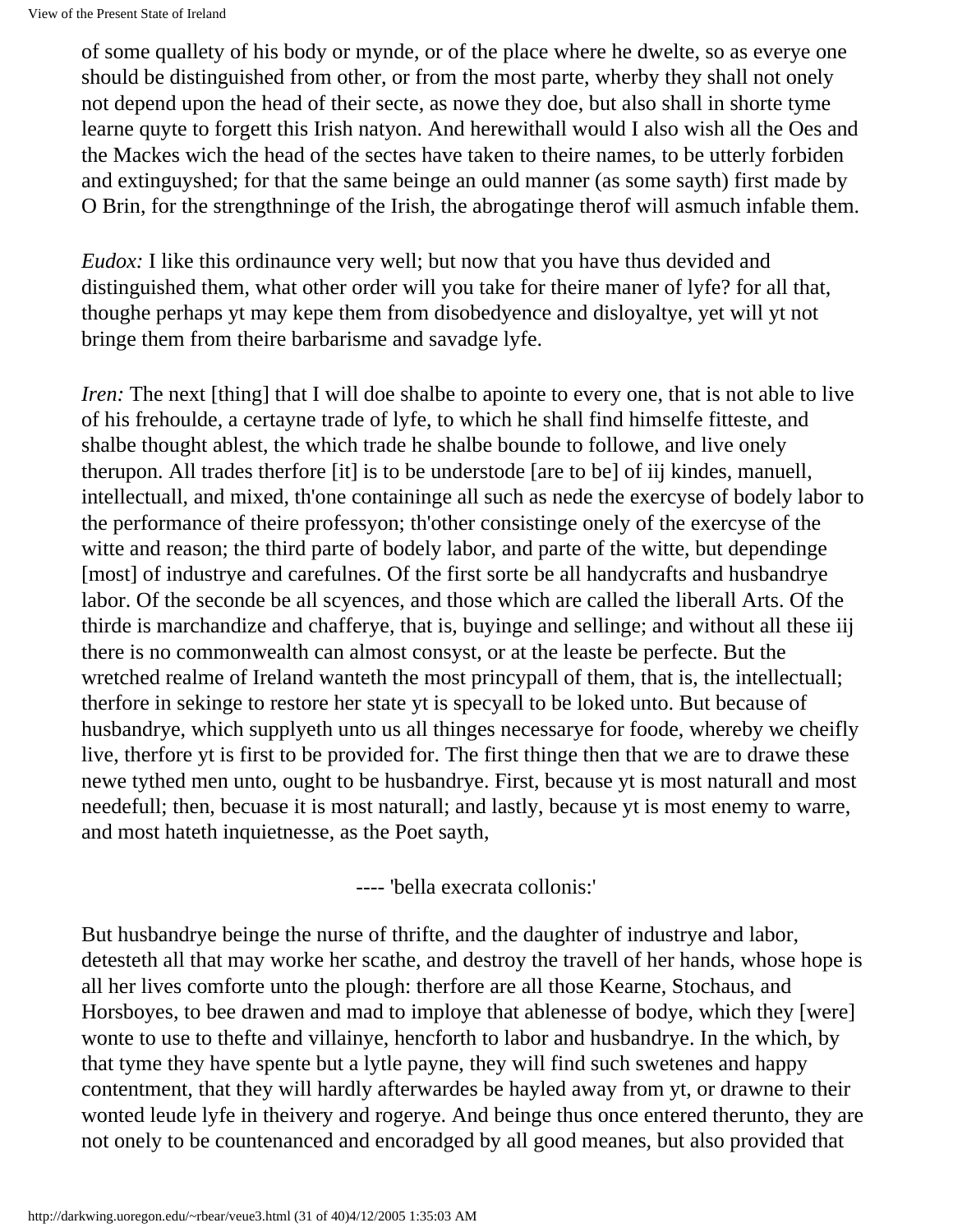theire children after them may be brought up in the same, and succed in the rome of their fathers. To which end there is a Statute in Ireland alredy well provided, which comaundeth that all the sonnes of hubandmen shalbe trayned uppe in theire fathers trade, but it is, God wot, very slenderly loked unto.

*Eudox:* But do you not counte, in this trade of husbandrye, pasturinge of cattell, and kepinge of theire cowes? for that is reckoned as parte of husbandrye.

*Iren:* I knowe yt is, and nedfull to be used, but I doe not meane to allowe any of these able bodyes, which are able to use bodely labor, to followe a fewe cowes grasinge, but such impotente persons, as beinge unable for stronge travell, are yet able to drive cattell to and froe the pasture; for this kepinge of cowes is of yt self a very idle lyfe, and a fit nursery for a theife. For which cause, ye remember, I dislyked the Irishman for kepinge of Bollyes in Sommer upon the mountayne, and lyvinge after that savadg sorte. But yf they will alwayes fede any cattle, or kepe them on the mountaynes, let them make some townes nere to the mountaynes syde, where they may dwell together with neighbors, and be conversante in the vewe of the world. And to say truth, though Ireland be by nature counted a greate soyle of pasture, yet I had rather have fewer cowes kept, and men better mannred, then to have such huge increase of cattell, and no increase of condicons. I would therfore wish that there were some ordinaunce made amongst them, that whatsoever kepeth twentye kine shold kepe a plough goinge, for otherwise all men would fall to pasturinge, and none to husbandrye, which is a greate cause of this dearth nowe in England, and a cause of the usuall stealthes now in Ireland: For loke in all countryes that live in such sorte by kepinge of cattell, and you shall find that they are both very barbarous and uncivill, and greatly given to warre. The Tartaryans, the Muscovites, the Norwayes, the Gothes, the Armenyans, and many other do witnes the same. And therfore since nowe we purpose to drawe the Irish from desire of warre and tumults, to the love of peace and civylitye, yt is expediente to abridge theire custome of heardinge, and augment their trade more of tyllinge and hubandrye. As for other occupacons and trades, they ned not to be enforced ot, but every man bound onely to followe that he thinks himselfe aptest for. For other trades of artificers wilbe occupied for very necessityes, and constrayned use of them; and so likewise will marchandize for the gaine therof; but learninge and bringing up in liberall scyences, will not come of yt selfe, but must be drawne on with straight lawes and ordinaunces: And therfore yt were mete that such an acte were ordayned, that all the sonnes of lords and gentlemen, and such others as are able to bring them up in learninge, should be trayned uppe herin from theire childhodes. And for that end everye parish shalbe forced to kepe one pettye scholemater, adjoininge unto the parish charge, to be the more in veiwe, which should bringe up theire children in the first rudiments of letteres: and that, in every country of baroney, they should kepe another able scholemasiter, which should instructe them in grammer, and in the princyples of scyences, to whom they shold be compelled to send theire youth to be discyplyned, wherby they will in shorte tyme growe uppe to that civyll conversasyon, that both the children will loath the former rudnes in which they were bred, and also theire parentes will, even by the ensample of theire yonge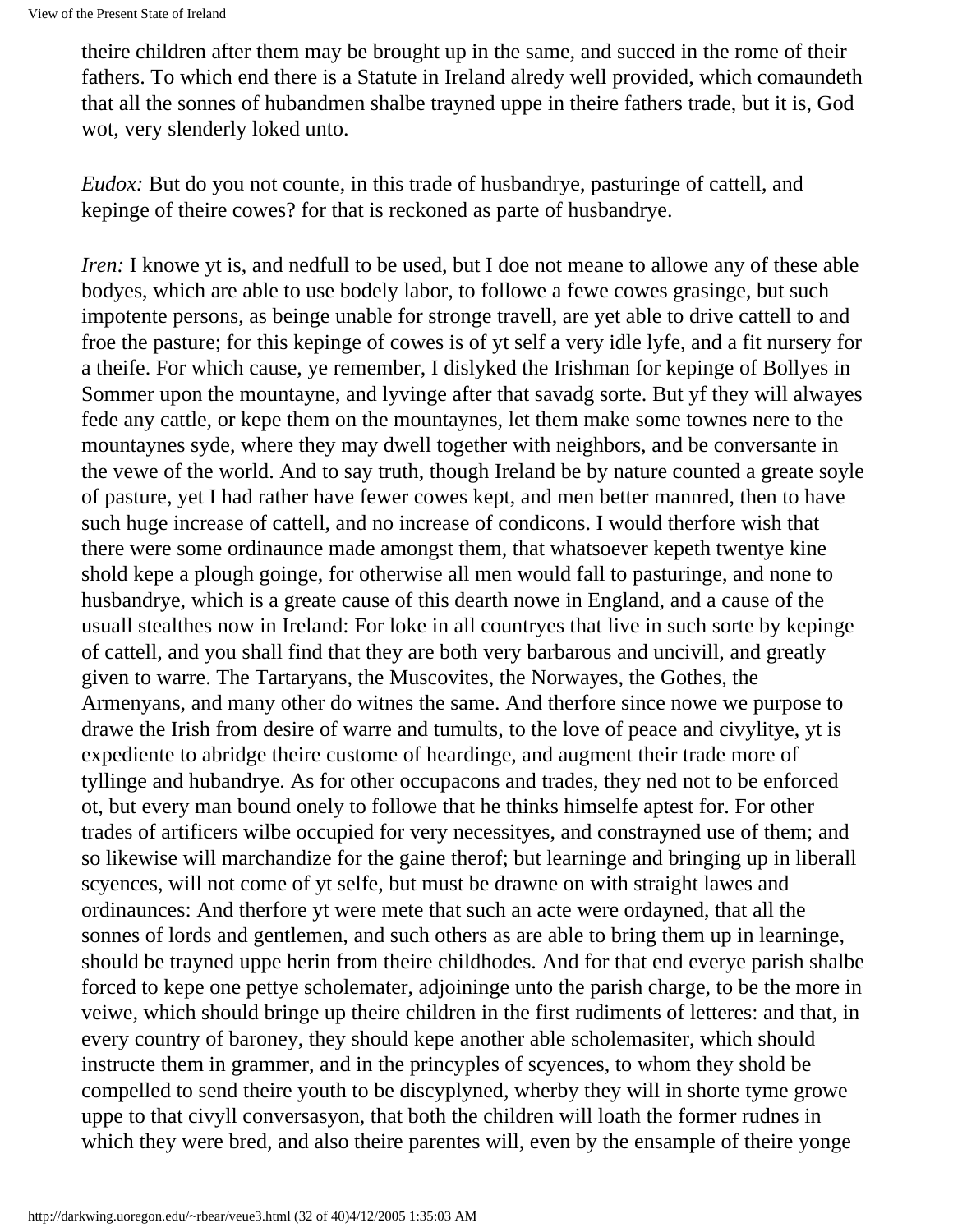children, perceave the foulnes of theire owne brutishe behavior compared to theires: for learninge hath that wonderfull power of yt selfe, that yt can soften and temper the most sterne and savadge nature.

*Eudox:* Surely I am of your minde, that nothing will bring them from theire uncivill life soner then learninge and discypline, next after the knowledge and feare of God. And therfore I doe still expecte, that ye should come thereunto, and set some order for reformacon of religion, which is first to be respected; accordinge to the sayinge of CHRIST, 'First seke the kingdome of heaven, and the righteousnes therof'.

*Iren*: I have in mynde so to doe; but let me, I pray you, first finish that which I had in hand, wherby all the ordinances which shall after be set downe for religion may abid the more firmely, and be observed more diligently. Now that this people is thus tythed and ordred, and every one bound to some trade of lyfe, which shalbe particulerly entred and set downe in tythinge bookes, yet perhaps there wilbe some straglers and runagates which will not of themselves come and yeld themselves to this order, and yet after the well finishinge of the present warre, and establishinge of the garisons in every stronge place of the countrye, where theire wonted refuge was most, I suppose there will fewe stand out, or yf they doe, they will sone be brought in by the eares: But yet afterwardes, least any one of these should swarve, or any that is tyed to a trade should afterwardes not followe the same, according to this institutyon, but should straggle upp and downe the countrye or mich in corners amongest theire friends idllye, as Carrowe, Bardes, Jesters, and such like, I would wish that there were a Provost Marshall apointed in everye sheire, which shoud continually walke thorough the countrey, with half a dozen, or halfe a score horsemen, to take up such lose persons as they should finde thus wandringe, whom he should punish by his owne authoretye, with such paynes as the persons should seme to deserve: for yf he be but once so taken idelye roginge, he may punishe him more lightlye, as with stockes, or such like: but yf he be found agayne so loytringe, he may scorge him with whips, or roddes, after which yf he be taken agayne, let him have the bitternes of the Marshall lawe. Likewise yf any relickes of the rebellion be found by him, that eyther have not come in and submitted him selfe to the law, or that havinge once come in, breake forth againe, and walke disorderlye, let them tast of the same cuppe in Gods name; for yt was due to them for theire first guilte, and nowe beinge revived by theire later lose nes, let them have theire first deserte, as nowe beinge found unfitt to live in a commonwealthe.

*Eudox:* This were a good maner; but me thinkes yt is an unnecessarye charge, and also unfitte to continue the name or forme of any marshall lawe, when as there is a proper oficer apointed alredy for these turnes, to witt the sherife of the sheire, whose particuler ofice yt is to walke contynually up and downe his Bayliwicke, as ye would have a marshall, to snatch up all those runagates and unprofitable members, and to bringe them to his gaole to be punyshed for the same. Therfore this may well be spared.

*Iren:* Not so, me semes; for though the sherife have this authorytye upon himselfe to take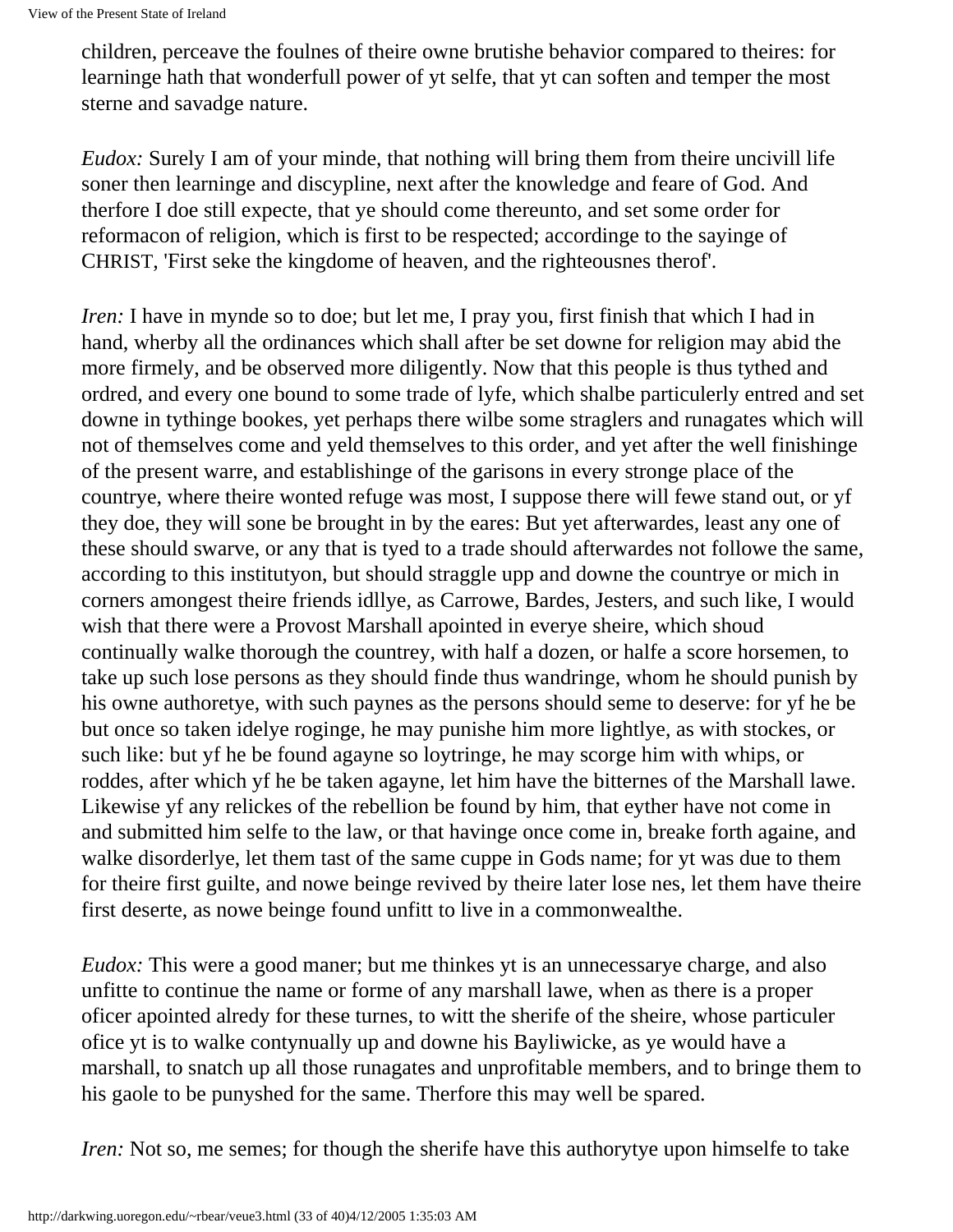upe all such traytors, and imprison them, yet shall he not doe so much good, nor worke that terror in the hartes of them, that a marshall will, whom they shall knowe to have power of life and death in such cases, and specially to be apointed for them: Neyther doth yt hinder but that though yt perteyne to the sherife, the sheriffe may do therin what he can, and yet the marshall may walke his course besydes; for both of them may doe the more good, and may terrifye the idle rogue, knowinge that though he have a watche upon thone, yet he may light upon th'other. But this proviso is nedfull to be had in this case, that the sherif may not have the like power of life as the marshall hath, and as heretofore they have bene accustomed; for yt is dangerous to give power of lyfe into the hands of him which may have benefyte by the partyes death, as, yf the sayd lose liver have any goodes of his owne, the Sherife is to seize therupon, wherby yt hath commen often to passe, that some who have not perhaps deserved judgemente of death, though otherwise perhaps offendinge, have bene for theire goods sake caught up, and caryed straight to the boughe; a thinge inded pittyfull and very horryble. Therfore by no meanes would I wishe the Sherife to have such authoretye, nor yet to imprison that loosel tyll the Sessions, for soe all gaoles might sone be filled, but [to] sned him to the Marshall, who, eftsones findinge him faultye, shall give him mete correctyon, and rid him away forthwith.

*Eudox:* I do nowe perceave your reason well. But come we nowe to that wherofe we earst spake, I meane, to religion and religious men; what order will you sett amongst them?

*Iren:* For religion lytle have I to say, my self beinge as I sayde not professed therin, and yt selfe beinge but one, so as there is but one waye therin; for that which is true onely is, and the rest are not at all, yet in plantinge of religion this much is nedfull to be observed, that being not sought forceablie to be impressed into them with terror and sharpe penaltyes, as nowe is the manner, but rather delivered and intymated with myldnes and gentlenes, so as yt may not be hated before yt be understod, and theire Professors dispised and rejected. For this I knowe that most of the Irish are so farre from understandinge the popish religion as they are of the protestantes professyon; and yet do they hate that though unknowne, even for the very hatred which they have of the Eng[lish], and of theire government. Therefore yt is expedient that some discreete ministers of theire owne contrymen be first sent amongst them, which by theire mild perswasyons and instructyons, as also by theire sober lyfe and conversacon, may drawe them first to understand, and afterwardes to imbrace, the doctrine of theire salvacon; for yf that the auncyent godly fathers, which first converted them, beinge infidells, to the faith, were able to drawe them from infidelyte and pagansye to the true beliefe in CHRIST, as S. Pattricke, and S. Columb, how much more the godly teachers bringe them to the true understandinge of that which they alredy professe? wherin yt is greate wonder to see the odds which is betweene the zeale of Popish Preists, and ministers of ye Gospell; for they spare not to come out of Spaine, from Rome, from Rhemes, by longe toyle and dangerous travell hither, where they knowe perill of death awayteth them, and no rewarde nor ritches is to be found, onely to drawe the people to the Church of Rome; whereas some of our idle ministers, having a way for credit and estymacon therby opned unto them, and having the livinges of the country offred them,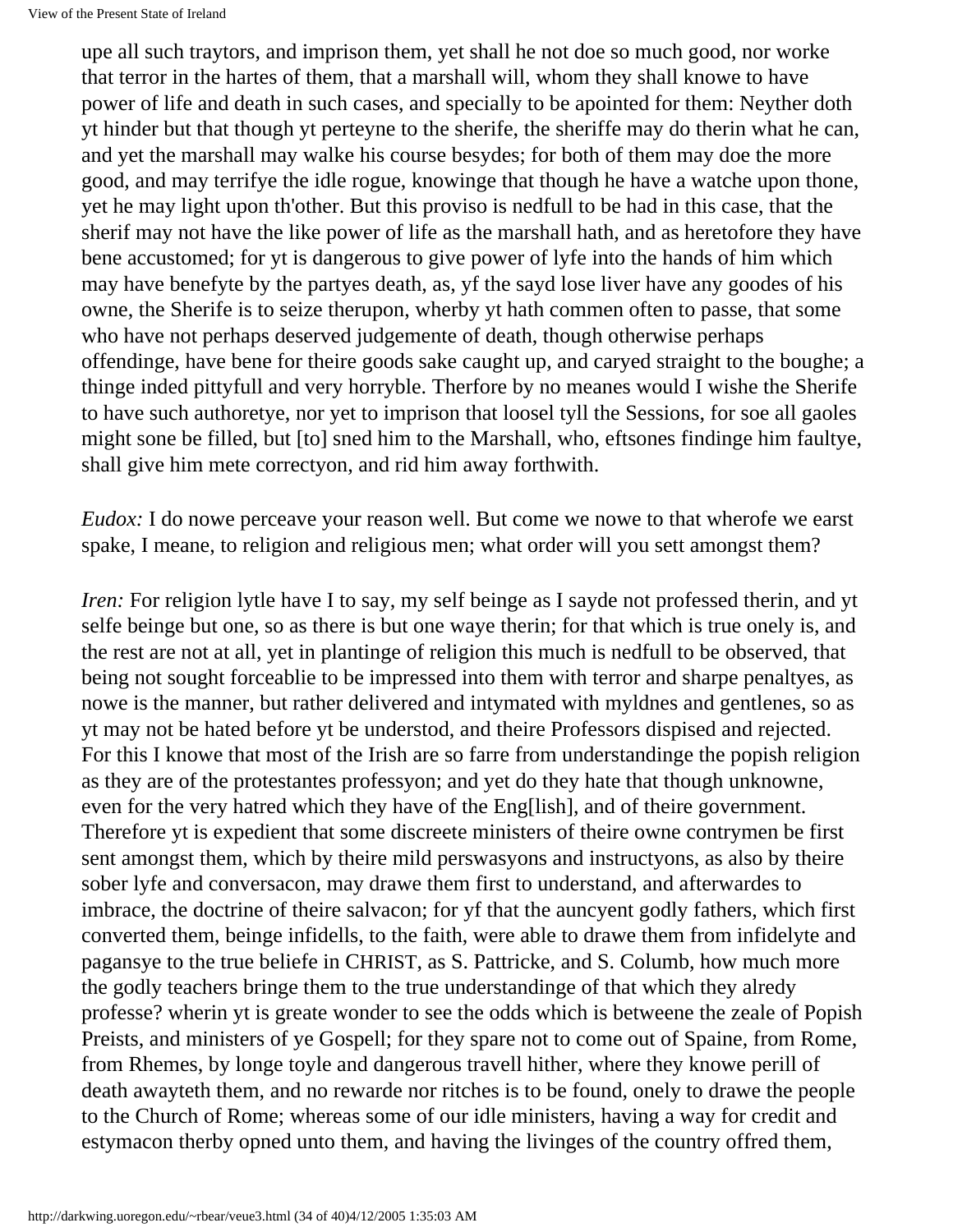without paines, without perill, will neither for the same, nor for any love of God, nor zeale of religion, nor for all the good which they might doe by winninge of so many soules to God, be drawne forth from theire warme neastes and theire swete loves sydes to loke out into Gods harvest, which is even redy for the sickle, and all the feildes yellowe longe agoe: doubtlesse these good ould fathers will, I feare me, rise uppe in the day of judgment to condemne them.

*Eudox:* Surely, yt is greate pittye, Irin<sup>[i]</sup>us, that there are none chosen out of the mynisters of Eng[land], good sober, and discreete men, which might be sent over thither to teach and instructe them, and that there ys not asmuch care had of theire soules as of theire bodyes; for the care of both lyeth upon the Prince.

*Iren:* Were there never so many sent over thither they should do small good tyll one enormity be taken from them, that is, that both they be restrayned from sendinge their yonge men abroade to other Universytyes beyond seas, as Rhemes, Doway, Lovaine, and the like, and that others from abroade be restrayned from cominge to them; for their lurkinge secretly in theire houses and in corners of the countrye do more hurte and hindrance to religion with theire private perswasyons, then all the others can doe with theire publicke instructyons; and though for these latter there be a good statute theire ordeyned, yet the same is not executed, and as for the former theire is noe lawe nor order for theire restrainte at all.

*Eudox:* I mervell that yt is no better loked unto and not onely this, but also that which, I remember, you mencyoned in your abuses concerninge the profittes and reveneues of the lands of fugitives in Ireland, which by pretence of certaine collorable conveyances are sent continuallye over unto them, to the comfortinge of them and others against her Majestye, for which here in Eng[land] there is good order taken: and why not then aswell in Ireland? For though there be no statute there yet enacted therefore, yet might her Majestye, by her onely prorgative, seize the fruictes and profites of those fugitives lands into her handes, tyll they came over to testefye theire true allegeance.

*Iren*: Indeed she might so doe; but the combrous tymes do perhaps hinder the regarde therof, and of many other good intencons.

*Eudox:* But why then did they not minde yt in peaceable tymes?

*Iren:* Leave we that to theire grave consideracons, but procede we forwarde. Next care in religion is to builde up and repaire all the ruine[d] churches: ther, the most parte ly even with the grounde, and some [that] have bene lately repayred, and thatched are so unhandsomely patched, and thatched, that men doe even shun the places for the uncomlynes thereof: therfore I would wish that there were order taken to have them builte in some better forme, according to the churches of England; for the outward shewe, assure your selfe, doth greatly drawe the the rude people to the reverencinge and frequye[n]tinge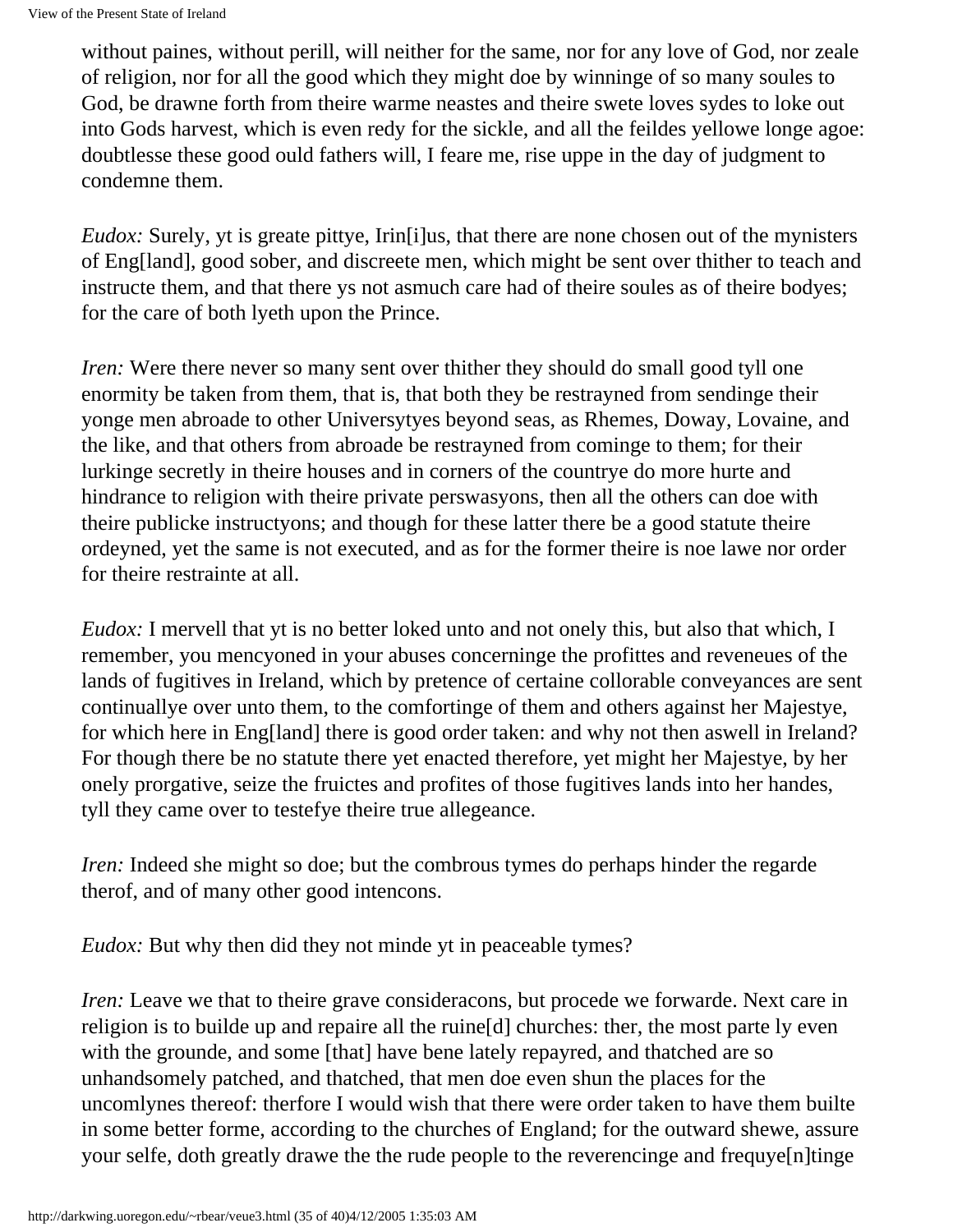therof, what ever some of our to nice foles saye, there is nothinge in the semely forme and comly order of the church. And, for so kepinge and continuynge them, there should likewise Church-wardens of the gravest men in the parishe be apointed, as there be here in England, which should take the yearely charge both hereof, and also of the schole-houses, which I wished to be builded nere to the sayd churches; for maintenance of both which, yt were mete that som severall porcon of land were alotted, seinge no more mortmaines are to be loked for.

*Eudox:* Inded me semes it would be so convenyente; but when all is done, how will you have this churche served, or your mynisters mayntayned? since the livinges (as you sayd) are not sufficent scarce to make them a newe gowne, much less to yeelde meete maintenaunce accordinge to the dignitye of theire degree.

*Iren:* There is noe waye to helpe that, but to laye two or three of them together, untill such tyme as the contrye growe more ritche and better inhabited, at which times the tythes and other obvencons will also be more agmented and better vallued: But now that we have thus gone throough all theire sorts of trades, and set a course for their good establishment, let us yf you please, goe next to some other nedfull pointes of other publicke matters, no lesse concerninge the good of the commonwealth, though but accydently dependinge on the former. And first I wish that order were taken for the cuttynge downe and openinge of all paces thorough woodes, so that a wide waye of the space of c. yardes might be layde open in every of them for the safety of travellers, which use often in such perillous places to be robbed, and sometymes murthered. Next, that bridges were builte upon all rivers, and all the fordes marred and spilte, so as none might passe anye other waye, but by those bridges, and every bridge to have a gate and a small gatehouse sett thereon; wherof this good will come that no night stealthes, which are comonly driven in bywayes and by blinde fordes unused of any but such like, must be conveyed out of one contrye into another, as they use, but that they must passe by those bridges, where they may be hapely encountred, or easely tracked, or not suffred to passe at all, by meanes of those gatehouses therin: Also that in all streights and narrowe passages, as betwene twoe bogges, or through any deepe forde or under any mountayne syde, there should be some litle fortillage, or wodden castell sett, which should kepe and comand that streight, wherby any rebells that should com in the contrye might be stopped the way, or passe with great perill. Moreover, that all high wayes should be fenced on both sydes, leavinge onely fortye foote bredthe for passage, so as none should be able to passe but thorough the high waye, wherby theeves and night robbers might be the more easely pursued and encoutred, when there shalbe no other waye to drive theire stollen cattell but therein [as] I formerly declared. Further, that there should in sondrye covenyent places, by the highe waye [be] townes apointed to be builte, the which should [be] townes apointed to be builte, the which should be fre borrowes, and incorporate under Baylifes, to be by theire inhabitants well and stronglie trenched, or otherwise fenced with gates at eache syde therof, to be shutte nightlye, like as there is [in] many places in the English Pale, and all the wayes about yt to be strongly shut uppe, so that none should passe but thoorough those townes: To some of which yt were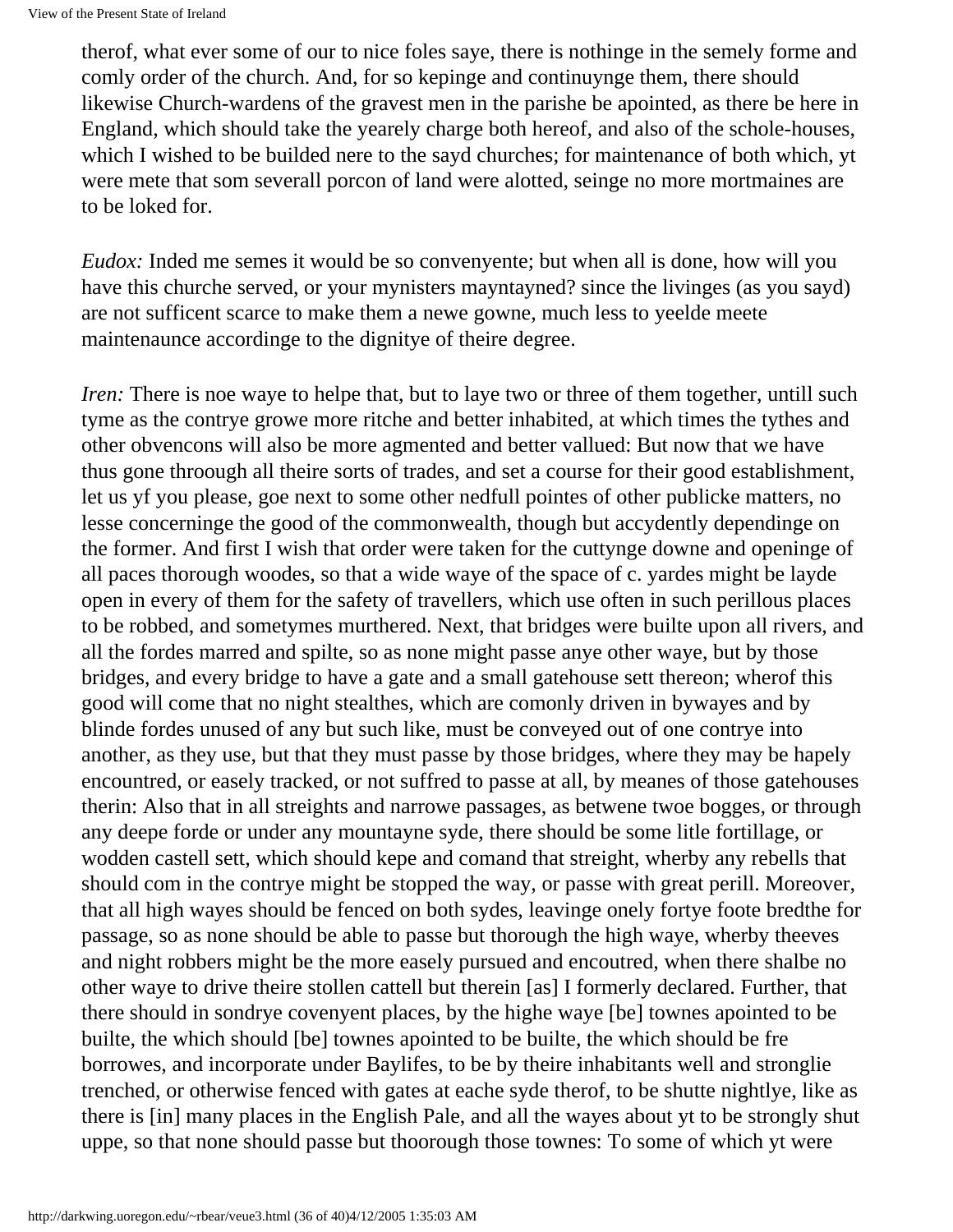good that the priviledge of a markett were given, the rather to strengthen and enable them to theire defence, for nothinge doth sooner cause civillitye in any countrye then many market townes, by reason that the people repayringe often thither for theire neds, will daylye se and learne civyll manners of the better sorte. Besydes, there is nothinge doth more staye and strengthen the contrye then such corporate townes, as by profe in many rebellyons have bene proved, in all which when the countryes have swarved, the townes have stood stil and faste, and yelded good releife to the souldiors in all occasyons of service. And lastly there doth nothinge more enrich any contry or realme then many townes; for to them will people drawe and bring the fruicte of theire trades, aswell to make money of them, as to suply theire nedful uses; and the contrymen will also be the more industrious in tyllage, and rearinge all husbandrye comodityes, knowing they shall have redy sale for them at those townes: and in all those townes should there convenyent inns be erected for the lodginge and harboringe of all travellers, whoe are nowe oftentimes spoyled by lodginge abroade in weake thatch houses, for wante of such places to shrowde themselves in.

*Eudox:* But what profitt shall your markett townes reape of their markett, whereas each one may sell theire corne and cattell abroade in the countrye, and make theire secrett bargaynes amongst themselves, as nowe I understand they use?

*Iren:* Inded, Eudox: they doe so, and thereby no small incovenyence doth rise to the comonwealth; for nowe when any one hath stolne a cowe or a garon, he may secrettly sell yt in the countrye without privytie of any, wheras yf he brought yt into a market towne yt would perhaps be knowne, and the theife discovered. Therfore yt were good that a straight ordinance were made, that none should buy or sell any cattell but in some open markett (there beinge nowe markett townes everye where at hand) upon a greate penaltye neyther should they likewise by any corne to sell the same againe unlesse yt were to make malte therof; for by such engrossinge and regratinge we see the dearth that nowe comonly raigneth here in England to have bene caused. Hereunto also is to be added that good ordinance, which I remember was once proclaymed throughout all Ireland. That all men should marke theire cattell with an open severall marke upon theire flanckes or buttocks so as yf they hapned to be stollen, they might apeare whose they were, and they which should buy them might therby supecte the owner, and be warned to abstayne from byinge of them of a suspected person with such an unknowne marke.

*Eudox:* Surely these ordinances seme very expedient, but specyally that of fre townes, of which I wonder that there is such small store in Ireland, and that in the first peoplinge and plantinge therof they were neglected and omytted.

*Iren:* They were not omitted; for there were, thoroughe all places of the country convenyente, many good townes seated, which thorough that inundacon of the Irish, which I first tould of, were utterly wasted and defaced, of which the ruines are yet in many places to be sene, and of some no signe at all remayninge, save onely theire bare names, but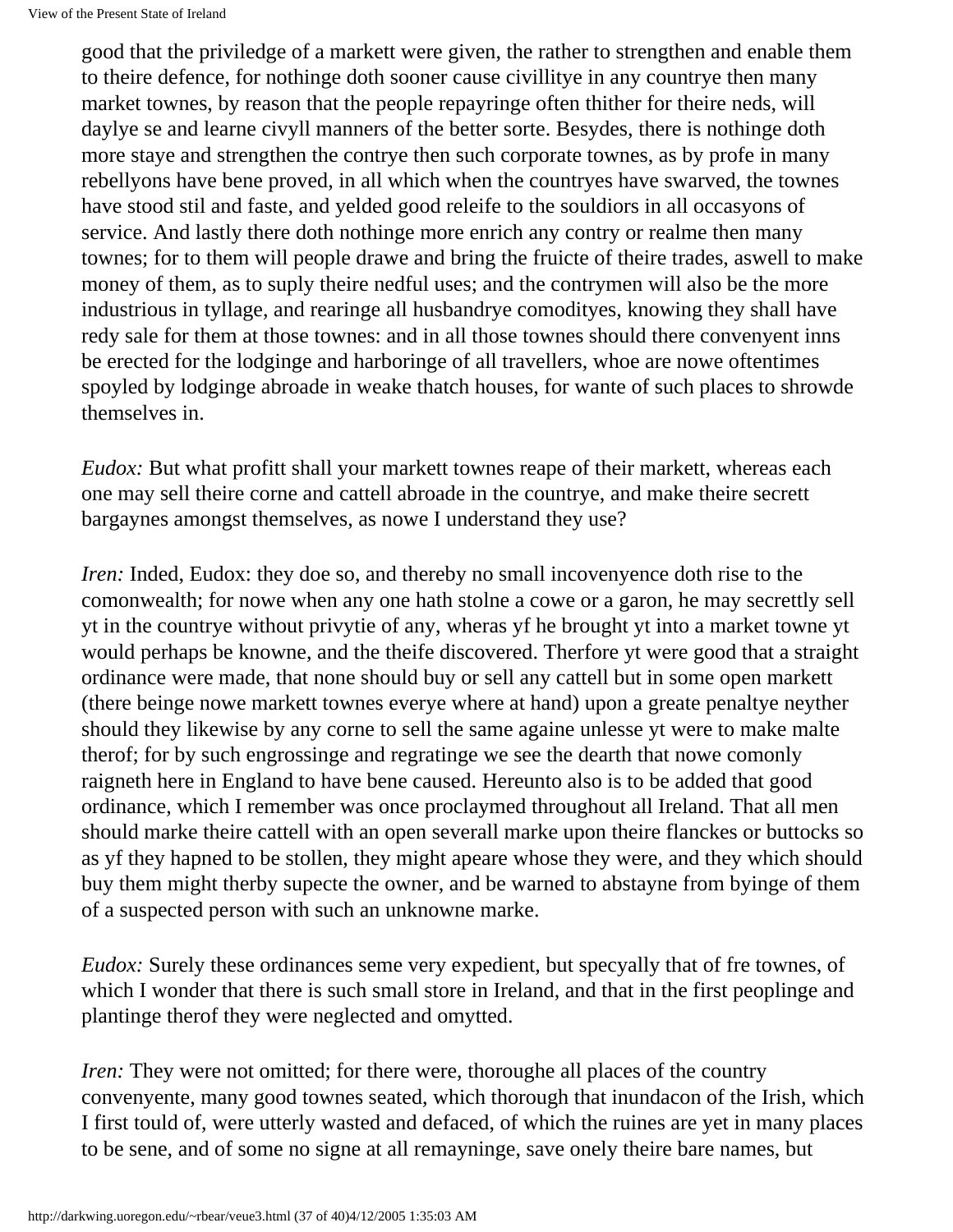theire seates are not to be founde.

*Eudox:* But how then cometh yt to passe, that they have never since recovered, nor their habitacon bene reedified, as of the rest which have bene noe lesse spoyled and wasted?

*Iren:* The cause therof was for that, after theire desolacon, they were begged by gentlemen of the Kings under collours to repaire them and gather the poore relickes of the people againe together, of whome havinge obtayned them, there so farre from reedyfying of them, as that by all meanes they have endeavored to kepe them waste, least that, beinge repayred, theire charters may be renewed and the bugesses restored to theire landes, which they had nowe in theire possessyon; much like as in those oulde monuments of abbyes, and religious houses, we see them likewise use to doe: for which cause yt is judged that King Henry the Eighth bestowed them upon them, knowinge that thereby they should never be able to rise againe. And even so do those Lords, in these ould pore coporate townes, of which I could name diverse but for kindling of displeasure. Therefore as I wished many corporate townes to be erected, so would I againe wish them to be free, not dependinge upon the service, nor under the comandment of any but the Governor. And beinge so, they will bothe strengthen all the countrye round about them, which by theire meanes wilbe the better replenished and enriched, and also be as contynuall houldes for her Majesty, yf the people should revolt and breake out againe; for without such yt is easye to forrey and over-ronne the whole lande. Let be, for example, all those freboroughes in the Lowe-countryes, which are nowe all the strength therof. These and other like ordinances might be delivered for the good establishment of this realme, afteryt is once subdued and reformed, in which yt might afterwardes [be] very easely kepte and maintayned with small care of the Governor and Councell there apointed, so as that yt should in short space yeld a plentyfull revenewe to the crowne of England; which now doth but sucke and consume the treasurye therof, through those unsound plattes and chagfull orders which are daylye devised for her good, yet never effectually prosecuted or performed.

*Eudox:* But in all this your discorse I have not marked any thinge by you spoken touchinge the appointment of the principall officer, to whome you wish the charge and performance of all this to be comitted: onely I observed some foule abuses by you noted in some of the late Governors, the reformacon wherof you lefte for this presente tyme.

*Iren:* I delight not to lay open the blames of greate magistrates to the rebuke of the worlde, and therefore theire reformacon I will not medle with, but leave unto the wisdome of greater heades to be considered; onlely this much I will speake generally herof, to satisfye your desyre, that the Government and cheife majestracye I wish to continue as yt doth, to weete, that yt be ruled by a Lord Deputye or Justices, for that it is a very safe kinde of rule: But therewithall I wish that over him there wereplaced a Lord Leiftenante, of some of the greatest personages in England (such an one I could name) upon whom the eye of all England is fixed, (and our last hopes nowe rest) who beinge intituled with that dignitye,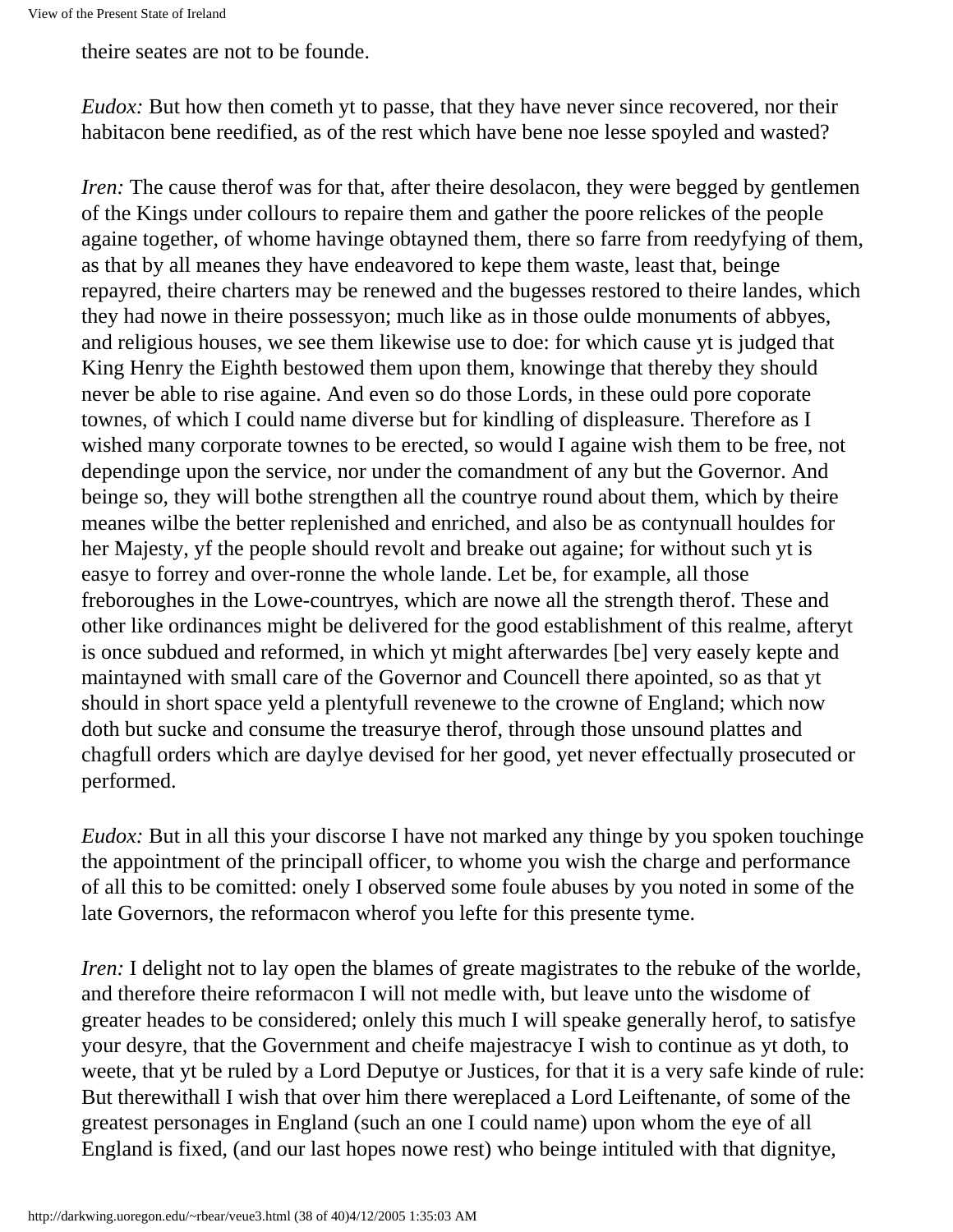and being alwayes here residente, may backe and defend the good cause of the government against all malignors, which ells will, through theire cunning workinge under hand, deprave and pull backe whatsoever things shalbe well begunne or intended there, as we comonly see by experyence at this daye, to the utter ruyne and desolacon of the pore Realme, and this Leiftenancye should be no discoutenauncing of the Lord Deputye, but rather a strengtheninge and maintayninge of all his doinges; for now the cheife evill in that government is, that no Governor is suffred to goe one with any one course, but upon the least informacon here of this or that, he is eyther stoped or crossed, and other courses apointed him from hence which he shall runne, which how [in]convenient yt is, is at this hower to well felte. And therfore this should be one principle in the apointment of the Lord Deputies authoritye, that yt should be more ample and absolute then it is, and that he should have an uncontrouled power to doe any thinge that he, with the advisement of the Councell, shall thinke mete to be don: for yt is not possible for the Councell here, to directe a Governor there, who shalbe forced oftentymes to followe the nessitye of present occaysons, and to take the soddayne advantage of tyme, which beinge once loste will not bee recovered; whilst, thorough expectinge directyon from hence, the delayes wherof are oftentymes through greater affaires most irksome, the oportunityes there in the meane tyme passe awaye, and greate danger often groweth, which by such timely prevencon might easely be stopped. And this I remember is worthely observed by Matchavell in his discorses upon Lyvye, where he comendeth the manner of the Romans government, in giving absolute power to all theire Consuls and Governors, which yf they abused, they should afterwards derly answere: And the contrary thereof he reprehendeth [in] the State of Venice, of Florence, and many other pricipalytyes of Ittlaye, who use to lymytt theire chiefe officers so straightlye, as that therby they have oftentymes lost such happy occasyons as they could never come unto againe. The like wherof, who so hath bene conversante in that government of Ireland, hath to often sene theire great hinderance and hurt. Therfore this could I wish to be redressed, and yet not so, but that in particuler thinges he should be restrayned, though not in generall government; as namely in this, that no ofices should be sould by the Lord Deputy for money, nor no pardons, nor no protectyons bought for rewarde, nor noe beves taken [for] captencyes of contryes, nor no shares of bishopricks for nominatinge theire bishops, nor no forfaytures, nor dispensacons with penall statuts geven to theire servants or freindes, nor no sellyng of lycences for exportacon of prohibited warres, and specyally of corne and fleshe, with many the like; which nede some manner of restrainte, or els very greate trust in the honorable disposytion of the Lord Deputye.

 Thus I have, Eudox: as briefly as I could, and as my remembrance would serve, rund through the state of that whole contrye, both to let you see what it nowe is, and also, what yt may be by good care and amendment: not that I take upon me to change the pollicye of so greate a kingdome, or prescribe rules to such wise men as have the handlinge therof, but onely to shewe you the evills, which in my small experience I have observed to be the chiefe hindrance of the reformacon therof; and by the way of conference to declare my simple opinyon for redresse therof, and establishinge a good course for that government; which I do not deliver for a perfecte plotte of myne owne invensyon to be onely followed,